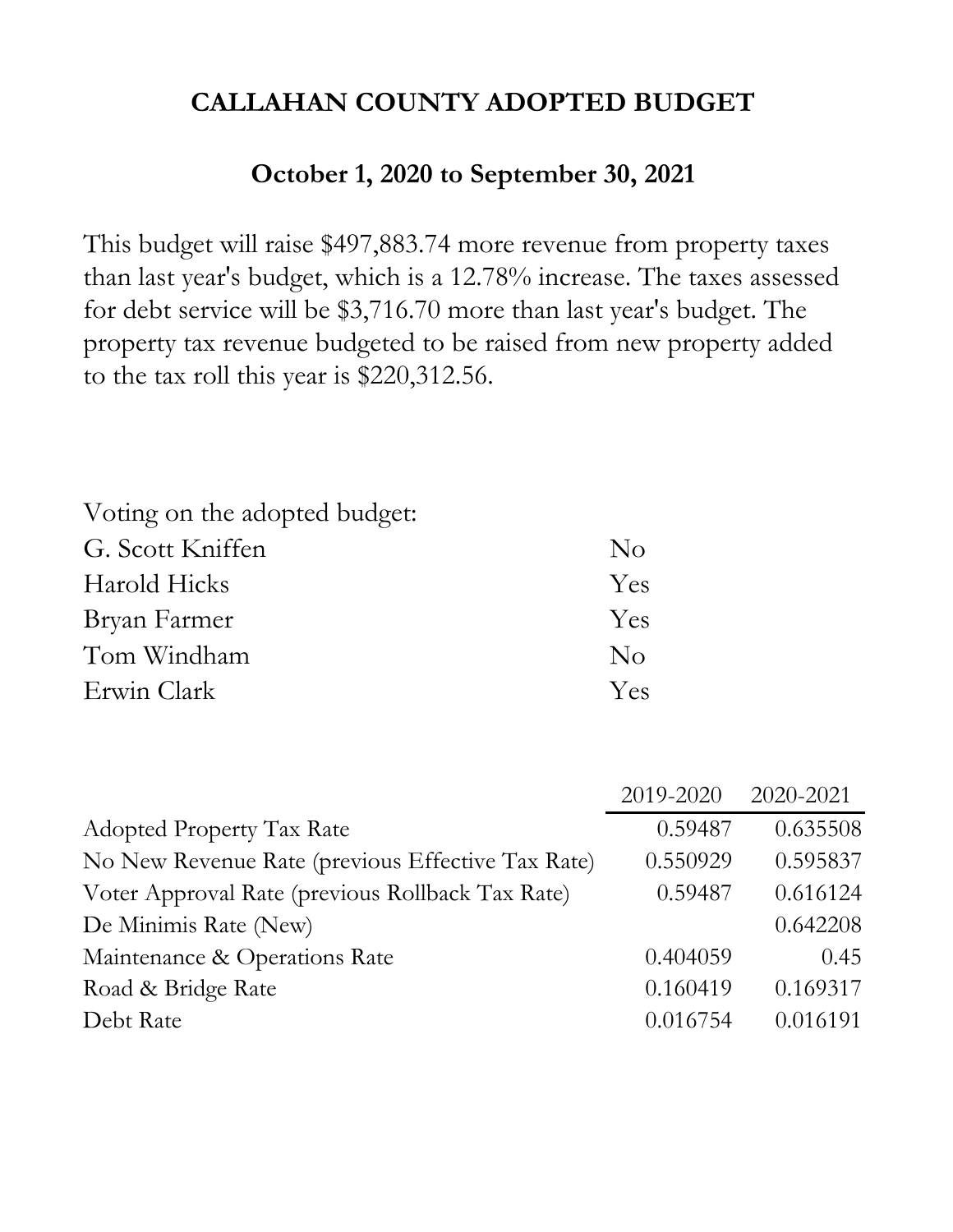# **GENERAL FUND**

| Revenues                          |                              |
|-----------------------------------|------------------------------|
| Certified Tax Value               | \$<br>796,763,893.00         |
| Per 100                           | 7,967,638.93                 |
| x Adopted Tax Rate of<br>0.45     | $\mathbb{S}$<br>3,585,437.52 |
| Frozen Levy                       | 329,675.84                   |
|                                   | 3,915,113.36                 |
| Delinquent Taxes                  | 60,000.00                    |
| Allowance for Uncollectible       | (78, 302.27)                 |
| <b>Total Property Tax Revenue</b> | 3,896,811.09                 |
| Fees of Offices                   | 703,450.00                   |
| Other Revenues                    | 153,064.00                   |
| Fines of Offices                  | 606,270.00                   |
| Interest Income                   | 4,000.00                     |
| Fund Balance                      | 475,000.00                   |
| <b>Total Other Revenue</b>        | 1,941,784.00                 |
| <b>Total Revenue</b>              | 5,838,595.09                 |
| <b>Expenses</b>                   |                              |
| County Judge                      | 147,683.78                   |
| County Clerk                      | 172,673.42                   |
| District Clerk                    | 128,335.84                   |
| County Treasurer                  | 110,023.22                   |
| Justice of the Peace, Precinct 1  | 88,093.72                    |
| Justice of the Peace, Precinct 3  | 102,080.17                   |
| Justice of the Peace, Precinct 4  | 91,823.20                    |
| Tax Assessor/Collector            | 324,579.90                   |
| Sheriff's Department              | 1,417,648.90                 |
| Courthouse Building               | 635,557.20                   |
| County Insurance                  | 56,700.00                    |
| Agriculture Extension             | 83,098.01                    |
| Library                           | 18,388.52                    |
| Constable, Precinct 4             | 38,053.45                    |
| <b>DPS</b>                        | 51,998.88                    |
| County Attorney/Court             | 117,611.51                   |
| Veteran's Service                 | 21,921.38                    |
| <b>District Court Costs</b>       | 194,116.93                   |
| County Auditor                    | 80,064.68                    |
| Civil Defense Director            | 14,511.79                    |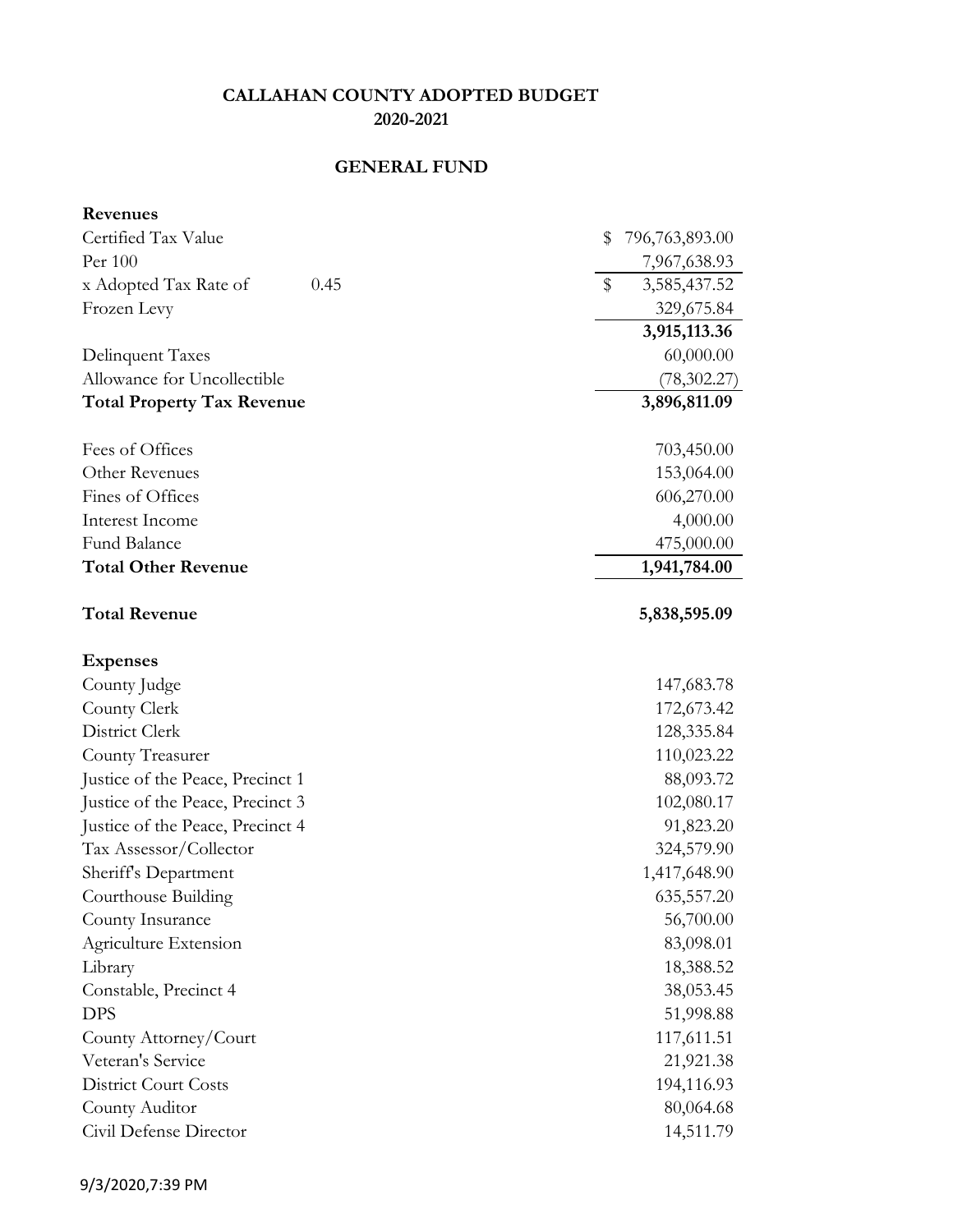| Surplus (deficit)      | 0.00<br>\$   |
|------------------------|--------------|
| <b>Total Expenses</b>  | 5,838,595.09 |
| Precinct 4             | 29,559.60    |
| Precinct 3             | 29,559.60    |
| Precinct 2             | 29,559.60    |
| Precinct 1             | 29,559.60    |
| Information Technology | 458,800.64   |
| Nondepartment Expense  | 985,602.97   |
| Elections              | 67,779.51    |
| Indigent Health Care   | 313,209.07   |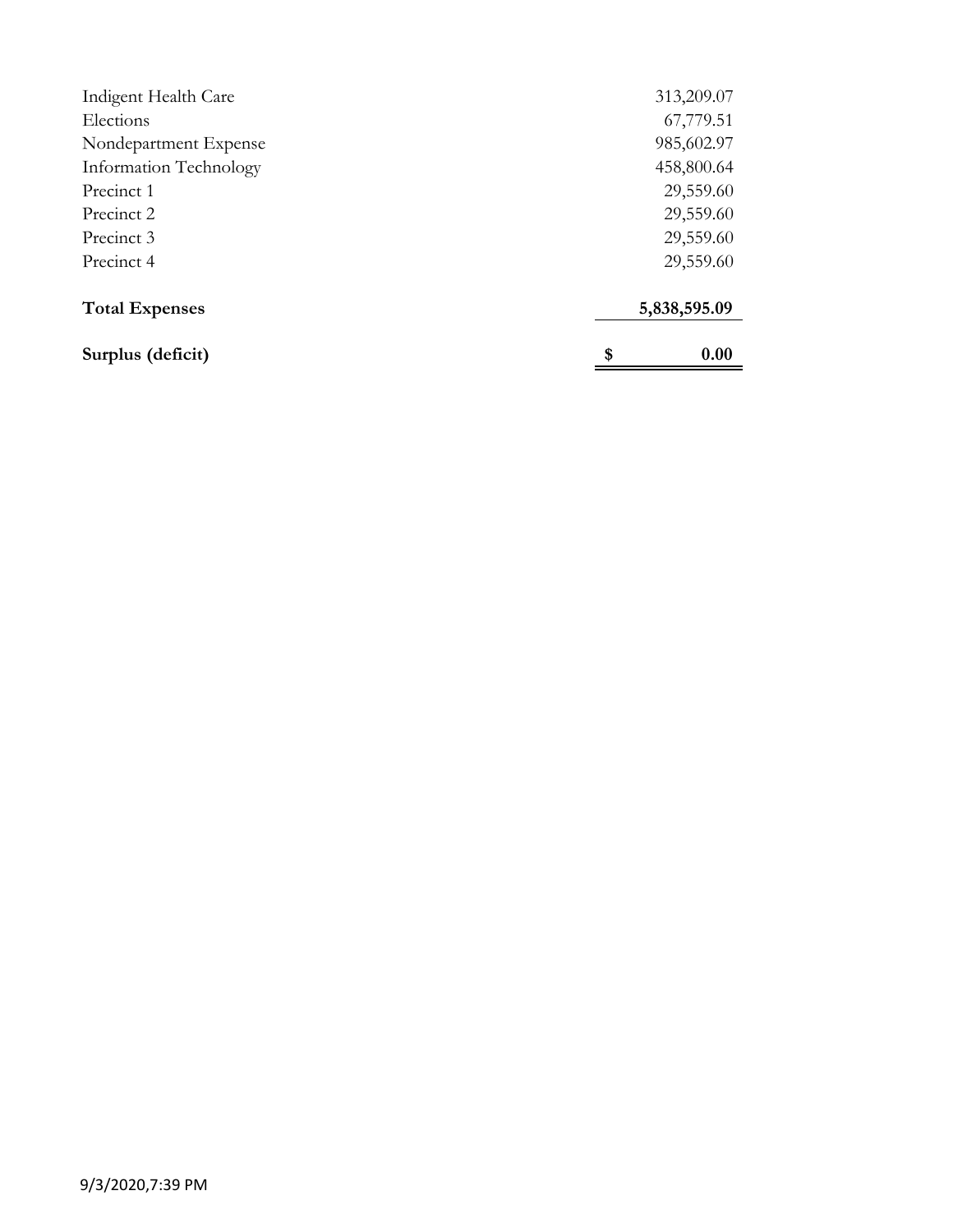#### **General Fund Revenue**

| <b>OLD</b> | <b>NEW ACCOUNT TITLE</b>         | <b>ORG BUDGET</b> | <b>CUR BUDGET</b> | <b>PROPOSED BUDGET</b> | <b>CHANGE FROM PY</b> |
|------------|----------------------------------|-------------------|-------------------|------------------------|-----------------------|
| 10-300-100 | <b>CURRENT TAXES</b>             | 3,389,773.96      | 3,389,773.96      | 3,915,113.36           | 525,339.40            |
| <b>NEW</b> | ALLOWANCE FOR UNCOLLECTIBLE      | (50, 846.61)      | (50, 846.61)      | (78, 302.27)           | (27, 455.66)          |
| 10-300-110 | <b>DELINQUENT TAXES</b>          | 60,000.00         | 60,000.00         | 60,000.00              |                       |
|            | <b>GF PROPERTY TAXES</b>         | 3,398,927.35      | 3,398,927.35      | 3,896,811.09           | 497,883.74            |
|            |                                  |                   |                   |                        |                       |
| 10-305-120 | LIBRARIAN SALARY REIMB.          | 442.00            | 442.00            | 442.00                 |                       |
| 10-305-130 | <b>COUNTY DRINK TAX</b>          | 2,500.00          | 2,500.00          | 2,500.00               |                       |
| 10-305-150 | SHERIFF'S DISPATCHER SVC.        | 47,240.00         | 47,240.00         | 47,240.00              |                       |
| 10-305-178 | <b>CASH BONDS</b>                | 1,000.00          | 1,000.00          | 100.00                 | (900.00)              |
| 10-305-179 | <b>BOND FORFEITURES</b>          | 4,000.00          | 4,000.00          | 100.00                 | (3,900.00)            |
| 10-305-180 | <b>COUNTY CLERK COLLECTIONS</b>  |                   |                   | 100.00                 | 100.00                |
| 10-305-191 | TAX A/C TAX SALE EXCESS FUNDS    |                   |                   | 100.00                 | 100.00                |
| 10-305-194 | <b>INMATE CALLING CARD FEE</b>   | 4,000.00          | 4,000.00          | 2,500.00               | (1,500.00)            |
| 10-305-195 | SHERIFF COLLECTION               | 2,000.00          | 2,000.00          | 2,000.00               |                       |
| 10-305-210 | <b>CONSTABLE LEOSE</b>           | 650.00            | 650.00            | 750.00                 | 100.00                |
| 10-305-220 | <b>CONSTABLE LEOSE</b>           | 650.00            | 650.00            | 750.00                 | 100.00                |
| 10-305-225 | <b>CO.JUDGE STATE SUPPLEMENT</b> | 25,200.00         | 25,200.00         | 25,200.00              |                       |
| 10-305-235 | TOBACCO SETTLEMENT DISTRIBUTION  | 3,000.00          | 6,536.00          | 6,500.00               | (36.00)               |
| 10-305-237 | PHONE & INTERNET SYS PAYMENTS    | 14,100.00         | 14,100.00         | 14,100.00              |                       |
| 10-305-390 | STATE GROSS WEIGHT PAYMENT       |                   |                   |                        |                       |
| 10-305-395 | <b>MISCELLANEOUS</b>             | 1,000.00          | 2,851.07          | 1,000.00               | (1,851.07)            |
| 10-305-396 | <b>ESTRAY ANIMALS</b>            |                   | 7,781.66          |                        | (7,781.66)            |
| 10-305-405 | INDIGENT DEFENSE GRANT           | 12,000.00         | 22,069.00         | 12,000.00              | (10,069.00)           |
| 10-305-435 | <b>RADIO TOWER RENT</b>          | 1,800.00          | 1,800.00          | 1,800.00               |                       |
| 10-305-440 | <b>FUND BALANCE</b>              | 108,482.66        | 108,482.66        | 475,000.00             | 366,517.34            |
| 10-305-468 | HEALTH INSURANCE WELLNESS REWARD |                   |                   |                        |                       |
| 10-305-480 | <b>JURY REIMBURSEMENT</b>        | 5,000.00          | 5,000.00          | 5,000.00               |                       |
| 10-305-485 | HEALTH INSURANCE RENEWAL CREDIT  | 3,451.00          | 3,451.00          | 3,000.00               | (451.00)              |
| 10-305-495 | <b>STATE GRANT</b>               |                   |                   |                        |                       |
| 10-305-500 | <b>FEMA</b>                      | 4,000.00          | 4,000.00          | 1,000.00               | (3,000.00)            |
| 10-305-510 | <b>FEDERAL GRANT</b>             |                   |                   |                        |                       |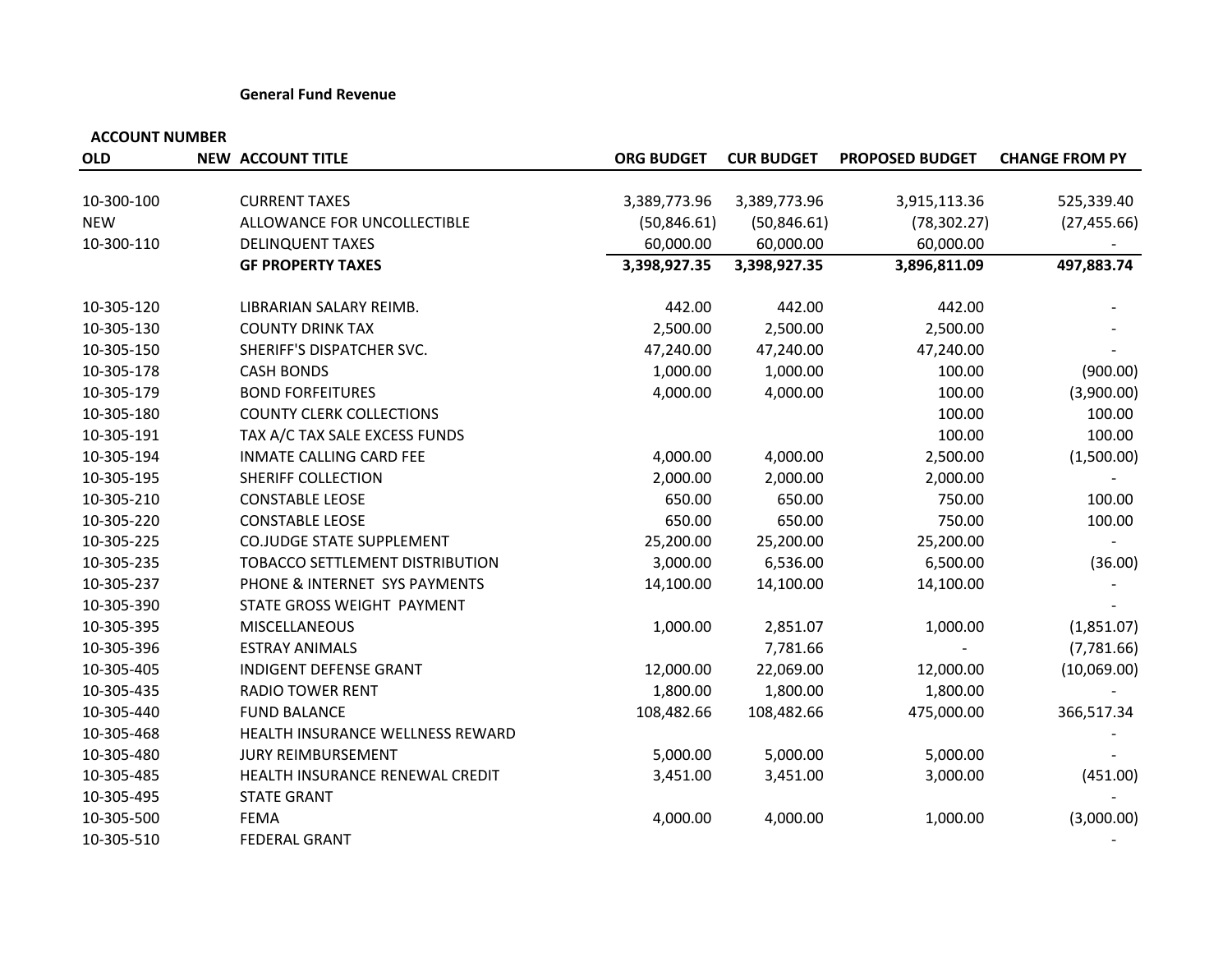| 10-305-520 | IHC REIMBURSEMENT OF OVERPAYMENT     |            |            |            |             |
|------------|--------------------------------------|------------|------------|------------|-------------|
| 10-305-521 | INSURANCE CLAIM REIMB(PROP/AUTO)     |            | 3,449.07   |            | (3,449.07)  |
| 10-305-525 | <b>CAPITAL LEASE FUNDS</b>           |            |            |            |             |
| 10-305-526 | ELECTION EQUIPMENT LEASE FUNDS       |            |            |            |             |
| 10-305-527 | CO CLERK RECORDS MGMT SALARY REIMB   | 4,000.00   | 4,000.00   | 3,882.00   | (118.00)    |
| 10-305-528 | JUSTICE COURT TECH SOFTWARE REIMB    | 8,130.00   | 8,130.00   | 16,000.00  | 7,870.00    |
| 10-305-530 | <b>OVERPAYMENT REFUNDS</b>           |            | 2,688.51   |            | (2,688.51)  |
| 10-305-531 | LAW LIBRARIAN SALARY REIMB           | 7,000.00   | 7,000.00   | 7,000.00   |             |
| 10-305-535 | COVID19 GRANT FUND REIMBURSEMENT     |            |            |            |             |
|            | <b>GF OTHER REVENUES</b>             | 259,645.66 | 289,020.97 | 628,064.00 | 339,043.03  |
| 10-310-110 | ON-SITE SEWERAGE INSP FEE            | 1,000.00   | 1,000.00   | 1,500.00   | 500.00      |
| 10-310-115 | BAIL BONDSMAN REIMBURSEMENT          |            |            | 100.00     | 100.00      |
| 10-310-120 | STATE BAIL BOND FEE-COLLECT BY S.O.  | 3,000.00   | 3,000.00   | 3,000.00   |             |
| 10-310-125 | SHERIFF'S FEES                       | 8,500.00   | 8,500.00   | 8,750.00   | 250.00      |
| 10-310-127 | <b>DISTRICT CLERK SHERIFF'S FEES</b> | 7,500.00   | 7,500.00   | 7,500.00   |             |
| 10-310-135 | <b>ELECTION SERVICES</b>             | 13,400.00  | 13,400.00  | 5,000.00   | (8,400.00)  |
| 10-310-140 | <b>COUNTY CLERK FEES</b>             | 95,000.00  | 95,000.00  | 80,000.00  | (15,000.00) |
| 10-310-145 | <b>DISTRICT CLERK FEES</b>           | 25,000.00  | 25,000.00  | 21,000.00  | (4,000.00)  |
| 10-310-146 | TAX A/C FEES                         | 225,000.00 | 225,000.00 | 245,000.00 | 20,000.00   |
| 10-310-147 | DIST.CLERK FAMILY PROTECTION FEE     | 900.00     | 900.00     | 900.00     |             |
| 10-310-148 | TAX A/C SALES TAX COMMISSION         | 285,000.00 | 285,000.00 | 300,000.00 | 15,000.00   |
| 10-310-150 | TAX A/C SALES TAX COMMISSION R&B     |            |            |            |             |
| 10-310-210 | <b>COUNTY PROBATE FEES</b>           | 7,500.00   | 7,500.00   | 15,000.00  | 7,500.00    |
| 10-310-211 | STATE COMPTROLLER-CO JUDGE           | 3,000.00   | 3,000.00   | 2,500.00   | (500.00)    |
| 10-310-212 | <b>STATE INDIGENT FEE</b>            | 900.00     | 900.00     | 500.00     | (400.00)    |
| 10-310-215 | COUNTY PROBATE & JUDICIAL EDUC. FEES | 800.00     | 800.00     | 500.00     | (300.00)    |
| 10-310-220 | APPELLATE JUDICIAL FUND              | 1,000.00   | 1,000.00   | 1,000.00   |             |
| 10-310-225 | JUDICIAL SUPPORT FEE                 | 11,500.00  | 11,500.00  | 10,000.00  | (1,500.00)  |
| 10-310-230 | <b>COURT INITIATED PROBATE FEE</b>   | 1,200.00   | 1,200.00   | 1,200.00   |             |
|            | <b>GF FEES OF OFFICES</b>            | 690,200.00 | 690,200.00 | 703,450.00 | 13,250.00   |
| 10-320-230 | J.P.#1 STATE FEES                    | 30,000.00  | 30,000.00  | 55,000.00  | 25,000.00   |
| 10-320-231 | J.P.#1 FINES                         | 40,000.00  | 40,000.00  | 61,000.00  | 21,000.00   |
| 10-320-232 | J.P.#1 MISC. COST FEES               | 18,000.00  | 18,000.00  | 34,000.00  | 16,000.00   |
| 10-320-233 | J.P.#1 STATE TIME PAYMENT            | 250.00     | 250.00     | 250.00     |             |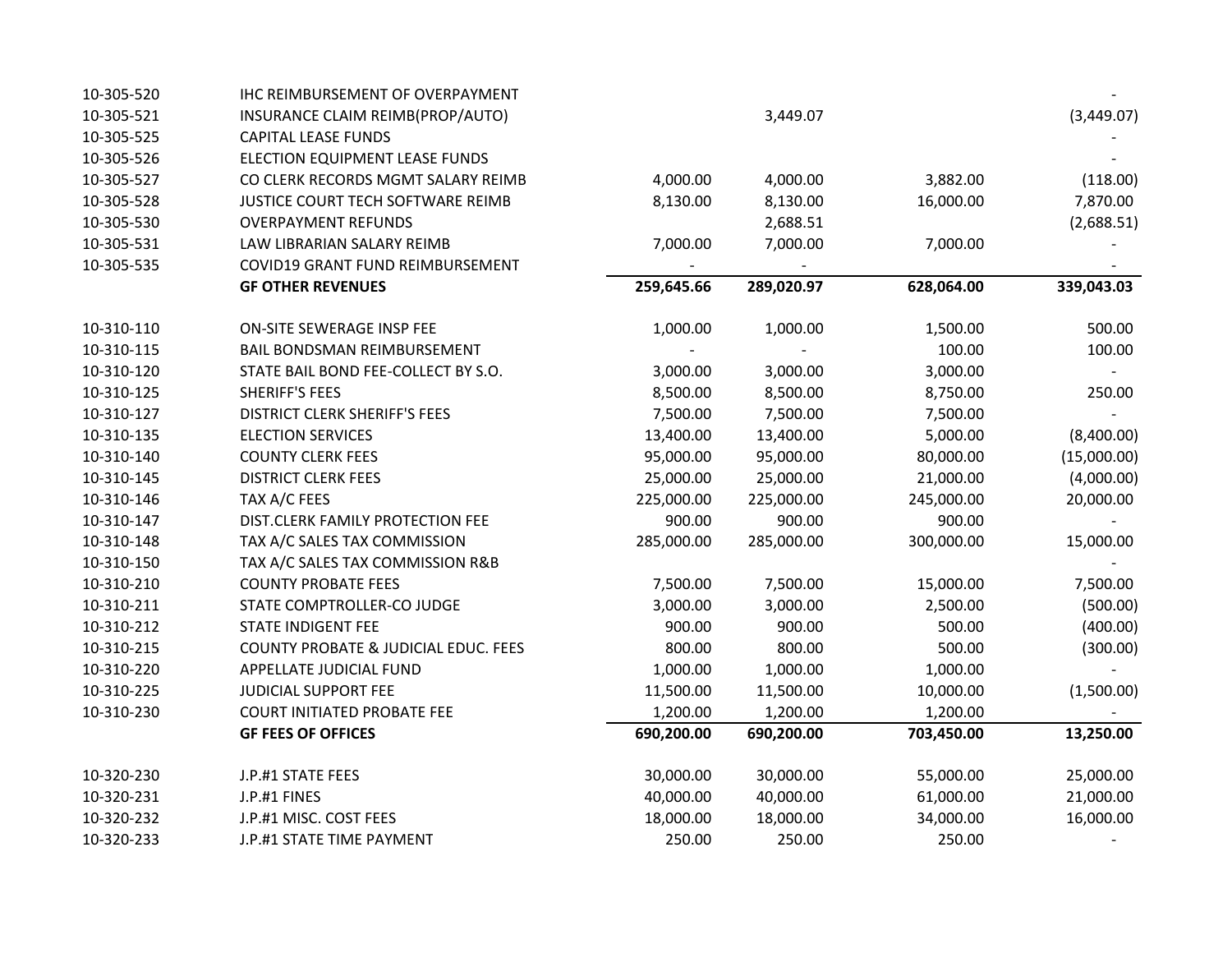| 10-320-234 | J.P.#1 STATE INDIGENT FEE             | 500.00     | 500.00     | 500.00     |             |
|------------|---------------------------------------|------------|------------|------------|-------------|
| 10-320-235 | J.P.#1 DELINQ. COLLECTION FEE         | 7,500.00   | 7,500.00   | 13,000.00  | 5,500.00    |
| 10-320-236 | J.P.#1 ST. JURY SERVICE FEE           | 1,500.00   | 1,500.00   | 2,000.00   | 500.00      |
| 10-320-237 | J.P.#1 TIME PAYMENT FEE               | 200.00     | 200.00     | 200.00     |             |
| 10-320-238 | J.P.#1 ELECTRONIC FILING              | 1,000.00   | 1,000.00   | 1,000.00   |             |
| 10-320-239 | STATE PEACE OFFICER FEE               | 2,500.00   | 2,500.00   | 4,000.00   | 1,500.00    |
| 10-320-240 | J.P.#3 STATE FEES                     | 75,000.00  | 75,000.00  | 45,000.00  | (30,000.00) |
| 10-320-241 | J.P.#3 FINES                          | 105,000.00 | 105,000.00 | 100,000.00 | (5,000.00)  |
| 10-320-242 | J.P.#3 MISC. COST FEES                | 50,000.00  | 50,000.00  | 37,500.00  | (12,500.00) |
| 10-320-243 | J.P.#3 STATE TIME PAYMENT             | 600.00     | 600.00     | 200.00     | (400.00)    |
| 10-320-244 | J.P.#3 STATE INDIGENT FEE             | 200.00     | 200.00     | 200.00     |             |
| 10-320-245 | J.P.#3 DELINQ. COLLECTION FEE         | 45,000.00  | 45,000.00  | 27,500.00  | (17,500.00) |
| 10-320-246 | J.P.#3 ST. JURY SERVICE FEE           | 5,000.00   | 5,000.00   | 2,000.00   | (3,000.00)  |
| 10-320-247 | J.P.#3 TIME PAYMENT FEE               | 300.00     | 300.00     | 300.00     |             |
| 10-320-248 | J.P.#3 ELECTRONIC FILING              | 350.00     | 350.00     | 350.00     |             |
| 10-320-249 | STATE PEACE OFFICER FEE               | 12,000.00  | 12,000.00  | 6,000.00   | (6,000.00)  |
| 10-320-250 | J.P.#4 STATE FEES                     | 34,000.00  | 34,000.00  | 25,000.00  | (9,000.00)  |
| 10-320-251 | J.P.#4 FINES                          | 40,000.00  | 40,000.00  | 35,000.00  | (5,000.00)  |
| 10-320-252 | J.P.#4 MISC. COST FEES                | 13,000.00  | 13,000.00  | 8,500.00   | (4,500.00)  |
| 10-320-253 | J.P.#4 STATE TIME PAYMENT             | 225.00     | 225.00     | 100.00     | (125.00)    |
| 10-320-254 | J.P.#4 STATE INDIGENT FEE             | 75.00      | 75.00      | 100.00     | 25.00       |
| 10-320-255 | J.P.#4 DELINQ. COLLECTION FEE         | 6,500.00   | 6,500.00   | 6,500.00   |             |
| 10-320-256 | J.P.#4 ST. JURY SERVICE FEE           | 1,200.00   | 1,200.00   | 1,200.00   |             |
| 10-320-257 | J.P.#4 TIME PAYMENT FEE               | 100.00     | 100.00     | 100.00     |             |
| 10-320-258 | J.P.#4 ELECTRONIC FILING              | 125.00     | 125.00     | 100.00     | (25.00)     |
| 10-320-259 | STATE PEACE OFFICER FEE               | 2,500.00   | 2,500.00   | 2,500.00   |             |
| 10-320-280 | <b>COUNTY STATE FEES</b>              | 5,000.00   | 5,000.00   | 2,000.00   | (3,000.00)  |
| 10-320-281 | <b>COUNTY FINES</b>                   | 25,000.00  | 25,000.00  | 13,500.00  | (11,500.00) |
| 10-320-282 | <b>COUNTY MISC. COST FEES</b>         | 7,500.00   | 7,500.00   | 2,500.00   | (5,000.00)  |
| 10-320-283 | <b>COUNTY STATE PEACE OFFICER FEE</b> | 50.00      | 50.00      | 50.00      |             |
| 10-320-284 | <b>COUNTY STATE JUDICIAL FEES</b>     | 2,000.00   | 2,000.00   | 500.00     | (1,500.00)  |
| 10-320-285 | STATE JURY SERVICE FEE                | 400.00     | 400.00     | 100.00     | (300.00)    |
| 10-320-286 | <b>COUNTY STATE JUDICIAL SUPPORT</b>  | 200.00     | 200.00     | 100.00     | (100.00)    |
| 10-320-287 | <b>CO.CLERK ELECTRONIC FILING</b>     | 3,000.00   | 3,000.00   | 2,000.00   | (1,000.00)  |
| 10-320-288 | <b>CO.CLERK ST. TIME PAYMENT</b>      | 500.00     | 500.00     | 200.00     | (300.00)    |
| 10-320-289 | <b>CO.CLERK ST. INDIGENT DEFENSE</b>  | 50.00      | 50.00      | 100.00     | 50.00       |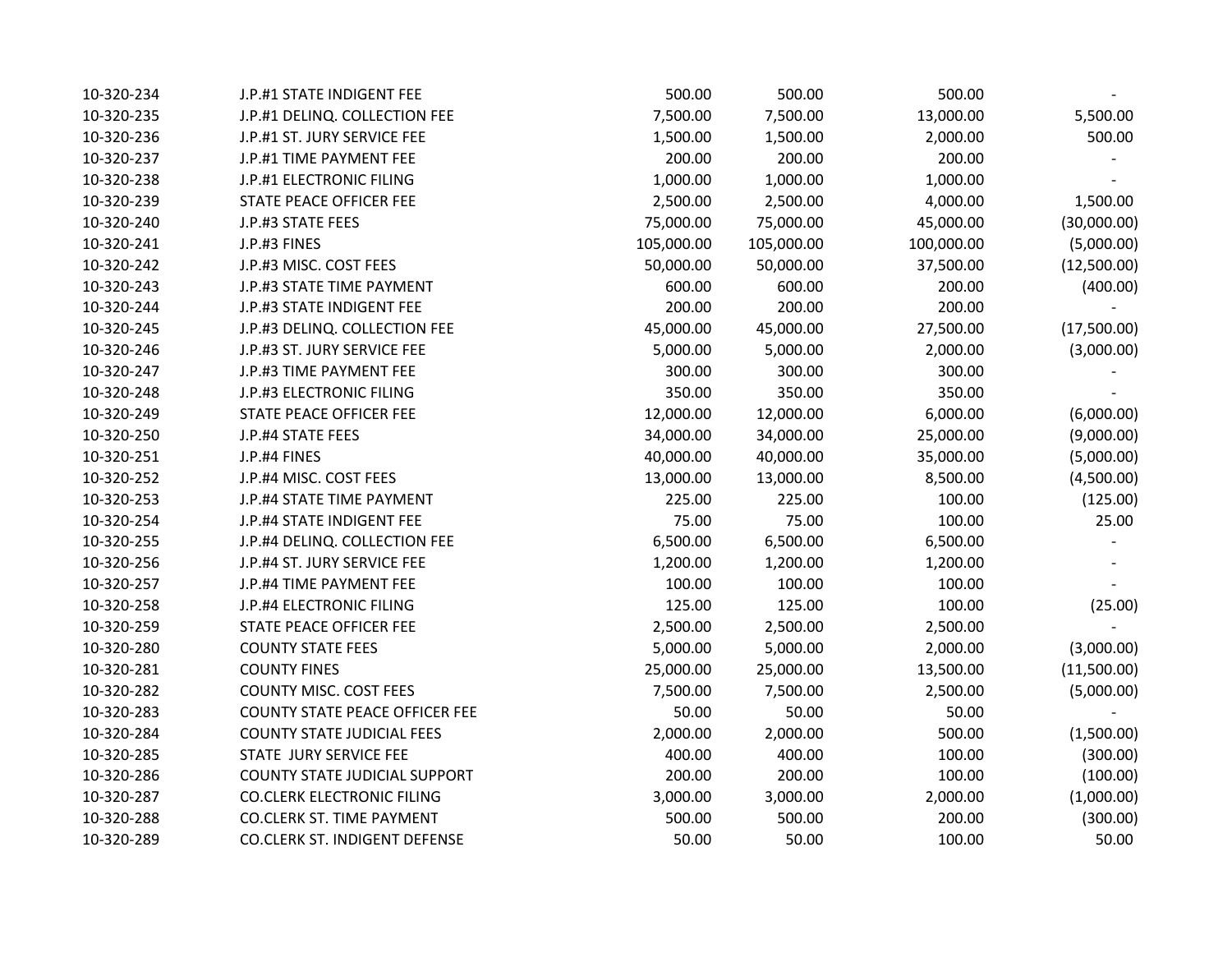| 10-320-290 | <b>DISTRICT STATE FEES</b>           | 15,000.00                | 15,000.00      | 12,000.00 | (3,000.00) |
|------------|--------------------------------------|--------------------------|----------------|-----------|------------|
| 10-320-291 | <b>DISTRICT FINES</b>                | 18,000.00                | 18,000.00      | 26,000.00 | 8,000.00   |
| 10-320-292 | DISTRICT MISC. COST FEES             | 5,000.00                 | 5,000.00       | 2,500.00  | (2,500.00) |
| 10-320-293 | DISTRICT STATE PEACE OFFICER FEE     | 50.00                    | 50.00          | 100.00    | 50.00      |
| 10-320-294 | DISTRICT STATE JUDICIAL FEE          |                          |                |           |            |
| 10-320-295 | STATE JURY SERVICE FEE               | 75.00                    | 75.00          | 100.00    | 25.00      |
| 10-320-296 | DIST.CLERK JUDICIAL SUPPORT          | 100.00                   | 100.00         | 100.00    |            |
| 10-320-297 | DISTRICT STATE ELECTRONIC FILING FE  | 5,500.00                 | 5,500.00       | 5,000.00  | (500.00)   |
| 10-320-298 | DIST.CLERK ST. TIME PAYMENT          | 275.00                   | 275.00         | 275.00    |            |
| 10-320-299 | DISTRICT STATE INDIGENT DEFENSE      | 1,800.00                 | 1,800.00       | 1,500.00  | (300.00)   |
| 10-320-300 | SALE OF EQUIPMENT                    |                          |                |           |            |
| 10-320-395 | <b>MISCELLANEOUS</b>                 |                          |                |           |            |
| 10-320-400 | CO CLERK-CIVIL JUDICIAL&COURT TRA    | 500.00                   | 500.00         | 300.00    | (200.00)   |
| 10-320-401 | DIST. CLERK-CIVIL JUDICIAL&COURT TR  | 1,000.00                 | 1,000.00       | 1,000.00  |            |
| 10-320-402 | JP#1-CIVIL JUDICIAL&COURT TRAINING   | 600.00                   | 600.00         | 600.00    |            |
| 10-320-403 | JP#3-CIVIL JUDICIAL&COURT TRAINING   | 300.00                   | 300.00         | 300.00    |            |
| 10-320-404 | JP#4-CIVIL JUDICIAL&COURT TRAINING   | 125.00                   | 125.00         | 125.00    |            |
| 10-320-405 | DRUG COURT PROGRAM FEE               | 2,000.00                 | 2,000.00       | 2,000.00  |            |
| 10-320-406 | <b>EMS TRAUMA FUND FEE</b>           | 700.00                   | 700.00         | 700.00    |            |
| 10-320-407 | DNA TESTING FEE                      | 675.00                   | 675.00         | 675.00    |            |
| 10-320-408 | CO CLERK-CRIMINAL JUD/CT TRAINING    | $\overline{\phantom{a}}$ | $\blacksquare$ | 5.00      | 5.00       |
| 10-320-434 | DIST CLERK COURT APPOINTED ATTOR     | 7,000.00                 | 7,000.00       | 7,500.00  | 500.00     |
| 10-320-435 | DIST CLERK INTOX DRIVER FINE         |                          |                | 10.00     | 10.00      |
| 10-320-436 | LOCAL CONSOLIDATED CT COSTS          |                          |                | 10.00     | 10.00      |
| 10-320-437 | CO CLERK STATE CONS CT COSTS         |                          |                | 10.00     | 10.00      |
| 10-320-441 | JP#1 LOCAL TRAFFIC FINE              |                          |                | 1,500.00  | 1,500.00   |
| 10-320-442 | JP#3 LOCAL TRAFFIC FINE              |                          |                | 1,000.00  | 1,000.00   |
| 10-320-443 | JP#4 LOCAL TRAFFIC FINE              |                          |                | 750.00    | 750.00     |
| 10-320-444 | JP#1 STATE TRAFFIC FINE              |                          |                | 25,000.00 | 25,000.00  |
| 10-320-445 | JP#3 STATE TRAFFIC FINE              |                          |                | 16,000.00 | 16,000.00  |
| 10-320-446 | JP#4 STATE TRAFFIC FINE              |                          |                | 11,000.00 | 11,000.00  |
| 10-320-451 | STATE TRUANCY PREVENTION FEE         |                          |                | 10.00     | 10.00      |
| 10-320-452 | <b>COUNTY TRUANCY PREVENTION FEE</b> |                          |                | 10.00     | 10.00      |
| 10-320-453 | <b>COUNTY JURY FEE</b>               |                          |                | 10.00     | 10.00      |
| 10-320-461 | JP#1 OMNI REIMBURESMENT FEE          |                          |                | 10.00     | 10.00      |
| 10-320-462 | JP#1 LOCAL CONSOLIDATED COURT COSTS  |                          |                |           |            |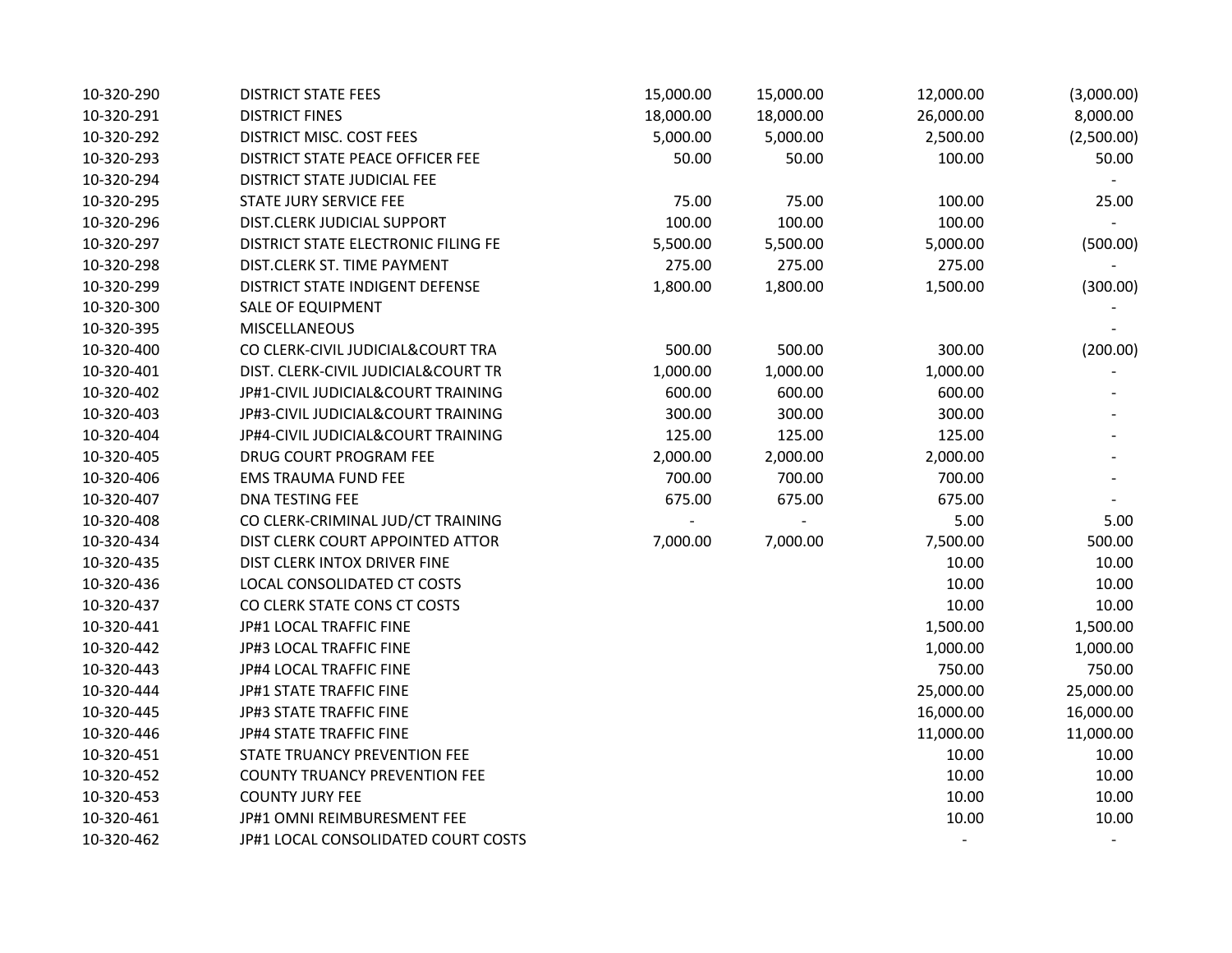| <b>TOTAL</b> |                                     | 4,948,798.01 | 4,978,173.32 | 5,838,595.09             | 860.421.77 |
|--------------|-------------------------------------|--------------|--------------|--------------------------|------------|
|              | <b>GF INTEREST</b>                  | 5,000.00     | 5,000.00     | 4,000.00                 | (1,000.00) |
| 10-330-305   | INTEREST EARNINGS-TAX A/C           |              |              |                          |            |
| 10-330-300   | <b>INTEREST EARNINGS</b>            | 5,000.00     | 5,000.00     | 4,000.00                 | (1,000.00) |
|              | <b>GF FINES OF OFFICES</b>          | 595,025.00   | 595,025.00   | 606,270.00               | 11,245.00  |
| 10-320-482   | JP#4 LOCAL CONSOLICATED COURT COSTS |              |              |                          |            |
| 10-320-481   | JP#4 OMNI REIMBURESMENT FEE         |              |              | 10.00                    | 10.00      |
| 10-320-472   | JP#3 LOCAL CONSOLICATED COURT COSTS |              |              | $\overline{\phantom{a}}$ |            |
| 10-320-471   | <b>JP#3 OMNI REIMBURESMENT FEE</b>  |              |              | 10.00                    | 10.00      |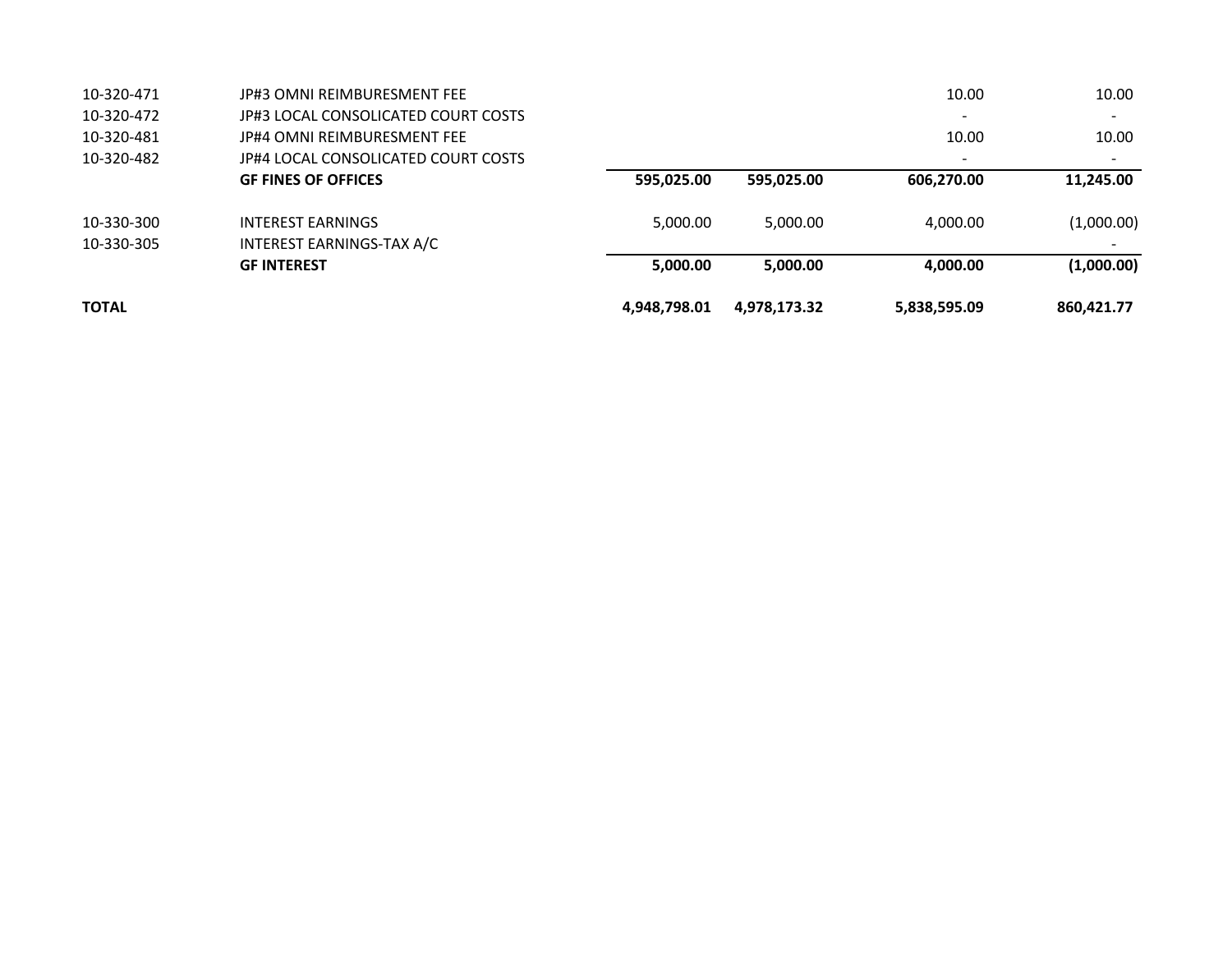### **400 County Judge**

| <b>OLD</b> | <b>NEW ACCOUNT TITLE</b>                    | <b>ORG BUDGET</b> | <b>CUR BUDGET</b> | <b>PROPOSED BUDGET</b> | <b>CHANGE FROM PY</b> |
|------------|---------------------------------------------|-------------------|-------------------|------------------------|-----------------------|
|            |                                             |                   |                   |                        |                       |
| 10-400-100 | SALARY, COUNTY JUDGE                        | 48,534.52         | 48,534.52         | 50,961.18              | 2,426.66              |
| 10-400-102 | SALARY, SECRETARY                           | 24,761.32         | 24,761.32         | 25,989.60              | 1,228.28              |
| 10-400-103 | SALARY, PART-TIME HELP                      |                   |                   |                        |                       |
| 10-400-108 | STATE SUPPLEMENT SALARY                     | 25,200.00         | 25,200.00         | 25,200.00              |                       |
| 10-400-112 | <b>COUNTY EMPLOYEES BENEFITS</b>            |                   |                   |                        |                       |
| 10-400-113 | <b>EMPLOYEE HEALTH &amp; LIFE INSURANCE</b> | 21,617.28         | 21,617.28         | 21,617.28              |                       |
| 10-400-115 | <b>TRAVEL &amp; MEALS EXPENSE</b>           | 5,025.00          | 4,484.00          | 5,000.00               | 516.00                |
| 10-400-117 | PAYROLL TAXES                               | 7,534.93          | 7,534.93          | 7,814.53               | 279.60                |
| 10-400-118 | <b>TCDRS RETIREMENT</b>                     | 4,747.50          | 4,747.50          | 4,548.26               | (199.24)              |
| 10-400-119 | <b>VOIANCE INTERPRETER</b>                  |                   |                   | 50.00                  | 50.00                 |
| 10-400-130 | OFFICE SUPPLIES                             | 1,250.00          | 1,250.00          | 1,250.00               |                       |
| 10-400-160 | <b>BOND PREMIUM</b>                         | 319.00            | 319.00            | 350.00                 | 31.00                 |
| 10-400-165 | <b>NOTARY RENEWAL</b>                       | 149.00            | 149.00            | 200.00                 | 51.00                 |
| 10-400-170 | REPAIR OF OFFICE EQUIP.                     | 200.00            | 200.00            | 200.00                 |                       |
| 10-400-180 | DUES, CONF., SCHOOLS, ETC                   | 1,335.00          | 2,001.00          | 2,000.00               | (1.00)                |
| 10-400-210 | SERVICE & MAINT. CONTRACT                   | 1,070.00          | 1,070.00          | 922.92                 | (147.08)              |
| 10-400-365 | <b>TELEPHONE</b>                            | 1,080.00          | 1,080.00          | 1,080.00               |                       |
| 10-400-375 | <b>OFFICE EQUIP. &amp; FURNITURE</b>        | 500.00            | 500.00            | 500.00                 |                       |
| 10-400-395 | <b>MISCELLANEOUS</b>                        |                   |                   |                        |                       |
|            | <b>COUNTY JUDGE OFFICE</b>                  | 143,323.55        | 143,448.55        | 147,683.78             | 4,235.23              |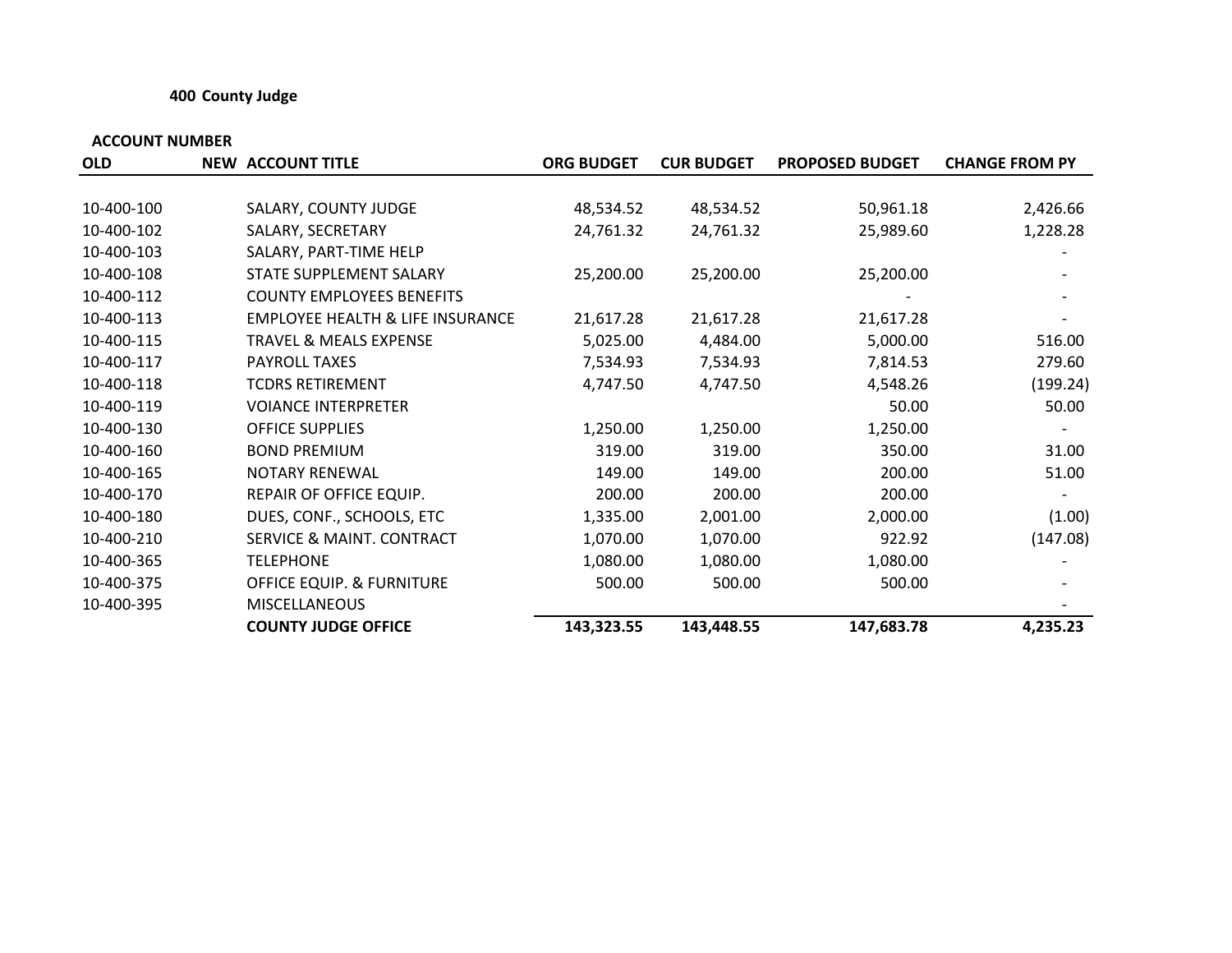#### **410 County Clerk**

| <b>OLD</b> | <b>NEW ACCOUNT TITLE</b>                    | <b>ORG BUDGET</b> | <b>CUR BUDGET</b> | <b>PROPOSED BUDGET</b> | <b>CHANGE FROM PY</b> |
|------------|---------------------------------------------|-------------------|-------------------|------------------------|-----------------------|
|            |                                             |                   |                   |                        |                       |
| 10-410-100 | SALARY, COUNTY CLERK                        | 40,469.97         | 40,469.97         | 42,493.54              | 2,023.57              |
| 10-410-101 | SALARY, DEPUTY CLERK                        | 49,742.48         | 49,742.48         | 52,229.81              | 2,487.33              |
| 10-410-102 | SALARY, PART-TIME HELP                      | 18,031.48         | 18,031.48         | 18,936.04              | 904.56                |
| 10-410-112 | <b>COUNTY EMPLOYEES BENEFITS</b>            |                   |                   |                        |                       |
| 10-410-113 | <b>EMPLOYEE HEALTH &amp; LIFE INSURANCE</b> | 32,425.92         | 32,425.92         | 32,425.92              |                       |
| 10-410-115 | <b>TRAVEL &amp; MEALS</b>                   | 2,000.00          | 2,343.80          | 2,000.00               | (343.80)              |
| 10-410-117 | <b>PAYROLL TAXES</b>                        | 8,280.66          | 8,280.66          | 8,694.94               | 414.28                |
| 10-410-118 | <b>TCDRS RETIREMENT</b>                     | 5,217.36          | 5,217.36          | 5,060.68               | (156.68)              |
| 10-410-119 | <b>VOIANCE INTERPRETER</b>                  |                   |                   | 100.00                 | 100.00                |
| 10-410-130 | <b>OFFICE SUPPLIES</b>                      | 4,000.00          | 4,000.00          | 4,000.00               |                       |
| 10-410-160 | <b>BOND PREMIUM</b>                         |                   |                   |                        |                       |
| 10-410-170 | REPAIR OF OFFICE EQUIP.                     |                   |                   |                        |                       |
| 10-410-180 | DUES, CONF., SCHOOLS, ETC                   | 2,500.00          | 2,500.00          | 2,000.00               | (500.00)              |
| 10-410-210 | SERVICE & MAINT. CONTRACT                   | 1,500.00          | 1,500.00          | 1,032.48               | (467.52)              |
| 10-410-280 | <b>CONTRACT LABOR</b>                       | 2,500.00          | 2,500.00          | 2,500.00               |                       |
| 10-410-375 | <b>OFFICE EQUIP. &amp; FURNITURE</b>        | 1,000.00          | 1,000.00          | 1,000.00               |                       |
| 10-410-395 | <b>MISCELLANEOUS</b>                        | 200.00            | 200.00            | 200.00                 |                       |
|            | <b>COUNTY CLERK</b>                         | 167,867.87        | 168,211.67        | 172,673.42             | 4,461.75              |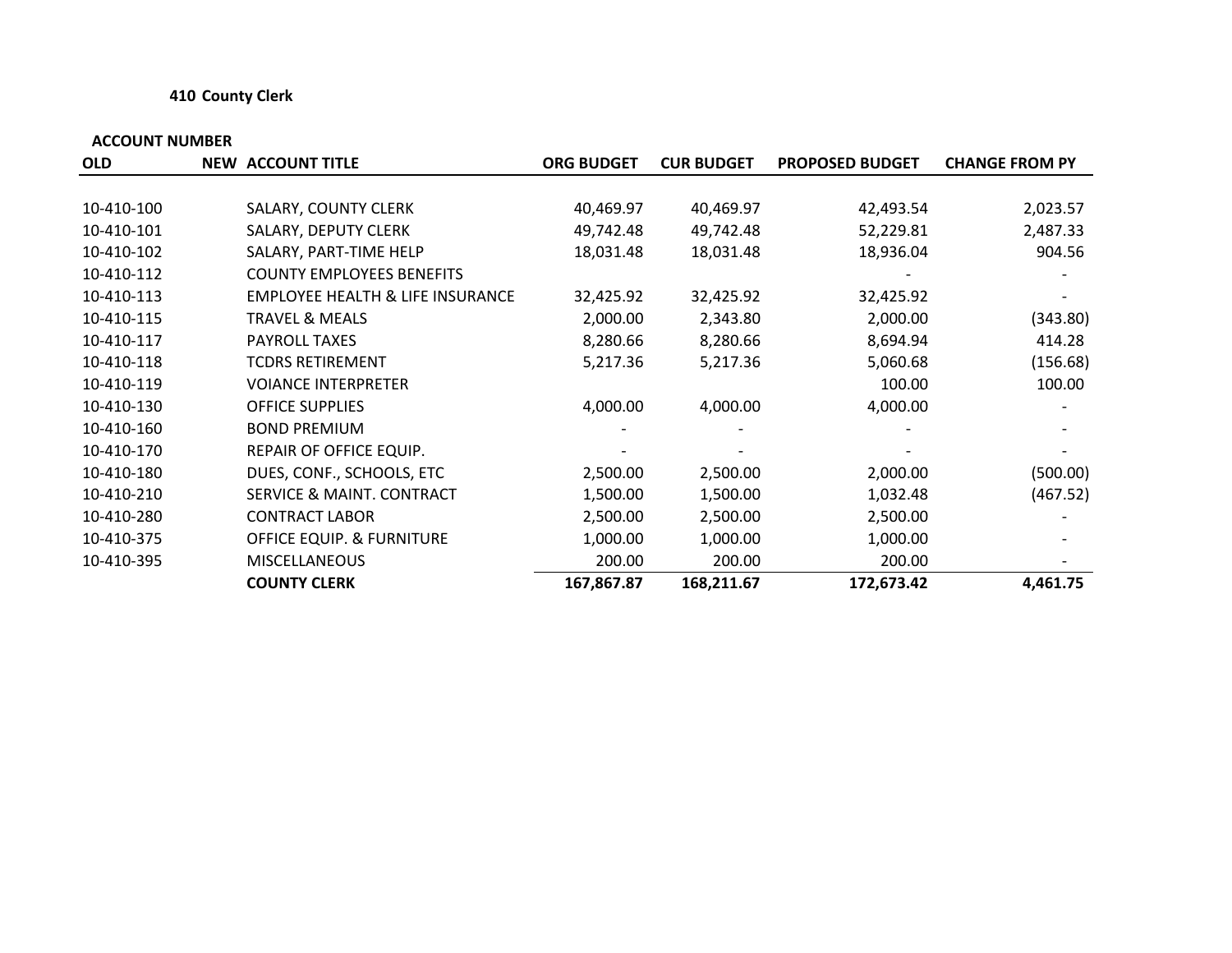#### **415 District Clerk**

| <b>OLD</b> | <b>NEW ACCOUNT TITLE</b>                    | <b>ORG BUDGET</b> | <b>CUR BUDGET</b> | <b>PROPOSED BUDGET</b> | <b>CHANGE FROM PY</b> |
|------------|---------------------------------------------|-------------------|-------------------|------------------------|-----------------------|
|            |                                             |                   |                   |                        |                       |
| 10-415-100 | SALARY, DISTRICT CLERK                      | 40,469.97         | 40,469.97         | 42,493.54              | 2,023.57              |
| 10-415-101 | SALARY, DEPUTY CLERK                        | 27,534.12         | 27,534.12         | 28,910.70              | 1,376.58              |
| 10-415-105 | SALARY, PART-TIME HELP                      | 12,607.20         | 12,607.20         | 12,978.00              | 370.80                |
| 10-415-113 | <b>EMPLOYEE HEALTH &amp; LIFE INSURANCE</b> | 21,617.28         | 21,617.28         | 21,617.28              |                       |
| 10-415-115 | <b>TRAVEL &amp; MEAL EXPENSE</b>            | 2,500.00          | 2,849.20          | 2,500.00               | (349.20)              |
| 10-415-117 | <b>PAYROLL TAXES</b>                        | 6,166.76          | 6,166.76          | 6,455.24               | 288.48                |
| 10-415-118 | TEXAS CO & DIST RETIREMENT                  | 3,885.46          | 3,885.46          | 3,757.12               | (128.34)              |
| 10-415-119 | <b>VOIANCE INTERPRETER</b>                  |                   |                   | 100.00                 | 100.00                |
| 10-415-130 | <b>OFFICE SUPPLIES</b>                      | 4,000.00          | 4,173.00          | 4,000.00               | (173.00)              |
| 10-415-132 | SAFETY DEPOSIT BOX RENT                     | 15.00             | 15.00             | 15.00                  |                       |
| 10-415-160 | <b>BOND PREMIUM</b>                         | 400.00            | 400.00            | 400.00                 |                       |
| 10-415-170 | REPAIR OF OFFICE EQUIP                      | 700.00            | 700.00            | 700.00                 |                       |
| 10-415-180 | DUES, CONF., SCHOOLS, ETC                   | 2,000.00          | 2,000.00          | 2,000.00               |                       |
| 10-415-210 | SERVICE & MAINT. CONTRACT                   | 1,200.00          | 1,200.00          | 1,308.96               | 108.96                |
| 10-415-375 | <b>OFFICE EQUIP &amp; FURNITURE</b>         | 1,000.00          | 1,000.00          | 1,000.00               |                       |
| 10-415-395 | <b>MISCELLANEOUS</b>                        | 150.00            | 150.00            | 100.00                 | (50.00)               |
|            | <b>DISTRICT CLERK</b>                       | 124,245.79        | 124,767.99        | 128,335.84             | 3,567.85              |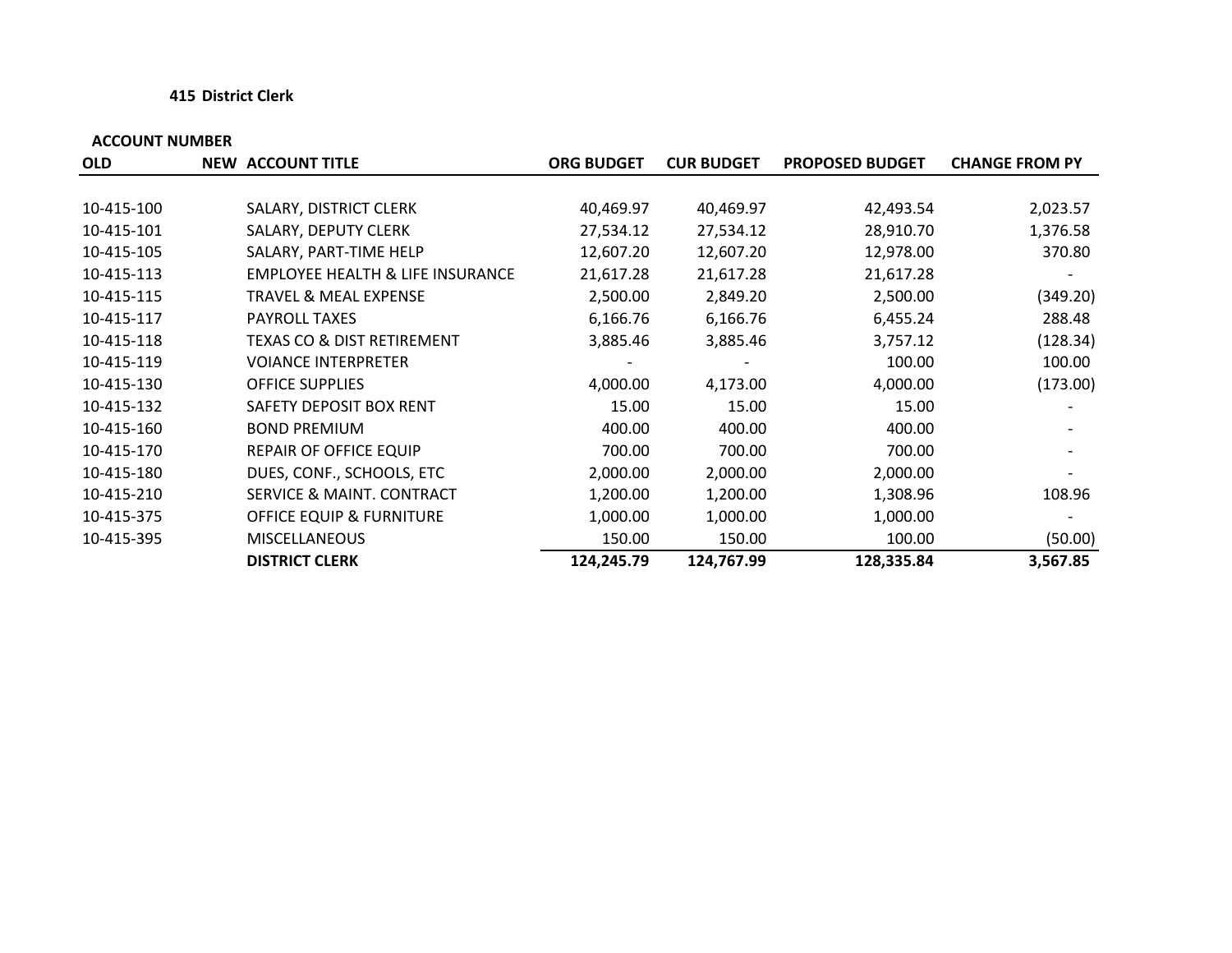#### **420 Treasurer**

| <b>OLD</b> | <b>NEW ACCOUNT TITLE</b>         | <b>ORG BUDGET</b> | <b>CUR BUDGET</b> | <b>PROPOSED BUDGET</b> | <b>CHANGE FROM PY</b> |
|------------|----------------------------------|-------------------|-------------------|------------------------|-----------------------|
|            |                                  |                   |                   |                        |                       |
| 10-420-100 | SALARY, COUNTY TREASURER         | 40,469.97         | 40,469.97         | 42,493.54              | 2,023.57              |
| 10-420-101 | SALARY, DEPUTY TREASURER         | 27,534.12         | 27,534.12         | 28,910.70              | 1,376.58              |
| 10-420-113 | EMPLOYEE HEALTH & LIFE INSURANCE | 21,617.28         | 21,617.28         | 21,617.28              |                       |
| 10-420-115 | <b>TRAVEL &amp; MEALS</b>        | 3,000.00          | 3,000.00          | 3,000.00               |                       |
| 10-420-117 | <b>PAYROLL TAXES</b>             | 5,202.31          | 5,202.31          | 5,462.42               | 260.11                |
| 10-420-118 | <b>TCDRS RETIREMENT</b>          | 3,277.80          | 3,277.80          | 3,179.27               | (98.53)               |
| 10-420-130 | <b>OFFICE SUPPLIES</b>           | 2,000.00          | 2,000.00          | 2,000.00               |                       |
| 10-420-160 | <b>BOND PREMIUM</b>              | 800.00            | 800.00            | 500.00                 | (300.00)              |
| 10-420-170 | REPAIR OF OFFICE EQUIP.          | 200.00            | 200.00            | 200.00                 |                       |
| 10-420-180 | DUES, CONF., SCHOOLS, ETC        | 1,500.00          | 1,755.00          | 1,200.00               | (555.00)              |
| 10-420-210 | SOFTWARE SUPPORT                 | 960.00            | 960.00            | 960.00                 |                       |
| 10-420-375 | OFFICE EQUIP. & FURNITURE        | 300.00            | 300.00            | 300.00                 |                       |
| 10-420-395 | <b>MISCELLANEOUS</b>             | 200.00            | 200.00            | 200.00                 |                       |
|            | <b>COUNTY TREASURER OFFICE</b>   | 107,061.48        | 107,316.48        | 110,023.22             | 2,706.74              |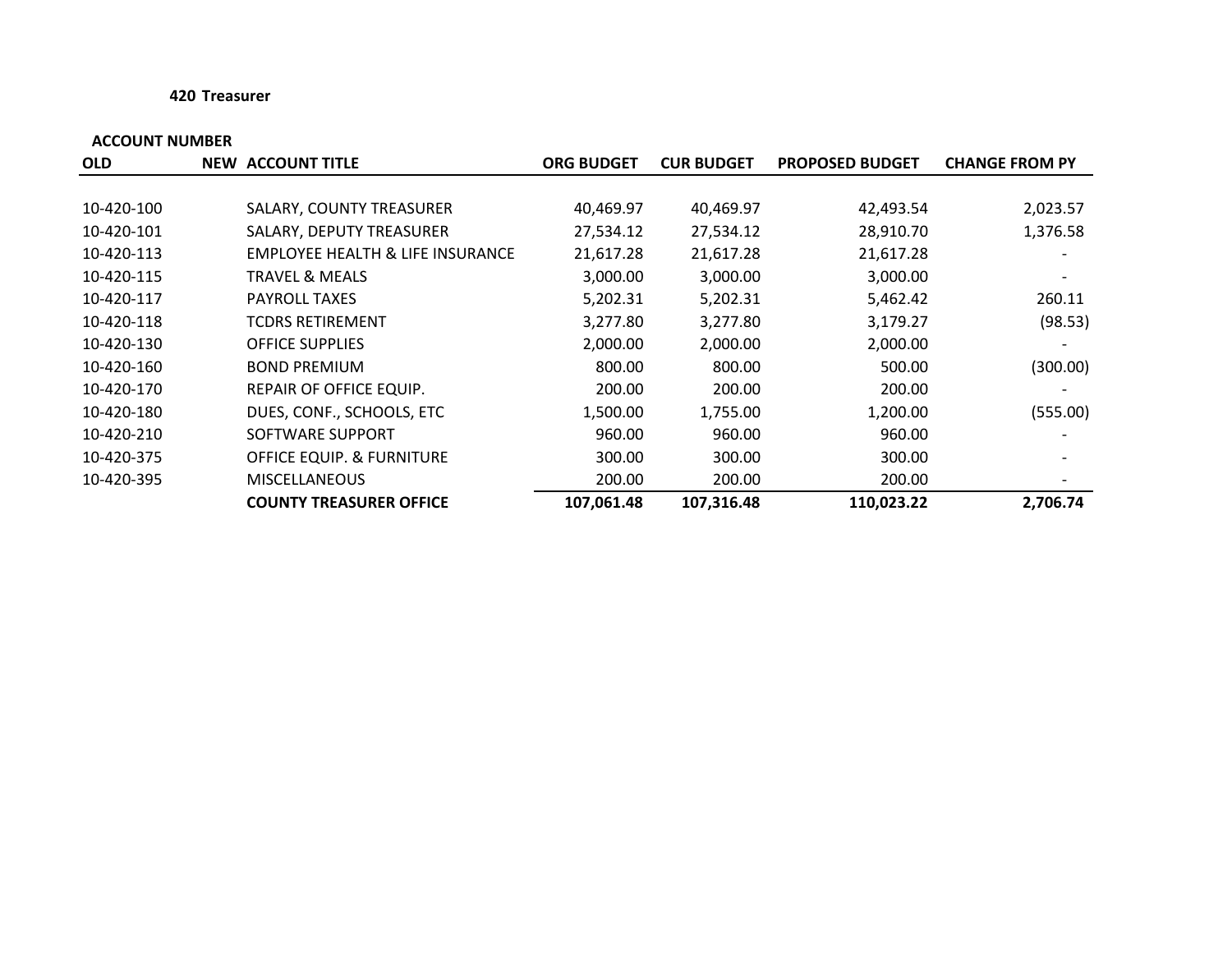#### **431 JP Precinct 1**

| <b>OLD</b> | <b>NEW ACCOUNT TITLE</b>                    | <b>ORG BUDGET</b> | <b>CUR BUDGET</b> | <b>PROPOSED BUDGET</b> | <b>CHANGE FROM PY</b> |
|------------|---------------------------------------------|-------------------|-------------------|------------------------|-----------------------|
|            |                                             |                   |                   |                        |                       |
| 10-431-100 | SALARY, JUSTICE OF PEACE                    | 34,278.34         | 34,278.34         | 35,992.32              | 1,713.98              |
| 10-431-101 | SALARY, SECRETARY                           | 12,633.47         | 12,633.47         | 13,267.80              | 634.33                |
| 10-431-109 | SALARY, CLEANING STIPEND                    | 1,800.00          | 1,800.00          | 1,890.00               | 90.00                 |
| 10-431-113 | <b>EMPLOYEE HEALTH &amp; LIFE INSURANCE</b> | 10,808.64         | 10,808.64         | 10,808.64              |                       |
| 10-431-115 | <b>TRAVEL &amp; MEAL EXPENSE</b>            | 1,890.00          | 1,890.00          | 1,500.00               | (390.00)              |
| 10-431-117 | PAYROLL TAXES                               | 3,726.45          | 3,726.45          | 3,912.98               | 186.53                |
| 10-431-118 | <b>TEXAS CO &amp; DIST RETIREMENT</b>       | 2,347.91          | 2,347.91          | 2,277.46               | (70.45)               |
| 10-431-119 | <b>VOIANCE INTERPRETER SERVICE</b>          |                   |                   | 100.00                 | 100.00                |
| 10-431-130 | <b>OFFICE SUPPLIES</b>                      | 1,000.00          | 1,000.00          | 1,000.00               |                       |
| 10-431-131 | <b>POSTAGE</b>                              | 1,000.00          | 1,000.00          | 1,000.00               |                       |
| 10-431-135 | POST OFFICE BOX RENT                        | 62.00             | 62.00             | 62.00                  |                       |
| 10-431-145 | <b>JP JURY</b>                              |                   | 100.00            | 100.00                 |                       |
| 10-431-170 | REPAIR OF OFFICE EQUIP.                     | 200.00            | 200.00            | 200.00                 |                       |
| 10-431-175 | REPAIR OF OFFICE BLDG.                      | 20,000.00         | 20,000.00         | 2,500.00               | (17,500.00)           |
| 10-431-180 | DUES, CONF., SCHOOLS, ETC                   | 770.00            | 770.00            | 770.00                 |                       |
| 10-431-190 | <b>MOBILE PHONE STIPEND</b>                 | 540.00            | 540.00            | 540.00                 |                       |
| 10-431-210 | <b>SERVICE &amp; MAINTENANCE CONTRACT</b>   | 436.00            | 436.00            | 404.52                 | (31.48)               |
| 10-431-295 | PEST CONTROL                                | 400.00            | 400.00            | 400.00                 |                       |
| 10-431-360 | <b>UTILITIES</b>                            | 4,000.00          | 4,000.00          | 4,000.00               |                       |
| 10-431-365 | <b>TELEPHONE</b>                            | 6,840.00          | 6,840.00          | 6,840.00               |                       |
| 10-431-375 | <b>OFFICE EQUIP. &amp; FURNITURE</b>        | 250.00            | 250.00            | 250.00                 |                       |
| 10-431-395 | <b>MISCELLANEOUS</b>                        | 200.00            | 100.00            | 100.00                 |                       |
| 10-431-400 | <b>BOND PREMIUM</b>                         | 178.00            | 178.00            | 178.00                 |                       |
|            | <b>JUSTICE OF THE PEACE #1</b>              | 103,360.81        | 103,360.81        | 88,093.72              | (15, 267.09)          |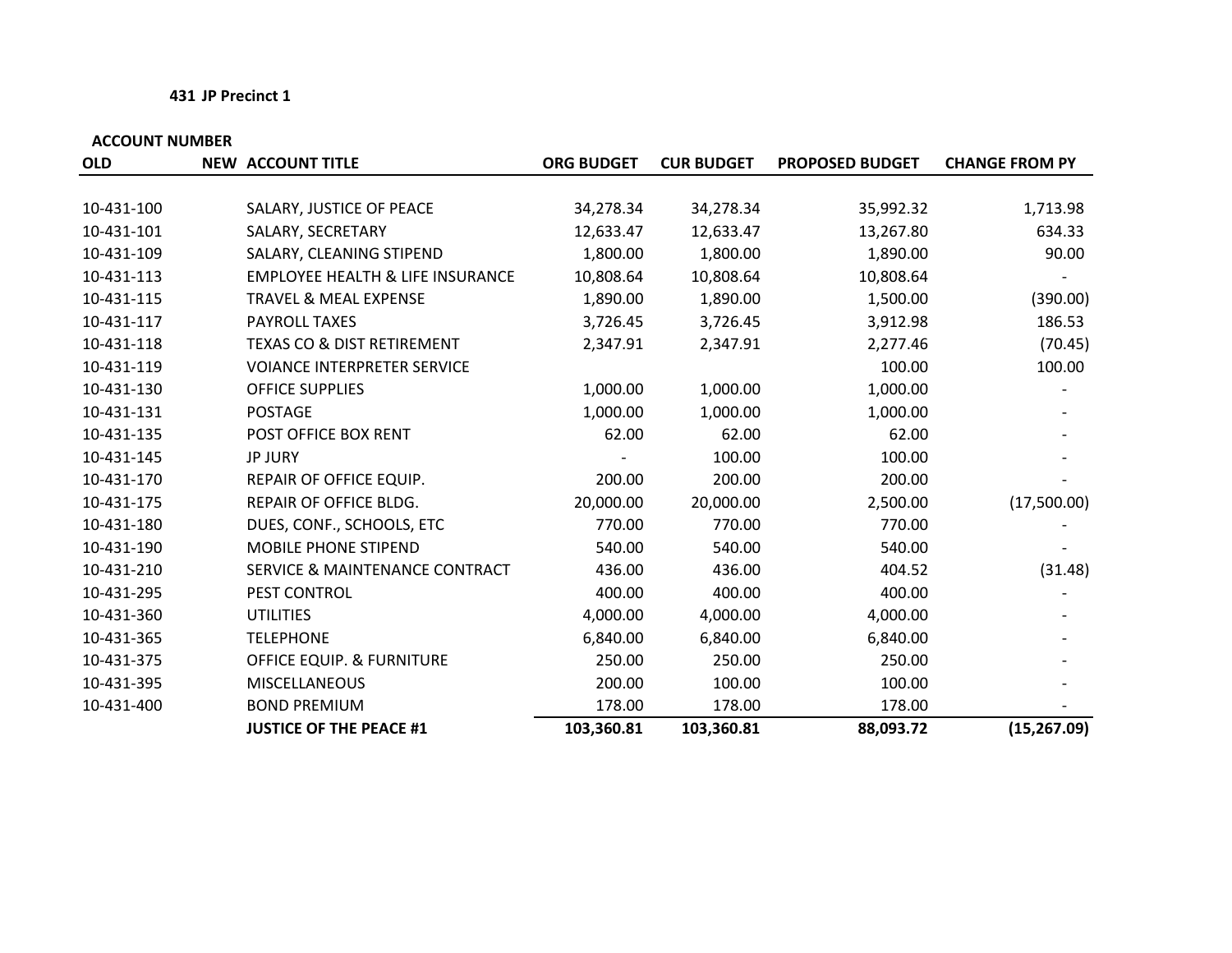#### **433 JP Precinct 3**

| <b>OLD</b> | <b>NEW ACCOUNT TITLE</b>                    | <b>ORG BUDGET</b> | <b>CUR BUDGET</b> | <b>PROPOSED BUDGET</b> | <b>CHANGE FROM PY</b> |
|------------|---------------------------------------------|-------------------|-------------------|------------------------|-----------------------|
|            |                                             |                   |                   |                        |                       |
| 10-433-100 | SALARY, JUSTICE OF PEACE                    | 34,278.34         | 34,278.34         | 35,992.32              | 1,713.98              |
| 10-433-105 | SALARY, J.P.#3 SECRETARY                    | 24,820.43         | 24,820.43         | 26,061.40              | 1,240.97              |
| 10-433-113 | <b>EMPLOYEE HEALTH &amp; LIFE INSURANCE</b> | 21,617.28         | 21,617.28         | 21,617.28              |                       |
| 10-433-115 | <b>TRAVEL EXPENSE</b>                       | 3,500.00          | 3,500.00          | 3,500.00               |                       |
| 10-433-117 | PAYROLL TAXES                               | 4,521.06          | 4,521.06          | 4,747.11               | 226.05                |
| 10-433-118 | <b>TCDRS RETIREMENT</b>                     | 2,848.56          | 2,848.56          | 2,762.94               | (85.62)               |
| 10-433-119 | <b>VOIANCE INTERPRETER</b>                  |                   |                   | 100.00                 | 100.00                |
| 10-433-130 | <b>OFFICE SUPPLIES</b>                      | 2,000.00          | 2,000.00          | 2,000.00               |                       |
| 10-433-136 | SOFTWARE MAINT., ETC.                       |                   |                   |                        |                       |
| 10-433-145 | J.P. JURY                                   | 200.00            | 200.00            | 200.00                 |                       |
| 10-433-165 | REPAIR OF RADIO EQUIPMENT                   |                   |                   |                        |                       |
| 10-433-170 | REPAIR OF OFFICE EQUIP.                     | 500.00            | 500.00            | 500.00                 |                       |
| 10-433-180 | DUES, CONF., SCHOOLS, ETC                   | 1,500.00          | 1,500.00          | 2,000.00               | 500.00                |
| 10-433-190 | <b>MOBILE PHONES &amp; DATA</b>             | 540.00            | 540.00            | 540.00                 |                       |
| 10-433-210 | SERVICE & MAINT. CONTRACT                   | 1,000.00          | 1,000.00          | 681.12                 | (318.88)              |
| 10-433-375 | <b>OFFICE EQUIP. &amp; FURNITURE</b>        | 1,000.00          | 1,000.00          | 1,000.00               |                       |
| 10-433-395 | <b>MISCELLANEOUS</b>                        | 200.00            | 200.00            | 200.00                 |                       |
| 10-433-400 | <b>BOND PREMIUM</b>                         | 178.00            | 178.00            | 178.00                 |                       |
|            | <b>JUSTICE OF THE PEACE #3</b>              | 98,703.67         | 98,703.67         | 102,080.17             | 3,376.50              |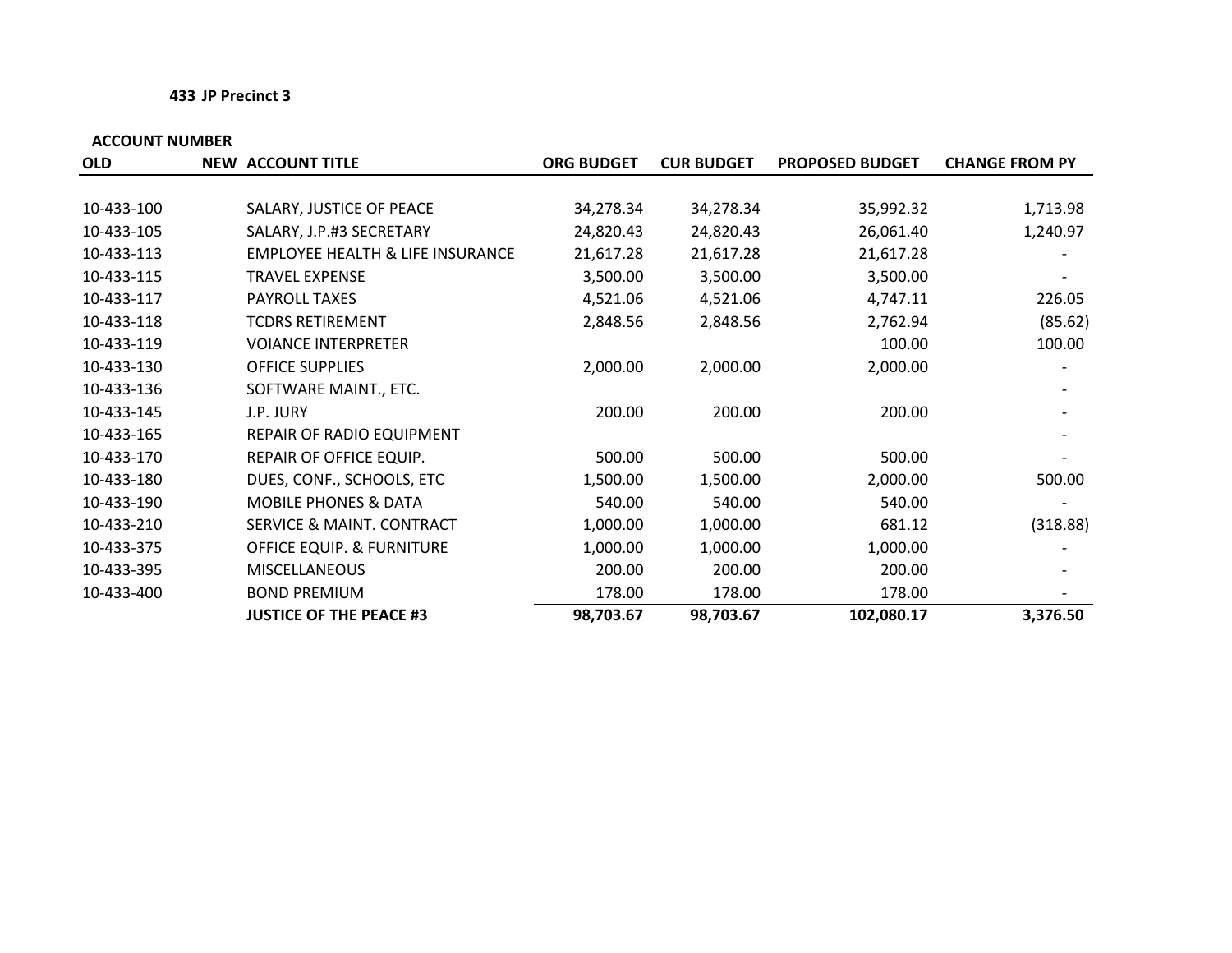#### **434 JP Precinct 4**

| <b>OLD</b> | <b>NEW ACCOUNT TITLE</b>                    | <b>ORG BUDGET</b> | <b>CUR BUDGET</b> | <b>PROPOSED BUDGET</b> | <b>CHANGE FROM PY</b> |
|------------|---------------------------------------------|-------------------|-------------------|------------------------|-----------------------|
|            |                                             |                   |                   |                        |                       |
| 10-434-100 | SALARY, JUSTICE OF PEACE                    | 34,278.34         | 34,278.34         | 35,992.32              | 1,713.98              |
| 10-434-101 | SALARY, SECRETARY                           | 12,292.02         | 12,292.02         | 13,267.80              | 975.78                |
| 10-434-109 | SALARY, CLEANING STIPEND                    | 1,800.00          | 1,800.00          | 1,890.00               | 90.00                 |
| 10-434-113 | <b>EMPLOYEE HEALTH &amp; LIFE INSURANCE</b> | 10,808.64         | 9,971.64          | 10,808.64              | 837.00                |
| 10-434-115 | <b>TRAVEL &amp; MEAL EXPENSE</b>            | 1,900.00          | 1,900.00          | 1,900.00               |                       |
| 10-434-117 | PAYROLL TAXES                               | 3,700.33          | 3,700.33          | 3,912.98               | 212.65                |
| 10-434-118 | <b>TCDRS RETIREMENT</b>                     | 2,331.45          | 2,331.45          | 2,277.46               | (53.99)               |
| 10-434-119 | <b>VOIANCE INTERPRETER</b>                  |                   |                   | 100.00                 | 100.00                |
| 10-434-130 | <b>OFFICE SUPPLIES</b>                      | 1,500.00          | 1,500.00          | 1,500.00               |                       |
| 10-434-131 | <b>POSTAGE</b>                              | 600.00            | 600.00            | 600.00                 |                       |
| 10-434-145 | <b>JP JURY</b>                              |                   | 100.00            | 100.00                 |                       |
| 10-434-170 | REPAIR OF OFFICE EQUIP.                     | 500.00            | 500.00            | 500.00                 |                       |
| 10-434-175 | REPAIR OF OFFICE BLDG.                      | 5,000.00          | 8,065.00          | 5,000.00               | (3,065.00)            |
| 10-434-180 | DUES, CONF., SCHOOLS, ETC                   | 735.00            | 735.00            | 735.00                 |                       |
| 10-434-190 | <b>MOBILE PHONES &amp; DATA</b>             | 540.00            | 540.00            | 540.00                 |                       |
| 10-434-210 | SERVICE & MAINTENANCE CONTRACT              | 816.00            | 816.00            | 681.00                 | (135.00)              |
| 10-434-295 | PEST CONTROL                                | 360.00            | 360.00            | 360.00                 |                       |
| 10-434-360 | <b>UTILITIES</b>                            | 2,800.00          | 2,800.00          | 2,800.00               |                       |
| 10-434-365 | <b>TELEPHONE</b>                            | 6,630.00          | 6,630.00          | 6,630.00               |                       |
| 10-434-375 | <b>OFFICE EQUIP. &amp; FURNITURE</b>        | 2,000.00          |                   | 2,000.00               | 2,000.00              |
| 10-434-395 | <b>MISCELLANEOUS</b>                        | 200.00            | 50.00             | 50.00                  |                       |
| 10-434-400 | <b>BOND PREMIUM</b>                         | 178.00            |                   | 178.00                 | 178.00                |
|            | <b>JUSTICE OF THE PEACE #4</b>              | 88,969.78         | 88,969.78         | 91,823.20              | 2,853.42              |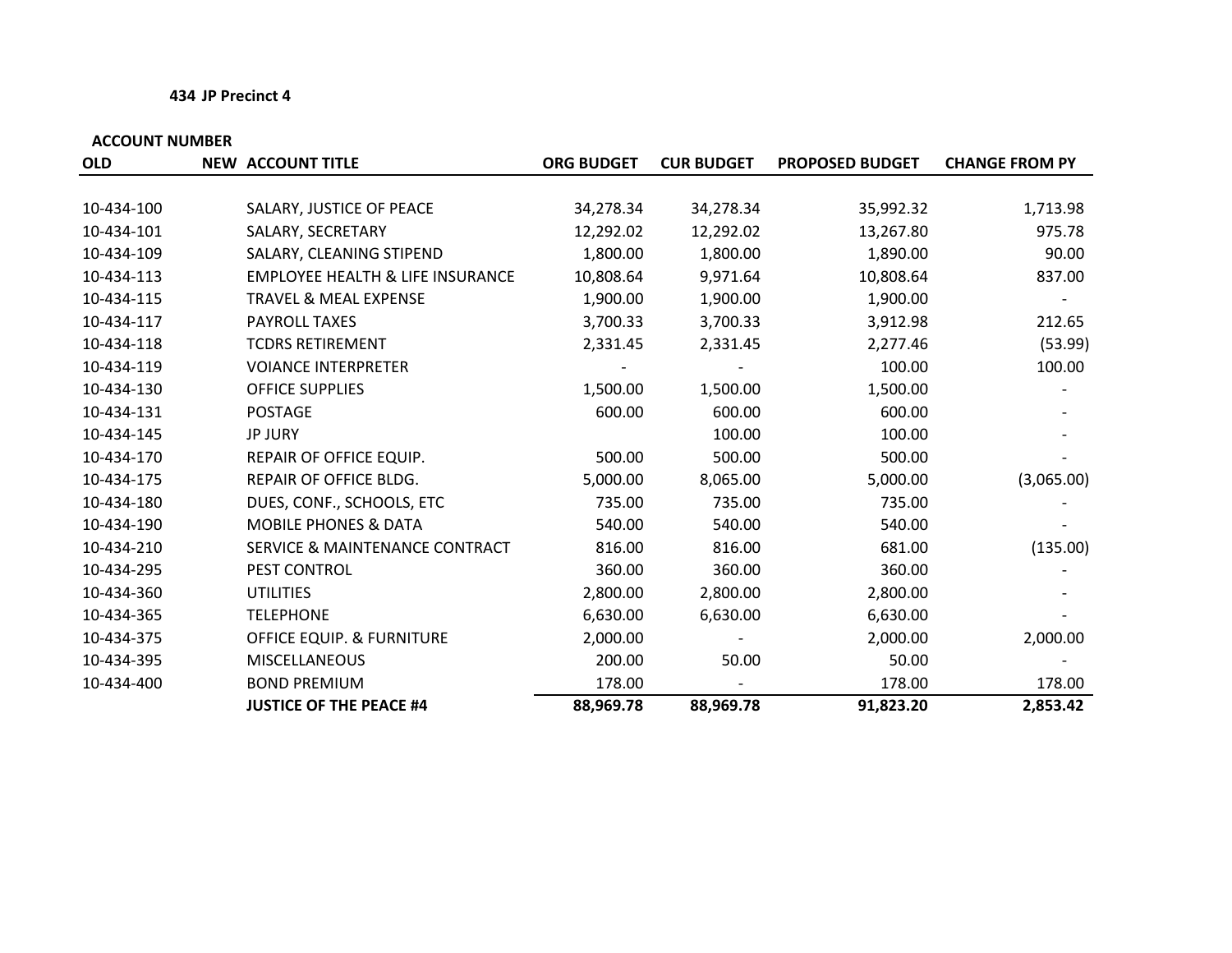#### **435 Indigent Healthcare**

| <b>OLD</b> | NEW ACCOUNT TITLE                         | <b>ORG BUDGET</b> | <b>CUR BUDGET</b> | <b>PROPOSED BUDGET</b> | <b>CHANGE FROM PY</b> |
|------------|-------------------------------------------|-------------------|-------------------|------------------------|-----------------------|
|            |                                           |                   |                   |                        |                       |
| 10-435-100 | SALARY INDIGENT HEALTH CARE ADMTR.        | 3.605.00          | 3,605.00          | 3,785.15               | 180.15                |
| 10-435-113 | EMPLOYEE HEALTH INSURANCE                 |                   |                   |                        |                       |
| 10-435-115 | <b>TRAVEL EXPENSE</b>                     | 1,000.00          | 1,567.16          | 1,500.00               | (67.16)               |
| 10-435-117 | <b>PAYROLL TAXES</b>                      | 275.78            | 275.78            | 289.56                 | 13.78                 |
| 10-435-118 | <b>TCDRS RETIREMENT</b>                   | 173.76            | 173.76            | 168.53                 | (5.23)                |
| 10-435-130 | <b>OFFICE SUPPLIES</b>                    | 500.00            | 224.00            | 500.00                 | 276.00                |
| 10-435-436 | SOFTWARE EXPENSES                         | 12,000.00         | 12,000.00         | 12,000.00              |                       |
| 10-435-180 | DUES, CONFERENCES, SCHOOLS, ETC.          | 500.00            | 485.84            | 500.00                 | 14.16                 |
| 10-435-210 | NEW SERVICE & MAINT CONTRACT              | 500.00            | 223.00            | 500.00                 | 277.00                |
| 10-435-456 | NEW INDIGENT HEALTH CARE                  | 252,627.37        | 252,627.37        | 293,965.83             | 41,338.46             |
|            | <b>INDIGENT HEALTH CARE ADMINISTRATOR</b> | 271,181.91        | 271,181.91        | 313,209.07             | 42,027.16             |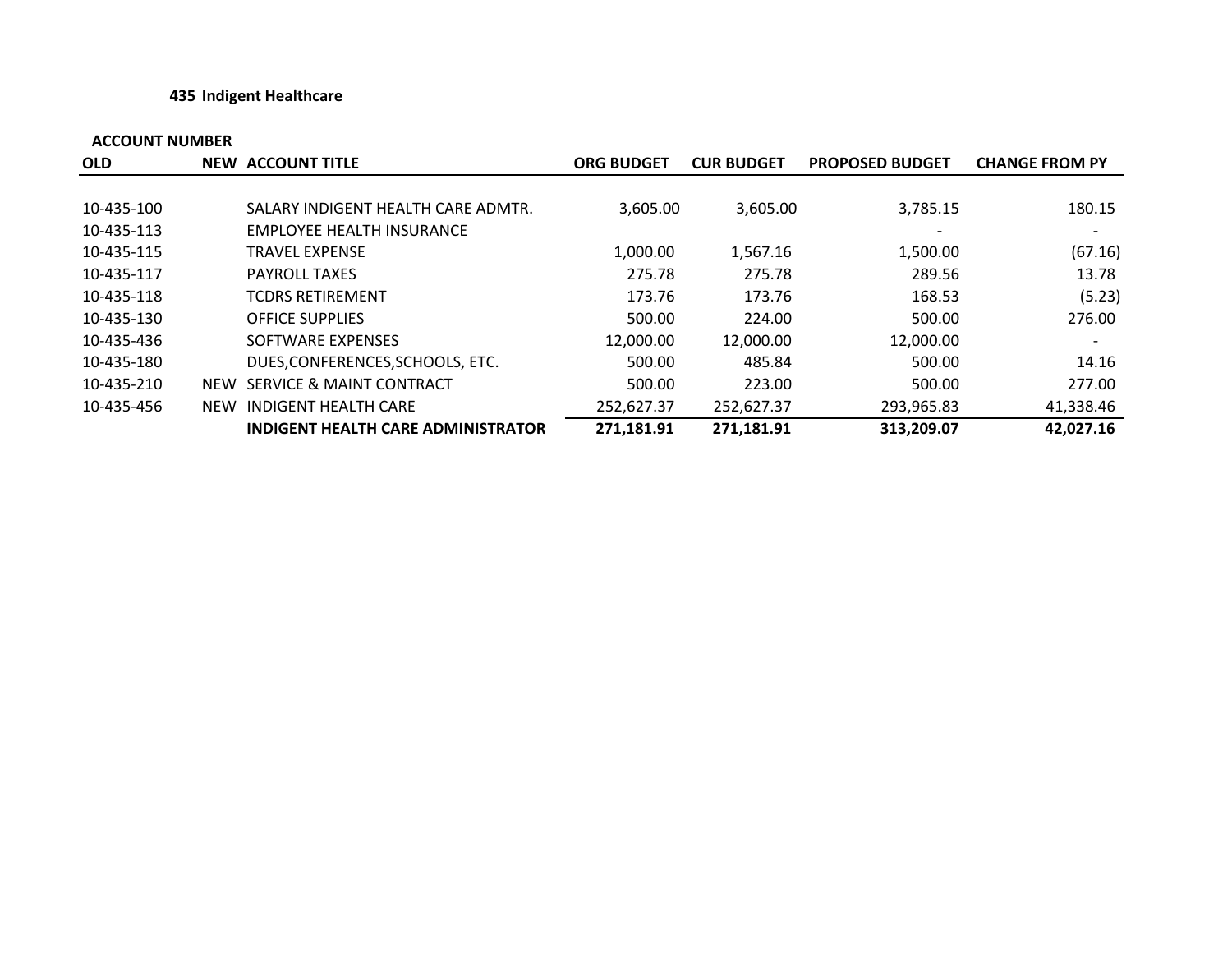#### **440 Tax Assessor/Collector**

| <b>OLD</b> | <b>NEW ACCOUNT TITLE</b>                    | <b>ORG BUDGET</b> | <b>CUR BUDGET</b> | <b>PROPOSED BUDGET</b> | <b>CHANGE FROM PY</b> |
|------------|---------------------------------------------|-------------------|-------------------|------------------------|-----------------------|
|            |                                             |                   |                   |                        |                       |
| 10-440-100 | SALARY, TAX ASSESSOR/COLL                   | 40,469.97         | 40,469.97         | 42,493.54              | 2,023.57              |
| 10-440-101 | SALARY, DEPUTY TAX COLLEC                   | 123,921.04        | 123,921.04        | 139,464.00             | 15,542.96             |
| 10-440-102 | <b>OVERTIME</b>                             | 7,500.00          | 7,500.00          | 7,500.00               |                       |
| 10-440-105 | SALARY, PART-TIME HELP                      | 9,399.63          | 10,399.63         | 11,350.53              | 950.90                |
| 10-440-113 | <b>EMPLOYEE HEALTH &amp; LIFE INSURANCE</b> | 64,851.84         | 64,851.84         | 64,139.04              | (712.80)              |
| 10-440-115 | <b>TRAVEL &amp; MEALS</b>                   | 6,000.00          | 6,000.00          | 6,000.00               |                       |
| 10-440-117 | PAYROLL TAXES                               | 13,868.73         | 13,868.73         | 15,361.82              | 1,493.09              |
| 10-440-118 | <b>TCDRS RETIREMENT</b>                     | 8,738.21          | 8,738.21          | 8,940.98               | 202.77                |
| 10-440-119 | <b>VOIANCE INTERPRETER</b>                  |                   |                   | 100.00                 | 100.00                |
| 10-440-130 | <b>OFFICE SUPPLIES</b>                      | 4,000.00          | 4,000.00          | 4,500.00               | 500.00                |
| 10-440-136 | SOFTWARE MAINT., ETC.                       |                   |                   |                        |                       |
| 10-440-160 | <b>BOND PREMIUM</b>                         | 2,037.00          | 2,037.00          | 2,037.00               |                       |
| 10-440-165 | NOTARY RENEWAL                              | 139.00            | 139.00            | 139.00                 |                       |
| 10-440-170 | REPAIR OF OFFICE EQUIP.                     | 500.00            | 500.00            | 500.00                 |                       |
| 10-440-180 | DUES, CONF., SCHOOLS, ETC                   | 1,000.00          | 1,000.00          | 1,750.00               | 750.00                |
| 10-440-190 | <b>VOTER REGISTRATION</b>                   | 3,500.00          | 4,734.62          | 4,500.00               | (234.62)              |
| 10-440-210 | <b>SERVICE &amp; MAINT. CONTRACT</b>        | 2,000.00          | 2,000.00          | 2,304.00               | 304.00                |
| 10-440-220 | <b>DMV COMPUTER LEASE</b>                   | 800.00            | 800.00            | 800.00                 |                       |
| 10-440-230 | DATA PRESERVATION                           | 9,000.00          | 9,000.00          | 9,000.00               |                       |
| 10-440-280 | <b>CONTRACT LABOR</b>                       | 200.00            |                   | 200.00                 | 200.00                |
| 10-440-375 | <b>OFFICE EQUIP. &amp; FURNITURE</b>        | 500.00            | 500.00            | 500.00                 |                       |
| 10-440-380 | TAX ROLL & MAIL STATEMENT                   | 2,000.00          | 1,801.45          | 2,250.00               | 448.55                |
| 10-440-395 | <b>MISCELLANEOUS</b>                        | 500.00            | 500.00            | 750.00                 | 250.00                |
|            | <b>TAX ASSESSOR / COLLECTOR</b>             | 300,925.42        | 302,761.49        | 324,579.90             | 21,818.41             |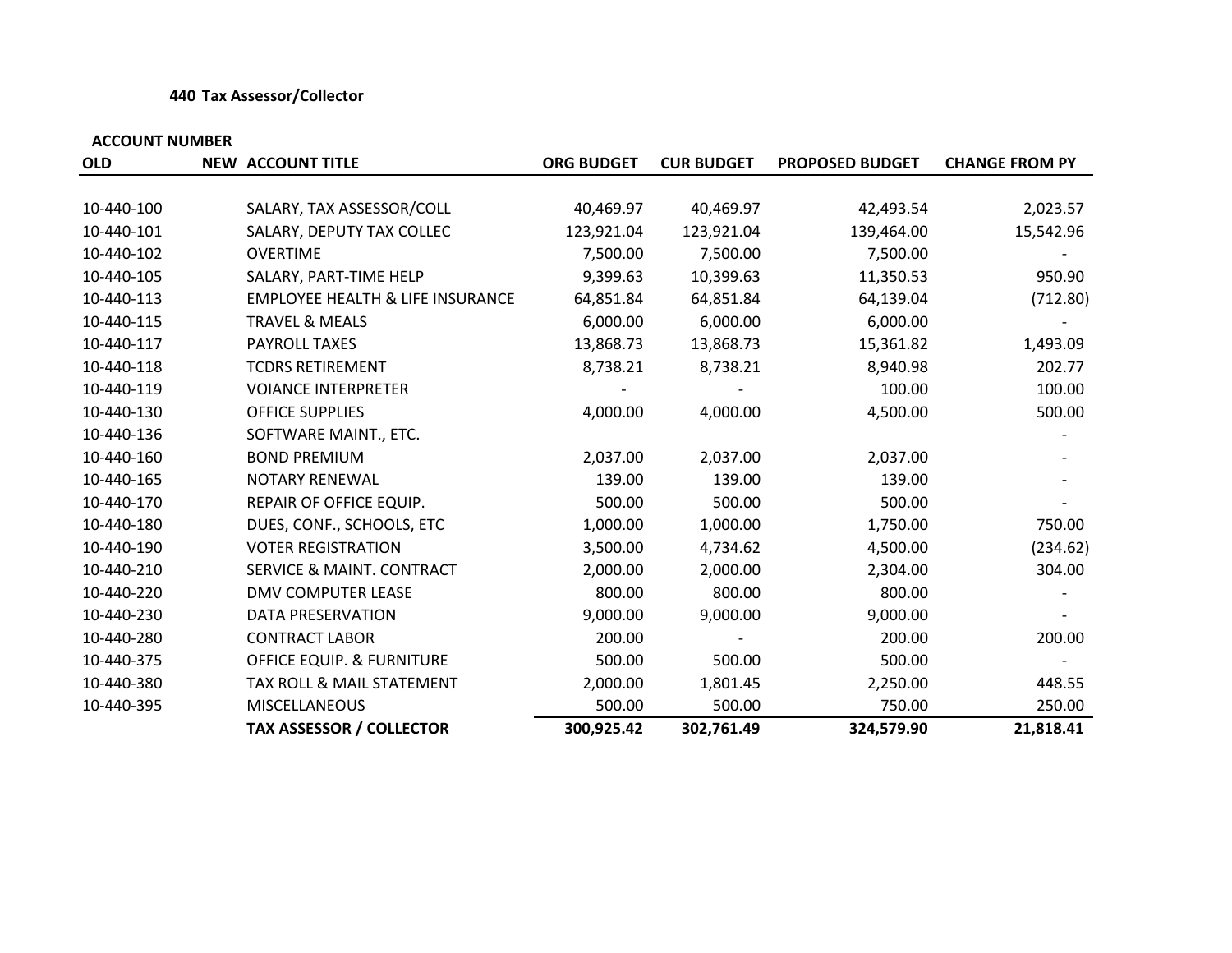#### **450 Sheriff**

| <b>OLD</b> | <b>NEW ACCOUNT TITLE</b>                    | <b>ORG BUDGET</b> | <b>CUR BUDGET</b> | <b>PROPOSED BUDGET</b> | <b>CHANGE FROM PY</b> |
|------------|---------------------------------------------|-------------------|-------------------|------------------------|-----------------------|
|            |                                             |                   |                   |                        |                       |
| 10-450-100 | SALARY, SHERIFF                             | 40,571.53         | 40,571.53         | 53,156.54              | 12,585.01             |
| 10-450-101 | SALARY, DEPUTY SHERIFFS                     | 195,823.32        | 195,823.32        | 205,614.86             | 9,791.54              |
| 10-450-102 | <b>OVERTIME</b>                             | 45,000.00         | 45,000.00         | 50,000.00              | 5,000.00              |
| 10-450-103 | SALARY, DISPATCHERS                         | 208,481.69        | 208,481.69        | 218,400.27             | 9,918.58              |
| 10-450-104 | SALARY, JAILER                              | 33,585.04         | 33,585.04         | 35,264.23              | 1,679.19              |
| 10-450-105 | SALARY, PART-TIME HELP                      | 70,293.50         | 70,293.50         | 73,096.84              | 2,803.34              |
| 10-450-111 | <b>CLOTHING ALLOWANCE</b>                   | 4,000.00          | 4,232.00          | 5,000.00               | 768.00                |
| 10-450-113 | <b>EMPLOYEE HEALTH &amp; LIFE INSURANCE</b> | 162,129.60        | 162,129.60        | 162,129.60             |                       |
| 10-450-115 | <b>TRAVEL &amp; MEALS</b>                   | 10,000.00         | 7,500.00          | 10,000.00              | 2,500.00              |
| 10-450-117 | PAYROLL TAXES                               | 45,422.26         | 45,422.26         | 48,618.26              | 3,196.00              |
| 10-450-118 | <b>TCDRS RETIREMENT</b>                     | 28,619.00         | 28,619.00         | 28,297.10              | (321.90)              |
| 10-450-119 | <b>VOIANCE INTERPRETER</b>                  |                   | 19.00             | 50.00                  | 31.00                 |
| 10-450-130 | <b>OFFICE SUPPLIES</b>                      | 6,000.00          | 6,000.00          | 6,000.00               |                       |
| 10-450-136 | SOFTWARE MAINT., ETC.                       |                   |                   |                        |                       |
| 10-450-165 | RADIO & REPAIR RADIO EQMT                   | 3,500.00          | 3,500.00          | 3,500.00               |                       |
| 10-450-170 | REPAIR OF OFFICE EQUIP.                     | 1,000.00          | 1,000.00          | 1,000.00               |                       |
| 10-450-180 | DUES, CONF., SCHOOLS, ETC                   | 3,000.00          | 5,500.00          | 6,000.00               | 500.00                |
| 10-450-181 | <b>LEOSE EDUCATION</b>                      |                   |                   |                        |                       |
| 10-450-185 | PRE-EMPLOYMENT PHYSICAL                     | 2,000.00          | 2,000.00          | 2,000.00               |                       |
| 10-450-190 | <b>MOBILE PHONES</b>                        |                   |                   |                        |                       |
| 10-450-210 | <b>SERVICE &amp; MAINT. CONTRACT</b>        | 2,413.00          | 2,413.00          | 1,919.52               | (493.48)              |
| 10-450-260 | <b>JAIL SUPPLIES</b>                        | 12,600.00         | 13,384.00         | 13,384.00              |                       |
| 10-450-261 | <b>AMMUNITION</b>                           | 2,000.00          | 2,000.00          | 2,000.00               |                       |
| 10-450-265 | REP. GENERATOR, FUEL, ETC                   | 3,800.00          | 3,800.00          |                        | (3,800.00)            |
| 10-450-275 | REPAIR LAWNMOWER, FUEL,                     | 100.00            | 100.00            | 100.00                 |                       |
| 10-450-280 | <b>CONTRACT LABOR</b>                       | 800.00            | 800.00            | 800.00                 |                       |
| 10-450-285 | <b>JAIL BUILDING REPAIR</b>                 | 10,000.00         | 14,200.00         | 35,000.00              | 20,800.00             |
| 10-450-295 | PEST CONTROL                                | 916.68            | 916.68            | 916.68                 |                       |
| 10-450-310 | ROOM AND BOARD                              | 16,000.00         | 16,000.00         | 16,000.00              |                       |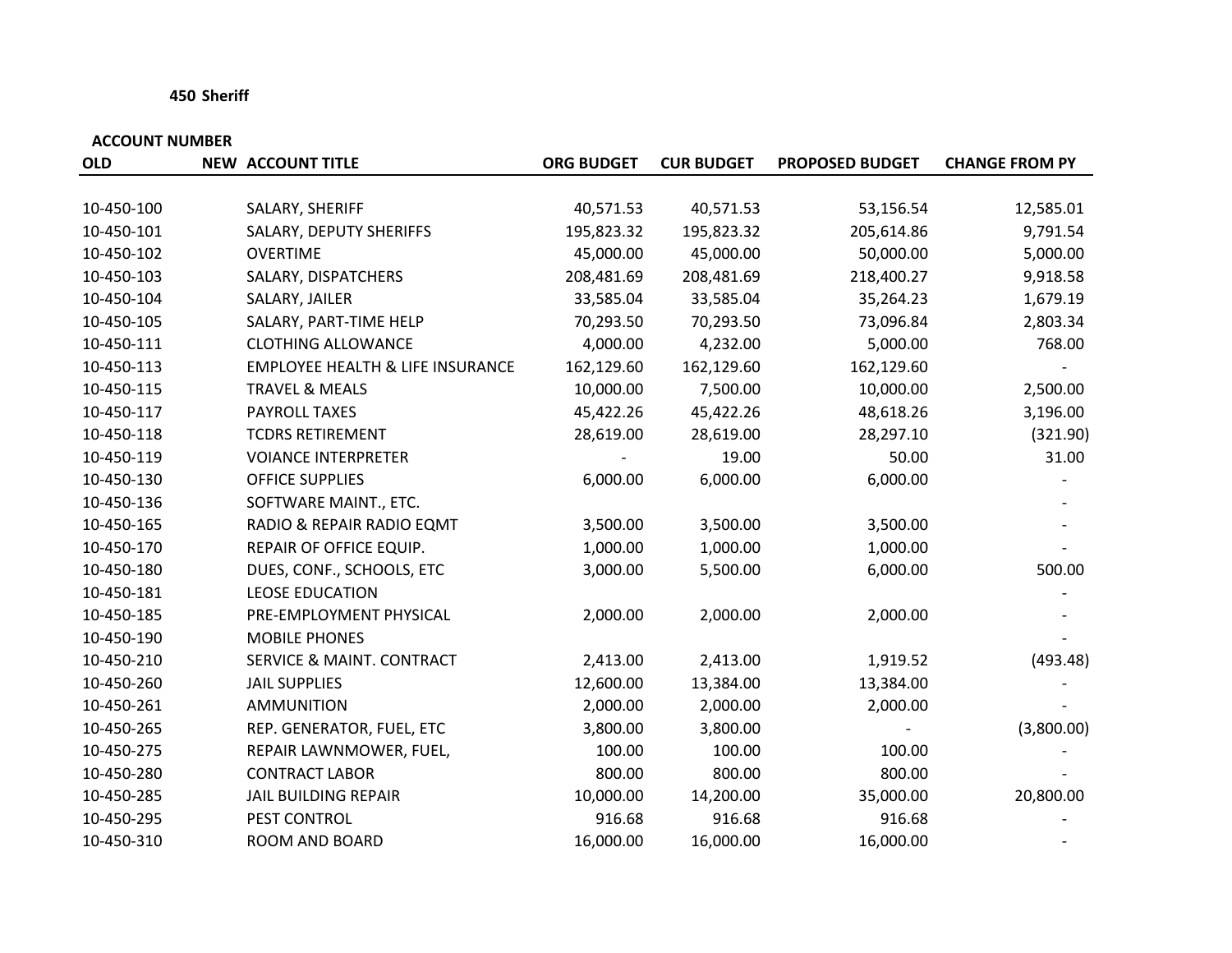|            | <b>SHERIFF'S OFFICE</b>              | 1,272,182.98 | 1,285,957.05 | 1,417,648.90 | 131,691.85   |
|------------|--------------------------------------|--------------|--------------|--------------|--------------|
| 10-450-696 | <b>COPSYNC INTEREST</b>              | 595.03       | 595.03       |              | (595.03)     |
| 10-450-695 | <b>COPSYNC</b>                       | 20,820.33    | 20,820.33    |              | (20, 820.33) |
| 10-450-435 | <b>SUBSCRIPTIONS</b>                 | 1,200.00     | 1,246.00     | 1,500.00     | 254.00       |
| 10-450-430 | <b>VEHICLE GRANT MATCH</b>           |              |              |              |              |
| 10-450-425 | STUN GUNS AND PEPPER SPRAY           | 239.00       | 239.00       | 2,000.00     | 1,761.00     |
| 10-450-420 | ARMOR VEST                           | 1,500.00     | 1,500.00     | 2,500.00     | 1,000.00     |
| 10-450-415 | PRISONER TRANSPORT                   | 3,500.00     | 9,724.00     | 3,500.00     | (6, 224.00)  |
| 10-450-411 | CAPITAL LEASE INTEREST PAYMENTS      | 1,967.47     | 1,967.47     | 6,590.68     | 4,623.21     |
| 10-450-410 | CAPITAL LEASE PRINCIPAL PAYMENTS     | 27,630.53    | 27,650.53    | 51,635.32    | 23,984.79    |
| 10-450-400 | <b>BOND PREMIUM</b>                  | 350.00       | 350.00       | 350.00       |              |
| 10-450-395 | <b>MISCELLANEOUS</b>                 | 1,000.00     | 1,000.00     | 1,000.00     |              |
| 10-450-375 | OFFICE EQUIP. & FURNITURE            | 2,000.00     | 2,000.00     | 2,000.00     |              |
| 10-450-365 | <b>MOBILE PHONES AND DATA PLAN</b>   | 7,500.00     | 7,500.00     | 7,500.00     |              |
| 10-450-360 | <b>UTILITIES</b>                     | 8,000.00     | 8,000.00     | 8,000.00     |              |
| 10-450-345 | <b>OUT OF COUNTY MEALS</b>           | 325.00       | 325.00       | 325.00       |              |
| 10-450-340 | <b>CAR EXPENSE</b>                   | 60,000.00    | 62,249.07    | 65,000.00    | 2,750.93     |
| 10-450-335 | PRISONER MEDICAL CARE                | 37,500.00    | 37,500.00    | 37,500.00    |              |
| 10-450-320 | <b>HOUSING INMATES-OUT OF COUNTY</b> | 190,000.00   | 190,000.00   | 250,000.00   | 60,000.00    |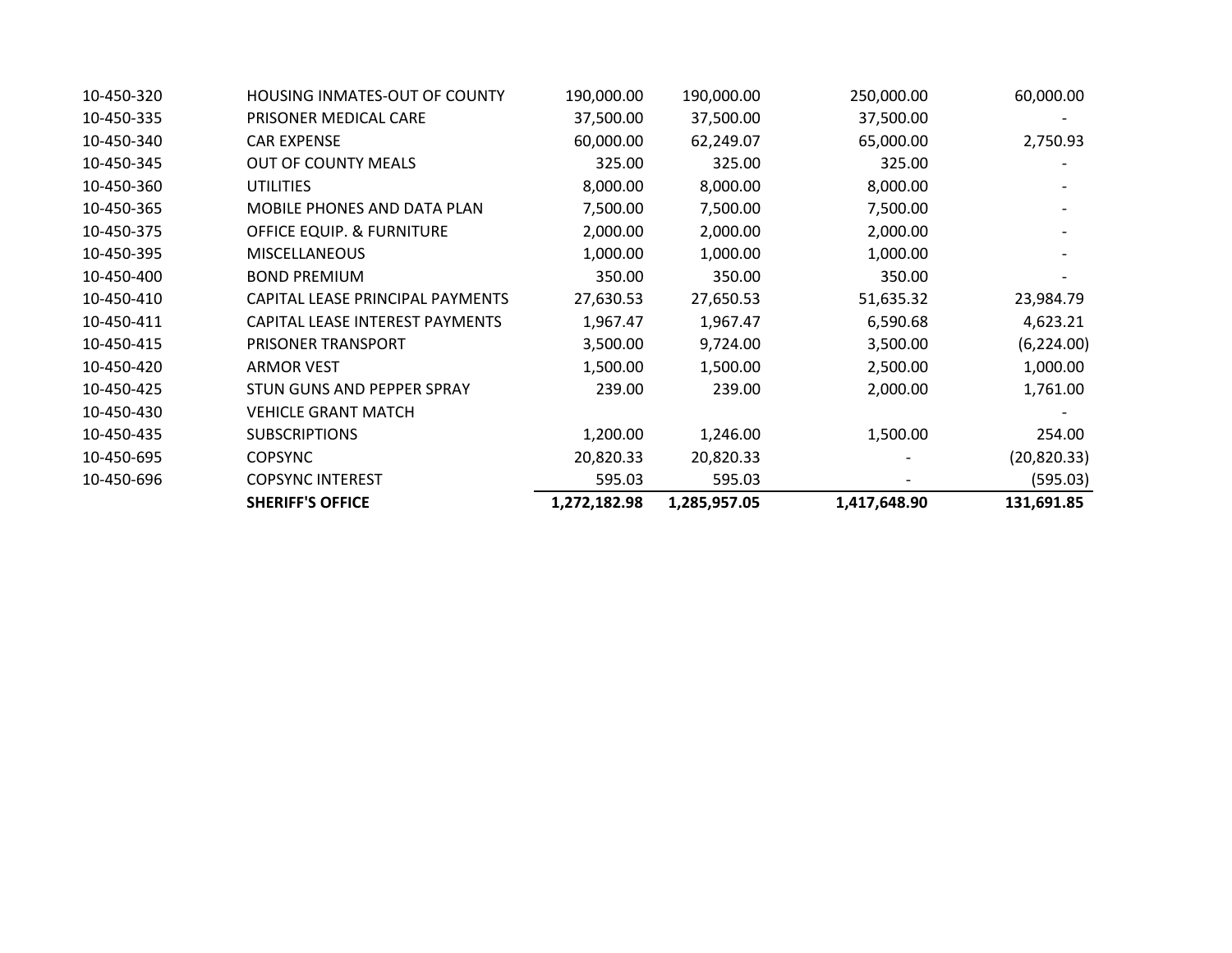#### **460 Courthouse Building**

| <b>OLD</b> |     | <b>NEW ACCOUNT TITLE</b>                    | <b>ORG BUDGET</b> | <b>CUR BUDGET</b> | <b>PROPOSED BUDGET</b> | <b>CHANGE FROM PY</b> |
|------------|-----|---------------------------------------------|-------------------|-------------------|------------------------|-----------------------|
|            |     |                                             |                   |                   |                        |                       |
| 10-460-106 |     | SALARY, JANITOR                             | 24,037.73         | 24,037.73         | 25,239.67              | 1,201.94              |
| 10-460-108 |     | SALARY, SUPERVISOR BUILDING MAINTEN         | 3,600.00          | 3,600.00          | 3,780.00               | 180.00                |
| 10-460-113 |     | <b>EMPLOYEE HEALTH &amp; LIFE INSURANCE</b> | 10,808.64         | 10,808.64         | 10,808.64              |                       |
| 10-460-115 |     | <b>TRAVEL &amp; MEAL EXPENSE</b>            | 200.00            | 200.00            | 200.00                 |                       |
| 10-460-117 |     | <b>PAYROLL TAXES</b>                        | 2,114.29          | 2,114.29          | 2,220.00               | 105.71                |
| 10-460-118 |     | <b>TCDRS RETIREMENT</b>                     | 1,332.14          | 1,332.14          | 1,292.10               | (40.04)               |
| 10-460-120 |     | <b>CONTRACT CLEANING SERVICE</b>            |                   |                   |                        |                       |
| 10-460-260 |     | <b>COURTHOUSE SUPPLIES</b>                  | 7,000.00          | 7,000.00          | 8,000.00               | 1,000.00              |
| 10-460-265 |     | <b>LAWN CARE &amp; TREE SERVICE</b>         | 5,000.00          | 7,000.00          | 8,000.00               | 1,000.00              |
| 10-460-285 |     | <b>COURTHOUSE BUILDING REPAIRS</b>          | 50,000.00         | 48,000.00         | 100,000.00             | 52,000.00             |
| 10-460-290 |     | ELEVATOR MAINT. & REPAIR                    | 10,000.00         | 10,000.00         | 49,656.79              | 39,656.79             |
| 10-460-295 |     | PEST CONTROL                                | 360.00            | 360.00            | 360.00                 |                       |
| 10-460-385 |     | <b>BOILER CERTIFICATE &amp; REPAIRS</b>     |                   |                   |                        |                       |
| 10-460-391 |     | OLD JAIL BUILDING REPAIRS                   | 10,000.00         | 10,000.00         | 40,000.00              | 30,000.00             |
| 10-460-392 |     | <b>ANNEX RENOVATIONS &amp; REPAIRS</b>      | 150,000.00        | 150,000.00        | 80,000.00              | (70,000.00)           |
| 10-460-395 |     | <b>MISCELLANEOUS</b>                        | 500.00            | 500.00            | 1,000.00               | 500.00                |
|            | NEW | <b>CALVO BUILDING RENOVATIONS</b>           |                   |                   | 85,000.00              | 85,000.00             |
|            | NEW | <b>BUILDINGS FOR TEMPORARY OPERATIONS</b>   |                   |                   | 100,000.00             | 100,000.00            |
|            |     | NEW PROMOTIONAL MATERIALS                   |                   |                   | 20,000.00              | 20,000.00             |
|            |     | NEW PROFESSIONAL FEES                       |                   |                   | 20,000.00              | 20,000.00             |
|            |     | NEW NEW BUILDING IMPROVEMENTS               |                   |                   | 80,000.00              | 80,000.00             |
|            |     | <b>COURTHOUSE BUILDING</b>                  | 274,952.80        | 274,952.80        | 635,557.20             | 360,604.40            |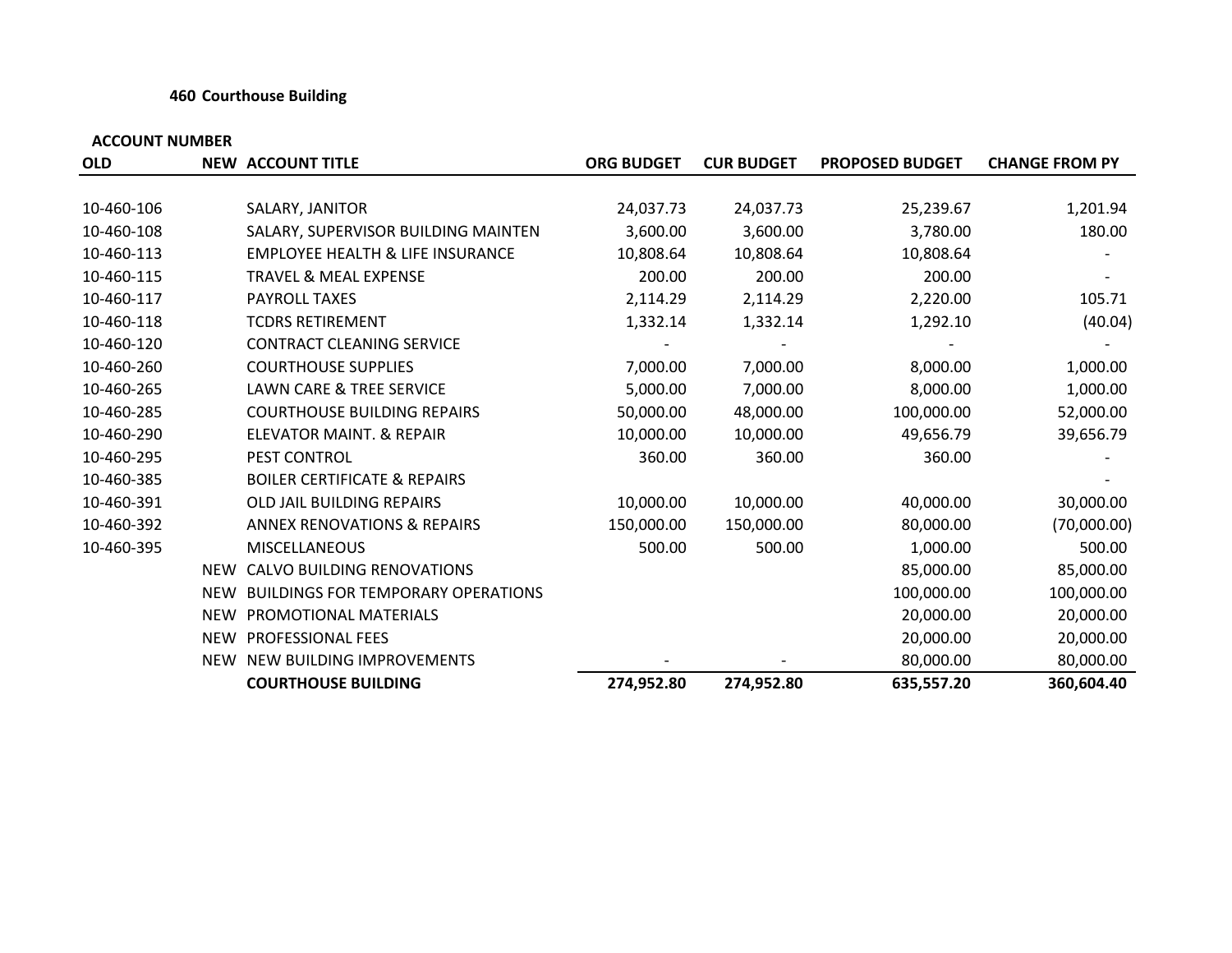#### **465 County Insurance**

| <b>OLD</b> |    | NEW ACCOUNT TITLE                     | <b>ORG BUDGET</b> | <b>CUR BUDGET</b> | <b>PROPOSED BUDGET</b> | <b>CHANGE FROM PY</b>    |
|------------|----|---------------------------------------|-------------------|-------------------|------------------------|--------------------------|
|            |    |                                       |                   |                   |                        |                          |
| 10-465-160 |    | PUBLIC OFFICIALS LIABILITY INS.       | 12,000.00         | 12,000.00         | 12,000.00              | $\overline{\phantom{0}}$ |
| 10-465-165 | E. | LAW ENFORCEMENT/CRIME INS.            | 8,000.00          | 8,000.00          | 8,000.00               |                          |
| 10-465-170 | E. | <b>BLANKET NOTARY ERRORS/OMISSION</b> | 200.00            | 200.00            | 200.00                 | $\overline{\phantom{0}}$ |
| 10-465-370 | Е  | PROPERTY COVERAGE INSURANCE           | 32,500.00         | 32,500.00         | 32,500.00              |                          |
| 10-465-375 | Е  | <b>GENERAL LIABILITY INSURANCE</b>    | 4,000.00          | 4,000.00          | 4,000.00               | $\overline{\phantom{a}}$ |
|            |    | <b>COUNTY INSURANCE POLICIES</b>      | 56,700.00         | 56,700.00         | 56,700.00              | $\overline{\phantom{0}}$ |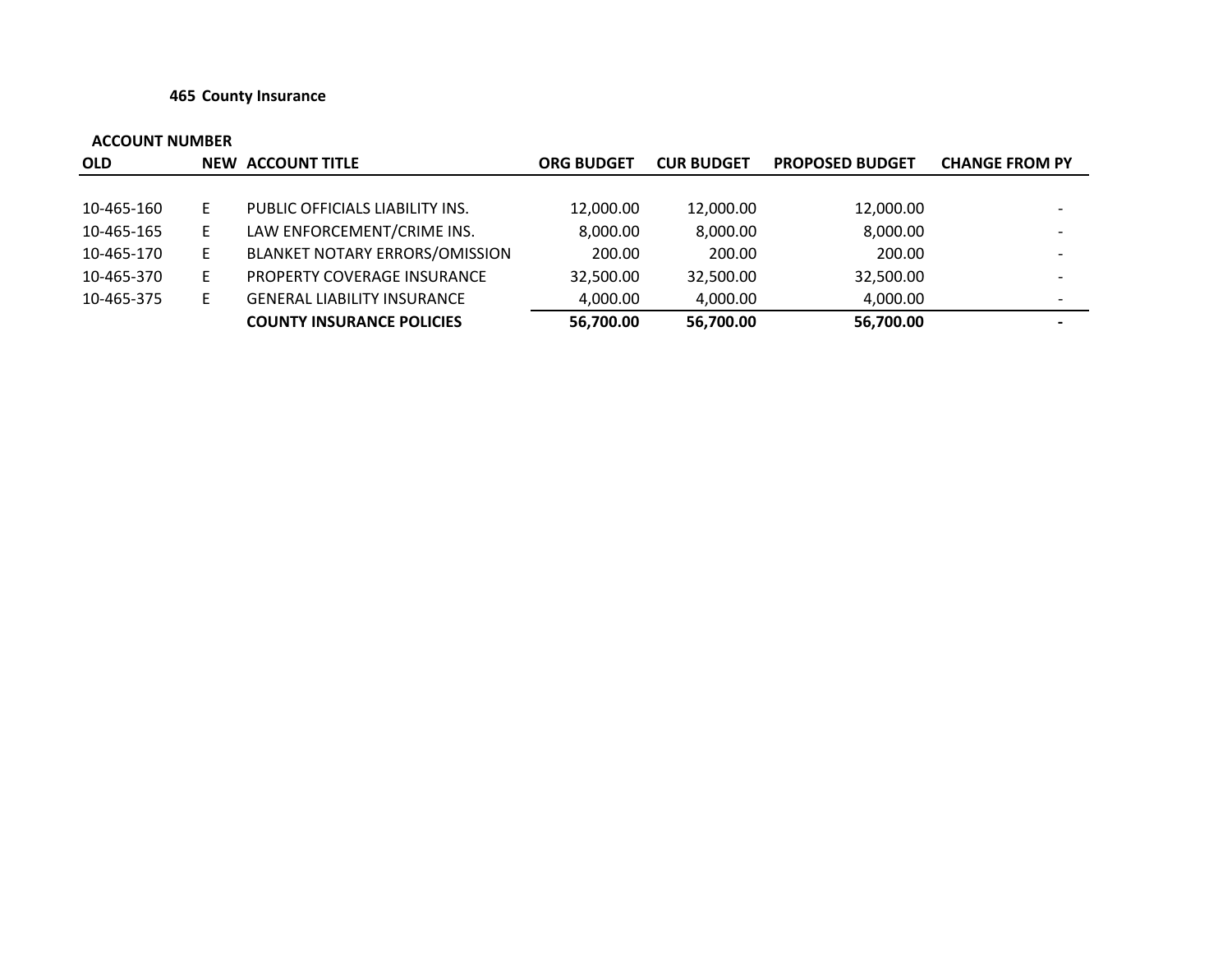### **470 Ag/Extension Services**

| <b>OLD</b> |            | <b>NEW ACCOUNT TITLE</b>               | <b>ORG BUDGET</b> | <b>CUR BUDGET</b> | <b>PROPOSED BUDGET</b> | <b>CHANGE FROM PY</b> |
|------------|------------|----------------------------------------|-------------------|-------------------|------------------------|-----------------------|
|            |            |                                        |                   |                   |                        |                       |
| 10-470-101 |            | SALARY, SECRETARY                      | 22,824.96         | 22,824.96         | 23,966.12              | 1,141.16              |
| 10-470-105 |            | SALARY, PART-TIME HELP                 |                   |                   |                        |                       |
| 10-470-107 |            | SALARY, EXTENSION OFFICER              | 13,970.74         | 13,970.74         | 14,669.38              | 698.64                |
| 10-470-113 |            | <b>EMPLOYEE HEALTH &amp; LIFE INS.</b> | 10,808.64         | 10,808.64         | 10,808.64              |                       |
| 10-470-115 |            | <b>TRAVEL &amp; MEAL EXPENSE</b>       | 17,500.00         | 17,015.00         | 17,500.00              | 485.00                |
| 10-470-117 |            | <b>PAYROLL TAXES</b>                   | 2,814.87          | 2,814.87          | 2,955.62               | 140.75                |
| 10-470-118 |            | <b>TEXAS CO &amp; DIST RETIREMENT</b>  | 1,773.55          | 1,773.55          | 1,720.25               | (53.30)               |
| 10-470-130 |            | <b>OFFICE SUPPLIES</b>                 | 750.00            | 750.00            | 750.00                 |                       |
| 10-470-134 |            | <b>4H REGISTRATION</b>                 | 500.00            | 500.00            | 500.00                 |                       |
| 10-470-135 |            | DEMONSTRATION SUPPLIES                 | 400.00            | 133.00            | 400.00                 | 267.00                |
| 10-470-170 |            | REPAIR OF OFFICE EQUIP.                | 500.00            | 500.00            | 500.00                 |                       |
| 10-470-180 |            | DUES, CONF., SCHOOLS, ETC.             | 1,000.00          | 1,000.00          | 1,000.00               |                       |
| 10-470-190 |            | <b>MOBILE PHONE STIPEND</b>            | 540.00            | 540.00            | 540.00                 |                       |
| 10-470-200 |            | STOCK SHOW HOTEL & PER DIEM            |                   |                   |                        |                       |
| 10-470-210 |            | <b>SERVICE &amp; MAINT. CONTRACT</b>   | 828.00            | 1,328.00          | 1,705.00               | 377.00                |
| 10-470-280 |            | <b>CONTRACT LABOR</b>                  |                   |                   |                        |                       |
| 10-470-285 |            | <b>REPAIR ON SHOWBARN</b>              |                   |                   |                        |                       |
| 10-470-365 |            | <b>IPAD DATA PLAN</b>                  | 516.00            | 516.00            | 516.00                 |                       |
| 10-470-375 |            | OFFICE EQUIP. & FURNITURE              | 200.00            | 467.00            | 467.00                 |                       |
| 10-470-395 |            | <b>MISCELLANEOUS</b>                   | 100.00            | 100.00            | 100.00                 |                       |
|            | <b>NEW</b> | <b>EQUIPMENT TRAILER</b>               |                   |                   | 5,000.00               | 5,000.00              |
|            |            | <b>AGRICULTURE/EXTENSION SER</b>       | 75,026.76         | 75,041.76         | 83,098.01              | 8,056.25              |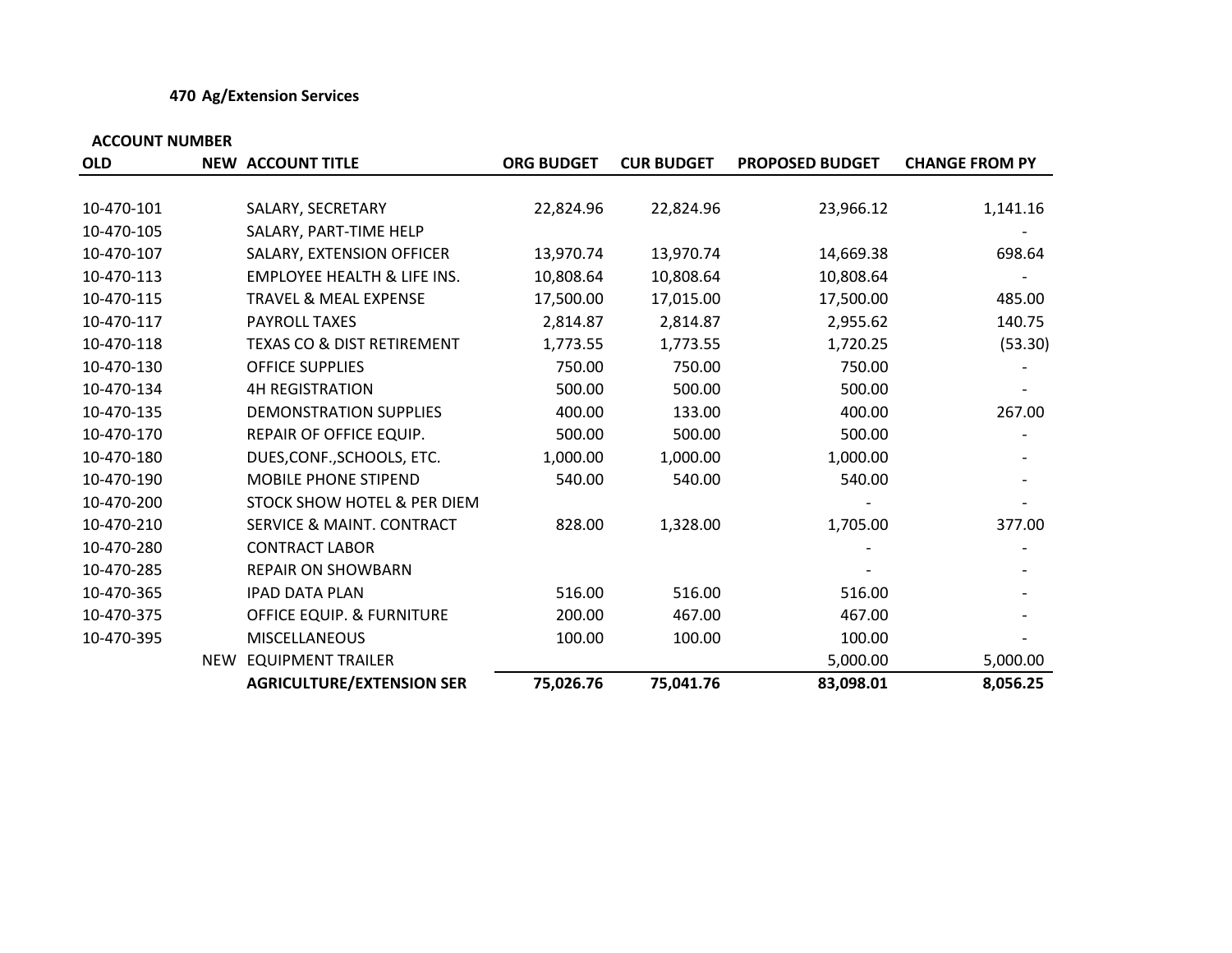### **480 County Library**

| <b>OLD</b> | <b>NEW ACCOUNT TITLE</b>              | <b>ORG BUDGET</b>        | <b>CUR BUDGET</b> | <b>PROPOSED BUDGET</b> | <b>CHANGE FROM PY</b>        |
|------------|---------------------------------------|--------------------------|-------------------|------------------------|------------------------------|
|            |                                       |                          |                   |                        |                              |
| 10-480-100 | SALARY, LIBRARIAN                     | 13,111.49                | 13,111.49         | 13,770.12              | 658.63                       |
| 10-480-101 | SALARY, TEMPORARY                     | $\overline{\phantom{a}}$ | 500.00            | 500.00                 | $\qquad \qquad \blacksquare$ |
| 10-480-115 | <b>TRAVEL &amp; MEAL EXPENSE</b>      | 200.00                   | 200.00            |                        | (200.00)                     |
| 10-480-117 | <b>PAYROLL TAXES</b>                  | 1,003.03                 | 1,003.03          | 1,091.66               | 88.63                        |
| 10-480-118 | <b>TEXAS CO &amp; DIST RETIREMENT</b> | 631.97                   | 631.97            | 635.38                 | 3.41                         |
| 10-480-130 | <b>OFFICE SUPPLIES</b>                | 400.00                   | 400.00            | 500.00                 | 100.00                       |
| 10-480-140 | <b>LIBRARY MATERIALS</b>              | 1,000.00                 | 1,000.00          | 1,000.00               | $\overline{\phantom{a}}$     |
| 10-480-180 | DUES, CONF, SCHOOLS REGISTR           | 100.00                   | 100.00            | 100.00                 | $\overline{\phantom{a}}$     |
| 10-480-210 | SERVICE & MAINT, CONTRACT             |                          | 520.00            | 591.36                 | 71.36                        |
| 10-480-280 | <b>CONTRACT LABOR</b>                 | 500.00                   |                   |                        |                              |
| 10-480-395 | <b>MISCELLANEOUS</b>                  | 200.00                   | 200.00            | 200.00                 | $\overline{\phantom{a}}$     |
|            | <b>COUNTY LIBRARY</b>                 | 17,146.49                | 17,666.49         | 18,388.52              | 722.03                       |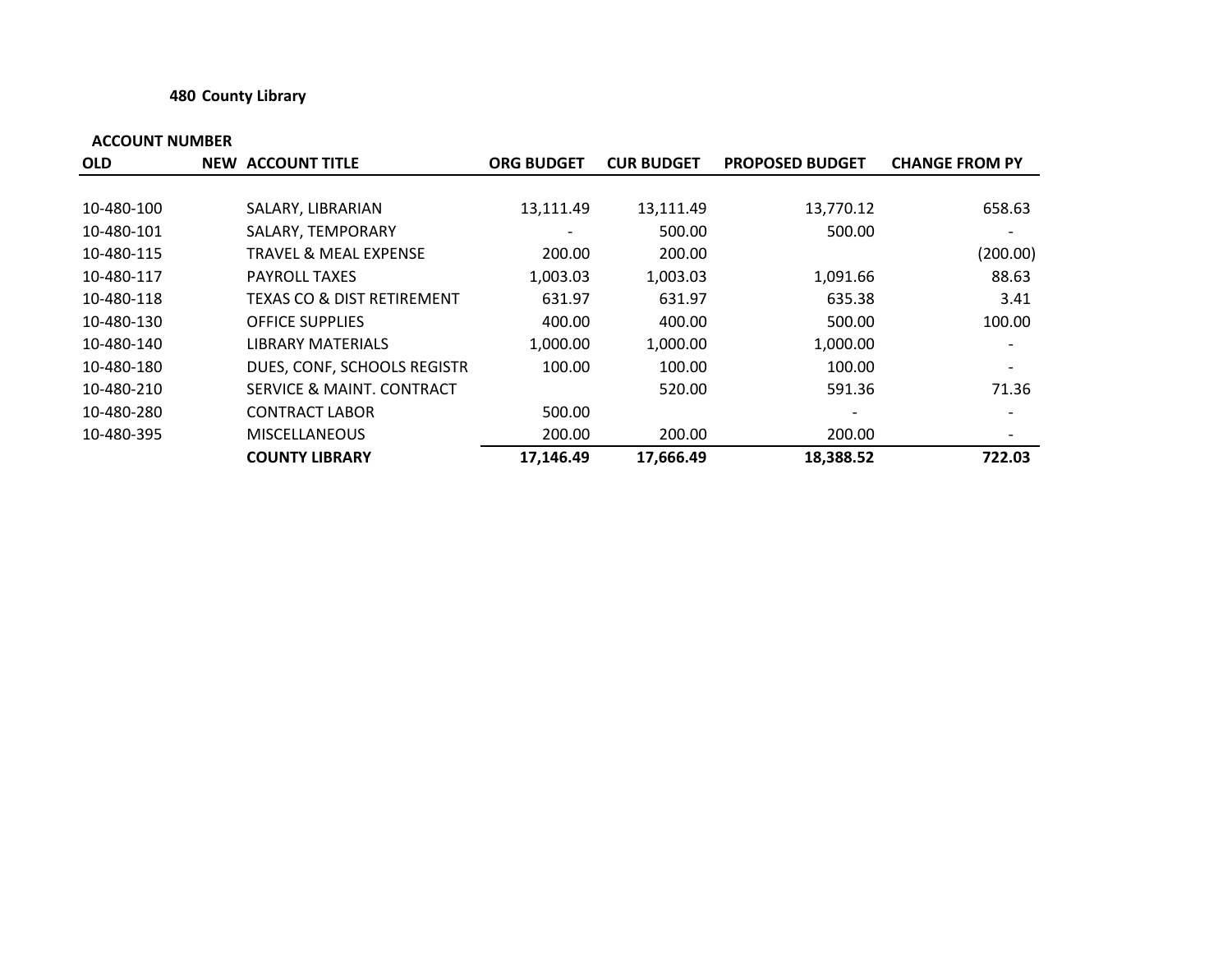#### **484 Constable**

| <b>OLD</b> |            | <b>NEW ACCOUNT TITLE</b>          | <b>ORG BUDGET</b> | <b>CUR BUDGET</b> | <b>PROPOSED BUDGET</b> | <b>CHANGE FROM PY</b> |
|------------|------------|-----------------------------------|-------------------|-------------------|------------------------|-----------------------|
|            |            |                                   |                   |                   |                        |                       |
| 10-484-100 |            | SALARY, CONSTABLE                 | 12.00             | 12.00             | 12.00                  |                       |
| 10-484-115 |            | TRAVEL & MEAL EXPENSE             |                   | 1,285.86          | 1,500.00               | 214.14                |
| 10-484-117 |            | <b>PAYROLL TAXES</b>              | 0.92              | 43.92             | 0.92                   | (43.00)               |
| 10-484-118 |            | <b>TCDRS RETIREMENT</b>           | 0.58              | 27.58             | 0.53                   | (27.05)               |
| 10-484-160 |            | <b>BOND PREMIUM</b>               |                   |                   |                        |                       |
| 10-484-181 |            | <b>LEOSE EDUCATION</b>            | 700.00            | 700.00            | 700.00                 |                       |
| 10-484-190 |            | <b>MOBILE PHONE STIPEND</b>       | 540.00            | 540.00            | 540.00                 |                       |
| 10-484-365 |            | <b>TELEPHONE</b>                  |                   |                   |                        |                       |
| 10-484-395 |            | <b>MISCELLANEOUS</b>              | 450.00            | 380.00            | 500.00                 | 120.00                |
|            | <b>NEW</b> | SHERIFF FEES TO CONSTABLES        |                   |                   | 13,000.00              | 13,000.00             |
|            |            | NEW DIST.CLERK FEES TO CONSTABLES |                   |                   | 13,000.00              | 13,000.00             |
|            |            | NEW J.P.#1 FEES TO CONSTABLES     |                   |                   | 5,050.00               | 5,050.00              |
|            |            | NEW J.P.#3 FEES TO CONSTABLES     |                   |                   | 2,500.00               | 2,500.00              |
|            |            | NEW J.P.#4 FEES TO CONSTABLES     |                   |                   | 950.00                 | 950.00                |
|            |            | NEW CO.CLERK FEES TO CONSTABLES   |                   |                   | 300.00                 | 300.00                |
|            |            | <b>CONSTABLE #4</b>               | 1,703.50          | 2,989.36          | 38,053.45              | 35,064.09             |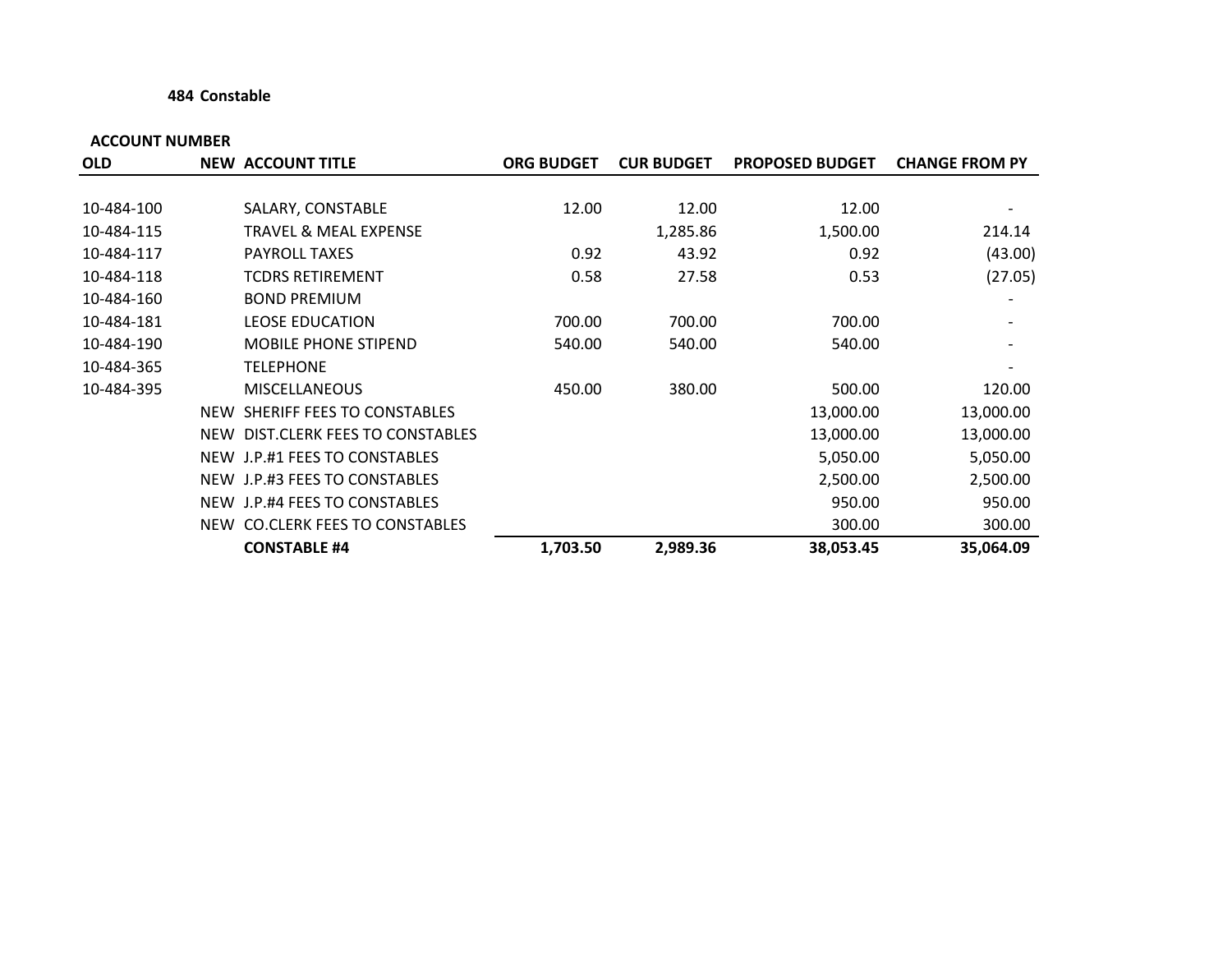#### **490 DPS**

| <b>OLD</b> | <b>NEW ACCOUNT TITLE</b>                  | <b>ORG BUDGET</b> | <b>CUR BUDGET</b> | <b>PROPOSED BUDGET</b> | <b>CHANGE FROM PY</b> |
|------------|-------------------------------------------|-------------------|-------------------|------------------------|-----------------------|
|            |                                           |                   |                   |                        |                       |
| 10-490-102 | SALARY, SECRETARY                         | 28,250.97         | 28,250.97         | 29,663.63              | 1,412.66              |
| 10-490-113 | EMPLOYEE HEALTH & LIFE INSURANCE          | 10,808.64         | 10,808.64         | 10,808.64              |                       |
| 10-490-115 | TRAVEL EXPENSE                            | 130.00            | 130.00            | 130.00                 |                       |
| 10-490-117 | <b>PAYROLL TAXES</b>                      | 2,161.20          | 2,161.20          | 2,269.27               | 108.07                |
| 10-490-118 | TCDRS RETIREMENT                          | 1,361.70          | 1,361.70          | 1,320.77               | (40.93)               |
| 10-490-130 | <b>OFFICE SUPPLIES</b>                    | 1,200.00          | 1,200.00          | 1,200.00               |                       |
| 10-490-136 | SOFTWARE MAINT., ETC.                     |                   |                   |                        |                       |
| 10-490-165 | <b>REPAIR EQUIPMENT</b>                   | 600.00            | 600.00            | 600.00                 |                       |
| 10-490-170 | <b>REPAIR OFFICE EQUIPMENT</b>            | 450.00            | 450.00            | 450.00                 |                       |
| 10-490-190 | <b>MOBILE PHONES</b>                      | 3,240.00          | 3,240.00          | 3,240.00               |                       |
| 10-490-210 | SERVICE & MAINTENANCE CONTRACT            | 730.40            | 730.40            | 916.56                 | 186.16                |
| 10-490-375 | OFFICE EQUIPMENT & FURN.                  | 1,200.00          | 1,200.00          | 1,200.00               |                       |
| 10-490-395 | <b>MISCELLANEOUS</b>                      | 200.00            | 200.00            | 200.00                 |                       |
| 10-490-396 | <b>NOTARY FEE</b>                         |                   |                   |                        |                       |
| 10-490-397 | <b>TAPES &amp; MICROPHONE FOR CAMERAS</b> |                   |                   |                        |                       |
|            | <b>DEPT. OF PUBLIC SAFETY</b>             | 50,332.91         | 50,332.91         | 51,998.88              | 1,665.97              |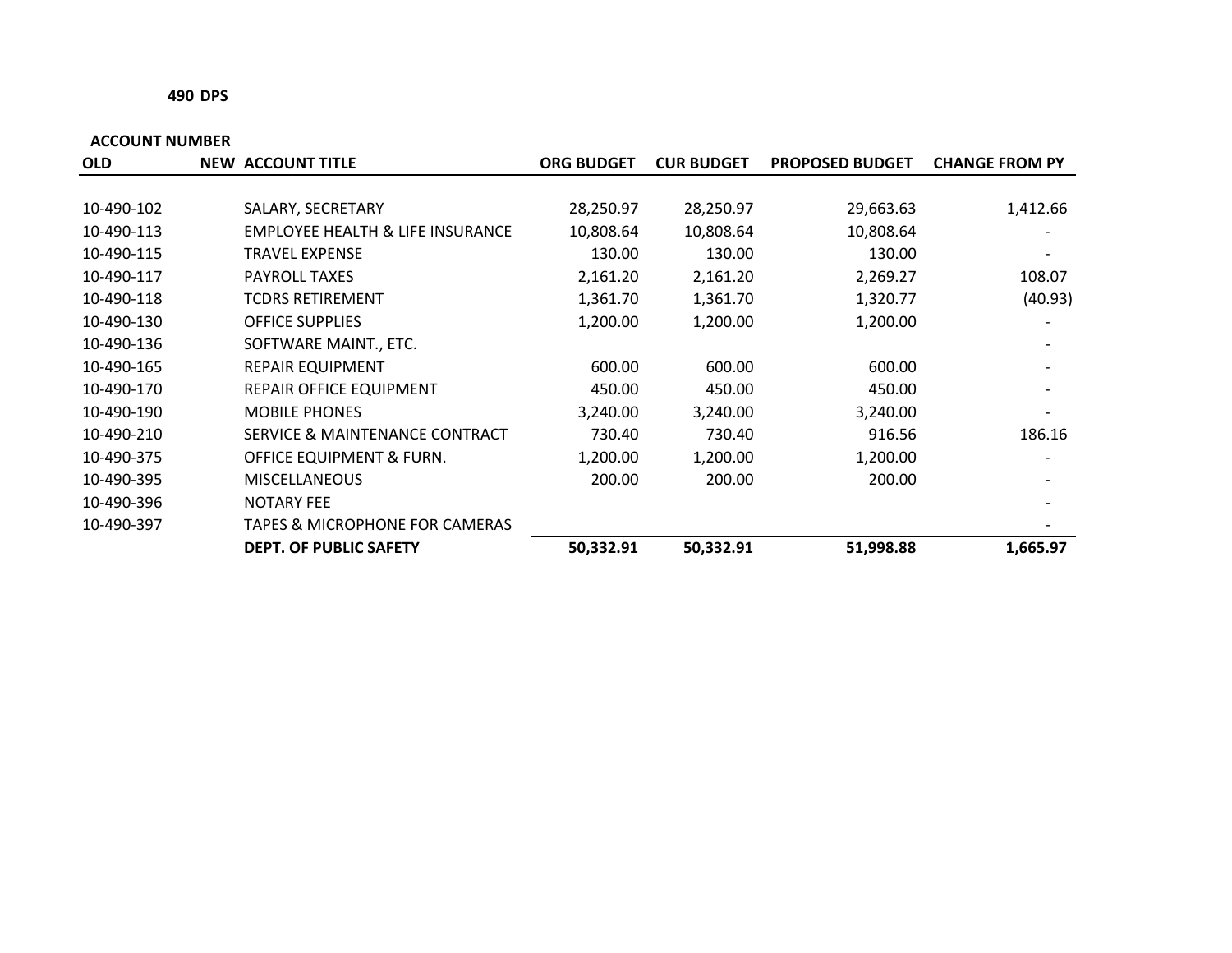#### **500 County Court Costs**

| <b>OLD</b> | <b>NEW ACCOUNT TITLE</b>                    | <b>ORG BUDGET</b> | <b>CUR BUDGET</b> | <b>PROPOSED BUDGET</b> | <b>CHANGE FROM PY</b> |
|------------|---------------------------------------------|-------------------|-------------------|------------------------|-----------------------|
|            |                                             |                   |                   |                        |                       |
| 10-500-101 | SALARY, INVESTIGATOR                        | 11,743.06         | 11,743.06         | 12,330.32              | 587.26                |
| 10-500-102 | SALARY, SECRETARY                           | 15,132.84         | 15,132.84         | 30,284.80              | 15,151.96             |
| 10-500-103 | SALARY, CO. ATTORNEY                        |                   |                   |                        |                       |
| 10-500-104 | SALARY, BAD CHECK PROCESSING & CJIS         | 9,304.11          | 9,304.11          | 13,104.00              | 3,799.89              |
| 10-500-105 | SALARY, FROM LAW LIBRARY FUND               | 5,599.70          | 5,599.70          | 5,764.40               | 164.70                |
| 10-500-109 | <b>VISITING JUDGE PAY</b>                   |                   | 3,144.00          | 5,000.00               | 1,856.00              |
| 10-500-110 | <b>VISITING COURT REPORTER</b>              |                   | 414.00            | 1,000.00               | 586.00                |
| 10-500-113 | <b>EMPLOYEE HEALTH &amp; LIFE INSURANCE</b> | 21,617.28         | 20,186.28         | 21,617.28              | 1,431.00              |
| 10-500-115 | <b>TRAVEL &amp; MEAL EXPENSE</b>            | 2,250.00          | 2,250.00          | 2,250.00               |                       |
| 10-500-117 | <b>PAYROLL TAXES</b>                        | 3,196.15          | 3,196.15          | 5,162.49               | 1,966.34              |
| 10-500-118 | <b>TEXAS CO &amp; DIST RETIREMENT</b>       | 2,013.78          | 2,013.78          | 3,004.70               | 990.92                |
| 10-500-119 | <b>VOIANCE INTERPRETER SERVICE</b>          |                   | 18.00             | 100.00                 | 82.00                 |
| 10-500-130 | <b>OFFICE SUPPLIES</b>                      | 2,500.00          | 2,500.00          | 2,500.00               |                       |
| 10-500-170 | REPAIR OFFICE EQUIPMENT                     | 100.00            | 100.00            | 100.00                 |                       |
| 10-500-180 | DUES, CONF., SCHOOLS, ETC                   | 1,250.00          | 1,250.00          | 1,250.00               |                       |
| 10-500-210 | <b>SERVICE &amp; MAINT. CONTRACT</b>        | 420.00            | 420.00            | 443.52                 | 23.52                 |
| 10-500-375 | <b>OFFICE EQUIP. &amp; FURNITURE</b>        |                   |                   | 1,500.00               | 1,500.00              |
| 10-500-395 | <b>MISCELLANEOUS</b>                        | 200.00            | 200.00            | 200.00                 |                       |
| 10-500-480 | PETIT JURORS                                | 500.00            | 500.00            | 500.00                 |                       |
| 10-500-485 | <b>COURT APPOINTED ATTORNEY - CIVIL</b>     | 5,000.00          | 3,287.00          | 5,000.00               | 1,713.00              |
| 10-500-486 | COURT APPOINTED ATTORNEY - CRIMINAL         | 5,000.00          | 5,000.00          | 5,000.00               |                       |
| 10-500-515 | MISC. COURT EXPENSE                         | 1,500.00          | 1,068.00          | 1,500.00               | 432.00                |
|            | <b>COUNTY COURT COST</b>                    | 87,326.92         | 87,326.92         | 117,611.51             | 30,284.59             |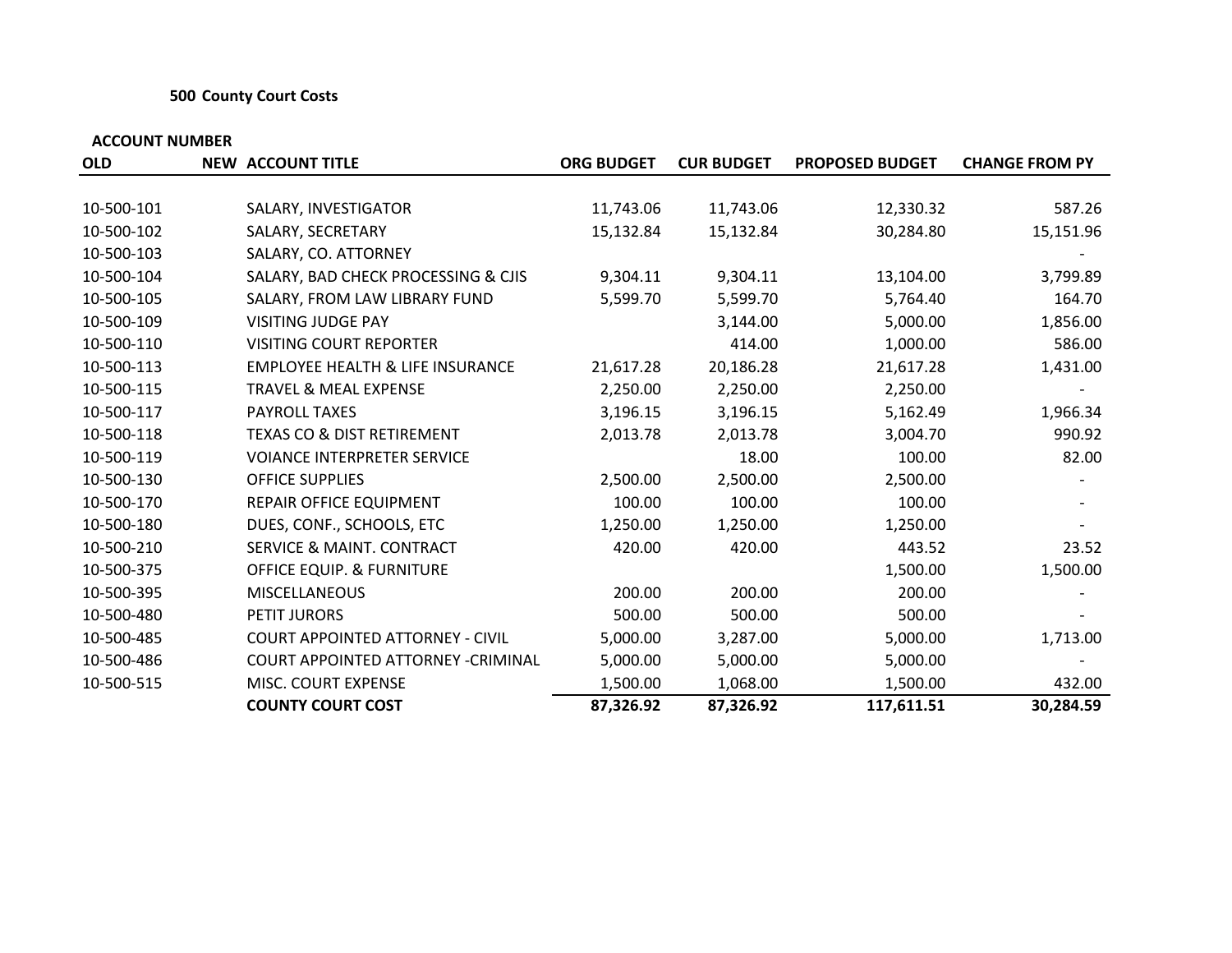#### **510 Veterans**

| <b>OLD</b> | <b>NEW ACCOUNT TITLE</b>              | <b>ORG BUDGET</b> | <b>CUR BUDGET</b> | <b>PROPOSED BUDGET</b> | <b>CHANGE FROM PY</b> |
|------------|---------------------------------------|-------------------|-------------------|------------------------|-----------------------|
|            |                                       |                   |                   |                        |                       |
| 10-510-107 | SALARY, VETERAN OFFICER               | 12,237.39         | 12,237.39         | 16,063.32              | 3,825.93              |
| 10-510-115 | <b>TRAVEL &amp; MEAL EXPENSE</b>      | 1,500.00          | 1,354.00          | 1,500.00               | 146.00                |
| 10-510-117 | <b>PAYROLL TAXES</b>                  | 936.16            | 936.16            | 1,228.84               | 292.68                |
| 10-510-118 | <b>TEXAS CO &amp; DIST RETIREMENT</b> | 589.84            | 589.84            | 715.22                 | 125.38                |
| 10-510-130 | <b>OFFICE SUPPLIES</b>                | 1,500.00          | 1,500.00          | 1,500.00               |                       |
| 10-510-180 | DUES, CONF., SCHOOLS, ETC             | 100.00            | 491.11            | 500.00                 | 8.89                  |
| 10-510-210 | <b>COPIER SUPPORT</b>                 | 336.00            | 336.00            | 414.00                 | 78.00                 |
|            | <b>VETERAN SERVICE OFFICE</b>         | 17,199.39         | 17,444.50         | 21,921.38              | 4,476.88              |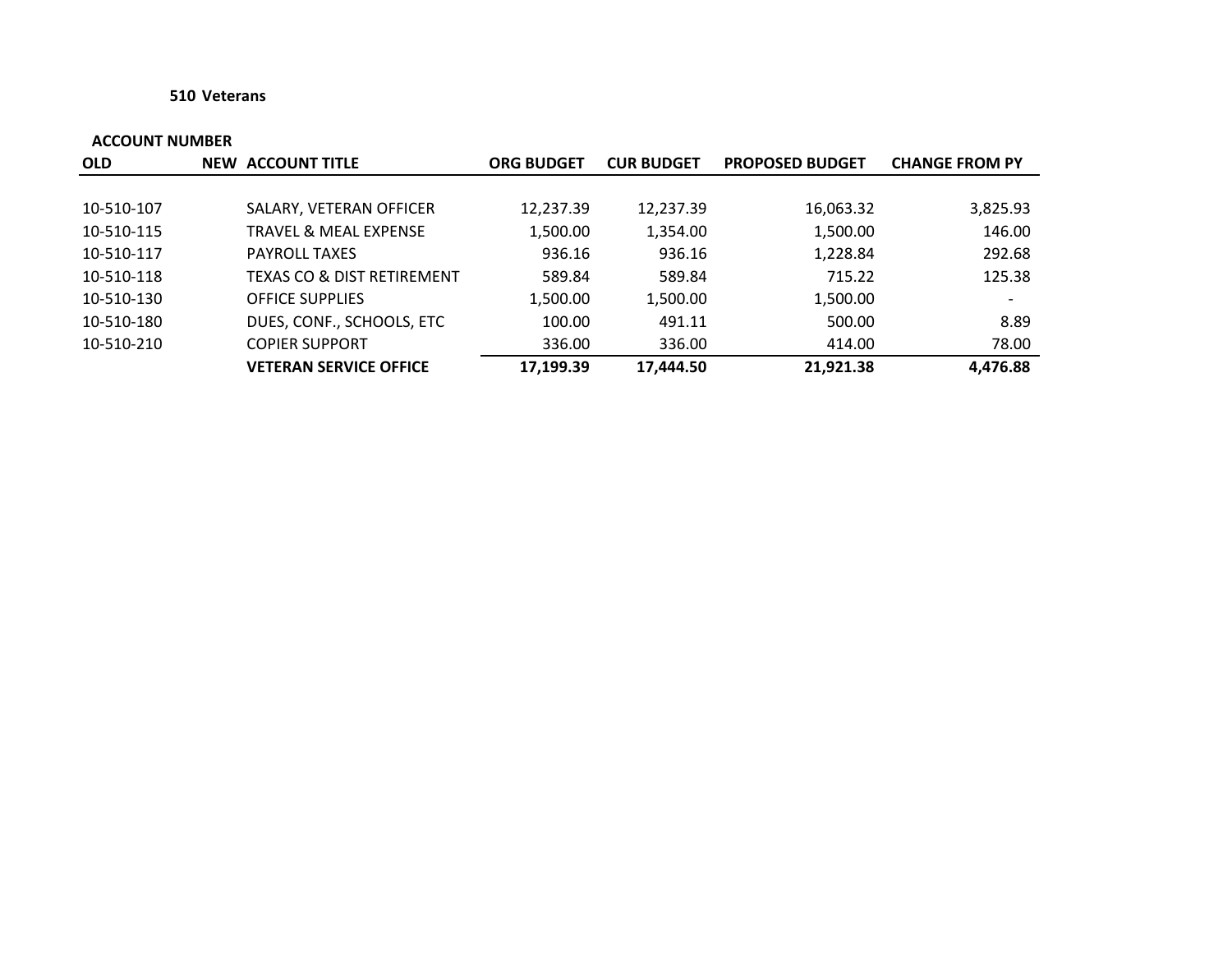#### **520 District Court Costs**

| <b>OLD</b> | <b>NEW ACCOUNT TITLE</b>                 | <b>ORG BUDGET</b> | <b>CUR BUDGET</b> | <b>PROPOSED BUDGET</b> | <b>CHANGE FROM PY</b> |
|------------|------------------------------------------|-------------------|-------------------|------------------------|-----------------------|
|            |                                          |                   |                   |                        |                       |
| 10-520-102 | SALARY, DIST. COURT ADM.                 | 8,418.39          | 8,418.39          | 8,839.28               | 420.89                |
| 10-520-103 | SALARY, BAILIFF                          | 2,600.00          | 2,600.00          | 2,600.00               |                       |
| 10-520-107 | SALARY, DIST. COURT RPTR.                | 6,178.00          | 6,178.00          | 6,486.86               | 308.86                |
| 10-520-108 | SUPPLEMENT, DIST. JUDGE                  | 3,480.00          | 3,480.00          | 3,480.00               |                       |
| 10-520-109 | SALARY, VISITING JUDGE                   | 1,000.00          | 1,000.00          | 1,000.00               |                       |
| 10-520-110 | SALARY, VISITING COURT REPORTER          | 1,000.00          | 1,000.00          | 1,000.00               |                       |
| 10-520-115 | TRAVEL & MEAL EXPENSE                    | 2,000.00          | 2,000.00          | 2,000.00               |                       |
| 10-520-117 | <b>PAYROLL TAXES</b>                     | 1,734.74          | 1,734.74          | 1,790.57               | 55.83                 |
| 10-520-118 | <b>TCDRS RETIREMENT</b>                  | 1,093.00          | 1,093.00          | 1,042.16               | (50.84)               |
| 10-520-119 | <b>VOIANCE INTERPRETER SERVICE</b>       |                   |                   | 100.00                 | 100.00                |
| 10-520-475 | <b>GRAND JURORS</b>                      | 6,600.00          | 6,600.00          | 7,500.00               | 900.00                |
| 10-520-480 | PETIT JURORS                             | 4,000.00          | 4,000.00          | 4,000.00               |                       |
| 10-520-485 | <b>COURT APPOINTED ATTORNEYS - CIVIL</b> | 55,500.00         | 24,233.00         | 32,000.00              | 7,767.00              |
| 10-520-486 | COURT APPOINTED ATTORNEY - MISDEMEA      |                   |                   |                        |                       |
| 10-520-487 | <b>COURT APPOINTED ATTORNEY - FELONY</b> | 35,000.00         | 43,963.00         | 70,000.00              | 26,037.00             |
| 10-520-488 | COURT APPOINTED ATTORNEY -JUVENILE       | 2,500.00          | 2,500.00          | 2,500.00               |                       |
| 10-520-510 | <b>JUVENILE PROBATION OFFICE</b>         | 6,000.00          | 6,000.00          | 6,000.00               |                       |
| 10-520-511 | ADULT PROBATION OFFICE                   | 2,500.00          | 2,500.00          | 1,000.00               | (1,500.00)            |
| 10-520-512 | <b>JUV. PROBATION OFFICER</b>            |                   |                   |                        |                       |
| 10-520-513 | 7TH ADM. DIST. ASSESSMENT                | 2,278.07          | 2,278.07          | 2,278.07               |                       |
| 10-520-515 | MISCELLANEOUS COURT EXP.                 | 2,000.00          | 2,000.00          | 2,000.00               |                       |
| 10-520-516 | <b>EXPERT TESTIMONY</b>                  | 2,500.00          | 2,500.00          | 2,500.00               |                       |
| 10-520-517 | PROFESSIONAL SERVICES                    | 2,500.00          | 24,804.00         | 36,000.00              | 11,196.00             |
|            | <b>DISTRICT COURT COSTS</b>              | 148,882.20        | 148,882.20        | 194,116.93             | 45,234.73             |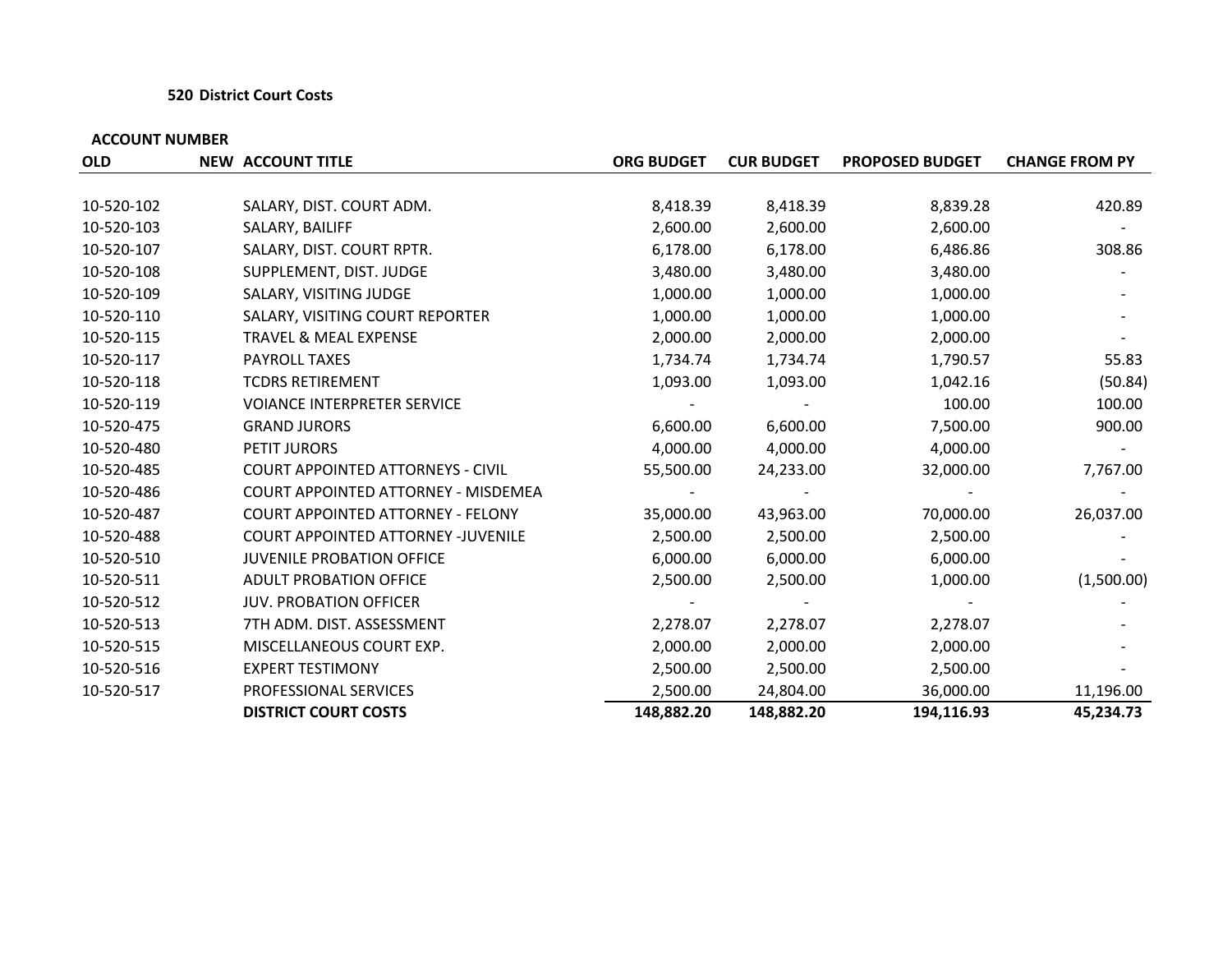#### **525 Auditor**

| <b>OLD</b> |            | <b>NEW ACCOUNT TITLE</b>                | <b>ORG BUDGET</b> | <b>CUR BUDGET</b> | <b>PROPOSED BUDGET</b> | <b>CHANGE FROM PY</b> |
|------------|------------|-----------------------------------------|-------------------|-------------------|------------------------|-----------------------|
|            |            |                                         |                   |                   |                        |                       |
| 10-525-100 |            | SALARY, COUNTY AUDITOR                  | 28,840.00         | 28,840.00         | 30,281.98              | 1,441.98              |
| 10-525-101 |            | SALARY, DEPUTY AUDITOR                  |                   |                   | 26,790.40              | 26,790.40             |
| 10-525-115 |            | TRAVEL & MEALS                          | 1,000.00          | 1,060.01          | 1,500.00               | 439.99                |
| 10-525-117 |            | <b>PAYROLL TAXES</b>                    | 2,206.26          | 2,206.26          | 4,366.04               | 2,159.78              |
| 10-525-118 |            | <b>TCDRS RETIREMENT</b>                 | 1,390.09          | 1,390.09          | 2,541.15               | 1,151.06              |
| 10-525-130 |            | <b>OFFICE SUPPLIES</b>                  | 500.00            | 500.00            | 1,250.00               | 750.00                |
| 10-525-160 |            | <b>BOND PREMIUM</b>                     | 100.00            | 100.00            | 100.00                 |                       |
| 10-525-170 |            | REPAIR OF OFFICE EQUIPMENT              | 1.00              | 1.00              | 200.00                 | 199.00                |
| 10-525-180 |            | DUES, CONFERENCE, SCHOOLS, ETC          | 1,000.00          | 1,000.00          | 1,250.00               | 250.00                |
| 10-525-210 |            | SERVICE & MAINTENANCE CONTRACT          | 336.00            | 336.00            | 276.48                 | (59.52)               |
| 10-525-375 |            | <b>OFFICE EQUIPMENT &amp; FURNITURE</b> | 500.00            | 439.99            | 500.00                 | 60.01                 |
| 10-525-395 |            | <b>MISCELLANEOUS</b>                    | 200.00            | 200.00            | 200.00                 |                       |
|            | <b>NEW</b> | <b>EMPLOYEE HEALTH &amp; LIFE INS.</b>  |                   |                   | 10,808.64              | 10,808.64             |
|            |            | <b>COUNTY AUDITOR</b>                   | 36,073.35         | 36,073.35         | 80,064.68              | 43,991.33             |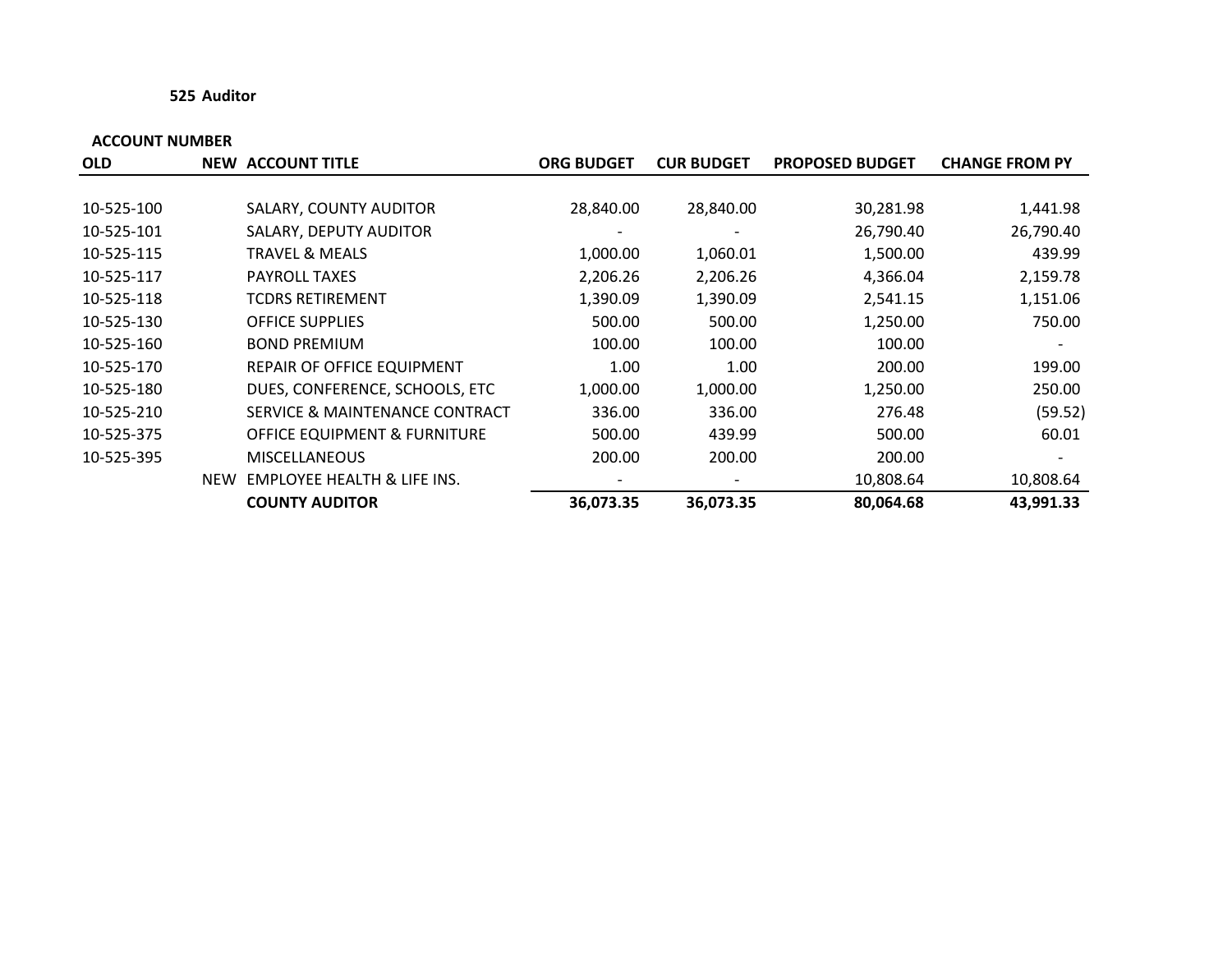#### **530 Civil Defense Director**

| <b>OLD</b> | <b>NEW ACCOUNT TITLE</b>             | <b>ORG BUDGET</b> | <b>CUR BUDGET</b> | <b>PROPOSED BUDGET</b> | <b>CHANGE FROM PY</b> |
|------------|--------------------------------------|-------------------|-------------------|------------------------|-----------------------|
|            |                                      |                   |                   |                        |                       |
| 10-530-107 | SALARY, CIVIL DEFENSE                | 7.210.00          | 7,210.00          | 7,570.56               | 360.56                |
| 10-530-115 | <b>TRAVEL &amp; MEAL EXPENSE</b>     |                   | 175.00            | 175.00                 |                       |
| 10-530-117 | <b>PAYROLL TAXES</b>                 | 551.57            | 551.57            | 579.15                 | 27.58                 |
| 10-530-118 | <b>TCDRS RETIREMENT</b>              | 347.52            | 347.52            | 337.08                 | (10.44)               |
| 10-530-130 | <b>OFFICE SUPPLIES</b>               | 200.00            | 200.00            | 150.00                 | (50.00)               |
| 10-530-180 | DUES, CONF., SCHOOLS, ETC.           | 1,000.00          | 1,000.00          | 250.00                 | (750.00)              |
| 10-530-365 | <b>MOBILE PHONE &amp; DATA</b>       | 698.40            | 698.40            | 1,200.00               | 501.60                |
| 10-530-375 | <b>OFFICE EQUIP. &amp; FURNITURE</b> | 250.00            | 75.00             | 250.00                 | 175.00                |
| 10-530-376 | <b>CODE RED</b>                      | 4,000.00          | 4,000.00          | 4,000.00               |                       |
|            | <b>CIVIL DEFENSE DIRECTOR</b>        | 14,257.49         | 14,257.49         | 14,511.79              | 254.30                |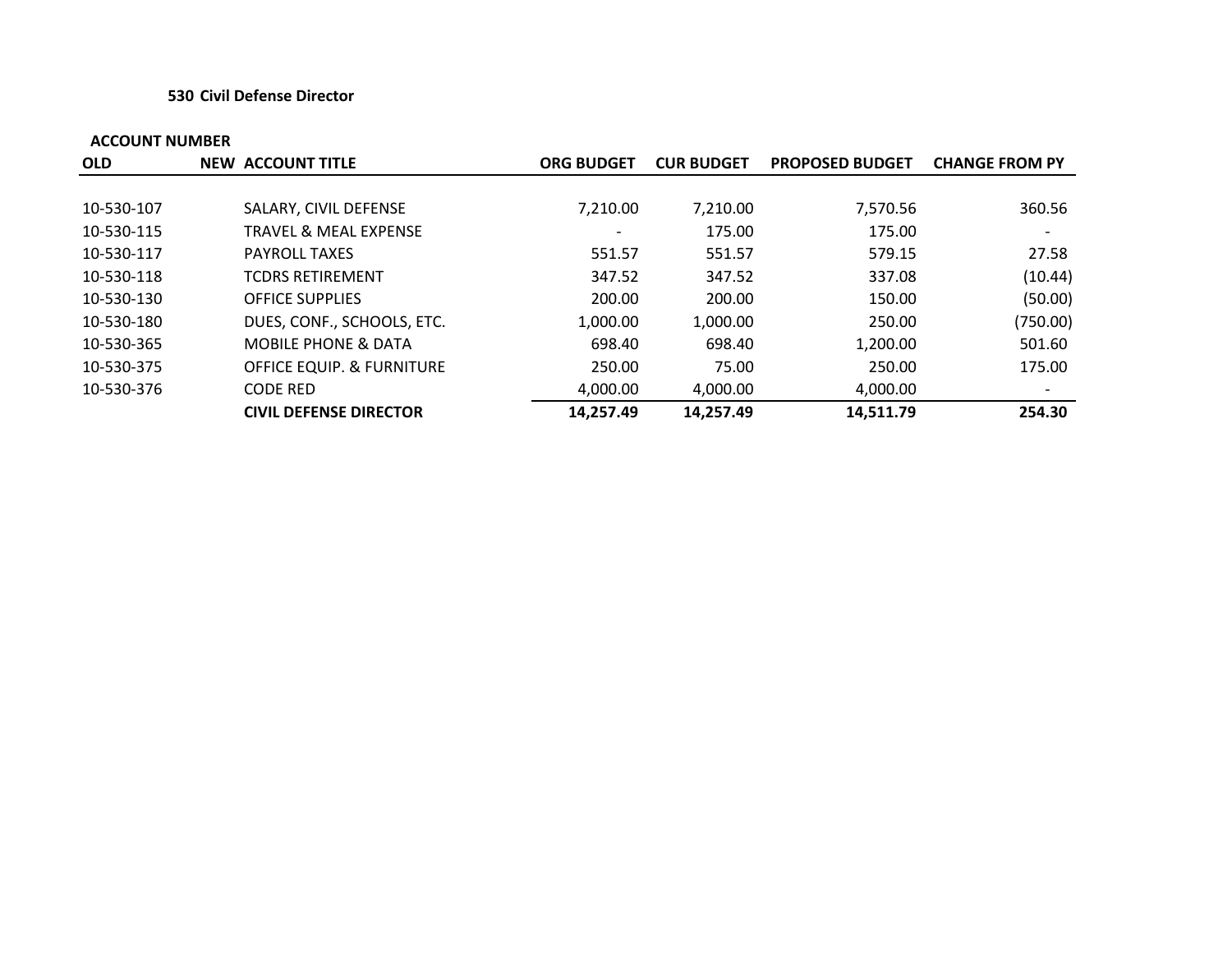#### **550 Elections**

| <b>OLD</b> | <b>NEW ACCOUNT TITLE</b>                    | <b>ORG BUDGET</b> | <b>CUR BUDGET</b> | <b>PROPOSED BUDGET</b> | <b>CHANGE FROM PY</b> |
|------------|---------------------------------------------|-------------------|-------------------|------------------------|-----------------------|
|            |                                             |                   |                   |                        |                       |
| 10-550-112 | <b>COUNTY EMPLOYEES BENEFTS</b>             |                   |                   |                        |                       |
| 10-550-113 | <b>EMPLOYEE HEALTH &amp; LIFE INSURANCE</b> |                   |                   |                        |                       |
| 10-550-115 | TRAVEL & MEALS EXPENSE                      | 2,000.00          | 2,000.00          | 2,000.00               |                       |
| 10-550-117 | <b>PAYROLL TAXES</b>                        |                   | 290.25            | 918.00                 | 627.75                |
| 10-550-118 | <b>TCDRS RETIREMENT</b>                     |                   | 182.31            | 534.30                 | 351.99                |
| 10-550-185 | PRE-EMPLOYMENT TESTING                      | 15.00             | 15.00             | 15.00                  |                       |
| 10-550-410 | <b>CAPITAL LEASE PRINCIPAL</b>              | 24,530.29         | 24,416.81         | 25,361.86              | 945.05                |
| 10-550-411 | CAPITAL LEASE INTEREST                      | 5,431.92          | 5,545.40          | 4,600.35               | (945.05)              |
| 10-550-412 | <b>ADMIN FEE</b>                            | 1,000.00          | 1,000.00          | 1,200.00               | 200.00                |
| 10-550-510 | <b>ELECTION JUDGE &amp; CLERKS</b>          | 22,700.00         | 22,227.44         | 12,000.00              | (10, 227.44)          |
| 10-550-515 | SUPPLIES, BALLOTS                           | 5,700.00          | 5,700.00          | 8,250.00               | 2,550.00              |
| 10-550-520 | <b>RENTAL OF SPACE</b>                      |                   |                   |                        |                       |
| 10-550-525 | <b>VOTING MACHINE MAINTENANCE</b>           |                   |                   |                        |                       |
| 10-550-530 | <b>ELECTION SCHOOL</b>                      | 500.00            | 500.00            | 500.00                 |                       |
| 10-550-535 | <b>VOTING MACHINES</b>                      |                   |                   |                        |                       |
| 10-550-540 | <b>ANNUAL SUPPORT</b>                       | 12,150.00         | 12,150.00         | 12,200.00              | 50.00                 |
| 10-550-595 | <b>MISCELLANEOUS</b>                        | 200.00            | 200.00            | 200.00                 |                       |
|            | <b>ELECTIONS</b>                            | 74,227.21         | 74,227.21         | 67,779.51              | (6,447.70)            |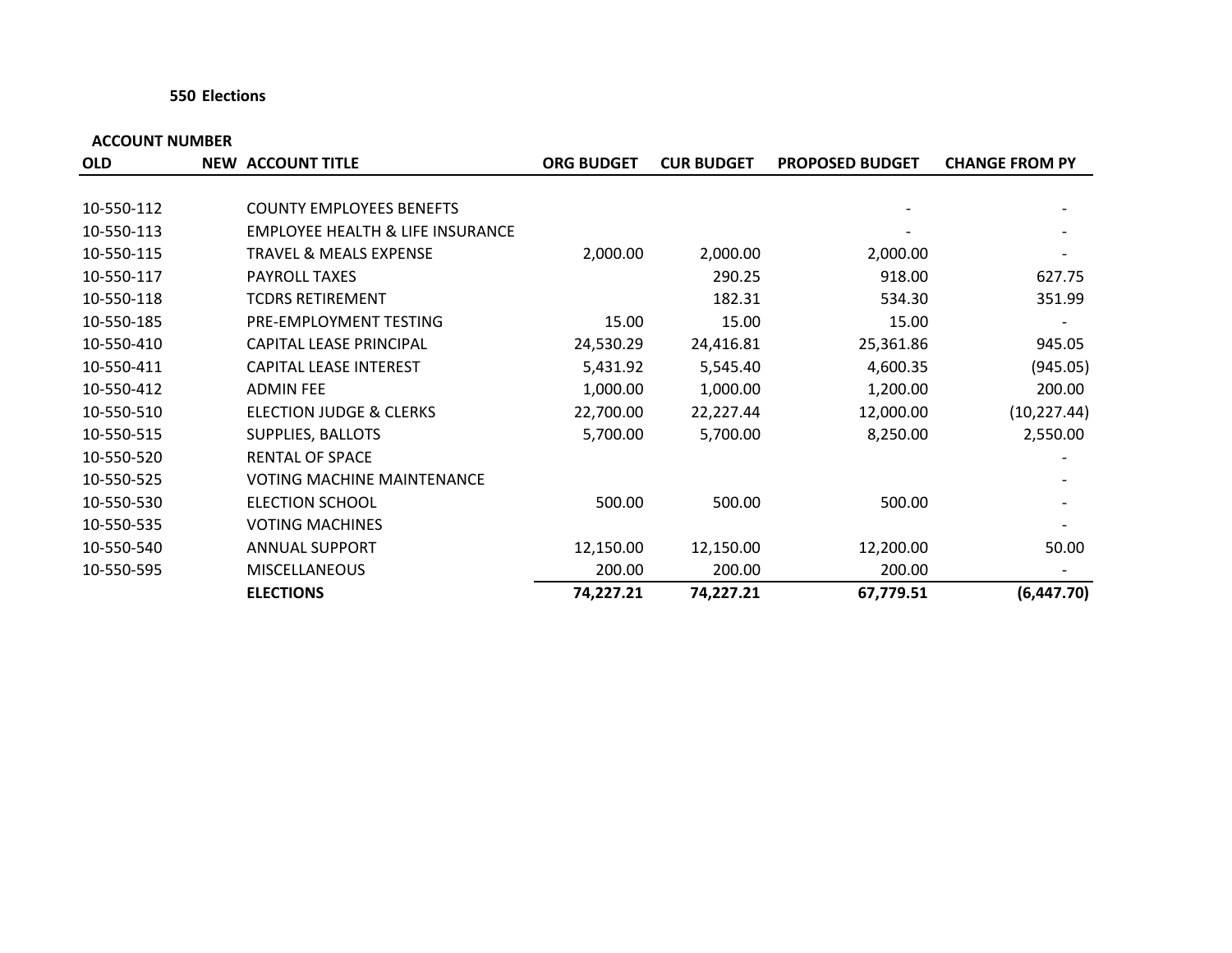#### **560 Nondepartment expenses**

| <b>OLD</b> | <b>NEW ACCOUNT TITLE</b>                       | <b>ORG BUDGET</b> | <b>CUR BUDGET</b> | <b>PROPOSED BUDGET</b> | <b>CHANGE FROM PY</b> |
|------------|------------------------------------------------|-------------------|-------------------|------------------------|-----------------------|
|            |                                                |                   |                   |                        |                       |
| 10-560-104 | <b>COUNTY PROBATE &amp; JUDICIAL EDUCATION</b> | 1,500.00          | 1,500.00          | 1,500.00               |                       |
| 10-560-105 | <b>LONGEVITY PAY</b>                           | 18,750.00         | 18,750.00         | 20,394.00              | 1,644.00              |
| 10-560-110 | ON-SITE SEWERAGE INSPECTION EXP.               | 2,000.00          | 2,000.00          | 1,500.00               | (500.00)              |
| 10-560-113 | <b>EMPLOYEE HEALTH INSURANCE</b>               |                   |                   |                        |                       |
| 10-560-117 | PAYROLL TAXES                                  | 1,740.38          | 1,740.38          | 1,636.64               | (103.74)              |
| 10-560-118 | <b>TCDRS RETIREMENT</b>                        | 1,096.55          | 1,096.55          | 952.57                 | (143.98)              |
| 10-560-125 | SHERIFF FEES TO CONSTABLES                     | 13,000.00         | 13,000.00         |                        | (13,000.00)           |
| 10-560-128 | TIME CLOCK SYSTEM                              | 1,860.00          | 1,860.00          | 1,860.00               |                       |
| 10-560-129 | PUBLIC NOTICES                                 | 1,600.00          | 1,600.00          | 2,500.00               | 900.00                |
| 10-560-130 | <b>COUNTY OFFICE SUPPLIES</b>                  | 1,200.00          | 1,200.00          |                        | (1,200.00)            |
| 10-560-131 | <b>POSTAGE</b>                                 | 30,000.00         | 30,000.00         | 30,000.00              |                       |
| 10-560-137 | APPELLATE JUDICAL FEE                          | 1,000.00          | 1,000.00          | 1,000.00               |                       |
| 10-560-150 | TAX A/C SALES TAX COMMISSION R&B               |                   |                   |                        |                       |
| 10-560-182 | DIST.CLERK FEES TO CONSTABLES                  | 13,000.00         | 13,000.00         |                        | (13,000.00)           |
| 10-560-185 | PRE-EMPLOYMENT TESTING                         |                   | 20.00             | 100.00                 | 80.00                 |
| 10-560-223 | <b>CROSS PLAINS LIBRARY</b>                    | 2,250.00          | 2,250.00          | 2,250.00               |                       |
| 10-560-224 | <b>CLYDE LIBRARY</b>                           | 2,250.00          | 2,250.00          | 2,250.00               |                       |
| 10-560-225 | M.H.M.R.                                       | 2,600.00          | 2,600.00          | 2,600.00               |                       |
| 10-560-226 | <b>CITIZENS EMS</b>                            | 79,500.00         | 79,500.00         | 98,626.46              | 19,126.46             |
| 10-560-227 | <b>CROSS PLAINS EMS</b>                        | 4,000.00          | 4,000.00          | 4,000.00               |                       |
| 10-560-228 | BAIRD VOL. FIRE DEPT.                          | 600.00            | 600.00            | 1,000.00               | 400.00                |
| 10-560-229 | CLYDE VOL. FIRE DEPT.                          | 600.00            | 600.00            | 1,000.00               | 400.00                |
| 10-560-230 | CROSS PLAINS V. FIRE DEPT                      | 600.00            | 600.00            | 1,000.00               | 400.00                |
| 10-560-231 | PUTNAM VOL FIRE DEPT                           | 600.00            | 600.00            | 1,000.00               | 400.00                |
| 10-560-232 | EULA VOL FIRE DEPT                             | 600.00            | 600.00            | 1,000.00               | 400.00                |
| 10-560-233 | COTTONWOOD VOL FIRE DEPT                       | 600.00            | 600.00            | 1,000.00               | 400.00                |
| 10-560-234 | OPLIN VOL FIRE DEPT                            | 600.00            | 600.00            | 1,000.00               | 400.00                |
| 10-560-360 | <b>UTILITIES</b>                               | 42,000.00         | 42,000.00         | 42,000.00              |                       |
| 10-560-375 | <b>COUNTY MEMBERSHIP DUES</b>                  | 2,000.00          | 2,000.00          | 2,000.00               |                       |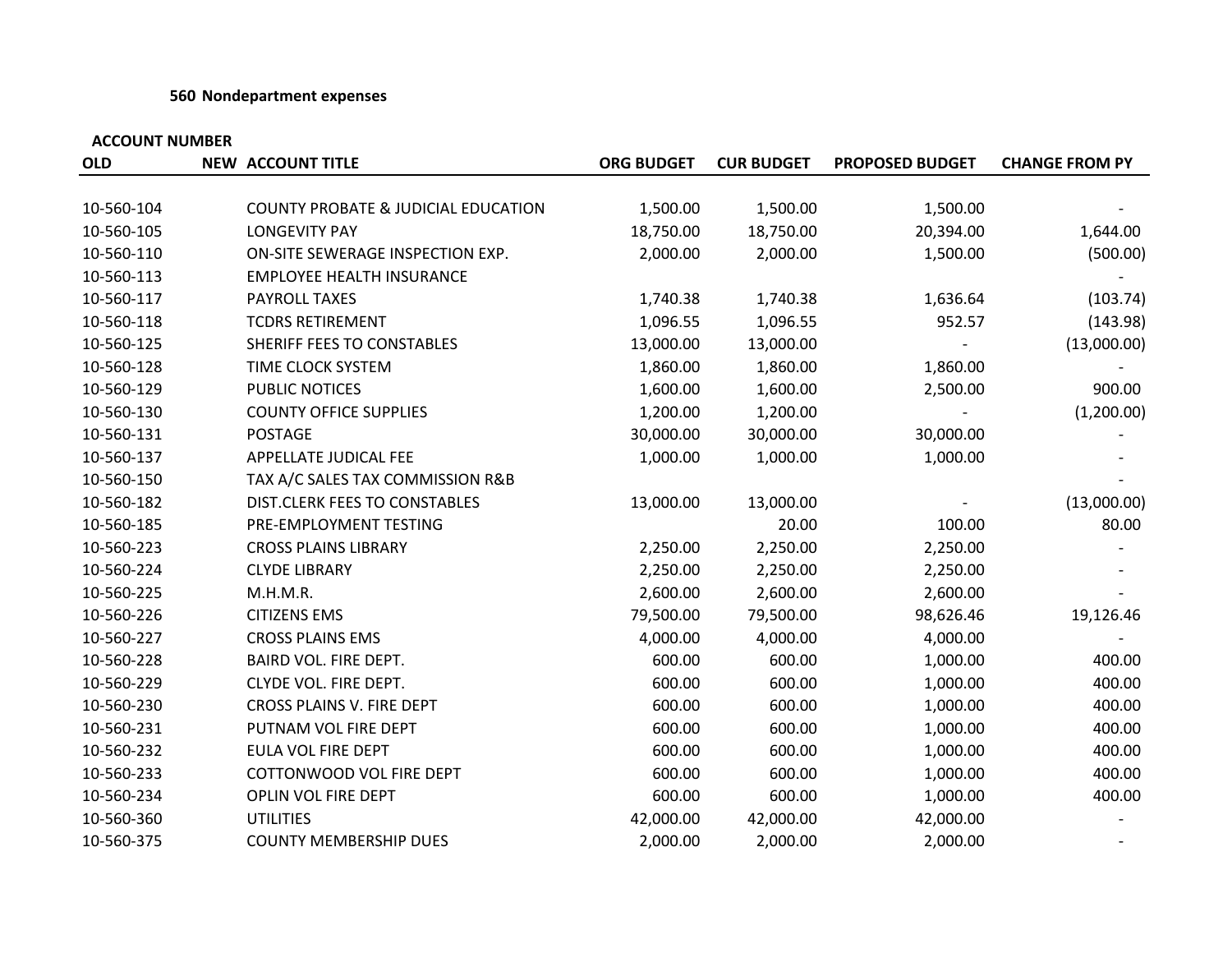| 10-560-380 | APPRAISAL DISTRICT-BUDGET           | 119,124.43 | 119,124.43 | 134,112.00 | 14,987.57   |
|------------|-------------------------------------|------------|------------|------------|-------------|
| 10-560-385 | <b>AUDITOR FEES</b>                 | 23,000.00  | 23,000.00  | 30,000.00  | 7,000.00    |
| 10-560-390 | <b>STATE FEES</b>                   | 232,550.00 | 232,550.00 | 243,570.00 | 11,020.00   |
| 10-560-395 | <b>MISCELLANEOUS</b>                | 3,000.00   | 2,460.00   | 3,000.00   | 540.00      |
| 10-560-397 | COMMITMENTS-MHMR                    | 4,000.00   | 4,000.00   | 4,000.00   |             |
| 10-560-398 | <b>INDIGENT FUNERALS</b>            | 4,000.00   | 4,000.00   | 4,000.00   |             |
| 10-560-400 | <b>WORKERS COMPENSATION</b>         | 25,000.00  | 25,000.00  | 30,000.00  | 5,000.00    |
| 10-560-405 | UNEMPLOYMENT CONTRIBUTIONS          | 5,000.00   | 5,000.00   | 7,500.00   | 2,500.00    |
| 10-560-456 | I.H.C.                              |            |            |            |             |
| 10-560-458 | J.P.#1 FEES TO CONSTABLES           | 4,500.00   | 5,050.00   |            | (5,050.00)  |
| 10-560-459 | J.P.#3 FEES TO CONSTABLES           | 2,500.00   | 2,500.00   |            | (2,500.00)  |
| 10-560-460 | J.P.#4 FEES TO CONSTABLES           | 1,500.00   | 950.00     |            | (950.00)    |
| 10-560-461 | <b>CO.CLERK FEES TO CONSTABLES</b>  | 300.00     | 300.00     |            | (300.00)    |
| 10-560-470 | <b>LEGAL FEES</b>                   | 12,500.00  | 24,819.14  | 45,000.00  | 20,180.86   |
| 10-560-475 | COURT INT. AD LITEM ATTORNEY        |            |            |            |             |
| 10-560-480 | <b>RADIO TOWER EXPENSES</b>         | 4,500.00   | 4,500.00   | 4,500.00   |             |
| 10-560-515 | FEES FOR TAX COLLECTION             | 75,000.00  | 75,000.00  | 90,000.00  | 15,000.00   |
| 10-560-520 | TCDRS SUPP.LIFE INSURANCE           | 20,000.00  | 20,000.00  | 20,000.00  |             |
| 10-560-545 | MVBA COLLECTION OUTSTANDING WARRANT | 55,000.00  | 55,000.00  | 55,000.00  |             |
| 10-560-565 | <b>ANIMAL CONTROL</b>               | 1,500.00   | 1,500.00   | 1,500.00   |             |
| 10-560-575 | <b>ESTRAY ANIMAL</b>                | 200.00     | 7,981.66   | 1,000.00   | (6,981.66)  |
| 10-560-595 | <b>INMATE CALLING CARDS</b>         | 1,750.00   | 1,750.00   | 1,750.00   |             |
| 10-560-600 | OMNI COLLECTION FEES FOR JP FINES   | 3,500.00   | 3,500.00   | 3,500.00   |             |
| 10-560-625 | J.P.#1 AUTOPSIES                    | 6,000.00   | 4,000.00   |            | (4,000.00)  |
| 10-560-630 | J.P.#3 AUTOPSIES                    | 5,000.00   | 9,263.40   |            | (9,263.40)  |
| 10-560-635 | J.P.#4 AUTOPSIES                    | 5,000.00   | 3,150.00   |            | (3, 150.00) |
| 10-560-640 | <b>STATE GRANTS</b>                 |            |            |            |             |
| 10-560-650 | <b>FEMA</b>                         |            |            |            |             |
| 10-560-651 | FEMA ADM PAYROLL                    | 4,000.00   | 4,000.00   | 1,000.00   | (3,000.00)  |
| 10-560-670 | <b>TELECOM SERVICES</b>             |            |            |            |             |
| 10-560-675 | CAP IMP NETWORK/SEC PRINCIPAL       | 69,083.56  | 69,083.56  |            | (69,083.56) |
| 10-560-676 | RADIO & TOWER SITE IMPRMT PRINCIPAL | 15,843.78  | 15,843.78  | 16,289.62  | 445.84      |
| 10-560-677 | CAP IMP NETWORK/SEC INTEREST        | 2,171.07   | 2,171.07   |            | (2, 171.07) |
| 10-560-678 | RADIO & TOWER SITE IMPRMT INTEREST  | 1,375.52   | 1,375.52   | 929.68     | (445.84)    |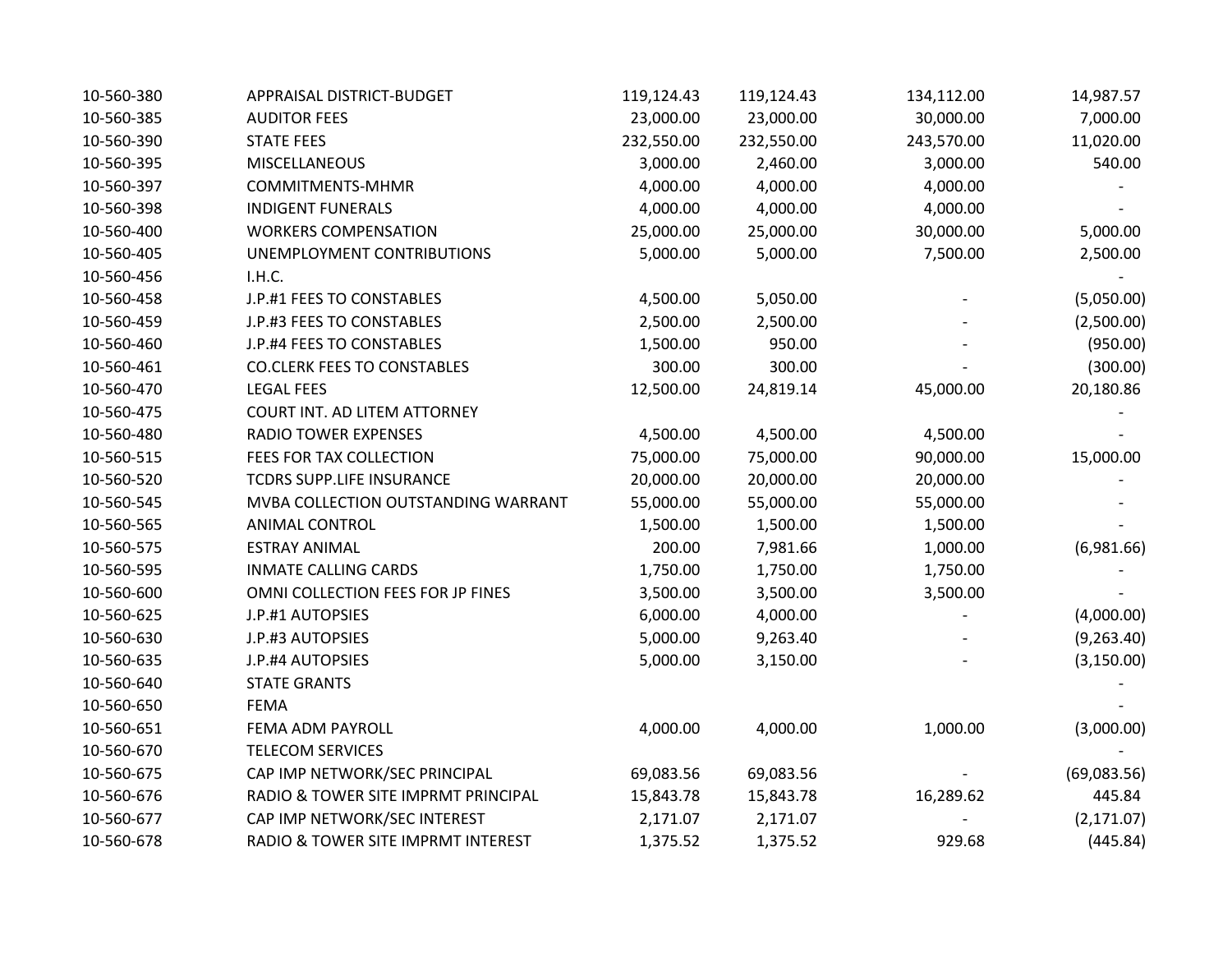| 10-560-690 | COUNTY HEALTH CARE SAVINGS/REIMBURS | 20,000.00  | 18,021.72  | 25,000.00  | 6,978.28                 |
|------------|-------------------------------------|------------|------------|------------|--------------------------|
| 10-560-695 | COPSYNC PROGRAM PAYMENT             |            |            |            |                          |
| 10-560-700 | CAPITAL LEASE DISBURSEMENTS         |            |            |            | $\overline{\phantom{0}}$ |
| 10-560-701 | CALL. CO. NUTRITION PROJECT         | 13,362.00  | 13,362.00  | 15,000.00  | 1,638.00                 |
| 10-560-703 | JR LIVESTOCK ASSOC                  | 500.00     | 500.00     | 500.00     | $\overline{\phantom{0}}$ |
|            | NEW JP AUTOPSIES                    |            |            | 18,000.00  | 18,000.00                |
|            | NEW HEALTH CARD PROCESSING          |            |            | 4,250.00   | 4,250.00                 |
|            | NEW OVERLAP PAY AND BENEFITS        |            |            | 4,032.00   | 4,032.00                 |
|            | <b>NON-DEPARTMENT EXPENSE</b>       | 966,307.29 | 984,323.21 | 985,602.97 | 1,279.76                 |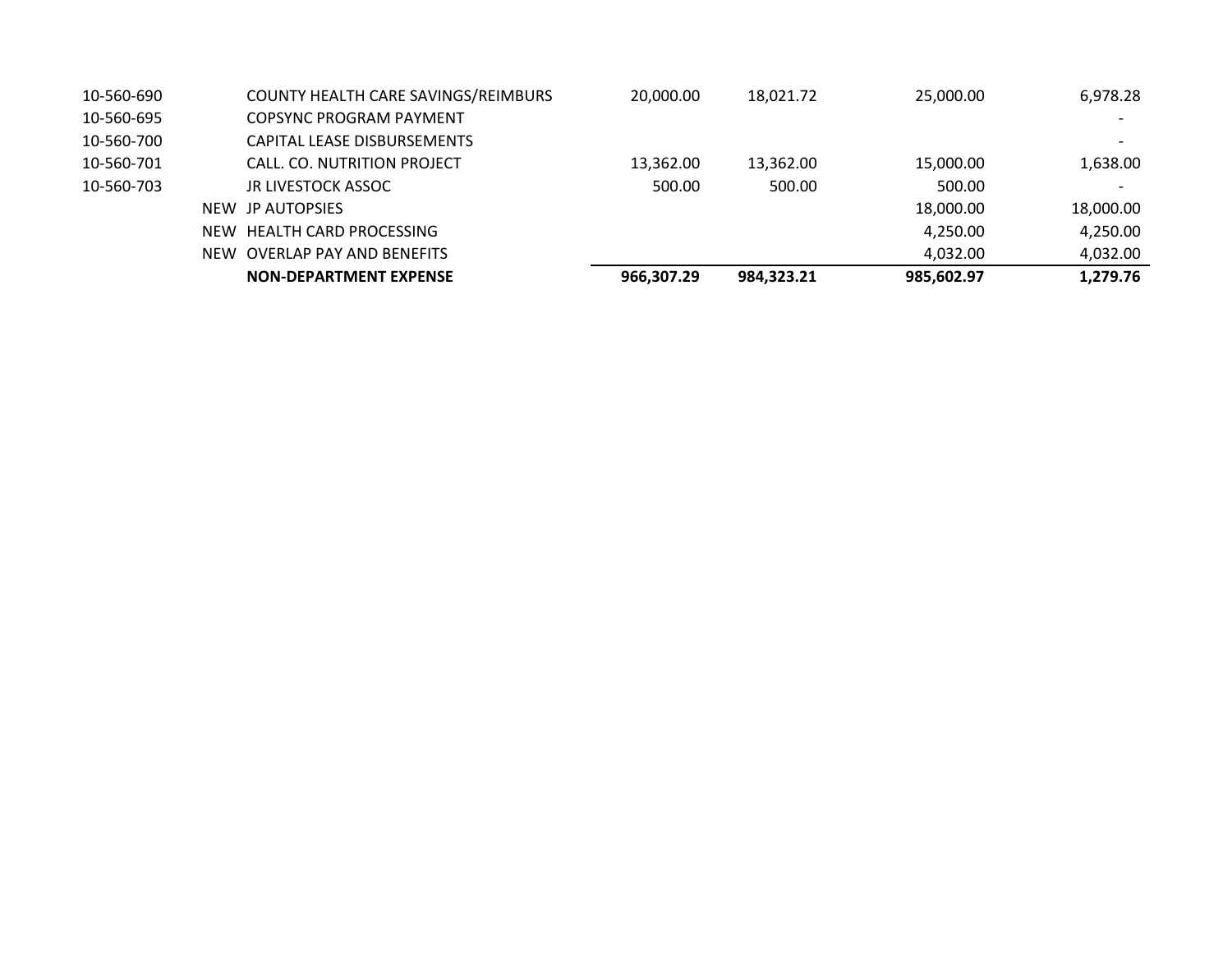### **570 IT/Software/Copier**

| <b>OLD</b> | <b>NEW ACCOUNT TITLE</b>              | <b>ORG BUDGET</b> | <b>CUR BUDGET</b> | <b>PROPOSED BUDGET</b> | <b>CHANGE FROM PY</b> |
|------------|---------------------------------------|-------------------|-------------------|------------------------|-----------------------|
| 10-570-109 | <b>IT STIPEND</b>                     | 1,040.00          | 1,040.00          | 5,500.00               | 4,460.00              |
| 10-570-113 | <b>HEALTH BENEFIT &amp; INSURANCE</b> |                   |                   |                        |                       |
| 10-570-117 | PAYROLL TAXES                         | 79.56             | 79.56             | 420.75                 | 341.19                |
| 10-570-118 | <b>TCDRS RETIREMENT</b>               |                   | 50.13             | 244.89                 | 194.76                |
| 10-570-400 | CO. JUDGE SOFTWARE                    | 2,400.00          | 2,400.00          | 2,400.00               |                       |
| 10-570-410 | CO CLERK SOFTWARE                     | 12,840.00         | 12,840.00         | 13,790.00              | 950.00                |
| 10-570-415 | <b>DIST CLERK SOFTWARE</b>            | 7,440.00          | 7,440.00          | 7,440.00               |                       |
| 10-570-420 | CO TREASURER SOFTWARE                 | 2,910.00          | 2,910.00          | 2,910.00               |                       |
| 10-570-431 | JP#1 SOFTWARE                         | 3,560.00          | 3,560.00          | 5,060.00               | 1,500.00              |
| 10-570-433 | <b>JP#3 SOFTWARE</b>                  | 3,560.00          | 3,560.00          | 5,060.00               | 1,500.00              |
| 10-570-434 | JP#4 SOFTWARE                         | 3,560.00          | 3,560.00          | 5,060.00               | 1,500.00              |
| 10-570-440 | CO TAX A/C SOFTWARE                   | 16,886.00         | 16,886.00         | 16,886.00              |                       |
| 10-570-450 | SHERIFF'S OFFICE SOFTWARE             | 14,952.00         | 14,952.00         | 17,922.00              | 2,970.00              |
| 10-570-490 | <b>DPS - SOFTWARE</b>                 | 1,200.00          | 1,200.00          | 1,200.00               |                       |
| 10-570-500 | CO ATTORNEY SOFTWARE                  | 7,260.00          | 7,260.00          | 7,260.00               |                       |
| 10-570-520 | DIST JUDGE SOFTWARE                   | 2,400.00          | 2,400.00          | 2,400.00               |                       |
| 10-570-525 | <b>COUNTY AUDITOR SOFTWARE</b>        | 350.00            | 350.00            | 25,000.00              | 24,650.00             |
| 10-570-550 | ELECTION SOFTWARE                     |                   |                   |                        |                       |
| 10-570-555 | <b>VETERAN'S OFFICER SOFTWARE</b>     | 1,048.00          | 997.87            | 450.00                 | (547.87)              |
| 10-570-560 | TELECOM SERVICES-PHONE SYSTEM         | 29,616.00         | 29,616.00         | 32,160.00              | 2,544.00              |
| 10-570-561 | HOSTED SERVICES-EMAIL, CIRA, ETC      | 34,402.00         | 34,402.00         | 37,282.00              | 2,880.00              |
| 10-570-562 | HARDWARE & PC SOFTWARE                | 24,150.00         | 18,150.00         | 11,640.00              | (6,510.00)            |
| 10-570-563 | PROFESSIONAL SERVICE & SUPPORT        | 87,450.00         | 93,450.00         | 83,475.00              | (9,975.00)            |
| 10-570-564 | CONTRACT MAINTENANCE SVC-PHONE, DELL  | 86,760.00         | 86,760.00         | 93,960.00              | 7,200.00              |
| 10-570-565 | COPIER CONTRACT LEASE PAYMENT         | 24,327.00         | 24,327.00         | 26,700.00              | 2,373.00              |
| 10-570-570 | <b>TOWER REPEATER</b>                 |                   |                   |                        |                       |
| 10-570-575 | <b>WIRELESS BACKUP &amp; MIFI</b>     | 1,848.00          | 1,848.00          | 1,980.00               | 132.00                |
| 10-570-576 | <b>GENERATOR</b>                      | 15,000.00         | 15,000.00         | 15,000.00              |                       |
|            | NEW GENERATOR MAINT & FUEL            |                   |                   | 5,000.00               | 5,000.00              |
|            | NEW CAPITAL ASSETS                    |                   |                   | 32,000.00              | 32,000.00             |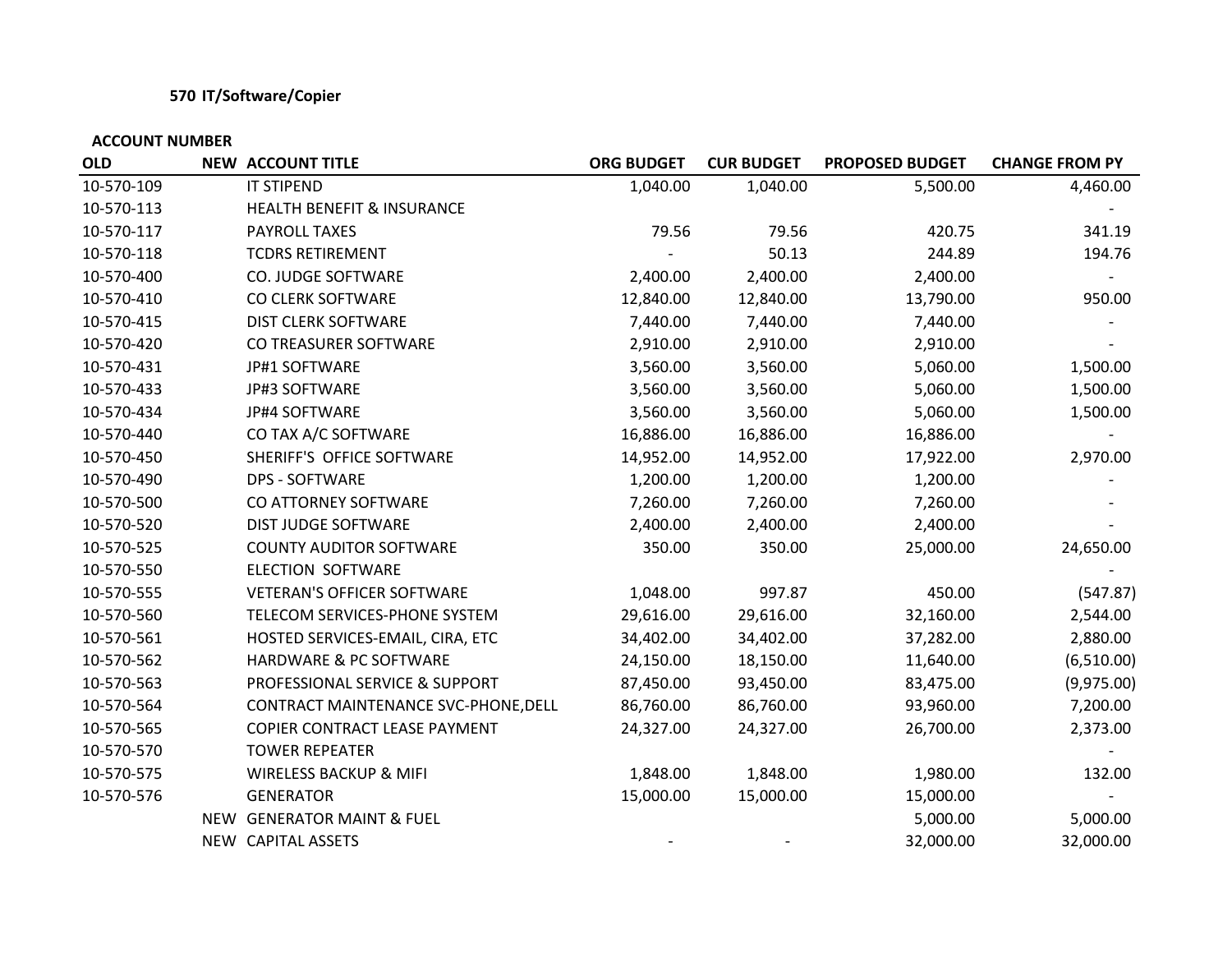| NEW PROBATION (CCSD) SOFTWARE |            |            | 600.00     | 600.00    |
|-------------------------------|------------|------------|------------|-----------|
| IT, SOFTWARE, COPIER EXPENSE  | 385.038.56 | 385.038.56 | 458.800.64 | 68,766.13 |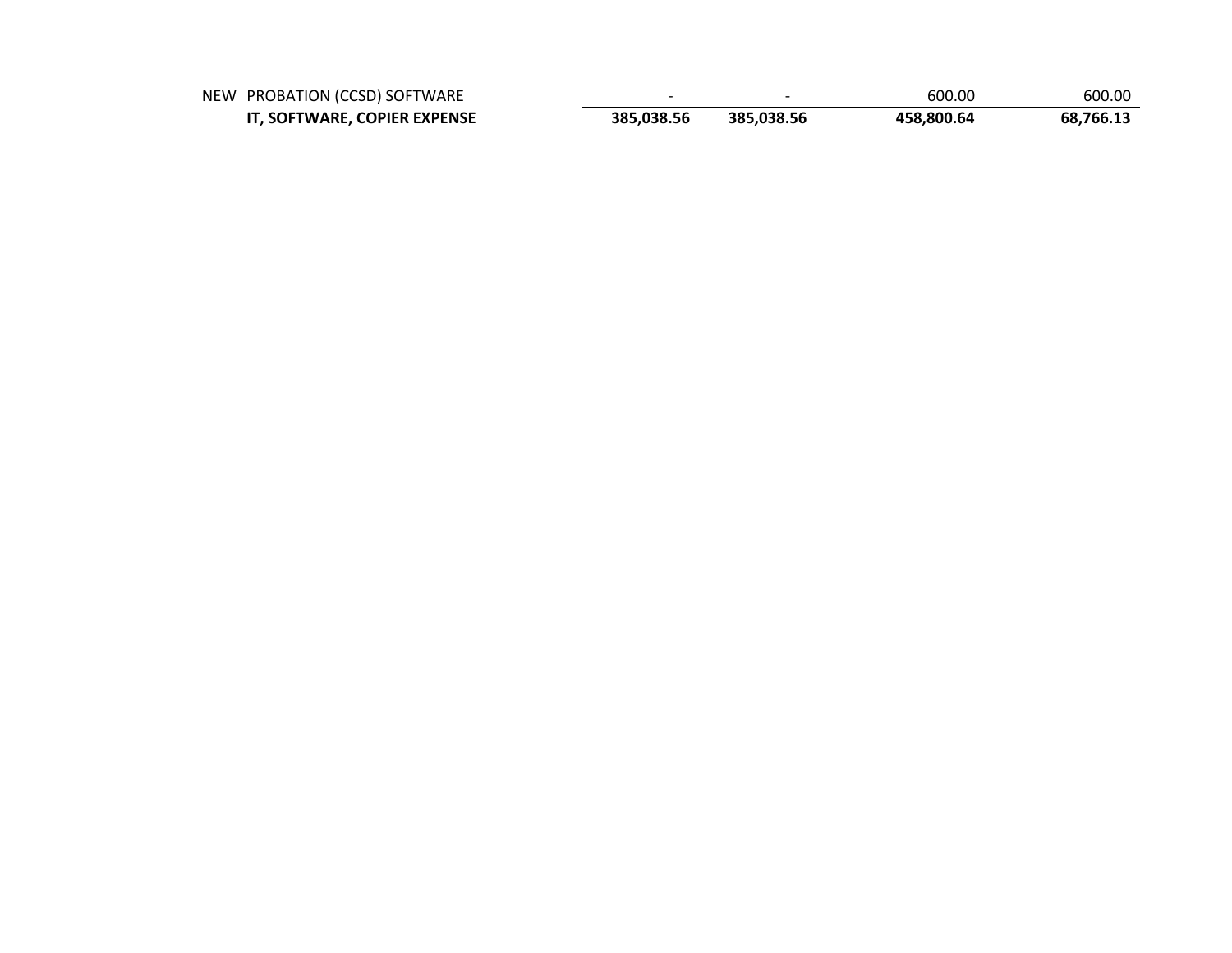| <b>OLD</b> | NEW ACCOUNT TITLE                | <b>ORG BUDGET</b> | <b>CUR BUDGET</b> | <b>PROPOSED BUDGET</b> | <b>CHANGE FROM PY</b> |
|------------|----------------------------------|-------------------|-------------------|------------------------|-----------------------|
|            |                                  |                   |                   |                        |                       |
| 10-621-100 | SALARY, COMMISSIONER             | 10,260.71         | 10,260.71         | 21,547.49              | 11,286.78             |
| 10-621-112 | <b>COUNTY EMPLOYEES BENEFITS</b> |                   |                   |                        |                       |
| 10-621-113 | EMPLOYEE HEALTH & LIFE INSURANCE | 5,404.32          | 5,404.32          | 5,404.32               |                       |
| 10-621-117 | <b>PAYROLL TAXES</b>             | 784.94            | 784.94            | 1,648.38               | 863.44                |
| 10-621-118 | <b>TCDRS RETIREMENT</b>          | 444.29            | 444.29            | 959.40                 | 515.11                |
|            | <b>COMM. PREC. #1 SALARY</b>     | 16,894.26         | 16,894.26         | 29,559.60              | 12,665.34             |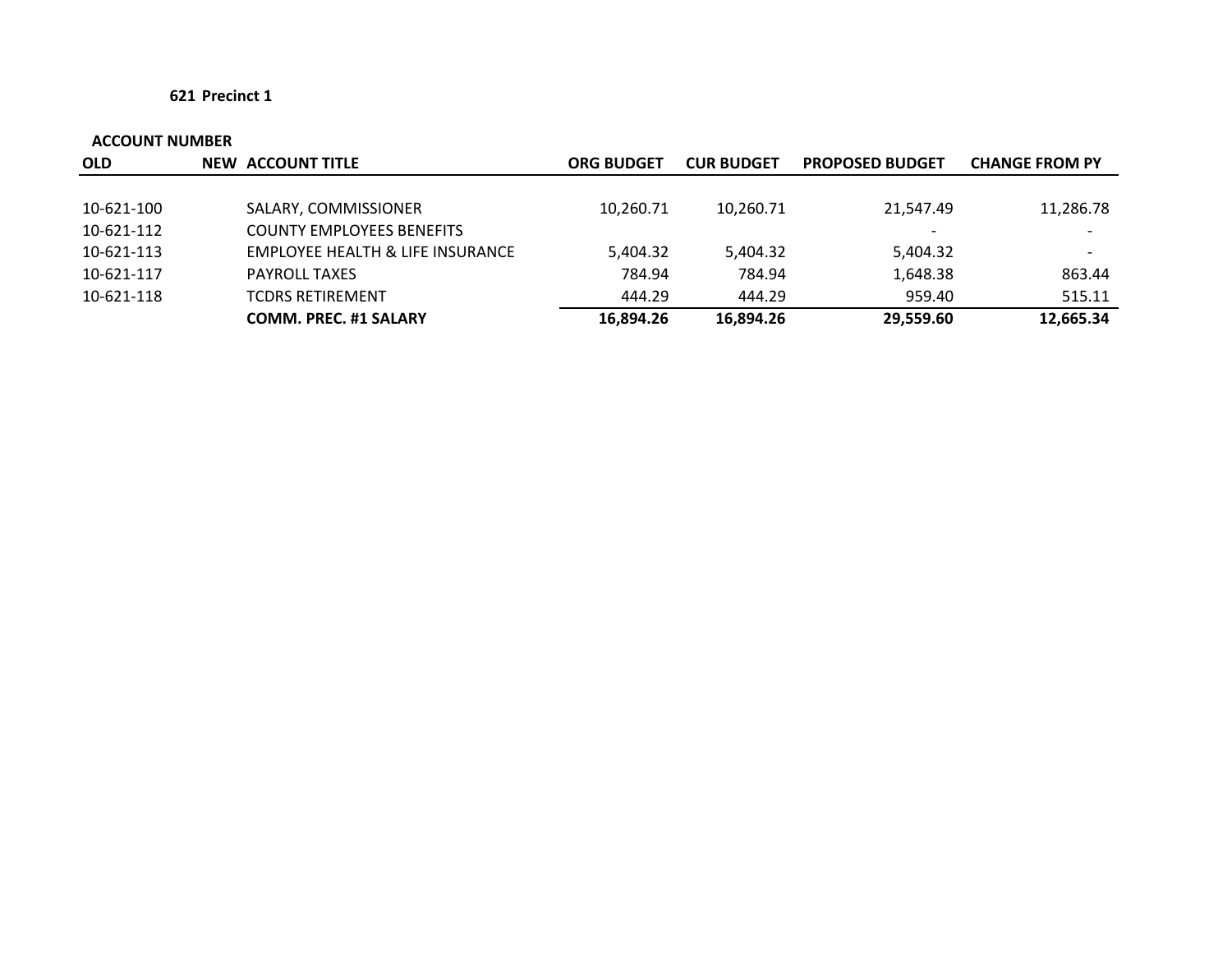| <b>OLD</b> | NEW ACCOUNT TITLE                | <b>ORG BUDGET</b> | <b>CUR BUDGET</b> | <b>PROPOSED BUDGET</b> | <b>CHANGE FROM PY</b> |
|------------|----------------------------------|-------------------|-------------------|------------------------|-----------------------|
|            |                                  |                   |                   |                        |                       |
| 10-622-100 | SALARY, COMMISSIONER             | 10,260.71         | 10,260.71         | 21,547.49              | 11,286.78             |
| 10-622-112 | <b>COUNTY EMPLOYEES BENEFITS</b> |                   |                   |                        |                       |
| 10-622-113 | EMPLOYEE HEALTH & LIFE INSURANCE | 5,404.32          | 5,404.32          | 5,404.32               |                       |
| 10-622-117 | <b>PAYROLL TAXES</b>             | 784.94            | 784.94            | 1,648.38               | 863.44                |
| 10-622-11  | <b>TCDRS RETIREMENT</b>          | 444.29            | 444.29            | 959.40                 | 515.11                |
|            | <b>COMM. PREC. #2 SALARY</b>     | 16,894.26         | 16,894.26         | 29,559.60              | 12,665.34             |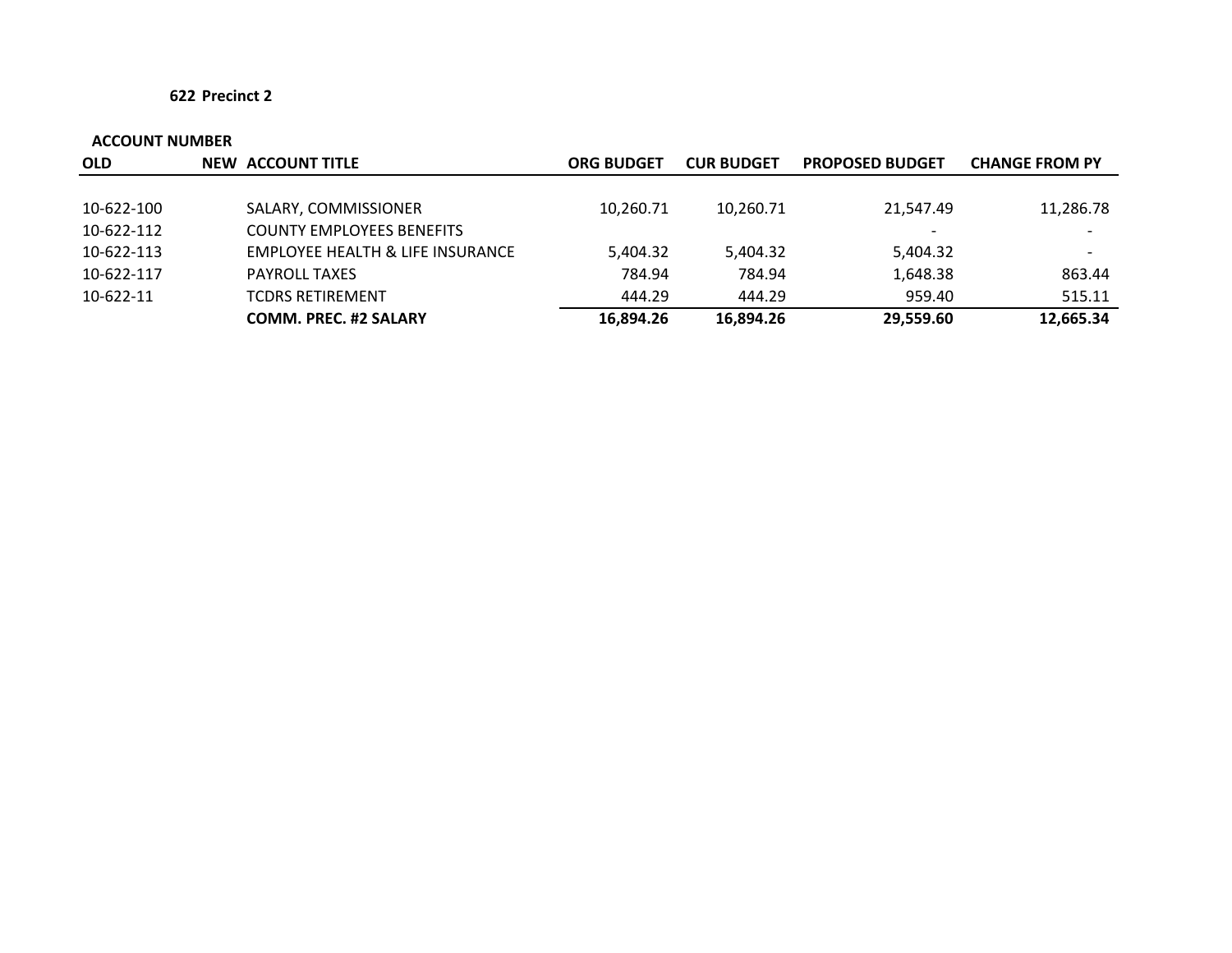| <b>OLD</b> | NEW ACCOUNT TITLE                | <b>ORG BUDGET</b> | <b>CUR BUDGET</b> | <b>PROPOSED BUDGET</b> | <b>CHANGE FROM PY</b> |
|------------|----------------------------------|-------------------|-------------------|------------------------|-----------------------|
|            |                                  |                   |                   |                        |                       |
| 10-623-100 | SALARY, COMMISSIONER             | 10,260.71         | 10,260.71         | 21,547.49              | 11,286.78             |
| 10-623-112 | <b>COUNTY EMPLOYEES BENEFITS</b> |                   |                   |                        |                       |
| 10-623-113 | EMPLOYEE HEALTH & LIFE INSURANCE | 5,404.32          | 5,404.32          | 5,404.32               |                       |
| 10-623-117 | <b>PAYROLL TAXES</b>             | 784.94            | 784.94            | 1,648.38               | 863.44                |
| 10-623-118 | <b>TCDRS RETIREMENT</b>          | 444.29            | 444.29            | 959.40                 | 515.11                |
|            | <b>COMM. PREC. #3 SALARY</b>     | 16.894.26         | 16.894.26         | 29,559.60              | 12,665.34             |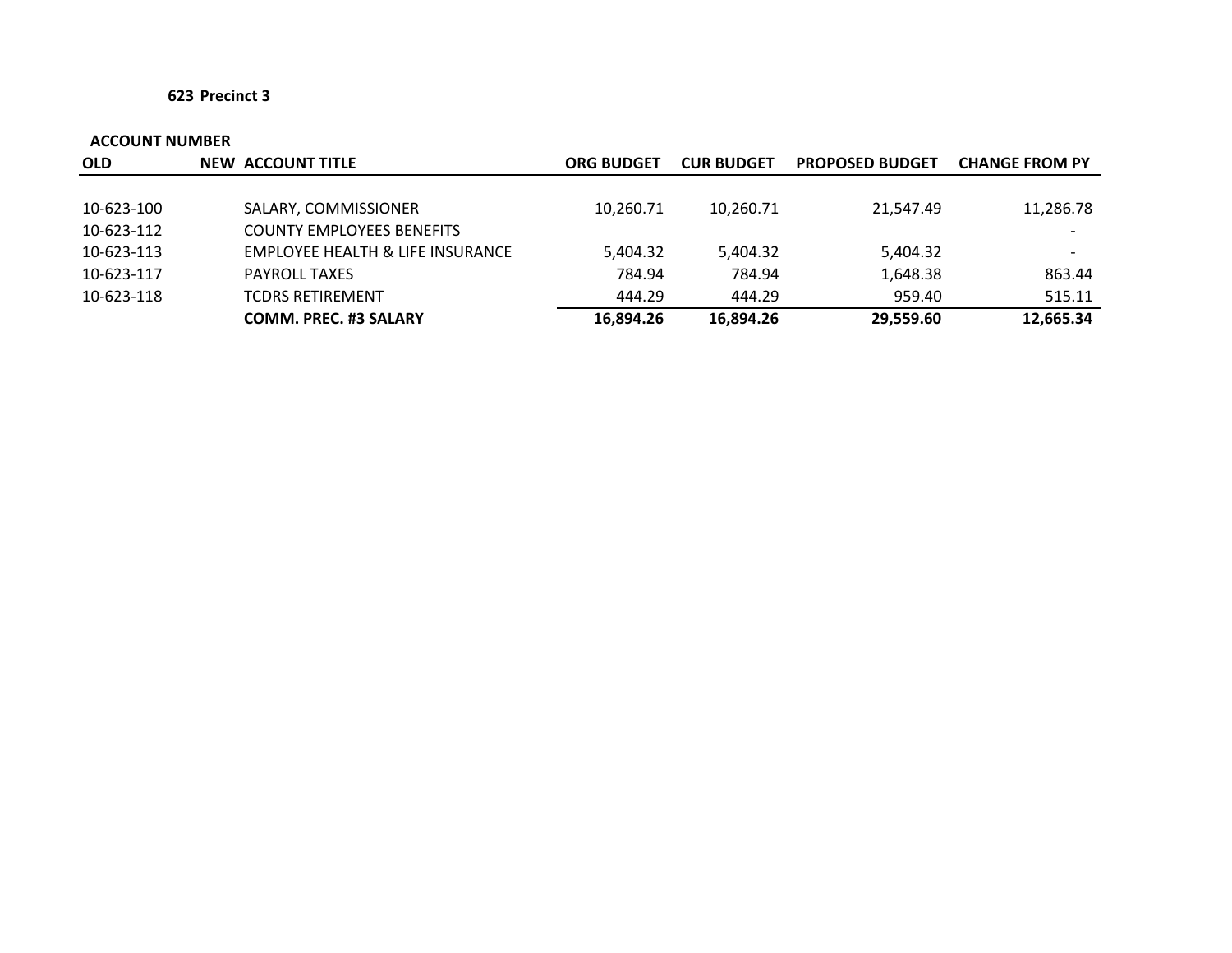| <b>OLD</b> | <b>NEW ACCOUNT TITLE</b>         | <b>ORG BUDGET</b> | <b>CUR BUDGET</b> | <b>PROPOSED BUDGET</b> | <b>CHANGE FROM PY</b>    |
|------------|----------------------------------|-------------------|-------------------|------------------------|--------------------------|
|            |                                  |                   |                   |                        |                          |
| 10-624-100 | SALARY, COMMISSIONER             | 10,260.71         | 10,260.71         | 21,547.49              | 11,286.78                |
| 10-624-112 | <b>COUNTY EMPLOYEES BENEFITS</b> |                   |                   |                        |                          |
| 10-624-113 | EMPLOYEE HEALTH & LIFE INSURANCE | 5,404.32          | 5,404.32          | 5,404.32               | $\overline{\phantom{0}}$ |
| 10-624-117 | <b>PAYROLL TAXES</b>             | 784.94            | 784.94            | 1,648.38               | 863.44                   |
| 10-624-118 | <b>TCDRS RETIREMENT</b>          | 444.29            | 444.29            | 959.40                 | 515.11                   |
|            | <b>COMM. PREC. #4 SALARY</b>     | 16,894.26         | 16,894.26         | 29,559.60              | 12,665.34                |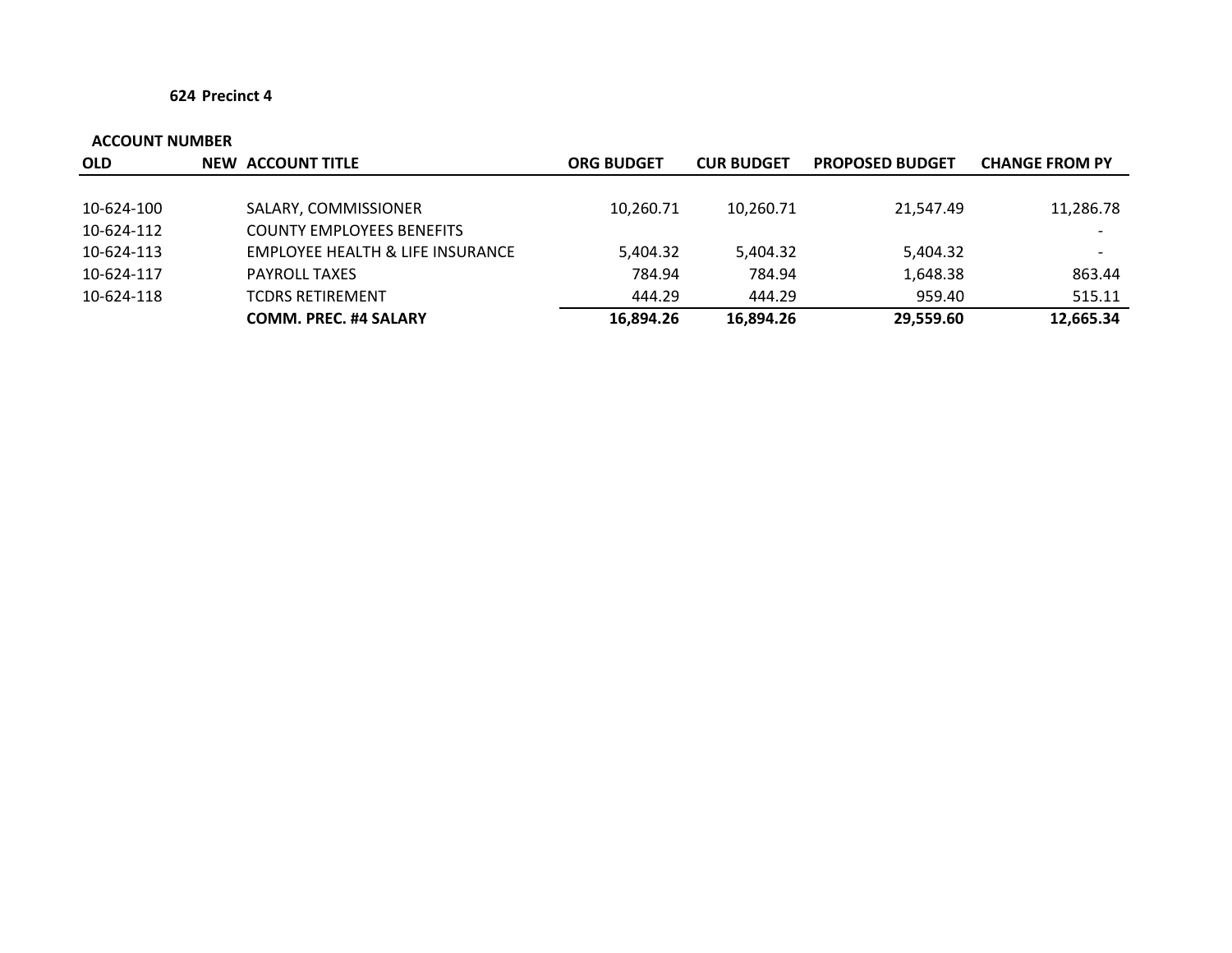# **ROAD & BRIDGE FUND**

| Revenues                          |                      |
|-----------------------------------|----------------------|
| Certified Tax Value               | \$<br>768,939,333.00 |
| Per 100                           | 7,689,393.33         |
| x Adopted Tax Rate of<br>0.169317 | \$<br>1,301,945.01   |
| Frozen Levy                       | 124,878.01           |
|                                   | 1,426,823.02         |
| Delinquent Taxes                  | 14,500.00            |
| Allowance for uncollectible       | (21, 402.35)         |
| <b>Total Property Tax Revenue</b> | 1,419,920.68         |
| Motor Vehicle Registration        | 387,000.00           |
| Road & Bridge                     | 153,000.00           |
| Lateral Road                      | 21,900.00            |
| Miscellaneous                     | 4,000.00             |
| Sale of Equipment                 |                      |
| Interest Income                   | 4,000.00             |
| <b>Fund Balance</b>               |                      |
| <b>State Fees</b>                 | 40,000.00            |
| <b>Grant Revenue</b>              | 1,115,765.22         |
| <b>Other Revenue</b>              | 1,725,665.22         |
| <b>Total Revenue</b>              | 3, 145, 585.89       |
| <b>Expenses</b>                   |                      |
| Precinct 1                        | 428,182.34           |
| Precinct 2                        | 704,748.30           |
| Precinct 3                        | 1,406,109.04         |
| Precinct 4                        | 606,546.20           |
| <b>Total Expenses</b>             | 3, 145, 585.88       |
|                                   |                      |
| Surplus (deficit)                 | \$<br>0.02           |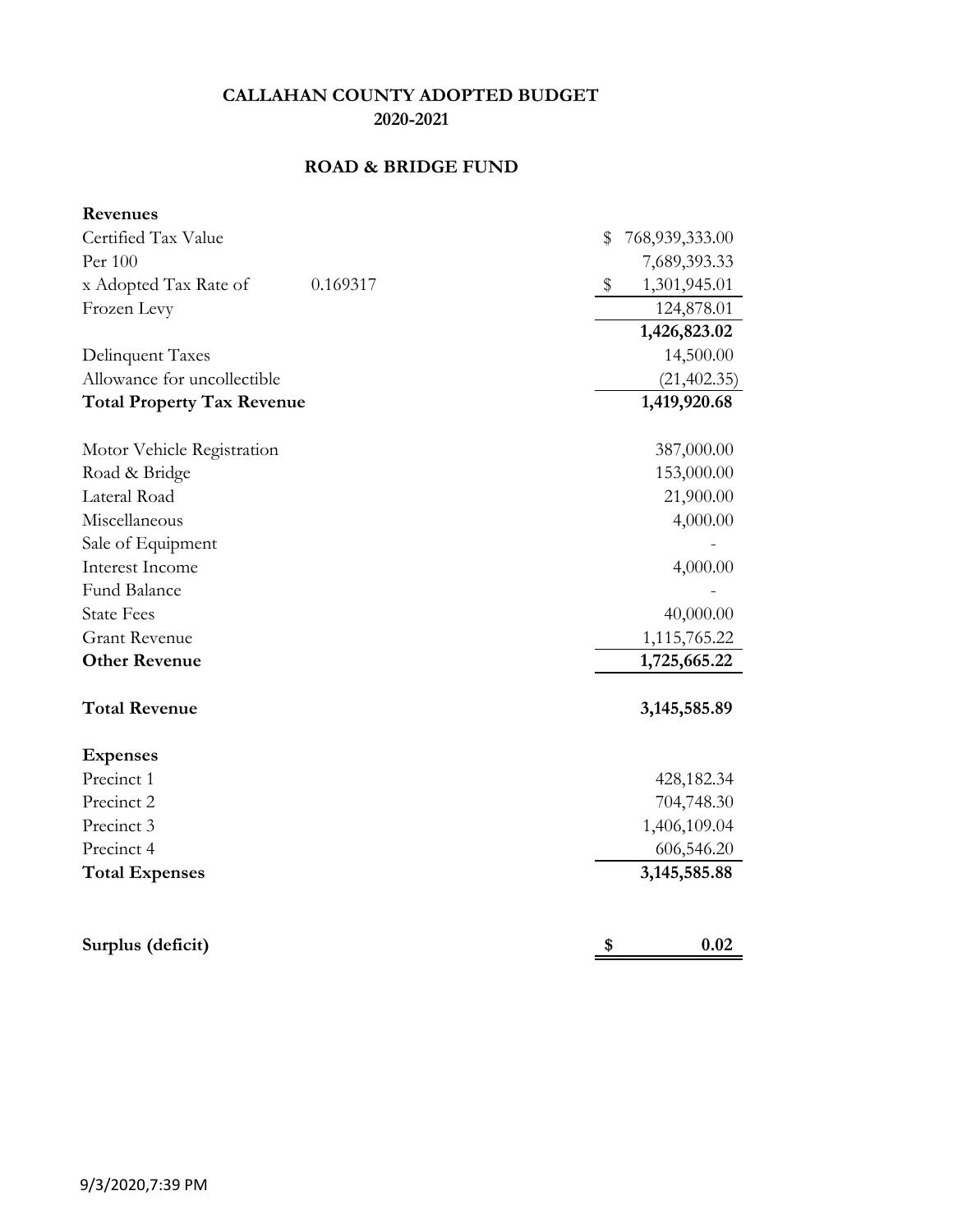### **Road & Bridge Fund Revenue**

| <b>OLD</b> | <b>NEW ACCOUNT TITLE</b>        | <b>ORG BUDGET</b> | <b>CUR BUDGET</b> | <b>PROPOSED BUDGET</b> | <b>CHANGE FROM PY</b> |
|------------|---------------------------------|-------------------|-------------------|------------------------|-----------------------|
|            |                                 |                   |                   |                        |                       |
| 21-300-100 | <b>CURRENT TAXES</b>            | 278,297.91        | 278,297.91        | 299,632.83             | 21,334.92             |
| 21-300-110 | <b>DELINQUENT TAXES</b>         | 3,045.00          | 3,045.00          | 3,045.00               |                       |
| 21-300-111 | ALLOWANCE FOR UNCOLLECTIBLE     | (4, 174.47)       | 4,174.47          | (4,494.49)             | (8,668.96)            |
| 21-300-130 | <b>MTR.VEHICLE REGISTRATION</b> | 81,270.00         | 81,270.00         | 81,270.00              |                       |
| 21-300-140 | <b>ROAD &amp; BRIDGE</b>        | 31,500.00         | 31,500.00         | 32,130.00              | 630.00                |
| 21-300-150 | LATERAL ROAD                    | 4,599.00          | 4,599.00          | 4,599.00               |                       |
| 21-300-170 | MISCELLANEOUS INCOME            | 500.00            | 656.27            | 1,000.00               | 343.73                |
| 21-300-175 | STATE GROSS WEIGHT PAYMENT      | 10,000.00         | 10,000.00         | 10,000.00              |                       |
| 21-300-190 | <b>FUND TRANSFER</b>            |                   |                   |                        |                       |
| 21-300-300 | SALE OF EQUIPMENT               |                   |                   |                        |                       |
| 21-300-305 | <b>CETRZ GRANT</b>              |                   |                   |                        |                       |
| 21-300-310 | FEMA DISASTER PROCEEDS          | 55,159.79         | 55,159.79         |                        | (55, 159.79)          |
| 21-300-311 | <b>EQUIPMENT RENTAL INCOME</b>  |                   |                   |                        |                       |
| 21-300-315 | <b>ORCA GRANT</b>               |                   |                   |                        |                       |
| 21-300-521 | <b>INSURANCE CLAIM REIMB</b>    |                   |                   |                        |                       |
|            | <b>ROAD AND BRIDGE INCOME</b>   | 460,197.23        | 468,702.44        | 427,182.34             | (41,520.10)           |
| 21-330-300 | <b>INTEREST EARNING</b>         | 1,000.00          | 1,000.00          | 1,000.00               |                       |
|            | <b>R &amp; B INTEREST FUND</b>  | 1,000.00          | 1,000.00          | 1,000.00               |                       |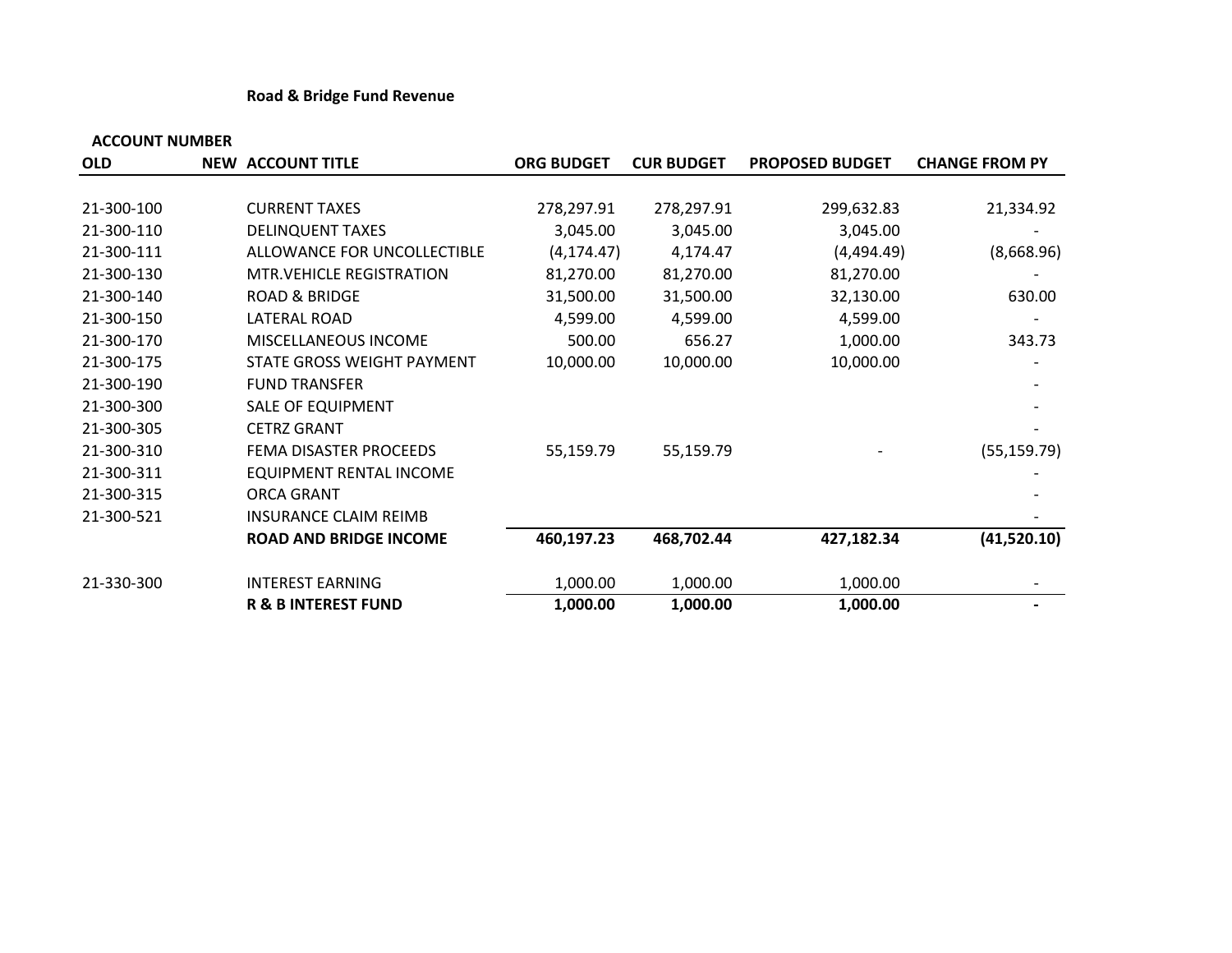|            | <b>R &amp; B INTEREST FUND</b>   | 1,000.00   | 1,000.00   | 1,000.00   |              |
|------------|----------------------------------|------------|------------|------------|--------------|
| 22-330-300 | <b>INTEREST EARNING</b>          | 1,000.00   | 1,000.00   | 1,000.00   |              |
|            | <b>ROAD AND BRIDGE INCOME</b>    | 716,199.57 | 735,088.74 | 703,748.31 | (31, 340.43) |
| 22-300-521 | <b>INSURANCE CLAIM REIMB</b>     |            | 2,500.00   |            | (2,500.00)   |
| 22-300-315 | <b>ORCA GRANT</b>                |            |            |            |              |
| 22-300-311 | EQUIPMENT RENTAL INCOM           |            |            |            |              |
| 22-300-310 | FEMA DISASTER PROCEEDS           | 179,649.65 | 179,649.65 | 137,838.52 | (41, 811.13) |
| 22-300-305 | <b>CETRZ GRANT</b>               |            |            |            |              |
| 22-300-300 | SALE OF EQUIPMENT                |            | 1,100.98   |            | (1,100.98)   |
| 22-300-190 | <b>FUND TRANSFER</b>             |            |            |            |              |
| 22-300-175 | STATE GROSS WEIGHT PAYMENT       | 10,000.00  | 10,000.00  | 10,000.00  |              |
| 22-300-170 | MISCELLANEOUS INCOME             | 500.00     | 4,656.27   | 1,000.00   | (3,656.27)   |
| 22-300-150 | LATERAL ROAD                     | 6,132.00   | 6,132.00   | 6,132.00   |              |
| 22-300-140 | <b>ROAD &amp; BRIDGE</b>         | 42,000.00  | 42,000.00  | 42,840.00  | 840.00       |
| 22-300-130 | <b>MTR. VEHICLE REGISTRATION</b> | 108,360.00 | 108,360.00 | 108,360.00 |              |
| 22-300-111 | ALLOWANCE FOR UNCOLLECTIBLE      | (5,565.96) | 5,565.96   | (5,992.66) | (11,558.62)  |
| 22-300-110 | <b>DELINQUENT TAXES</b>          | 4,060.00   | 4,060.00   | 4,060.00   |              |
| 22-300-100 | <b>CURRENT TAXES</b>             | 371,063.88 | 371,063.88 | 399,510.45 | 28,446.57    |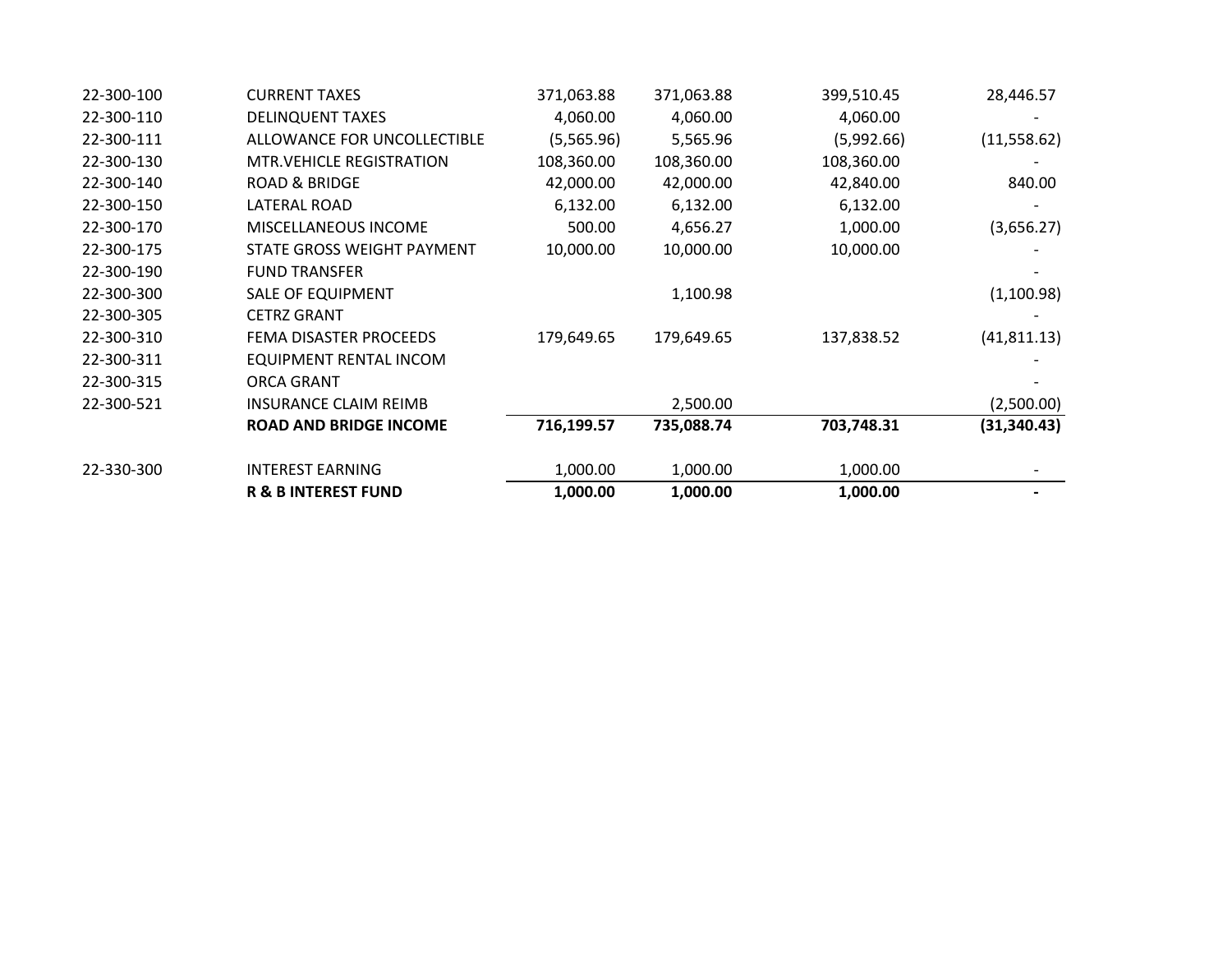| 23-300-100 | <b>CURRENT TAXES</b>            | 278,297.91   | 278,297.91   | 299,632.83   | 21,334.92     |
|------------|---------------------------------|--------------|--------------|--------------|---------------|
| 23-300-110 | <b>DELINQUENT TAXES</b>         | 3,045.00     | 3,045.00     | 3,045.00     |               |
| 23-300-111 | ALLOWANCE FOR UNCOLLECTIBLE     | (4, 174.47)  | 4,174.47     | (4,494.49)   | (8,668.96)    |
| 23-300-130 | <b>MTR.VEHICLE REGISTRATION</b> | 81,270.00    | 81,270.00    | 81,270.00    |               |
| 23-300-140 | <b>ROAD &amp; BRIDGE</b>        | 31,500.00    | 31,500.00    | 32,130.00    | 630.00        |
| 23-300-150 | LATERAL ROAD                    | 4,599.00     | 4,599.00     | 4,599.00     |               |
| 23-300-170 | MISCELLANEOUS INCOME            | 550.00       | 10,287.83    | 1,000.00     | (9, 287.83)   |
| 23-300-175 | STATE GROSS WEIGHT PAYMENT      | 10,000.00    | 10,000.00    | 10,000.00    |               |
| 23-300-190 | <b>FUND TRANSFER</b>            |              |              |              |               |
| 23-300-300 | <b>SALE OF EQUIPMENT</b>        |              | 156,750.00   |              | (156, 750.00) |
| 23-300-305 | <b>CETRZ GRANT</b>              |              |              |              |               |
| 23-300-310 | FEMA DISASTER PROCEEDS          | 641,160.41   | 641,160.41   | 977,926.70   | 336,766.29    |
| 23-300-311 | EQUIPMENT RENTAL INCOME         |              |              |              |               |
| 23-300-312 | <b>MATERIAL REIMBURSEMENT</b>   |              |              |              |               |
| 23-300-315 | ORCA GRANT                      |              |              |              |               |
| 23-300-521 | <b>INSURANCE CLAIM REIMB</b>    |              |              |              |               |
|            | <b>ROAD AND BRIDGE INCOME</b>   | 1,046,247.85 | 1,221,084.62 | 1,405,109.04 | 184,024.42    |
| 23-330-300 | <b>INTEREST EARNING</b>         | 1,000.00     | 1,000.00     | 1,000.00     |               |
|            | <b>R &amp; B INTEREST FUND</b>  | 1,000.00     | 1,000.00     | 1,000.00     |               |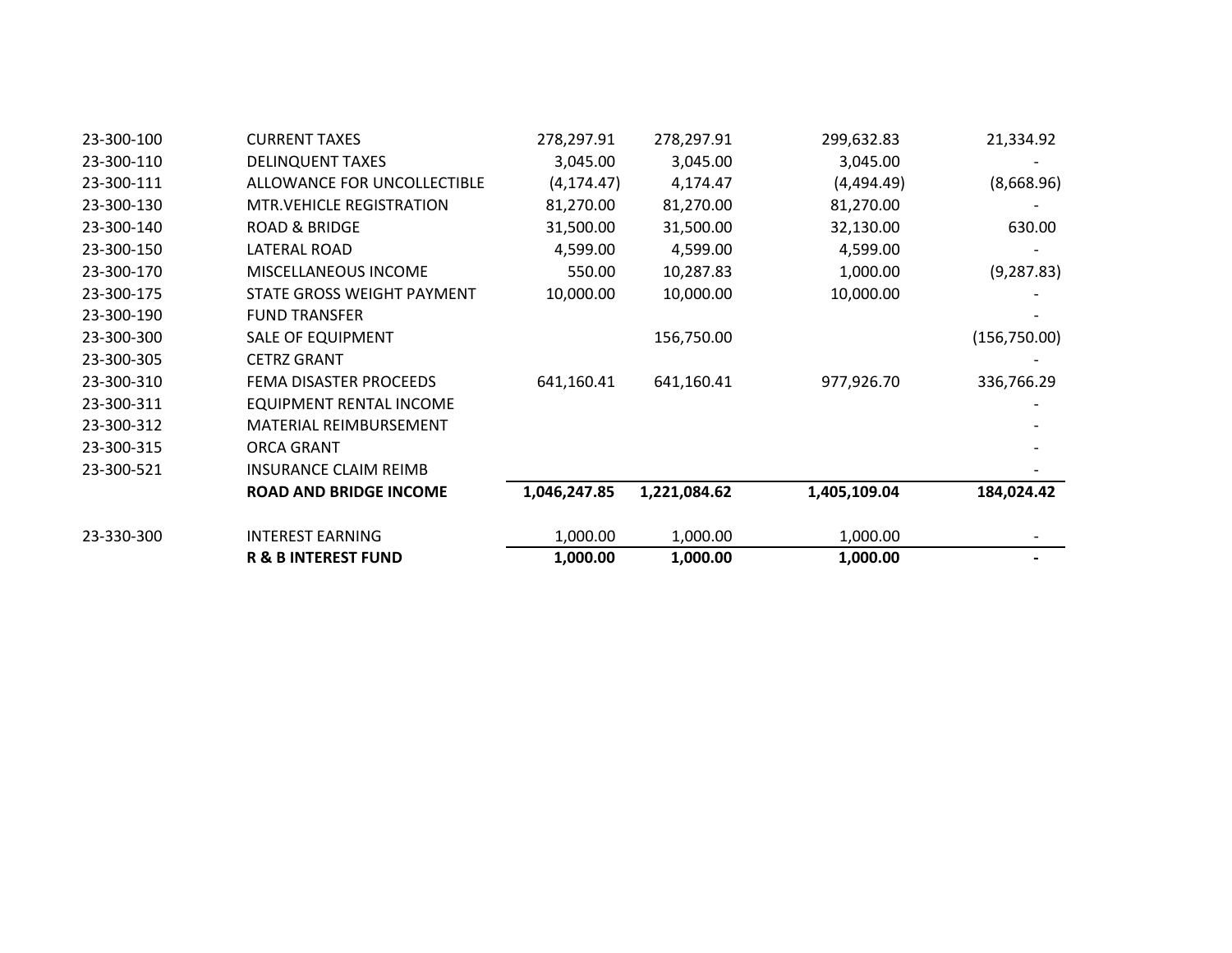| <b>TOTAL</b> |                                 | 3,116,558.98 | 3,332,135.26 | 3,145,585.89 | (186, 549.37) |
|--------------|---------------------------------|--------------|--------------|--------------|---------------|
|              | <b>R &amp; B INTEREST FUND</b>  | 1,000.00     | 1,000.00     | 1,000.00     |               |
| 24-330-300   | <b>INTEREST EARNING</b>         | 1,000.00     | 1,000.00     | 1,000.00     |               |
|              | <b>ROAD AND BRIDGE INCOME</b>   | 889,914.33   | 903,259.46   | 605,546.20   | (297, 713.26) |
| 24-300-521   | <b>INSURANCE CLAIM REIMB</b>    |              | 1,261.80     |              | (1,261.80)    |
| 24-300-315   | <b>ORCA GRANT</b>               |              |              |              |               |
| 24-300-311   | <b>EQUIPMENT RENTAL INCOME</b>  |              |              |              |               |
| 24-300-310   | FEMA DISASTER PROCEEDS          | 315,789.42   | 315,789.42   |              | (315,789.42)  |
| 24-300-305   | <b>CETRZ GRANT</b>              |              |              |              |               |
| 24-300-300   | <b>SALE OF EQUIPMENT</b>        |              |              |              |               |
| 24-300-190   | <b>FUND TRANSFER</b>            |              |              |              |               |
| 24-300-175   | STATE GROSS WEIGHT PAYMENT      | 10,000.00    | 10,000.00    | 10,000.00    |               |
| 24-300-170   | MISCELLANEOUS INCOME            | 500.00       | 656.27       | 1,000.00     | 343.73        |
| 24-300-150   | LATERAL ROAD                    | 6,570.00     | 6,570.00     | 6,570.00     |               |
| 24-300-140   | <b>ROAD &amp; BRIDGE</b>        | 45,000.00    | 45,000.00    | 45,900.00    | 900.00        |
| 24-300-130   | <b>MTR.VEHICLE REGISTRATION</b> | 116,100.00   | 116,100.00   | 116,100.00   |               |
| 24-300-111   | ALLOWANCE FOR UNCOLLECTIBLE     | (5,963.53)   | 5,963.53     | (6,420.70)   | (12, 384.23)  |
| 24-300-110   | <b>DELINQUENT TAXES</b>         | 4,350.00     | 4,350.00     | 4,350.00     |               |
| 24-300-100   | <b>CURRENT TAXES</b>            | 397,568.44   | 397,568.44   | 428,046.91   | 30,478.47     |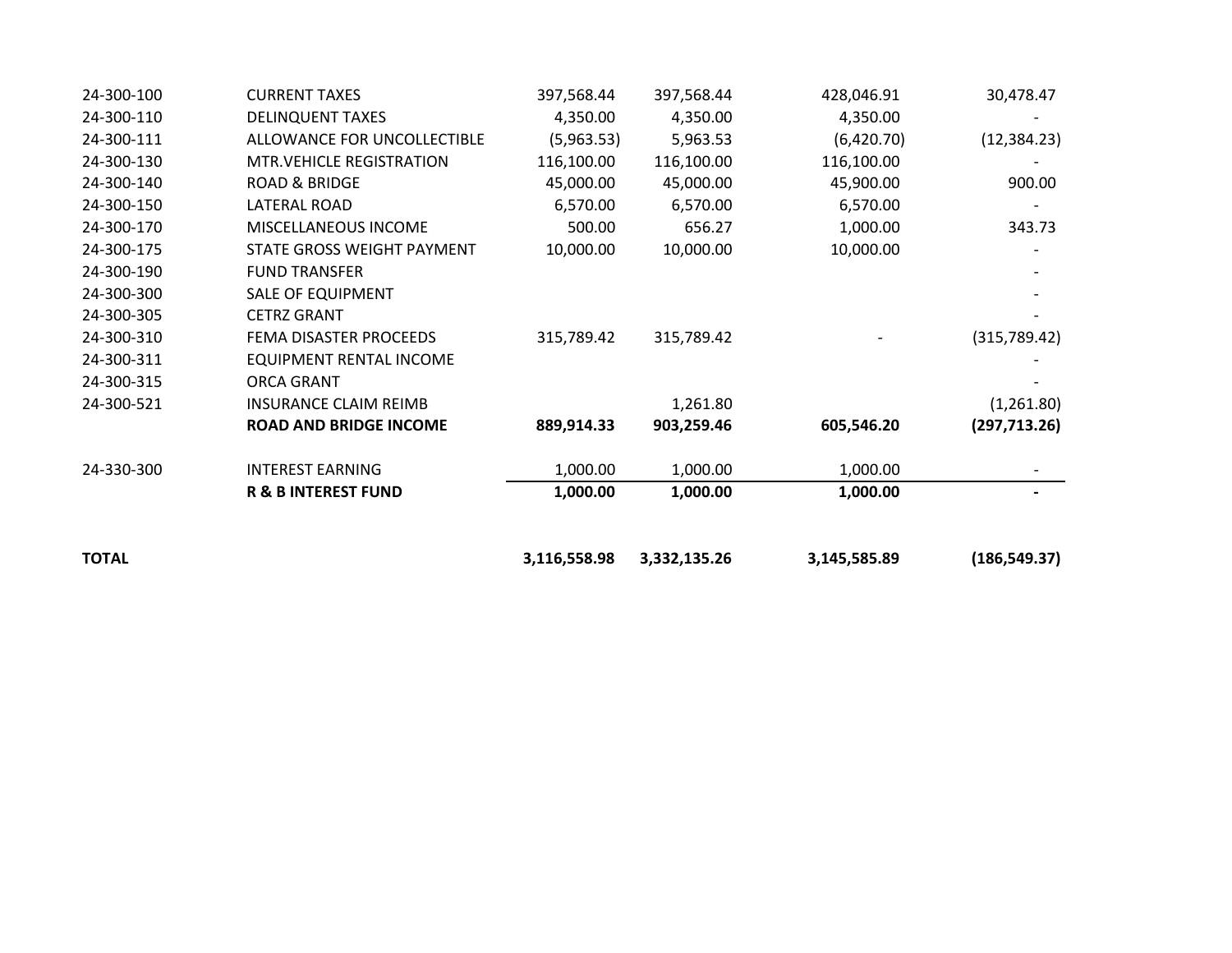| <b>OLD</b> | <b>NEW ACCOUNT TITLE</b>                    | <b>ORG BUDGET</b> | <b>CUR BUDGET</b> | <b>PROPOSED BUDGET</b> | <b>CHANGE FROM PY</b> |
|------------|---------------------------------------------|-------------------|-------------------|------------------------|-----------------------|
| 21-600-100 | SALARY, COMMISSIONER                        | 30,782.12         | 30,782.12         | 21,547.49              | (9, 234.63)           |
| 21-600-101 | SALARY, ROAD HANDS                          | 51,562.84         | 51,562.84         | 83,200.00              | 31,637.16             |
| 21-600-105 | SALARY, PART-TIME HELP                      |                   |                   |                        |                       |
| 21-600-106 | <b>LONGEVITY PAY</b>                        | 2,310.00          | 2,310.00          | 2,382.00               | 72.00                 |
| 21-600-113 | <b>EMPLOYEE HEALTH &amp; LIFE INSURANCE</b> | 27,021.60         | 27,021.60         | 27,021.60              |                       |
| 21-600-115 | TRAVEL & MEAL EXPENSE                       | 2,500.00          | 2,656.27          | 3,000.00               | 343.73                |
| 21-600-117 | PAYROLL TAXES                               | 6,476.10          | 6,476.10          | 8,195.41               | 1,719.31              |
| 21-600-118 | TEXAS CO & DIST RETIREMENT                  | 4,080.37          | 4,080.37          | 4,769.94               | 689.57                |
| 22-600-129 | PUBLIC NOTICES                              | 100.00            | 259.00            | 500.00                 | 241.00                |
| 21-600-160 | <b>BOND PREMIUM</b>                         | 178.00            | 178.00            | 200.00                 | 22.00                 |
| 21-600-180 | DUES, CONF., SCHOOL, ETC.                   | 2,000.00          | 2,000.00          | 2,000.00               |                       |
| 21-600-190 | MOBILE PHONE STIPEND                        | 540.00            | 540.00            | 540.00                 |                       |
| 21-600-225 | <b>TIRES &amp; TIRE REPAIR</b>              | 7,000.00          | 7,000.00          | 7,000.00               |                       |
| 21-600-230 | <b>GAS, OIL AND LUBRICANTS</b>              | 34,000.00         | 34,000.00         | 34,000.00              |                       |
| 21-600-240 | <b>VEHICLE &amp; EQUIP. REPAIR</b>          | 28,514.94         | 28,422.94         | 25,000.00              | (3,422.94)            |
| 21-600-245 | <b>EQUIPMENT INSURANCE</b>                  | 4,500.00          | 4,500.00          | 4,500.00               |                       |
| 21-600-280 | <b>CONTRACT LABOR</b>                       |                   |                   |                        |                       |
| 21-600-285 | REPAIR ON COUNTY BARN                       | 16,500.00         | 16,500.00         | 5,000.00               | (11,500.00)           |
| 21-600-360 | <b>UTILITIES</b>                            | 4,400.00          | 4,400.00          | 5,000.00               | 600.00                |
| 21-600-365 | <b>IPAD DATA PLAN</b>                       |                   | 516.00            | 516.00                 |                       |
| 21-600-380 | APPRAISAL DISTRICT-BUDGET                   | 9,437.75          | 9,437.75          | 9,437.75               | 0.00                  |
| 21-600-395 | <b>MISCELLANEOUS</b>                        | 500.00            | 500.00            | 500.00                 |                       |
| 21-600-440 | <b>LATERAL ROAD</b>                         | 4,600.00          | 4,600.00          | 4,600.00               |                       |
| 21-600-515 | FEES FOR TAX COLLECTION                     | 6,300.00          | 6,900.00          | 6,900.00               |                       |
| 21-600-520 | CALLAHAN DIVIDE SWCD                        | 1,250.00          | 1,250.00          | 1,250.00               |                       |
| 21-600-535 | <b>ROAD &amp; BRIDGE MATERIALS</b>          | 151,935.18        | 115,902.18        | 65,935.26              | (49, 966.92)          |
| 21-600-549 | CAPITAL LEASE INTEREST PAYMENTS             | 9,675.13          | 14,075.13         | 16,556.03              | 2,480.90              |
| 21-600-550 | CAPITAL LEASE PRINCIPLE & OTHER EQU         | 53,533.20         | 80,483.20         | 86,130.86              | 5,647.66              |
| 21-600-551 | <b>EQUIPMENT LEASE</b>                      |                   |                   |                        |                       |
| 21-600-552 | <b>EQUIPMENT PURCHASE</b>                   |                   | 3,500.00          |                        | (3,500.00)            |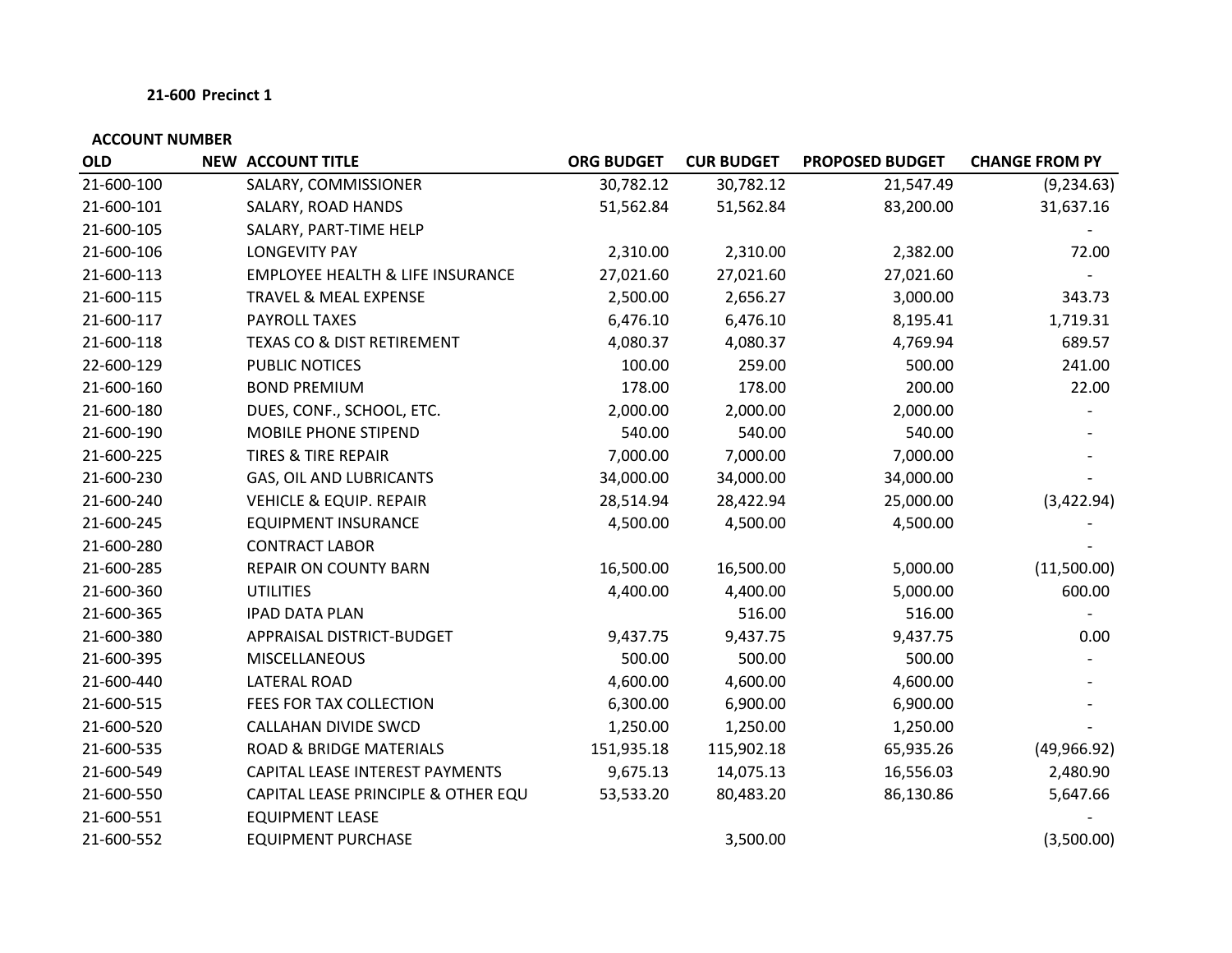|            | <b>PRECINCT #1 EXPENSES</b>       | 461.197.23 | 461.353.50 | 428.182.34 | (33, 171.16) |
|------------|-----------------------------------|------------|------------|------------|--------------|
|            | NEW LEGAL FEES                    |            |            | 1,000.00   | 1,000.00     |
| 21-600-690 | HEALTH CARE SAVINGS/REIMBURSEMENT | L.500.00   | 1,500.00   | 1,500.00   |              |
| 21-600-555 | <b>FEMA DISASTER</b>              |            |            |            |              |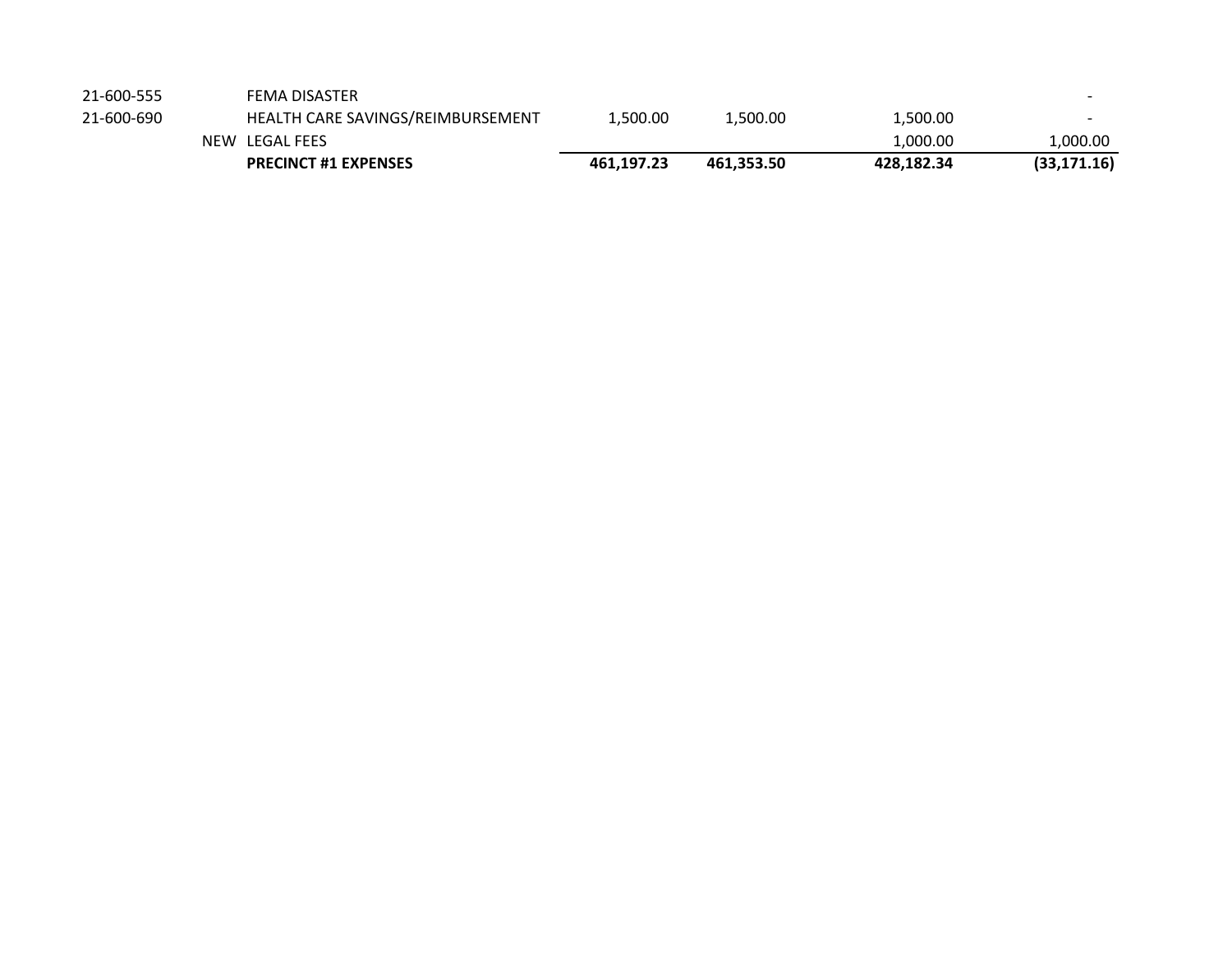| <b>OLD</b> | <b>NEW ACCOUNT TITLE</b>                    | <b>ORG BUDGET</b> | <b>CUR BUDGET</b> | <b>PROPOSED BUDGET</b> | <b>CHANGE FROM PY</b> |
|------------|---------------------------------------------|-------------------|-------------------|------------------------|-----------------------|
| 22-600-100 | SALARY, COMMISSIONER                        | 30,782.12         | 30,782.12         | 21,547.49              | (9, 234.63)           |
| 22-600-101 | SALARY, ROAD HANDS                          | 95,488.97         | 95,488.97         | 124,800.00             | 29,311.03             |
| 22-600-105 | SALARY, PART-TIME HELP                      | 10,379.93         | 10,379.93         | 20,800.00              | 10,420.07             |
| 22-600-106 | <b>LONGEVITY PAY</b>                        | 5,088.00          | 5,088.00          | 5,160.00               | 72.00                 |
| 22-600-113 | <b>EMPLOYEE HEALTH &amp; LIFE INSURANCE</b> | 37,830.24         | 37,830.24         | 37,830.24              |                       |
| 22-600-115 | TRAVEL & MEAL EXPENSE                       | 2,500.00          | 2,656.27          | 3,000.00               | 343.73                |
| 22-600-117 | PAYROLL TAXES                               | 10,843.03         | 10,843.03         | 13,181.52              | 2,338.49              |
| 22-600-118 | <b>TEXAS CO &amp; DIST RETIREMENT</b>       | 6,831.82          | 6,831.82          | 7,671.99               | 840.17                |
| 22-600-129 | PUBLIC NOTICES                              | 100.00            | 270.00            | 500.00                 | 230.00                |
| 22-600-160 | <b>BOND PREMIUM</b>                         | 178.00            | 178.00            | 500.00                 | 322.00                |
| 22-600-180 | DUES, CONF., SCHOOL, ETC.                   | 2,500.00          | 2,500.00          | 250.00                 | (2,250.00)            |
| 22-600-190 | MOBILE PHONE STIPEND                        | 540.00            | 540.00            | 540.00                 |                       |
| 22-600-225 | <b>TIRES &amp; TIRE REPAIR</b>              | 6,000.00          | 6,000.00          | 6,000.00               |                       |
| 22-600-230 | GAS, OIL AND LUBRICANTS                     | 35,000.00         | 35,000.00         | 35,000.00              |                       |
| 22-600-240 | <b>VEHICLE &amp; EQUIP. REPAIR</b>          | 31,000.00         | 31,000.00         | 31,000.00              |                       |
| 22-600-245 | <b>EQUIPMENT INSURANCE</b>                  | 5,000.00          | 5,000.00          | 5,000.00               |                       |
| 22-600-285 | REPAIR ON COUNTY BARN                       |                   | 248.00            | 500.00                 | 252.00                |
| 22-600-360 | <b>UTILITIES</b>                            | 2,500.00          | 2,500.00          | 2,500.00               |                       |
| 22-600-365 | <b>IPAD DATA PLAN</b>                       |                   | 516.00            | 516.00                 |                       |
| 22-600-380 | APPRAISAL DISTRICT-BUDGET                   | 12,583.67         | 12,583.67         | 12,583.67              | (0.00)                |
| 22-600-395 | <b>MISCELLANEOUS</b>                        | 1,300.00          | 1,300.00          | 1,300.00               |                       |
| 22-600-440 | LATERAL ROAD                                | 6,132.00          | 6,132.00          | 6,132.00               |                       |
| 22-600-515 | FEES FOR TAX COLLECTION                     | 8,400.00          | 9,400.00          | 9,400.00               |                       |
| 22-600-520 | CALLAHAN DIVIDE SWCD                        | 1,250.00          | 1,250.00          | 1,250.00               |                       |
| 22-600-535 | ROAD & BRIDGE MATERIALS                     | 292,407.73        | 244,474.73        | 235,230.95             | (9, 243.78)           |
| 22-600-549 | CAPITAL LEASE INTEREST PAYMENT              | 18,555.20         | 25,930.20         | 26,518.85              | 588.65                |
| 22-600-550 | CAPITAL LEASE PRINCIPAL                     | 92,508.86         | 105,983.84        | 93,535.59              | (12, 448.25)          |
| 22-600-551 | <b>EQUIPMENT LEASE</b>                      |                   |                   |                        |                       |
| 22-600-552 | <b>EQUIPMENT PURCHASE</b>                   |                   | 32,750.00         |                        |                       |
| 22-600-555 | <b>FEMA DISASTER</b>                        |                   |                   |                        |                       |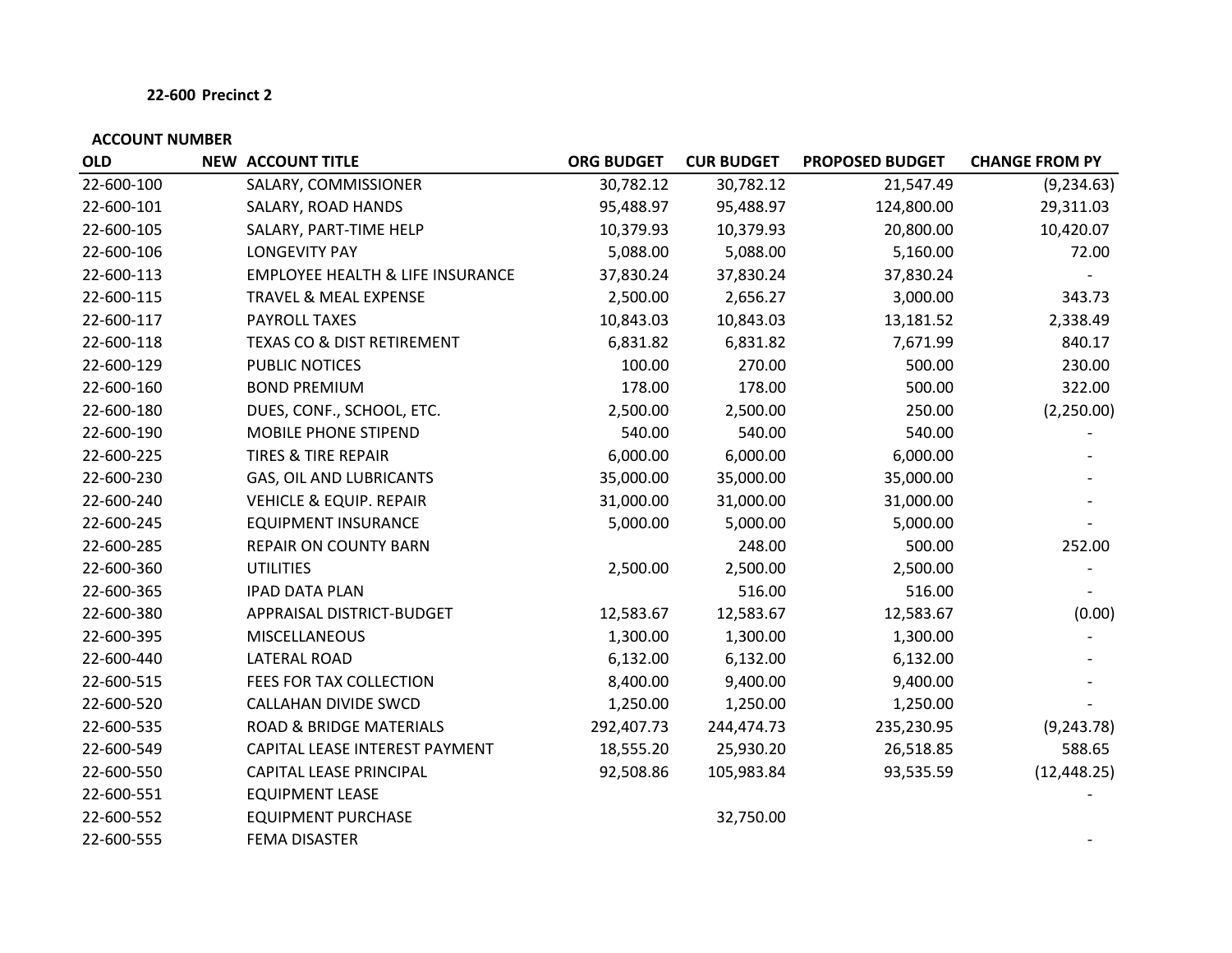| 22-600-690 | HEALTH CARE SAVINGS/REIMBURSEMENT | .500.00    | 1,500.00   | 1,500.00   |           |
|------------|-----------------------------------|------------|------------|------------|-----------|
|            | NEW LEGAL FEES                    |            |            | 1.000.00   | L,000.00  |
|            | <b>PRECINCT #2 EXPENSES</b>       | 717.199.57 | 724.956.82 | 704.748.30 | 12,541.48 |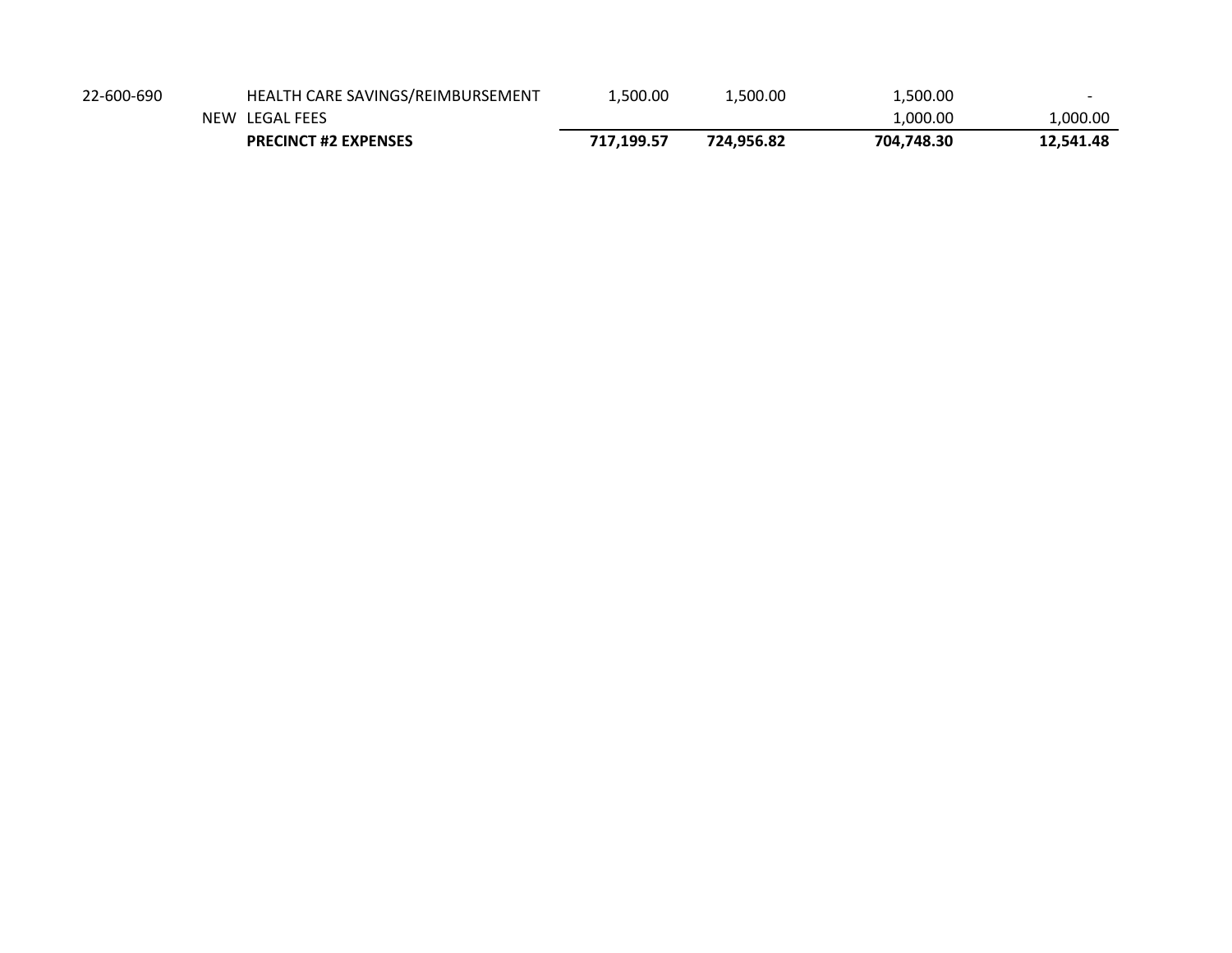| <b>OLD</b> | <b>NEW ACCOUNT TITLE</b>                    | <b>ORG BUDGET</b> | <b>CUR BUDGET</b> | <b>PROPOSED BUDGET</b> | <b>CHANGE FROM PY</b> |
|------------|---------------------------------------------|-------------------|-------------------|------------------------|-----------------------|
| 23-600-100 | SALARY, COMMISSIONER                        | 30,782.12         | 30,782.12         | 21,547.49              | (9, 234.63)           |
| 23-600-101 | SALARY, ROAD HANDS                          | 112,326.70        | 112,326.70        | 166,400.00             | 54,073.30             |
| 23-600-105 | SALARY, PART-TIME HELP                      | 20,871.24         | 20,871.24         | 31,700.00              | 10,828.76             |
| 23-600-106 | <b>LONGEVITY PAY</b>                        | 1,332.00          | 1,332.00          | 1,404.00               | 72.00                 |
| 23-600-113 | <b>EMPLOYEE HEALTH &amp; LIFE INSURANCE</b> | 48,638.88         | 48,638.88         | 48,638.88              |                       |
| 23-600-115 | TRAVEL & MEAL EXPENSE                       | 2,500.00          | 2,500.00          | 2,500.00               |                       |
| 23-600-117 | PAYROLL TAXES                               | 12,646.37         | 12,646.37         | 16,910.44              | 4,264.07              |
| 23-600-118 | <b>TEXAS CO &amp; DIST RETIREMENT</b>       | 7,968.04          | 7,968.04          | 9,842.32               | 1,874.28              |
| 22-600-129 | PUBLIC NOTICES                              | 100.00            | 600.00            | 600.00                 |                       |
| 23-600-160 | <b>BOND PREMIUM</b>                         | 178.00            | 178.00            | 178.00                 |                       |
| 23-600-180 | DUES, CONF., SCHOOL, ETC.                   | 2,050.00          | 2,265.00          | 2,500.00               | 235.00                |
| 23-600-190 | MOBILE PHONE STIPEND                        | 540.00            | 540.00            | 540.00                 |                       |
| 23-600-225 | <b>TIRES &amp; TIRE REPAIR</b>              | 20,000.00         | 18,900.00         | 18,900.00              |                       |
| 23-600-230 | GAS, OIL AND LUBRICANTS                     | 30,000.00         | 30,000.00         | 30,000.00              |                       |
| 23-600-240 | <b>VEHICLE &amp; EQUIP. REPAIR</b>          | 25,000.00         | 34,522.83         | 35,000.00              | 477.17                |
| 23-600-245 | <b>EQUIPMENT INSURANCE</b>                  | 7,000.00          | 7,000.00          | 7,000.00               |                       |
| 23-600-285 | <b>REPAIR ON COUNTY BARN</b>                | 4,000.00          | 4,000.00          | 4,000.00               |                       |
| 23-600-360 | <b>UTILITIES</b>                            | 3,300.00          | 3,300.00          | 3,500.00               | 200.00                |
| 23-600-365 | <b>IPAD DATA PLAN</b>                       | 1,224.00          | 1,224.00          | 1,224.00               |                       |
| 23-600-380 | APPRAISAL DISTRICT-BUDGET                   | 9,437.75          | 9,437.75          | 9,437.75               | 0.00                  |
| 23-600-395 | <b>MISCELLANEOUS</b>                        | 2,500.00          | 2,500.00          | 2,500.00               |                       |
| 23-600-400 | <b>BRIDGE REPLACEMENT</b>                   |                   |                   |                        |                       |
| 23-600-440 | <b>LATERAL ROAD</b>                         | 4,600.00          | 4,600.00          | 4,600.00               |                       |
| 23-600-515 | FEES FOR TAX COLLECTION                     | 6,300.00          | 6,900.00          | 6,900.00               |                       |
| 23-600-520 | CALLAHAN DIVIDE SWCD                        | 1,250.00          | 1,250.00          | 1,250.00               |                       |
| 23-600-535 | <b>ROAD &amp; BRIDGE MATERIALS</b>          | 511,202.74        | 511,202.74        | 976,536.16             | 465,333.42            |
| 23-600-549 | CAPITAL LEASE INTEREST PAYMENT              |                   |                   |                        |                       |
| 23-600-550 | CAPITAL LEASE PRINCIPLE & OTHER EQU         |                   |                   |                        |                       |
| 23-600-551 | <b>EQUIPMENT LEASE</b>                      | 30,000.00         | 30,000.00         |                        | (30,000.00)           |
| 23-600-552 | <b>EQUIPMENT PURCHASE</b>                   | 150,000.00        | 306,750.00        |                        | (306, 750.00)         |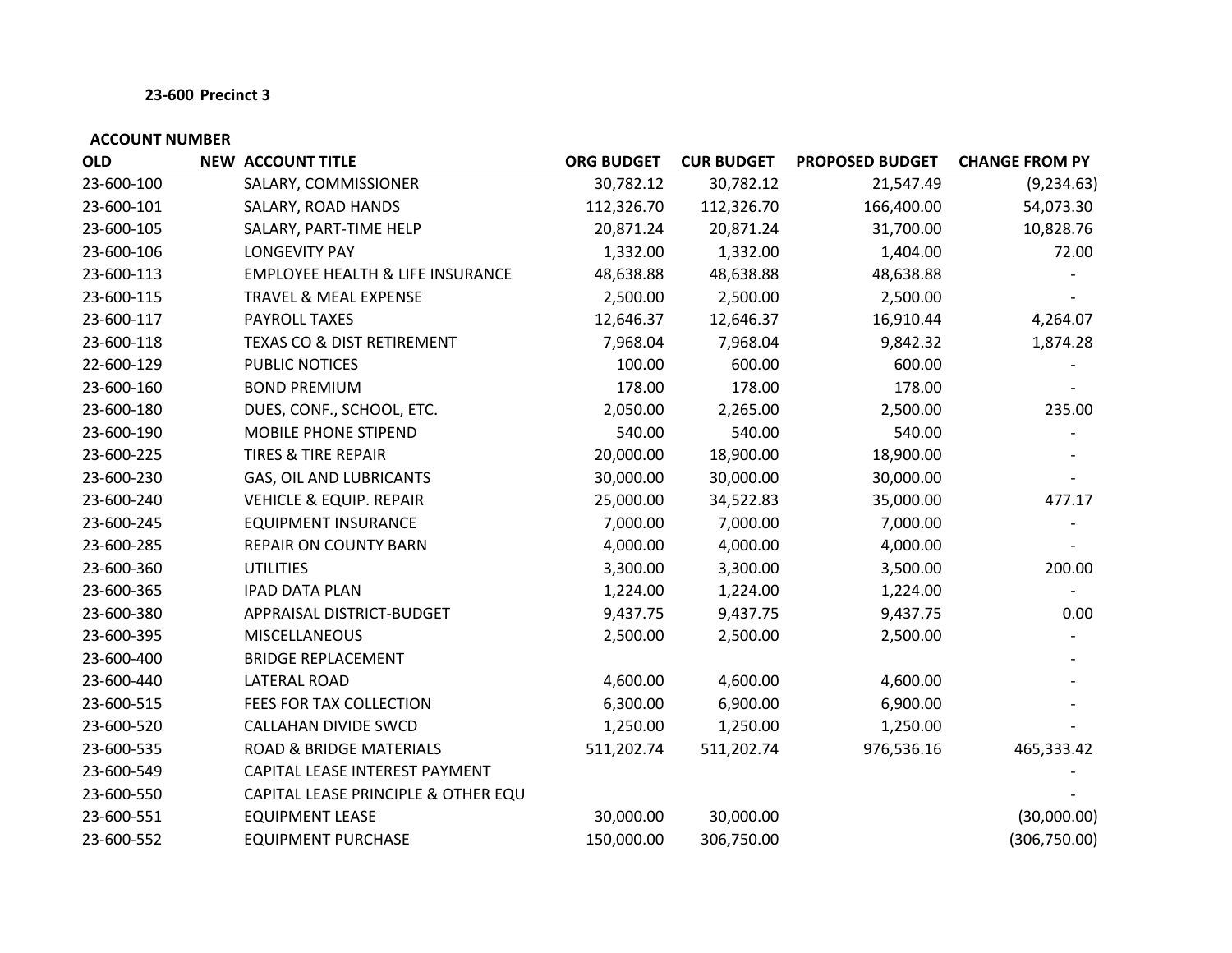|            | <b>PRECINCT #3 EXPENSES</b>       | 1,047,247.84 | 1,213,735.67 | 1,406,109.04 | 192,373.37               |
|------------|-----------------------------------|--------------|--------------|--------------|--------------------------|
|            | NEW LEGAL FEES                    |              |              | 1.000.00     | ,000.00                  |
| 23-600-690 | HEALTH CARE SAVINGS/REIMBURSEMENT | 1.500.00     | 1.500.00     | 1,500.00     | $\overline{\phantom{0}}$ |
| 23-600-555 | FEMA DISASTER                     |              |              |              | $\overline{\phantom{0}}$ |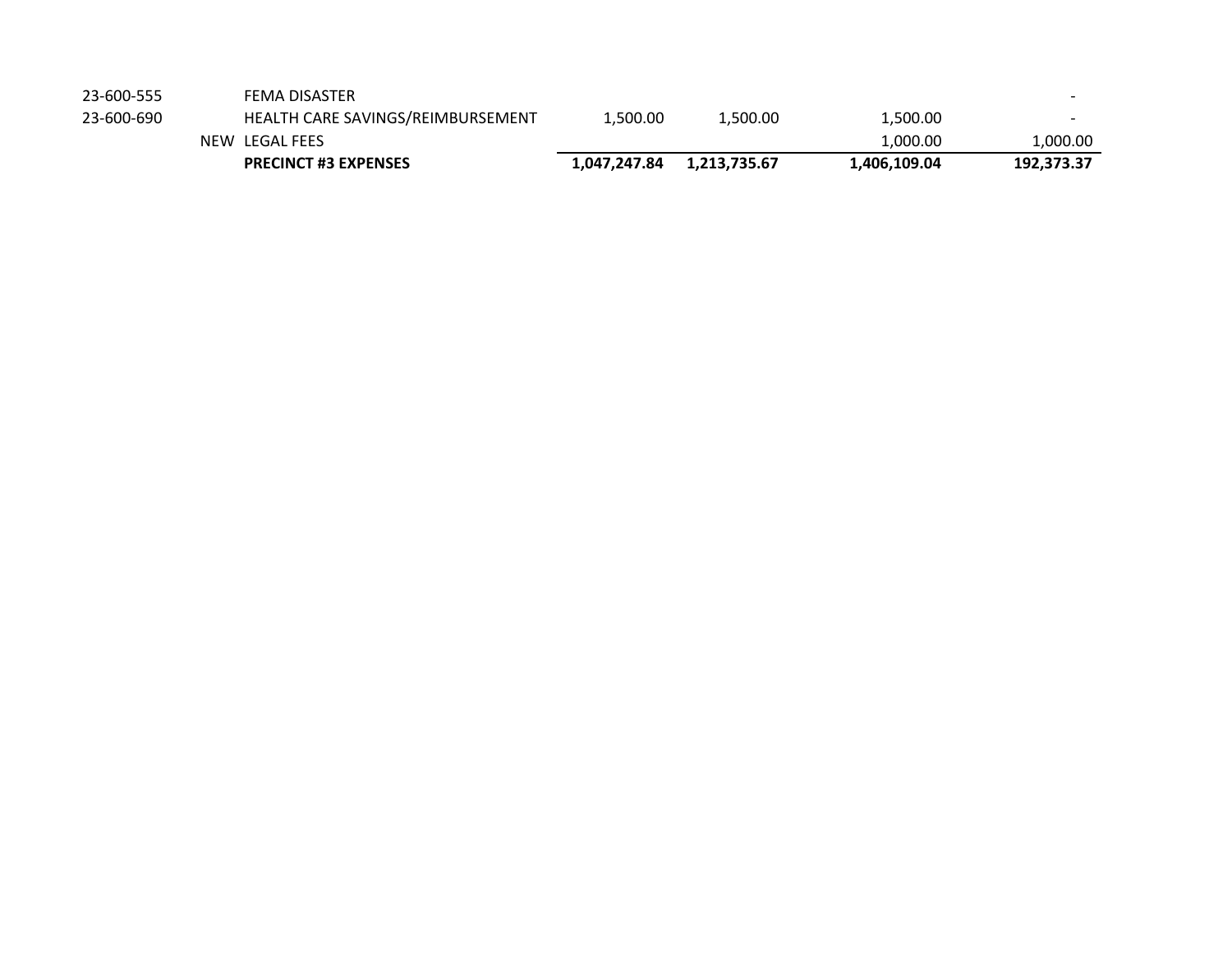| <b>OLD</b> | <b>NEW ACCOUNT TITLE</b>                    | <b>ORG BUDGET</b> | <b>CUR BUDGET</b> | <b>PROPOSED BUDGET</b> | <b>CHANGE FROM PY</b> |
|------------|---------------------------------------------|-------------------|-------------------|------------------------|-----------------------|
| 24-600-100 | SALARY, COMMISSIONER                        | 30,782.12         | 30,782.12         | 21,547.49              | (9, 234.63)           |
| 24-600-101 | SALARY, ROAD HANDS                          | 111,033.21        | 111,033.21        | 166,400.00             | 55,366.79             |
| 24-600-105 | SALARY, PART-TIME HELP                      | 15,023.58         | 15,023.58         | 26,000.00              | 10,976.42             |
| 24-600-106 | <b>LONGEVITY PAY</b>                        | 1,800.00          | 1,800.00          | 1,800.00               |                       |
| 24-600-113 | <b>EMPLOYEE HEALTH &amp; LIFE INSURANCE</b> | 48,638.88         | 48,638.88         | 48,638.88              |                       |
| 24-600-115 | TRAVEL AND MEAL EXPENSE                     | 1,000.00          | 1,800.27          | 2,500.00               | 699.73                |
| 24-600-117 | PAYROLL TAXES                               | 12,135.88         | 12,135.88         | 16,504.68              | 4,368.80              |
| 24-600-118 | <b>TEXAS CO &amp; DIST RETIREMENT</b>       | 7,646.40          | 7,646.40          | 9,606.16               | 1,959.76              |
| 22-600-129 | PUBLIC NOTICES                              | 100.00            | 449.00            | 500.00                 | 51.00                 |
| 24-600-160 | <b>BOND PREMIUM</b>                         | 178.00            | 178.00            | 500.00                 | 322.00                |
| 24-600-180 | DUES, CONF., SCHOOL, ETC.                   | 1,500.00          | 856.00            | 2,000.00               | 1,144.00              |
| 24-600-190 | <b>MOBILE PHONE STIPEND</b>                 | 540.00            | 540.00            | 540.00                 |                       |
| 24-600-225 | <b>TIRES &amp; TIRE REPAIR</b>              | 20,000.00         | 19,138.00         | 25,000.00              | 5,862.00              |
| 24-600-230 | GAS, OIL AND LUBRICANTS                     | 51,000.00         | 51,000.00         | 51,000.00              |                       |
| 24-600-240 | <b>VEHICLE &amp; EQUIP. REPAIR</b>          | 65,000.00         | 66,261.80         | 70,000.00              | 3,738.20              |
| 24-600-245 | <b>EQUIPMENT INSURANCE</b>                  | 5,000.00          | 5,000.00          | 5,000.00               |                       |
| 24-600-285 | <b>REPAIR ON COUNTY BARN</b>                | 2,000.00          | 2,000.00          | 2,000.00               |                       |
| 24-600-290 | <b>NEW COUNTY BARN</b>                      |                   |                   |                        |                       |
| 24-600-360 | <b>UTILITIES</b>                            | 3,000.00          | 3,000.00          | 3,000.00               |                       |
| 24-600-365 | IPAD DATA & MOBILE PHONE                    | 1,820.00          | 1,820.00          | 1,820.00               |                       |
| 24-600-380 | APPRAISAL DISTRICT-BUDGET                   | 13,482.50         | 13,482.50         | 13,482.50              | 0.00                  |
| 24-600-395 | <b>MISCELLANEOUS</b>                        | 1,000.00          | 813.00            | 1,000.00               | 187.00                |
| 24-600-440 | LATERAL ROAD                                | 6,570.00          | 6,570.00          | 6,570.00               |                       |
| 24-600-515 | FEES FOR TAX COLLECTION                     | 9,000.00          | 9,700.00          | 9,700.00               |                       |
| 24-600-520 | CALLAHAN DIVIDE SWCD                        | 1,250.00          | 1,250.00          | 1,250.00               |                       |
| 24-600-535 | ROAD & BRIDGE MATERIALS                     | 413,078.18        | 353,328.18        | 71,850.90              | (281, 477.28)         |
| 24-600-549 | CAPITAL LEASE INTEREST PAYMENT              | 11,487.97         | 11,487.97         | 10,943.86              | (544.11)              |
| 24-600-550 | CAPITAL LEASE PRINCIPLE & OTHER EQU         | 19,347.62         | 19,347.62         | 19,891.73              | 544.11                |
| 24-600-551 | <b>EQUIPMENT LEASE</b>                      |                   |                   |                        |                       |
| 24-600-552 | <b>EQUIPMENT PURCHASE</b>                   | 36,000.00         | 95,750.00         | 15,000.00              | (80,750.00)           |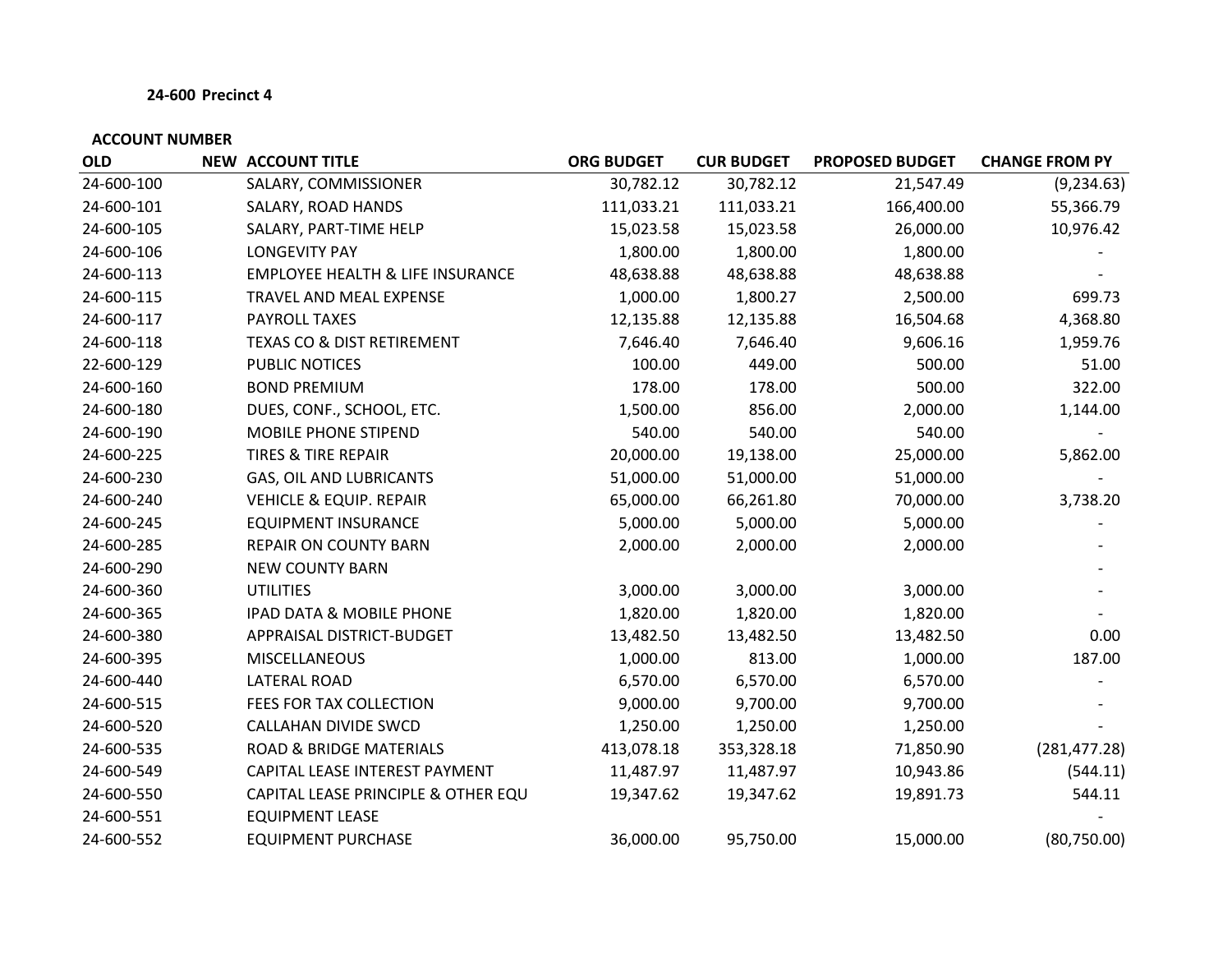| 24-600-555 | FEMA DISASTER |  |
|------------|---------------|--|
|            |               |  |

|            | <b>PRECINCT #4 EXPENSES</b>       | 890.914.34 | 892.332.41 | 606.546.20 | (286,786.21) |
|------------|-----------------------------------|------------|------------|------------|--------------|
|            | NEW LEGAL FEES                    |            |            | 1.000.00   |              |
| 24-600-690 | HEALTH CARE SAVINGS/REIMBURSEMENT | .500.00    | 1.500.00   | 1,500.00   |              |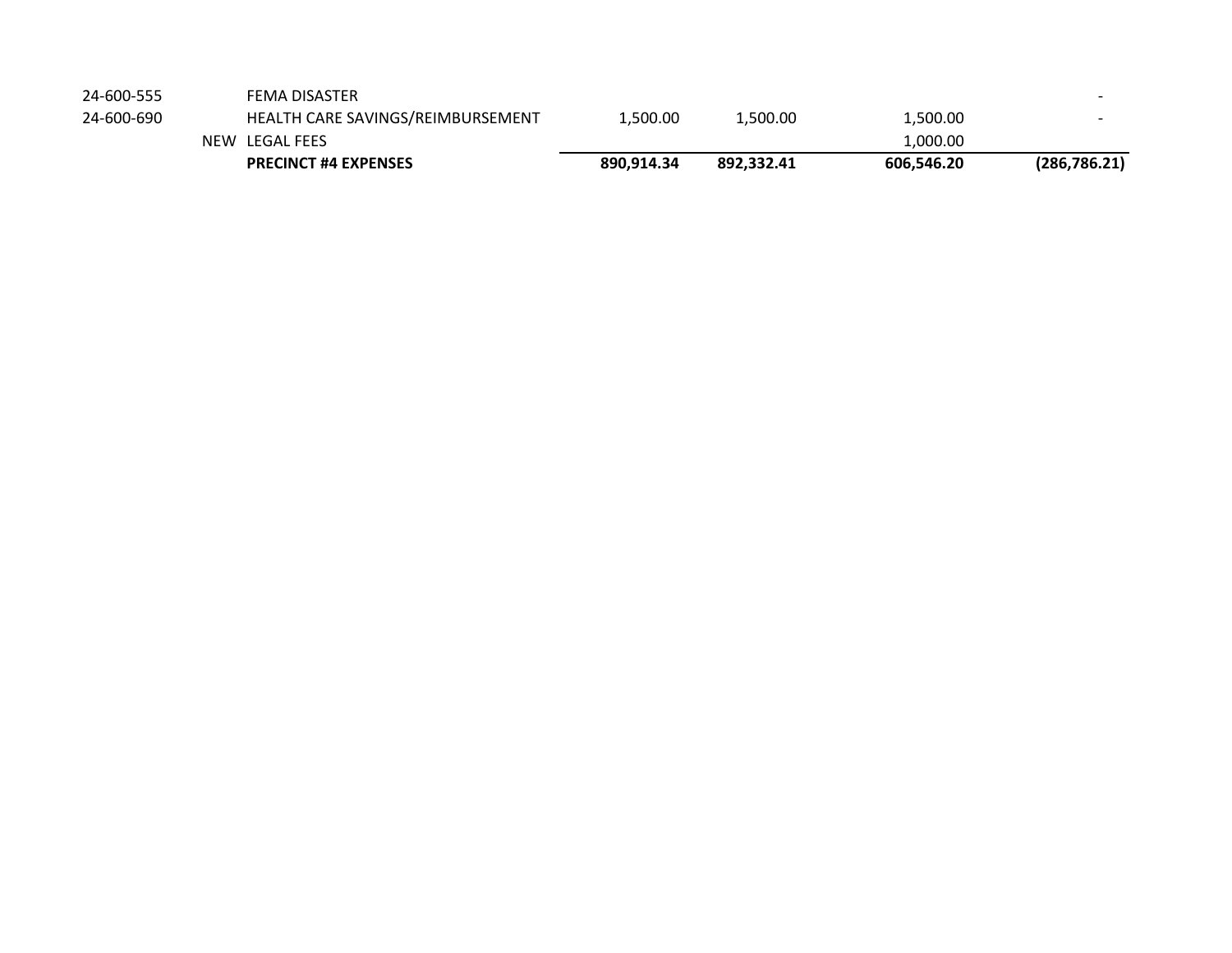# **RESTRICTED FUNDS**

**Revenues**

| Historical Commission                          | \$<br>1,000.00 |
|------------------------------------------------|----------------|
| <b>Bad Check Processing</b>                    | 1,500.00       |
| Courthouse Security                            | 9,200.00       |
| <b>Building Security - Outside</b>             | 1,800.00       |
| County Clerk Records Management                | 27,000.00      |
| County Clerk Records Management/Preservation   | 3,000.00       |
| County Clerk Technology                        | 400.00         |
| County Clerk Library Fees - Probate            | 2,500.00       |
| County Clerk Vital Statistics                  | 600.00         |
| County Clerk Record Archves                    | 29,400.00      |
| District Clerk Records Management              | 1,800.00       |
| District Clerk Records Management/Preservation | 1,800.00       |
| District Clerk Records Technology              | 1,800.00       |
| District Clerk Court Technology                | 1,800.00       |
| District Clerk Law Library Fees                | 6,000.00       |
| Justice Court Technology                       | 8,000.00       |
| County Seizure Fund                            | 2,000.00       |
| Library Fund                                   | 300.00         |
| Sheriff's Forfeiture                           | 1,000.00       |
| County Attorney Forfeiture                     | 12,000.00      |
| County Attorney Pretrial Diversion             | 10,000.00      |
| Health Care Savings Fund                       | 31,000.00      |
| Elections                                      | 1,200.00       |
| Fund Balance                                   | 31,300.00      |
| <b>Total Revenue</b>                           | 186,400.00     |

| 1,000.00  |
|-----------|
| 1,500.00  |
| 15,000.00 |
| 1,800.00  |
| 29,000.00 |
| 29,000.00 |
| 300.00    |
| 600.00    |
| 3,600.00  |
| 1,800.00  |
| 1,800.00  |
|           |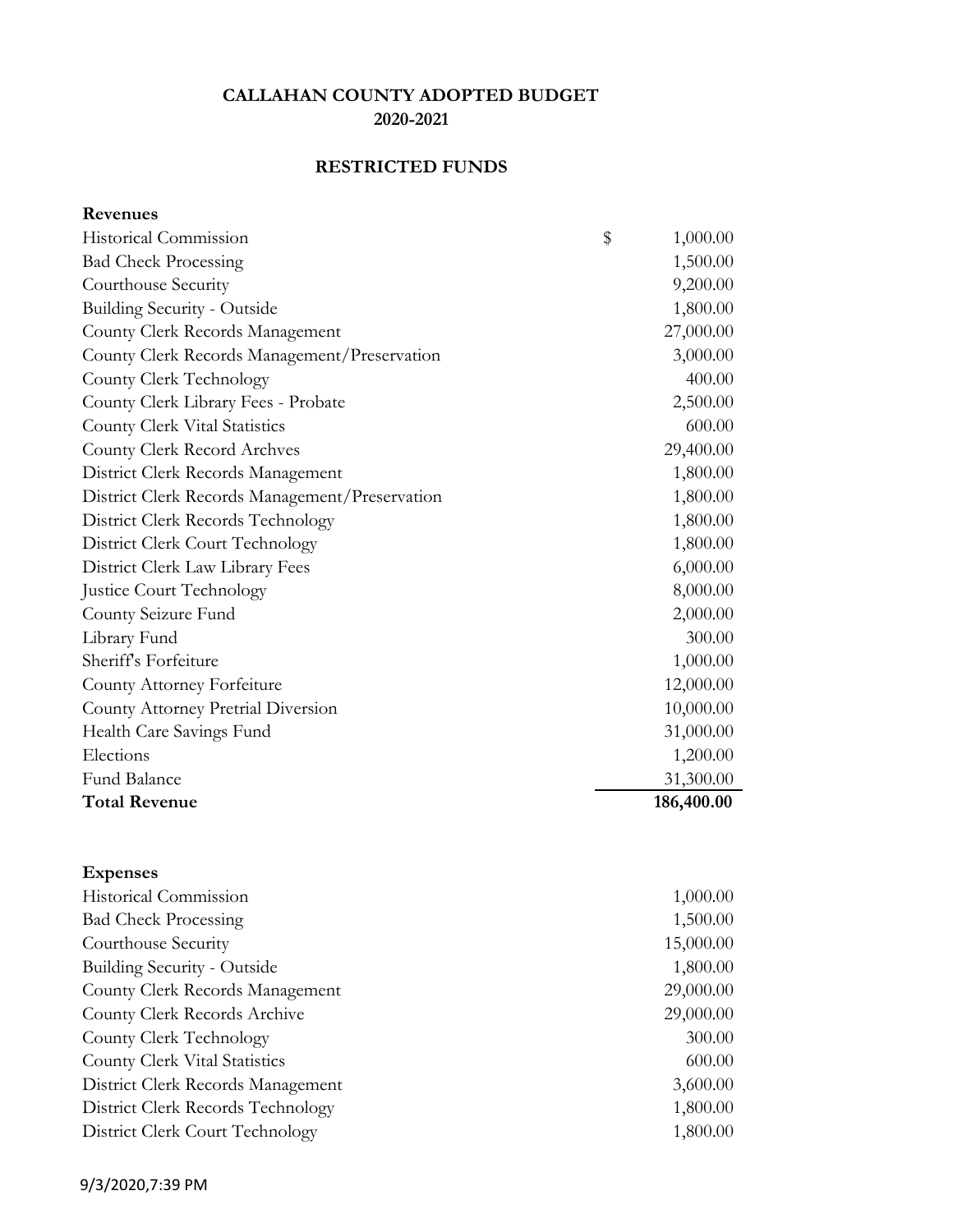| Records Management/Preservation           |            |  |
|-------------------------------------------|------------|--|
| Law Library                               | 12,000.00  |  |
| <b>Justice Court Technology</b>           | 16,000.00  |  |
| County Seizure Fund                       | 2,000.00   |  |
| Library Fund                              | 300.00     |  |
| Sheriff's Forfeiture                      | 1,000.00   |  |
| County Attorney Forfeiture                | 13,500.00  |  |
| <b>County Attorney Pretrial Diversion</b> | 7,000.00   |  |
| Health Care Savings Fund                  | 31,000.00  |  |
| <b>Elections Services</b>                 | 1,200.00   |  |
| Transfer to General Fund                  | 17,000.00  |  |
| <b>Total Expenses</b>                     | 186,400.00 |  |
| Surplus (deficit)                         | \$         |  |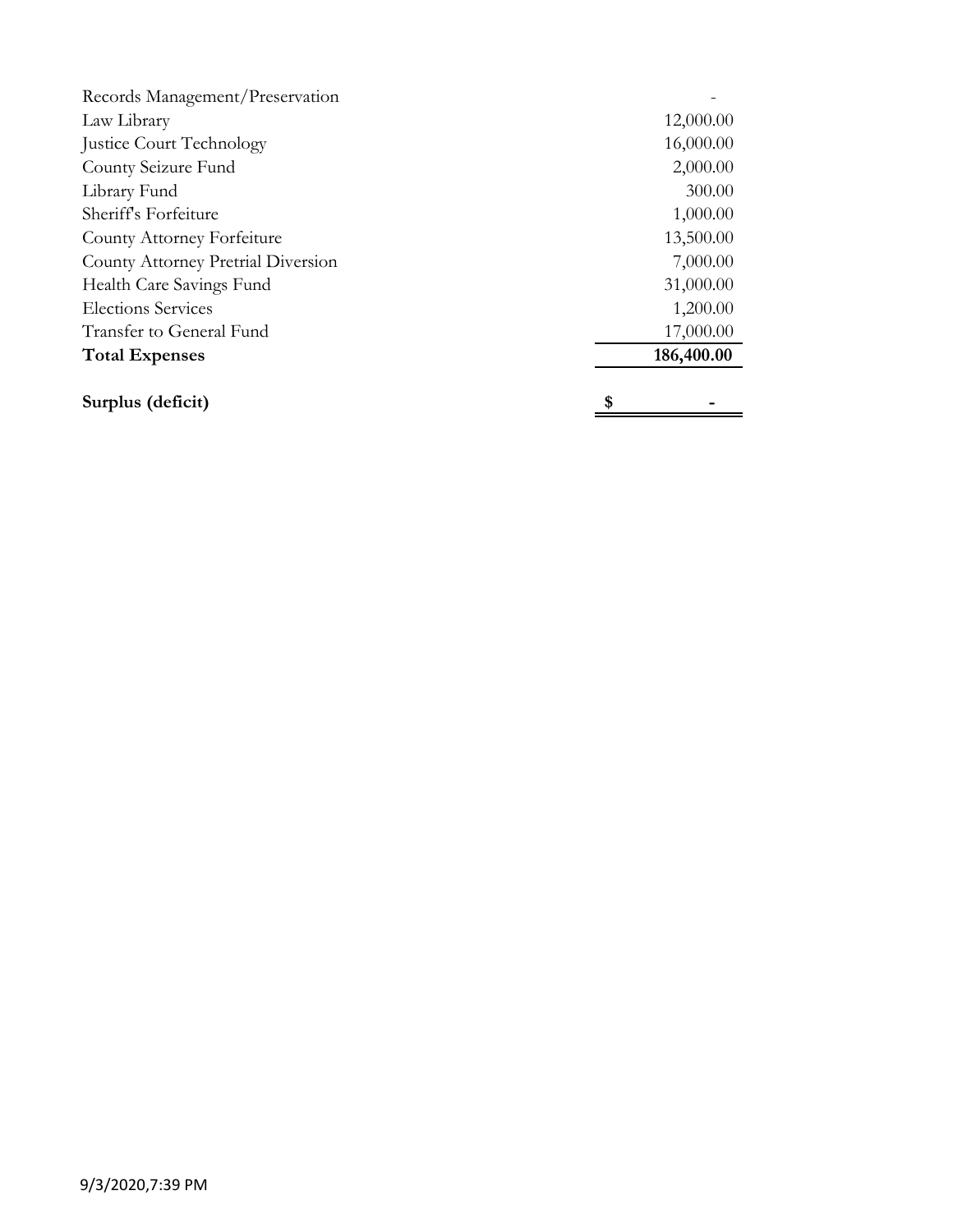# **CAPITAL PROJECT FUND**

#### **Revenues**

| Other Revenue         | \$<br>21,011,388.00 |
|-----------------------|---------------------|
| Interest Income       | 1,100.00            |
| Fund Balance          | 75,558.64           |
| <b>Other Revenue</b>  | 21,088,046.64       |
| <b>Total Revenue</b>  | 21,088,046.64       |
| <b>Expenses</b>       |                     |
| Network Security      | 100.00              |
| Capital Projects      | 21,011,388.00       |
| <b>Total Expenses</b> | 21,011,488.00       |
| Surplus (deficit)     | 76,558.64<br>\$     |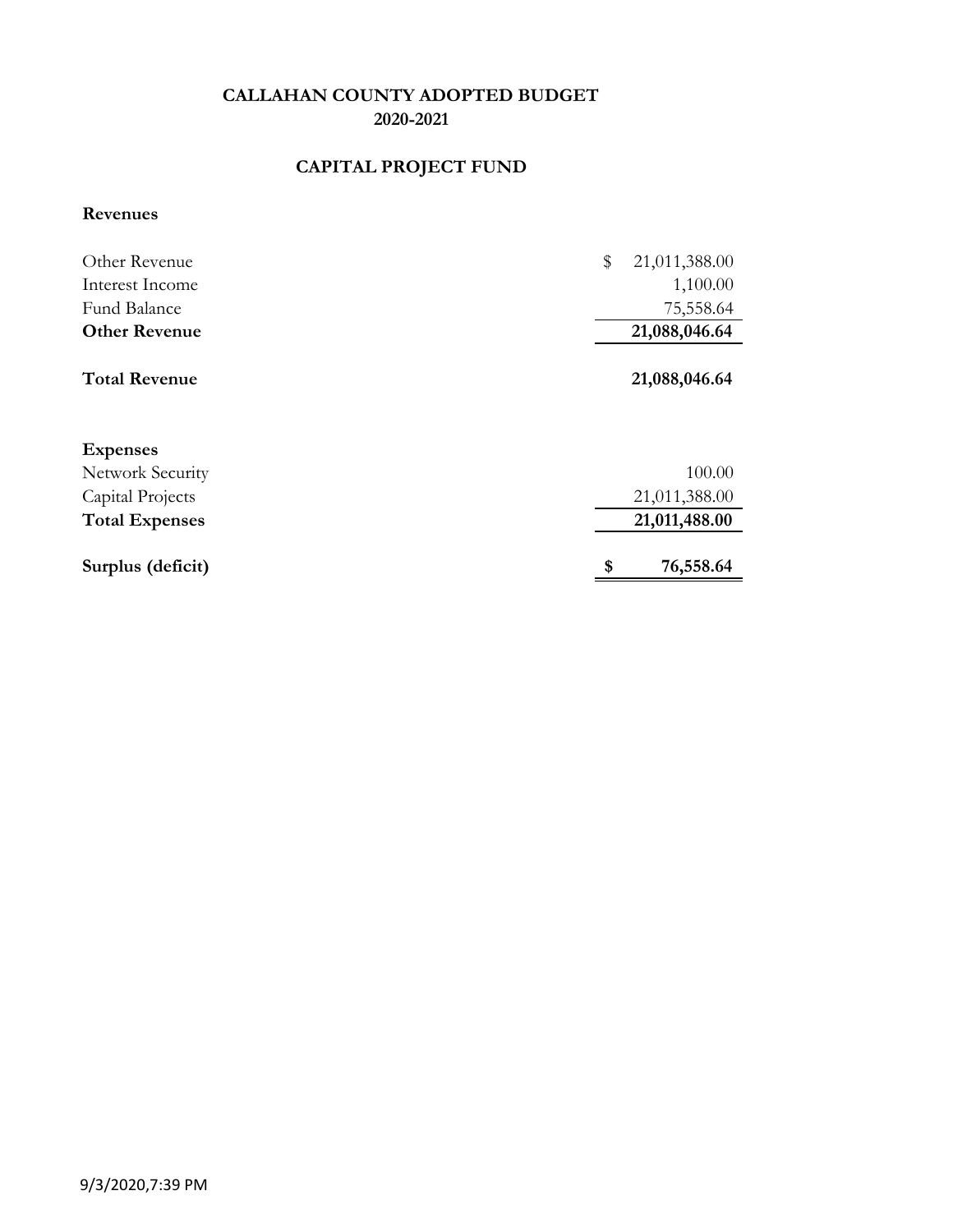### **GRANT FUND**

**Revenues**

| <b>Grant Revenue</b><br>Fund Balance | \$<br>1,527,540.22<br>46,364.76 |
|--------------------------------------|---------------------------------|
| <b>Other Revenue</b>                 |                                 |
| <b>Total Revenue</b>                 | 1,573,904.98                    |
| <b>Expenses</b>                      |                                 |
| FEMA Precinct 1                      |                                 |
| FEMA Precinct 2                      | 137,838.52                      |
| FEMA Precinct 3                      | 977,926.70                      |
| FEMA Precinct 4                      |                                 |
| Admin Fee                            | 5,000.00                        |
| COVID19 Expense                      | 404,513.37                      |
| Other Grant Expense                  | 46,374.00                       |
| <b>Total Expenses</b>                | 1,571,652.59                    |
| Surplus (deficit)                    | 2,252.39                        |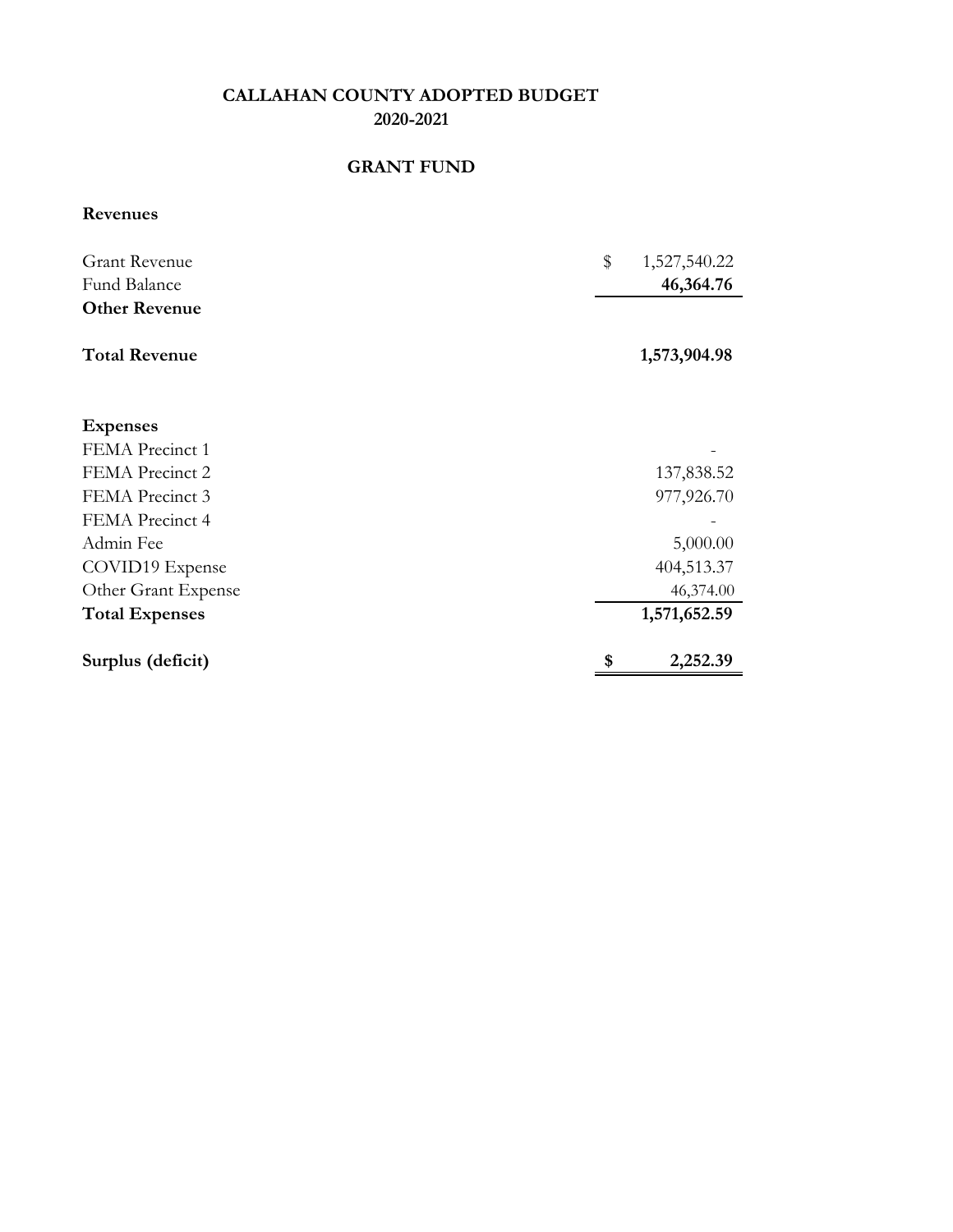# **DEBT SERVICE FUND**

| <b>Revenues</b>              |          |                      |
|------------------------------|----------|----------------------|
| Certified Tax Value          |          | \$<br>796,763,893.00 |
| Per 100                      |          | 7,967,638.93         |
| x Adopted Tax Rate of        | 0.016191 | \$<br>129,004.04     |
| Frozen Levy                  |          |                      |
| <b>Property Tax Revenue</b>  |          | 129,004.04           |
| Interest Income              |          | 30.00                |
| <b>Fund Balance</b>          |          |                      |
| <b>Total Revenue</b>         |          | 129,034.04           |
| <b>Expenses</b>              |          |                      |
| <b>Bond Principal</b>        |          | 101,000.00           |
| <b>Bond Interest Expense</b> |          | 24,041.25            |
| Miscellaneous                |          | 100.00               |
| <b>Total Expenses</b>        |          | 125, 141. 25         |
| Surplus (deficit)            |          | \$<br>3,892.79       |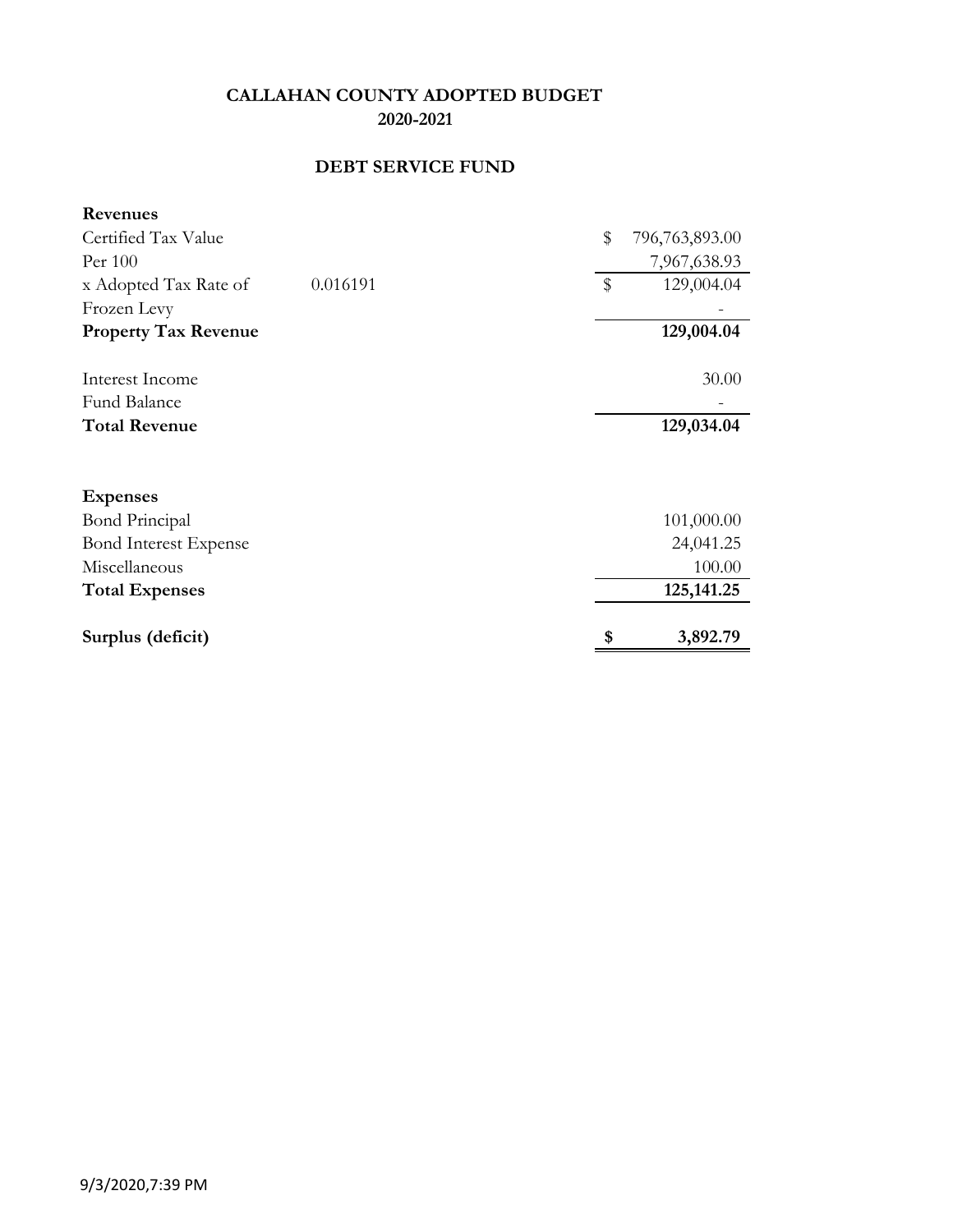#### **Other Revenues**

| <b>OLD</b> | <b>NEW ACCOUNT TITLE</b>            | <b>ORG BUDGET</b> | <b>CUR BUDGET</b> | <b>PROPOSED BUDGET</b> | <b>CHANGE FROM PY</b> |
|------------|-------------------------------------|-------------------|-------------------|------------------------|-----------------------|
|            |                                     |                   |                   |                        |                       |
| 15-255-100 | HISTORICAL COMMISSION M/M           | 1,000.00          | 1,000.00          | 1,000.00               |                       |
| 15-255-101 | HISTORICAL COMMISSION CD            |                   |                   |                        |                       |
| 15-255-120 | <b>BAD CHECK PROCESSING</b>         | 1,500.00          | 1,500.00          | 1,500.00               |                       |
| 15-255-225 | CO. CLERK'S COURTHOUSE SECURITY     | 3,500.00          | 3,500.00          | 3,500.00               |                       |
| 15-255-230 | DIST. CLERK'S COURTHOUSE SECURITY   | 1,000.00          | 1,000.00          | 1,000.00               |                       |
| 15-255-235 | JP#1 COURTHOUSE SECURITY            | 1,200.00          | 1,200.00          | 1,200.00               |                       |
| 15-255-240 | JP#1 OUTSIDE BLDG CRTHS SECURITY    | 500.00            | 500.00            | 500.00                 |                       |
| 15-255-245 | <b>JP#3 COURTHOUSE SECURITY</b>     | 2,500.00          | 2,500.00          | 2,500.00               |                       |
| 15-255-250 | JP#3 OUTSIDE BLDG CRTHS SECURITY    | 1,000.00          | 1,000.00          | 1,000.00               |                       |
| 15-255-255 | JP#4 COURTHOUSE SECURITY            | 1,000.00          | 1,000.00          | 1,000.00               |                       |
| 15-255-260 | JP#4 OUTSIDE BLDG CRTHS SECURITY    | 3,000.00          | 300.00            | 300.00                 |                       |
| 15-255-525 | <b>ELECTIONS SERVICES</b>           | 1,200.00          | 1,200.00          | 1,200.00               |                       |
| 15-255-530 | TEXAS DPS FORFEITURE ACCOUNT        |                   |                   |                        |                       |
| 15-255-535 | TEXAS DPS SEIZURE ACCOUNT           |                   |                   |                        |                       |
| 15-255-540 | CO. CLERK'S RECORD MANGMT & PRESERV | 3,000.00          | 3,000.00          | 3,000.00               |                       |
| 15-255-541 | DIST. CLERK'S RECORD MANGMT & PRES  | 1,800.00          | 1,800.00          | 1,800.00               |                       |
| 15-255-542 | CO. CLERK'S RECORD MANAGEMENT       | 27,000.00         | 27,000.00         | 27,000.00              |                       |
| 15-255-543 | CO. CLERK'S COURT TECHNOLOGY FEE    | 400.00            | 400.00            | 400.00                 |                       |
| 15-255-544 | JUSTICE COURT TECHNOLOGY FEE        | 8,000.00          | 8,000.00          | 8,000.00               |                       |
| 15-255-545 | DIST. CLERK'S RECORD TECHNOLOGY     | 1,800.00          | 1,800.00          | 1,800.00               |                       |
| 15-255-546 | CALLAHAN CO. SEIZURE ACCOUNT        | 2,000.00          | 2,000.00          | 2,000.00               |                       |
| 15-255-547 | DIST. CLERK'S LAW LIBRARY FEES      | 6,000.00          | 6,000.00          | 6,000.00               |                       |
| 15-255-548 | SHERIFF'S DEPT. FORFEITURE FUND     | 1,000.00          | 1,000.00          | 1,000.00               |                       |
| 15-255-550 | DIST. CLERK'S RECORD MANAGMENT      | 1,800.00          | 1,800.00          | 1,800.00               |                       |
| 15-255-551 | CO. ATTORNEY'S FORFEITURE FUND      | 12,000.00         | 12,000.00         | 12,000.00              |                       |
| 15-255-553 | CO. CLERK'S LAW LIBRARY FEE         | 2,500.00          | 2,500.00          | 2,500.00               |                       |
| 15-255-555 | CO. CLERK'S VITAL STATISTIC FEES    | 600.00            | 600.00            | 600.00                 |                       |
| 15-255-560 | CO. CLERK'S RECORD ARCHIVES         | 29,400.00         | 29,400.00         | 29,400.00              |                       |
| 15-255-565 | DIST. CLERK'S RECORD ARCHIVES       |                   |                   |                        |                       |
| 15-255-570 | CO. ATTORNEY'S PRE-TRIAL DIVERSION  | 10,000.00         | 10,000.00         | 10,000.00              |                       |
| 15-255-575 | DIST. CLERK'S COURT TECHNOLOGY      | 1,800.00          | 1,800.00          | 1,800.00               |                       |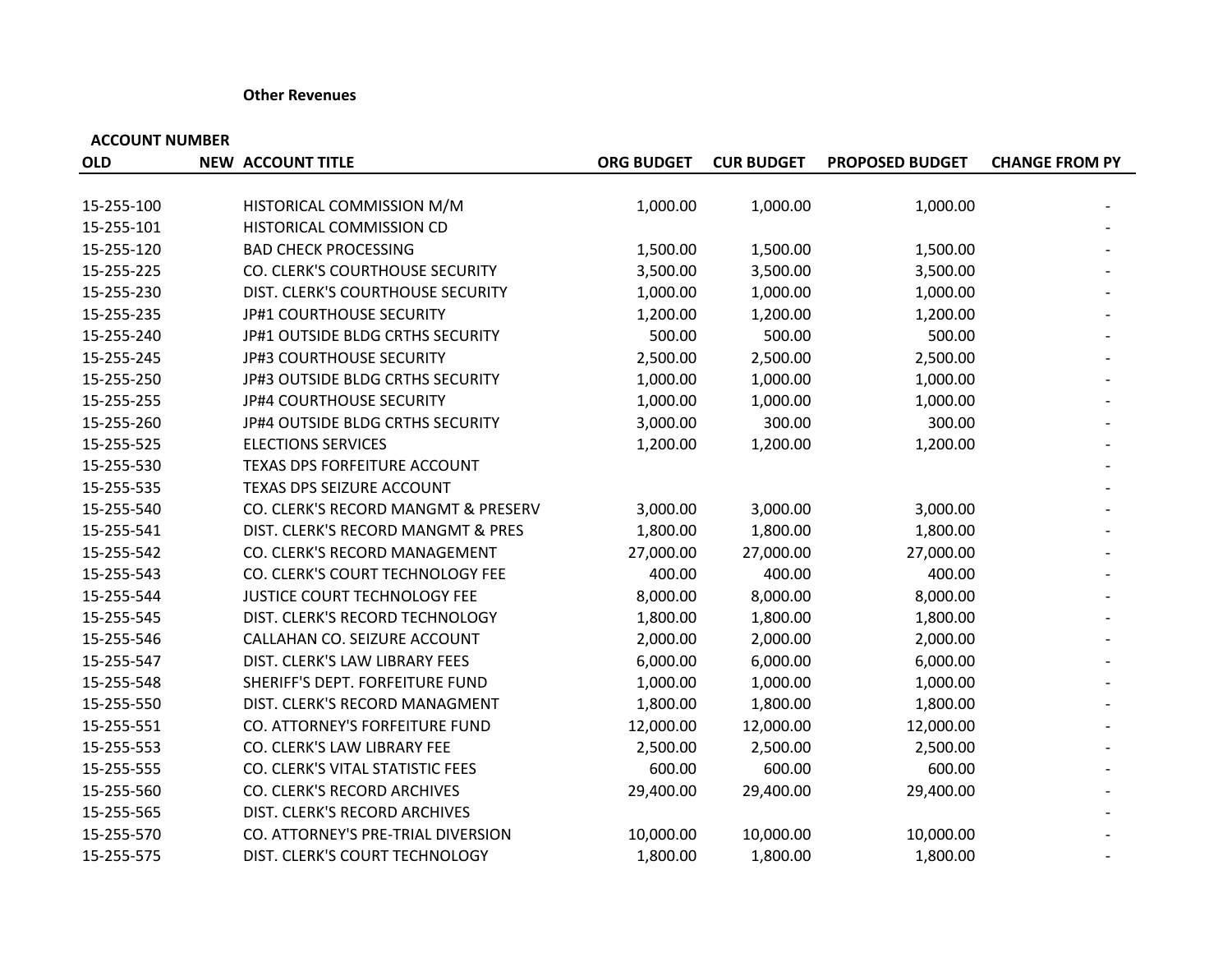| 15-255-586 | CALLAHAN CO. LIBRARY FUND                  | 300.00       | 300.00       | 300.00        |               |
|------------|--------------------------------------------|--------------|--------------|---------------|---------------|
| 15-255-588 | <b>ELECTION FUND</b>                       |              |              |               |               |
| 15-255-590 | CO. HEALTH CARE SAVING/REIMBURSEMEN        | 26,000.00    | 26,000.00    | 31,000.00     | 5,000.00      |
| 15-255-591 | REFUND TO LAW LIBRARY                      |              |              |               |               |
| 15-255-600 | FUND BALANCE FROM COURTHOUSE SECURITY      | 5,800.00     | 5,800.00     | 5,800.00      |               |
| 15-255-601 | FUND BALANCE FROM CO CLERK RECORDS MGMT    | 12,000.00    | 12,000.00    | 12,000.00     |               |
| 15-255-602 | FUND BALANCE FROM CO CLERK REC ARCHIVES    |              |              |               |               |
| 15-255-603 | FUND BALANCE FROM LAW LIBRARY              | 3,500.00     | 3,500.00     | 3,500.00      |               |
| 15-255-604 | FUND BALANCE FROM JUSTICE COURT TECHNOLO   | 8,000.00     | 8,000.00     | 8,000.00      |               |
| 15-255-605 | FUND BALANCE FROM CO ATTY FORFEITURE       |              |              |               |               |
| 15-255-606 | FUND BALANCE FROM CO ATTY PRETRIAL DIVERSI | 2,000.00     | 2,000.00     | 2,000.00      |               |
|            | <b>RESTRICTED INCOME ACCOUNTS</b>          | 184,100.00   | 181,400.00   | 186,400.00    | 5,000.00      |
|            |                                            |              |              |               |               |
| 30-300-100 | <b>BOND REVENUE</b>                        |              |              | 16,326,397.00 | 16,326,397.00 |
| 30-300-105 | THC GRANT FUNDS                            | 865,109.00   | 865,109.00   | 4,684,891.00  | 3,819,782.00  |
| 30-300-395 | <b>MISCELLANEOUS</b>                       |              |              | 100.00        | 100.00        |
| 30-300-400 | <b>FUND BALANCE</b>                        | 286,324.68   | 286,324.68   | 39,000.00     | (247, 324.68) |
|            | <b>CONSTRUCTION FUND INCOME</b>            | 1,151,433.68 | 1,151,433.68 | 21,050,388.00 | 19,898,954.32 |
| 30-330-300 | <b>INTEREST EARNED</b>                     | 400.00       | 400.00       | 1,000.00      | 600.00        |
|            | <b>CONSTRUCTION FUND INTEREST INCOME</b>   | 400.00       | 400.00       | 1,000.00      | 600.00        |
|            |                                            |              |              |               |               |
| 31-300-100 | NETWORK/SECURITY INCOME                    |              |              |               |               |
| 31-300-200 | RADIO EQUIP/TOWER SITE INCOME              |              |              |               |               |
| 31-300-400 | <b>FUND BALANCE</b>                        | 108,311.53   | 108,311.53   | 36,558.64     | (71, 752.89)  |
|            | <b>CAPITAL IMPROVEMENTS INCOME</b>         | 108,311.53   | 108,311.53   | 36,558.64     | (71, 752.89)  |
| 31-330-100 | INTEREST - NETWORK/SECURITY                | 100.00       | 100.00       | 100.00        |               |
| 31-330-200 | <b>INTEREST - RADIO EQUIP/TOWER SITE</b>   |              |              |               |               |
|            | <b>INTEREST - CAPITAL IMPROVEMENTS</b>     | 100.00       | 100.00       | 100.00        |               |
|            |                                            |              |              |               |               |
| 32-300-100 | <b>FEMA INCOME</b>                         | 1,195,759.27 | 1,195,759.27 | 1,120,765.22  | (74, 994.05)  |
| 32-300-125 | <b>STATE GRANT INCOME</b>                  |              |              |               |               |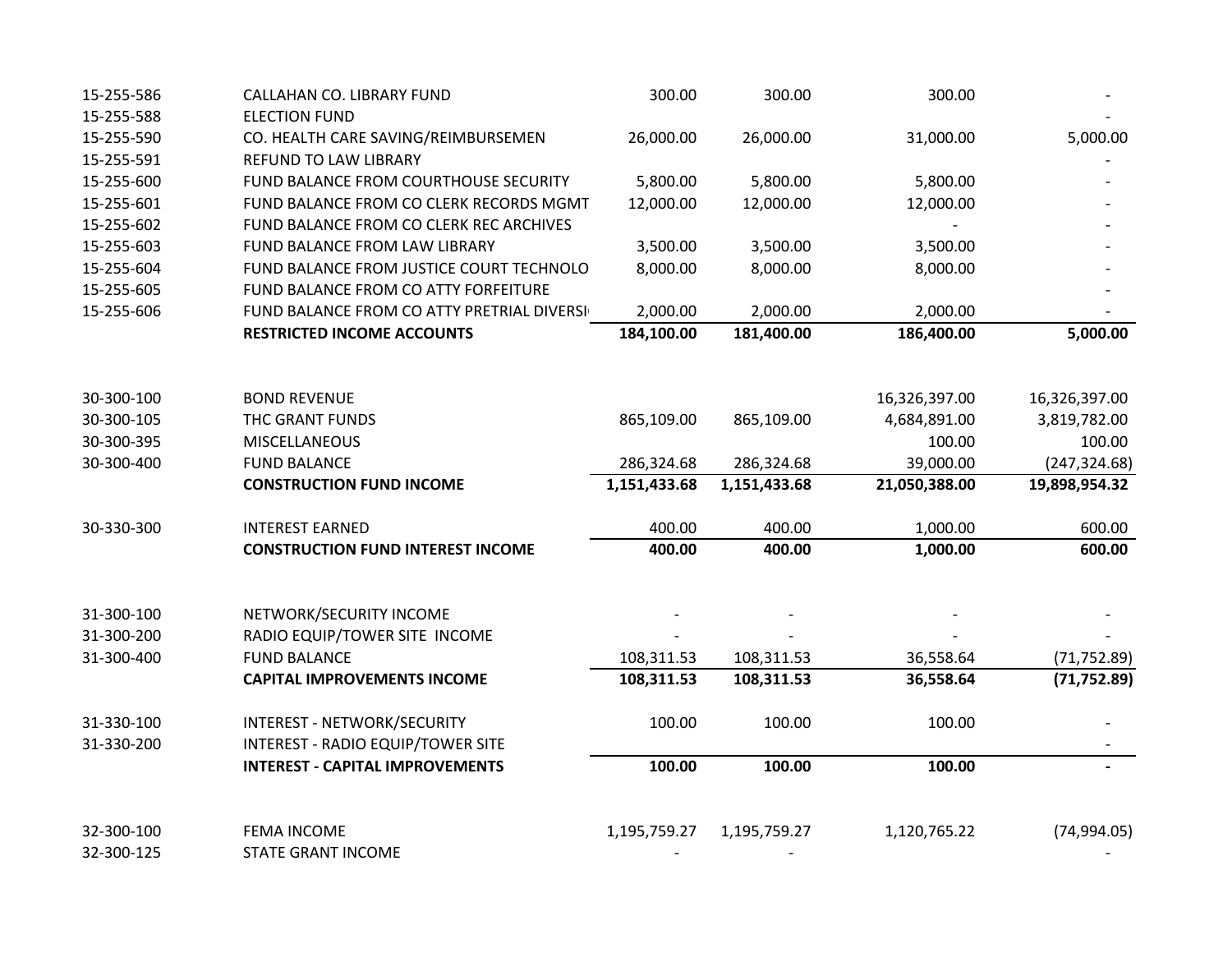| 32-300-130 | 2020 COVID19 GRANT INCOME                     |              |              | 401,775.00   |              |
|------------|-----------------------------------------------|--------------|--------------|--------------|--------------|
| 32-300-135 | <b>HAVA GRANT INCOME</b>                      |              |              | 5,000.00     |              |
| <b>NEW</b> | <b>FUND BALANCE</b>                           |              |              | 46,364.76    | 46,364.76    |
|            | <b>GRANT INCOME</b>                           | 1,195,759.27 | 1,195,759.27 | 1,573,904.98 | (28, 629.29) |
| 35-300-100 | <b>PROPERTY TAX - CURRENT TAXES</b>           | 125,287.34   | 125,287.34   | 129,004.04   | 3,716.70     |
| 35-300-110 | PROPERTY TAX - DELIQUENT TAXES                |              |              |              |              |
| 35-300-350 | <b>FUND BALANCE</b>                           | 10.597.54    | 10,597.54    |              | (10, 597.54) |
| 35-300-395 | MISCELLANEOUS INCOME                          |              |              |              |              |
|            | <b>INTEREST &amp; SINKING INCOME</b>          | 135,884.88   | 135,884.88   | 129,004.04   | (6,880.84)   |
| 35-330-300 | <b>INTEREST EARNED</b>                        | 30.00        | 30.00        | 30.00        |              |
|            | <b>INTEREST &amp; SINKING INTEREST INCOME</b> | 30.00        | 30.00        | 30.00        |              |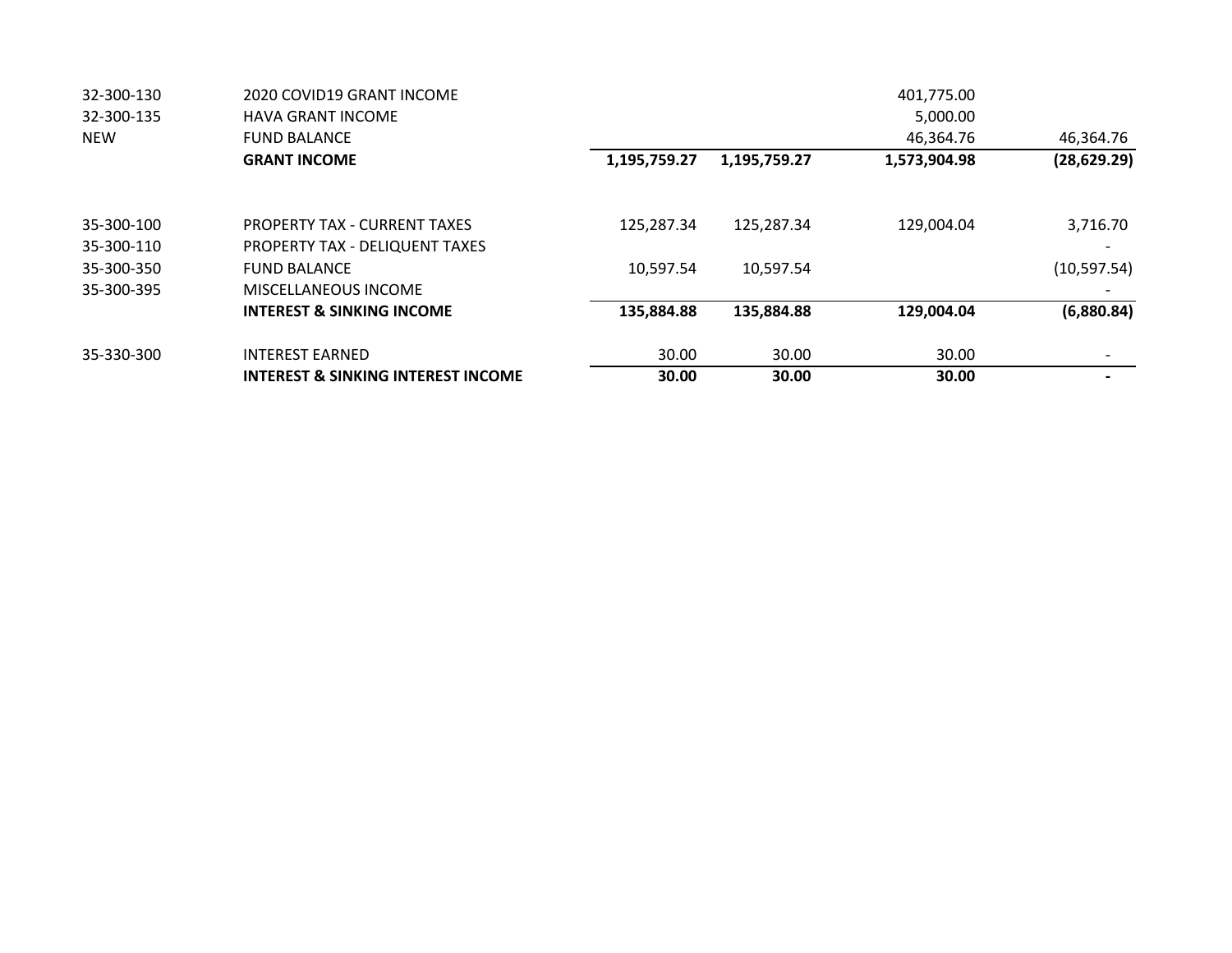#### **411 County Clerk Records Management**

| OLD                   | <b>NEW ACCOUNT TITLE</b>                | <b>ORG BUDGET</b> | <b>CUR BUDGET</b> | <b>PROPOSED BUDGET</b> | <b>CHANGE FROM PY</b> | <b>COMMENTS</b> |
|-----------------------|-----------------------------------------|-------------------|-------------------|------------------------|-----------------------|-----------------|
| 15-411-101            | SALARY, PART TIME                       | 4,000.00          | 4,000.00          | 4,000.00               |                       |                 |
| 15-411-130            | <b>OFFICE SUPPLIES</b>                  |                   |                   |                        |                       |                 |
| 15-411-136            | SOFTWARE SUPPORT                        | 6,000.00          | 6,000.00          | 5,000.00               | (1,000.00)            |                 |
| 15-411-138            | <b>BOOK REPAIR &amp; REBOUND</b>        | 7,000.00          | 7,000.00          |                        | (7,000.00)            |                 |
| 15-411-210            | <b>COMPUTER - NEW &amp; REPAIRS</b>     |                   |                   |                        |                       |                 |
| 15-411-375            | <b>OFFICE EQUIPMENT &amp; FURNITURE</b> |                   |                   |                        |                       |                 |
| 15-411-400            | <b>RECORD RETENTION</b>                 | 25,000.00         | 25,000.00         | 20,000.00              | (5,000.00)            |                 |
| 15-411-600            | <b>FUND BALANCE</b>                     |                   |                   |                        |                       |                 |
|                       | <b>CO. CLERK'S RECORD MANAGEMENT</b>    | 42,000.00         | 42,000.00         | 29,000.00              | (13,000.00)           |                 |
|                       | 412 County Clerk Records Archive        |                   |                   |                        |                       |                 |
| <b>ACCOUNT NUMBER</b> |                                         |                   |                   |                        |                       |                 |
| <b>OLD</b>            | <b>NEW ACCOUNT TITLE</b>                | <b>ORG BUDGET</b> | <b>CUR BUDGET</b> | <b>PROPOSED BUDGET</b> | <b>CHANGE FROM PY</b> | <b>COMMENTS</b> |
| 15-412-138            | <b>BOOK REPAIR &amp; REBOUND</b>        | 6,400.00          | 6,400.00          | 6,000.00               | (400.00)              |                 |
| 15-412-400            | <b>RECORD RETENTION</b>                 | 23,000.00         | 23,000.00         | 23,000.00              |                       |                 |
| 15-412-600            | <b>FUND BALANCE</b>                     |                   |                   |                        |                       |                 |
|                       | <b>CO. CLERK'S RECORD ARCHIVES</b>      | 29,400.00         | 29,400.00         | 29,000.00              | (400.00)              |                 |
|                       | 413 County Clerk Vital Statistics       |                   |                   |                        |                       |                 |
| <b>ACCOUNT NUMBER</b> |                                         |                   |                   |                        |                       |                 |
| OLD                   | <b>NEW ACCOUNT TITLE</b>                | <b>ORG BUDGET</b> | <b>CUR BUDGET</b> | <b>PROPOSED BUDGET</b> | <b>CHANGE FROM PY</b> | <b>COMMENTS</b> |
| 15-413-130            | <b>OFFICE SUPPLIES</b>                  |                   |                   |                        |                       |                 |
| 15-413-137            | VITAL STATISTIC REPORTING FEE           | 200.00            | 200.00            | 300.00                 | 100.00                |                 |
| 15-413-395            | <b>MISCELLANEOUS</b>                    |                   |                   |                        |                       |                 |
|                       | <b>CO. CLERK'S VITAL STATISTIC</b>      | 200.00            | 200.00            | 300.00                 | 100.00                |                 |
|                       | 414 County Clerk Court technology       |                   |                   |                        |                       |                 |
| <b>ACCOUNT NUMBER</b> |                                         |                   |                   |                        |                       |                 |
| OLD                   | <b>NEW ACCOUNT TITLE</b>                | <b>ORG BUDGET</b> | <b>CUR BUDGET</b> | <b>PROPOSED BUDGET</b> | <b>CHANGE FROM PY</b> | <b>COMMENTS</b> |
| 15-414-130            | OFFICE SUPPLIES                         |                   |                   |                        |                       |                 |
| 15-414-136            | <b>COMPUTERS &amp; SOFTWARE</b>         | 600.00            | 600.00            | 600.00                 |                       |                 |
| 15-414-395            | <b>MISCELLANEOUS</b>                    |                   |                   |                        |                       |                 |
|                       | <b>CO. CLERK'S COURT TECHNOLOGY</b>     | 600.00            | 600.00            | 600.00                 |                       |                 |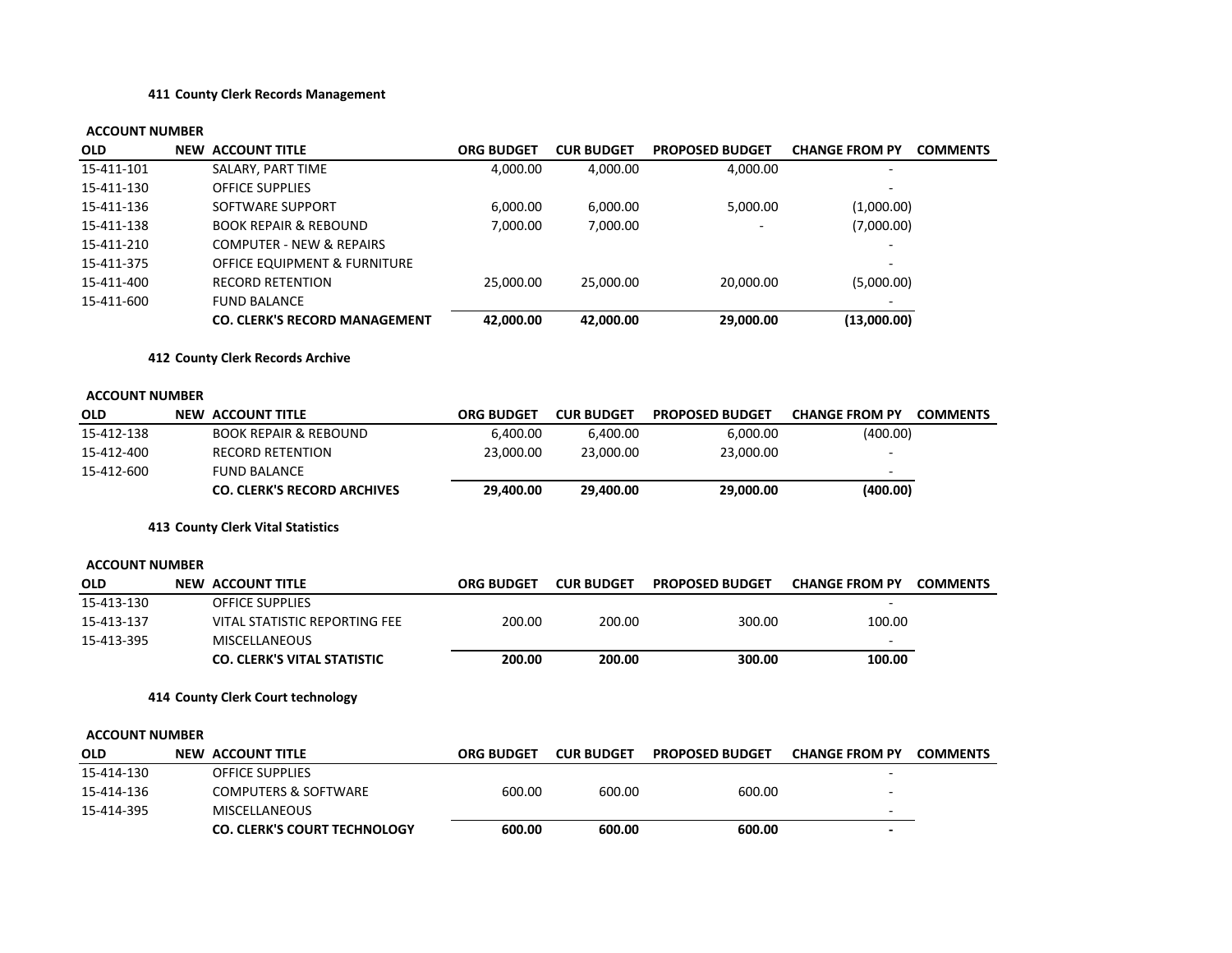#### **416 District Clerk Records Management**

#### **ACCOUNT NUMBER**

| <b>OLD</b> | <b>NEW ACCOUNT TITLE</b>                | <b>ORG BUDGET</b> | <b>CUR BUDGET</b> | <b>PROPOSED BUDGET</b> | <b>CHANGE FROM PY</b>    | <b>COMMENTS</b> |
|------------|-----------------------------------------|-------------------|-------------------|------------------------|--------------------------|-----------------|
| 15-416-130 | <b>OFFICE SUPPLIES</b>                  |                   |                   |                        |                          |                 |
| 15-416-136 | SOFTWARE SUPPORT                        |                   |                   |                        |                          |                 |
| 15-416-138 | <b>BOOKS REPAIR &amp; REBOUND</b>       | 1,600.00          | 1,600.00          | 1,600.00               | $\overline{\phantom{0}}$ |                 |
| 15-416-210 | <b>COMPUTER - NEW &amp; REPAIR</b>      | 1,000.00          | 1,000.00          | 1,000.00               | $\overline{\phantom{0}}$ |                 |
| 15-416-375 | <b>OFFICE EQUIPMENT &amp; FURNITURE</b> | 1.000.00          | 1,000.00          | 1,000.00               | $\overline{\phantom{0}}$ |                 |
| 15-416-395 | <b>MISCELLANEOUS</b>                    |                   |                   |                        | $\overline{\phantom{0}}$ |                 |
|            | DIST. CLERK'S RECORD MANAGEMENT         | 3,600.00          | 3,600.00          | 3,600.00               | $\overline{\phantom{0}}$ |                 |

**417 District Clerk Records Technology**

#### **ACCOUNT NUMBER**

| <b>OLD</b> | NEW ACCOUNT TITLE               | <b>ORG BUDGET</b> | <b>CUR BUDGET</b> | <b>PROPOSED BUDGET</b> | <b>CHANGE FROM PY</b> | <b>COMMENTS</b> |
|------------|---------------------------------|-------------------|-------------------|------------------------|-----------------------|-----------------|
| 15-417-130 | <b>OFFICE SUPPLIES</b>          | 1.000.00          | L.000.00          | 1,000.00               |                       |                 |
| 15-417-136 | <b>COMPUTERS &amp; SOFTWARE</b> | 800.00            | 800.00            | 800.00                 |                       |                 |
| 15-417-395 | <b>MISCELLANEOUS</b>            |                   |                   |                        |                       |                 |
|            | DIST. CLERK RECORDS TECHNOLOGY  | L.800.00          | 800.00ـ           | 1,800.00               |                       |                 |

**418 District Clerk Court Technology**

| <b>OLD</b> | NEW ACCOUNT TITLE                    | ORG BUDGET | <b>CUR BUDGET</b> | <b>PROPOSED BUDGET</b> | <b>CHANGE FROM PY</b>    | <b>COMMENTS</b> |
|------------|--------------------------------------|------------|-------------------|------------------------|--------------------------|-----------------|
| 15-418-130 | <b>OFFICE SUPPLIES</b>               | 1,000.00   | 1.000.00          | 1,000.00               |                          |                 |
| 15-418-136 | <b>COMPUTERS &amp; SOFTWARE</b>      | 800.00     | 800.00            | 800.00                 | $\overline{\phantom{0}}$ |                 |
| 15-418-395 | <b>MISCELLANEOUS</b>                 |            |                   |                        |                          |                 |
|            | <b>DIST CLERK'S COURT TECHNOLOGY</b> | 00.00⊥،    | 1.800.00          | 1,800.00               | $\overline{\phantom{0}}$ |                 |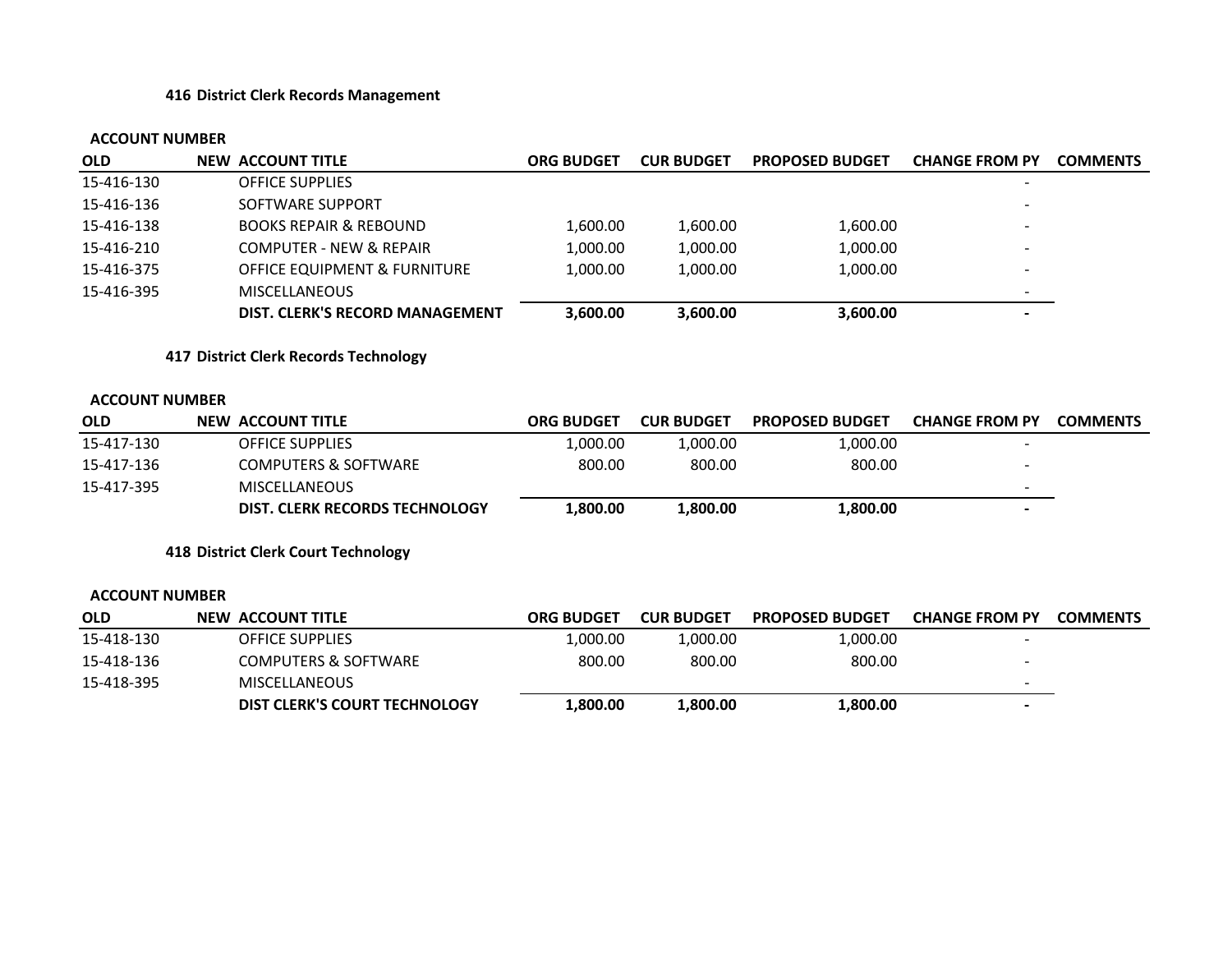#### **430 Justice Court Technology**

| <b>OLD</b> | <b>NEW ACCOUNT TITLE</b>        | <b>ORG BUDGET</b> | <b>CUR BUDGET</b> | <b>PROPOSED BUDGET</b> | <b>CHANGE FROM PY</b>    |
|------------|---------------------------------|-------------------|-------------------|------------------------|--------------------------|
|            |                                 |                   |                   |                        |                          |
| 15-430-136 | SOFTWARE SUPPORT                | 16,000.00         | 16.000.00         | 16,000.00              | $\overline{\phantom{0}}$ |
| 15-430-395 | <b>MISCELLANEOUS</b>            |                   |                   |                        | $\overline{\phantom{0}}$ |
|            | <b>JUSTICE COURT TECHNOLOGY</b> | 16,000.00         | 16,000.00         | 16,000.00              | $\overline{\phantom{0}}$ |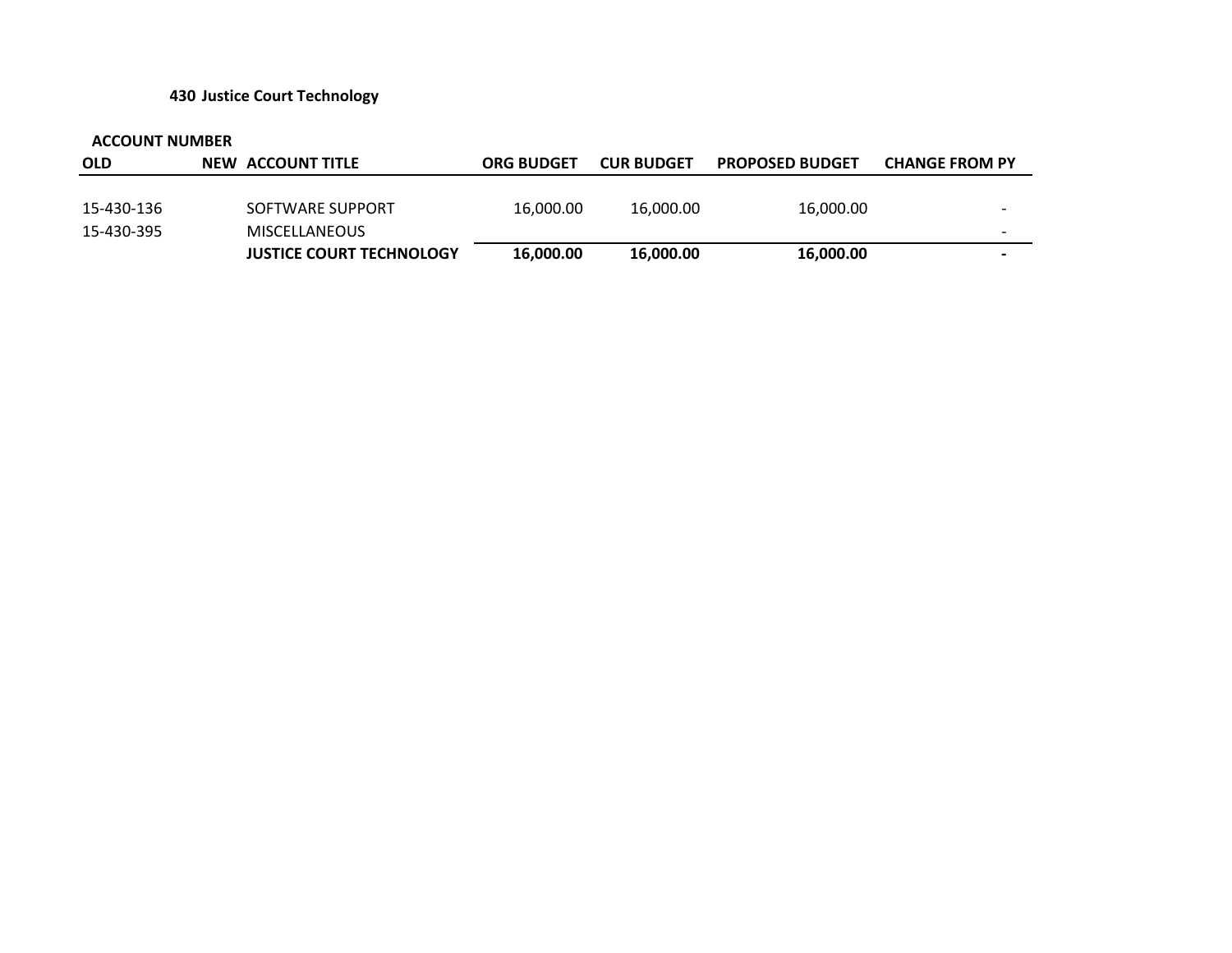#### **455 Sheriff Forfeiture**

| <b>OLD</b> | <b>NEW ACCOUNT TITLE</b>              | <b>ORG BUDGET</b> | <b>CUR BUDGET</b> | <b>PROPOSED BUDGET</b> | <b>CHANGE FROM PY</b>    |
|------------|---------------------------------------|-------------------|-------------------|------------------------|--------------------------|
| 15-455-150 | <b>GENERAL EQUIPMENT</b>              | 1,000.00          | 1,000.00          | 1,000.00               |                          |
| 15-455-165 | RADIO & RADIO EQUIPMENT REPAIR        |                   |                   |                        |                          |
| 15-455-180 | DUES, SCHOOLS, CONFERENCES            |                   |                   |                        |                          |
| 15-455-340 | <b>CAR EXPENSE</b>                    |                   |                   |                        |                          |
| 15-455-395 | <b>MISCELLANEOUS</b>                  |                   |                   |                        | $\overline{\phantom{0}}$ |
| 15-455-600 | <b>FUND BALANCE</b>                   |                   |                   |                        |                          |
|            | <b>SHERIFF'S DEP. FORFEITURE FUND</b> | 1,000.00          | 1,000.00          | 1,000.00               |                          |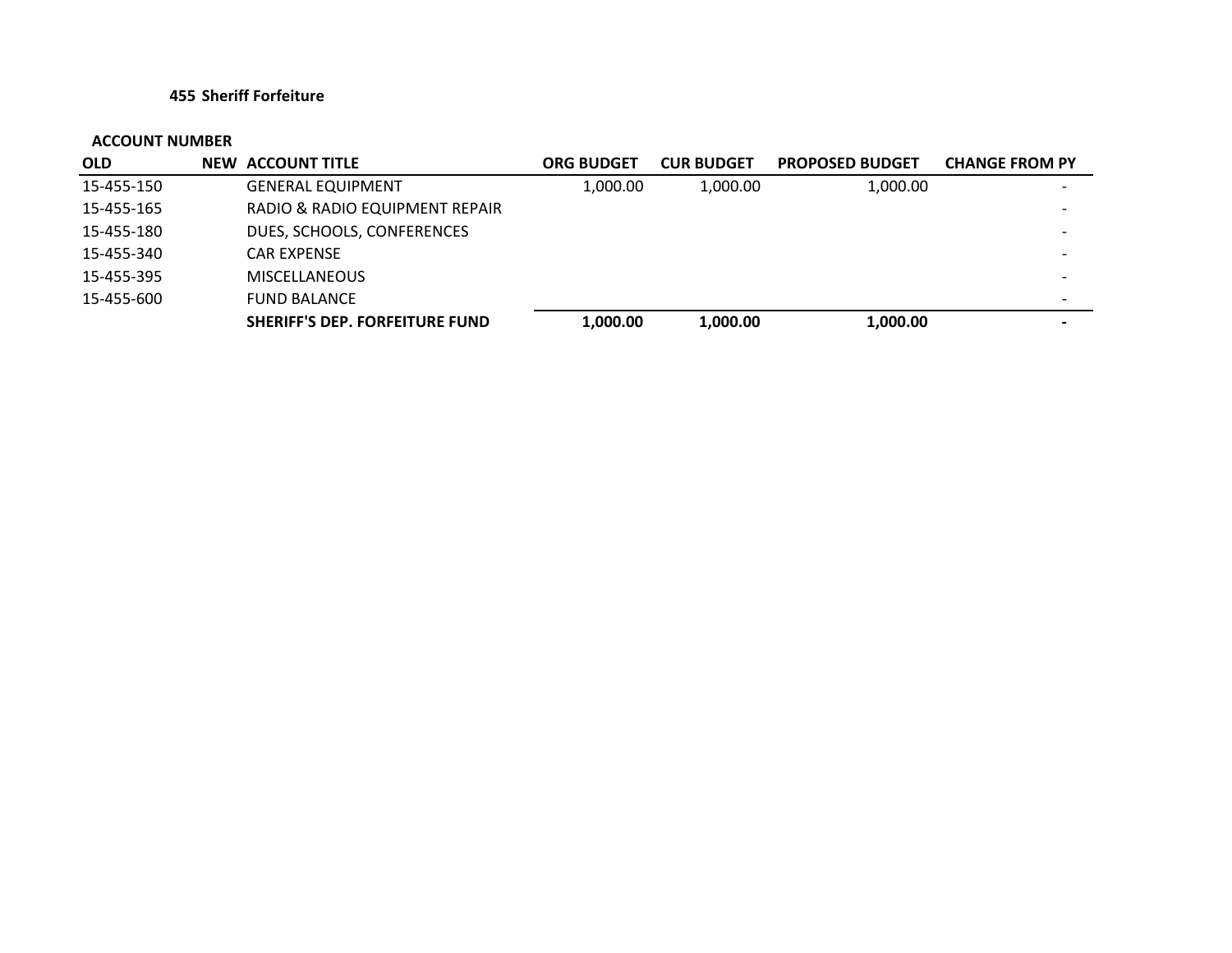#### **495 Law Library**

#### **ACCOUNT NUMBER**

| <b>OLD</b> | NEW ACCOUNT TITLE            | <b>ORG BUDGET</b> | <b>CUR BUDGET</b> | <b>PROPOSED BUDGET</b> | <b>CHANGE FROM PY</b>    | <b>COMMENTS</b> |
|------------|------------------------------|-------------------|-------------------|------------------------|--------------------------|-----------------|
|            |                              |                   |                   |                        |                          |                 |
| 15-495-505 | LAW LIBRARY GENERAL EXPENSES | 5,000.00          | 5,000.00          | 5,000.00               |                          |                 |
| 15-495-510 | LAW LIBRARIAN SALARY         | 7,000.00          | 7,000.00          | 7,000.00               | $\overline{\phantom{0}}$ |                 |
|            | <b>LAW LIBRARY</b>           | 12,000.00         | 12,000.00         | 12,000.00              |                          |                 |

#### **505 County Attorney Forfeiture**

#### **ACCOUNT NUMBER**

| <b>OLD</b> | NEW ACCOUNT TITLE                   | <b>ORG BUDGET</b> | <b>CUR BUDGET</b> | <b>PROPOSED BUDGET</b> | <b>CHANGE FROM PY</b> | <b>COMMENTS</b> |
|------------|-------------------------------------|-------------------|-------------------|------------------------|-----------------------|-----------------|
|            |                                     |                   |                   |                        |                       |                 |
| 15-505-100 | <b>SALARY</b>                       | 5,000.00          | 5,000.00          | 5,000.00               |                       |                 |
| 15-505-150 | <b>GENERAL EQUIPMENT</b>            | 3,000.00          | 3,000.00          | 5,000.00               | 2,000.00              |                 |
| 15-505-165 | RADIO & RADIO EQUIPMENT REPAIR      |                   |                   |                        |                       |                 |
| 15-505-180 | DUES, SCHOOLS, CONFERENCES          | 3,500.00          | 3,500.00          | 3,000.00               | (500.00)              |                 |
| 15-505-280 | <b>CONTRACT LABOR</b>               |                   |                   |                        |                       |                 |
| 15-505-395 | <b>MISCELLANEOUS</b>                | 500.00            | 500.00            | 500.00                 |                       |                 |
|            | <b>CO. ATTORNEY FORFEITURE FUND</b> | 12,000.00         | 12,000.00         | 13,500.00              | 1,500.00              |                 |

#### **506 County Attorney Pretrial Diversion**

# **OLD NEW ACCOUNT TITLE ORG BUDGET CUR BUDGET PROPOSED BUDGET CHANGE FROM PY COMMENTS** 15‐506‐100 SALARY 10,000.00 10,000.00 5,000.00 (5,000.00) 15‐506‐150 COMPUTERS & SOFTWARE 1,500.00 1,500.00 1,500.00 1,500.00 15‐506‐395 MISCELLANEOUS 500.00 500.00 500.00 500.00 **CO ATTORNEY PRE‐TRIAL DIVERSION 12,000.00 12,000.00 7,000.00 (5,000.00) ACCOUNT NUMBER**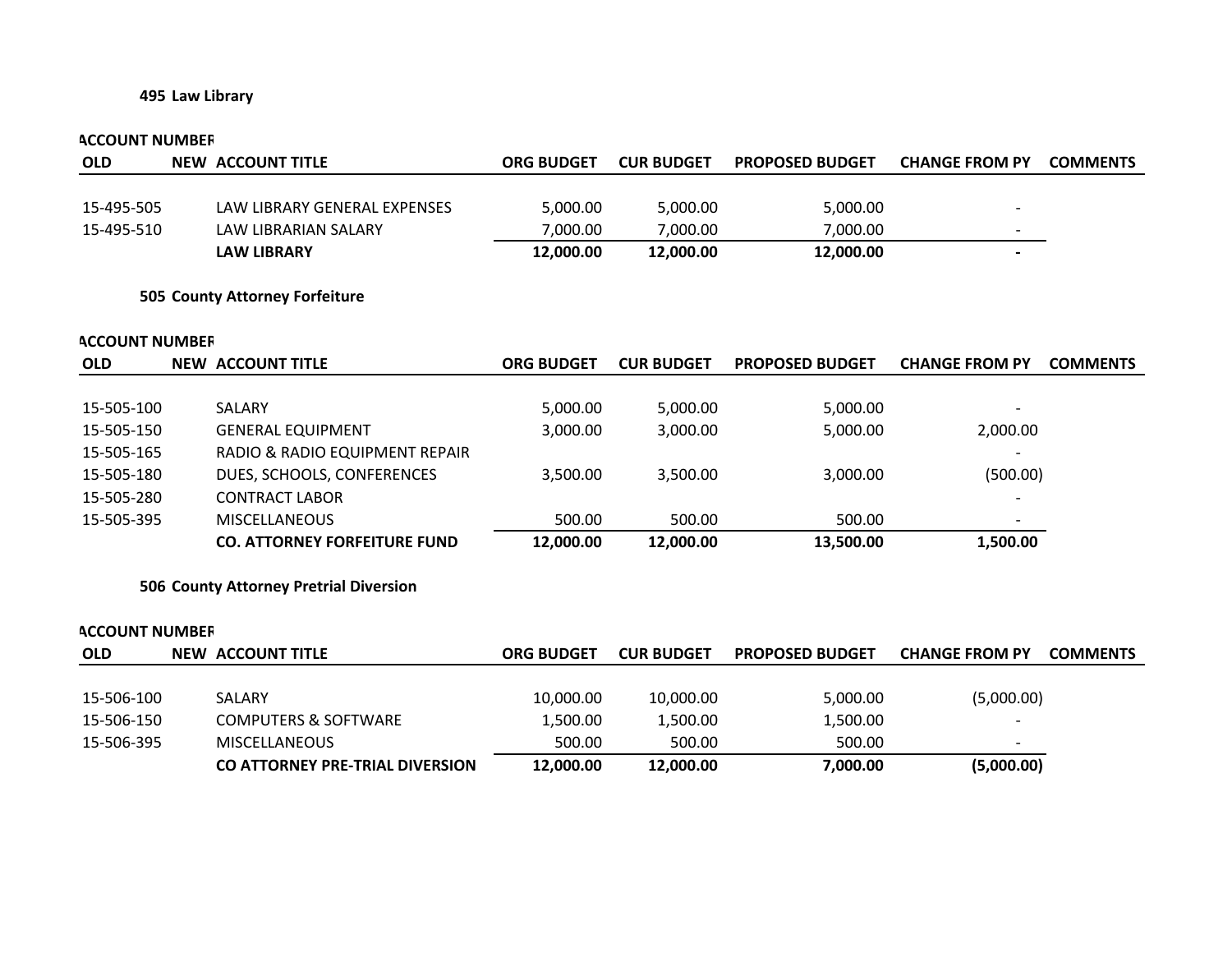| <b>OLD</b> | <b>NEW ACCOUNT TITLE</b>                | <b>ORG BUDGET</b> | <b>CUR BUDGET</b> | <b>PROPOSED BUDGET</b> | <b>CHANGE FROM PY</b> |
|------------|-----------------------------------------|-------------------|-------------------|------------------------|-----------------------|
|            |                                         |                   |                   |                        |                       |
| 15-580-132 | HISTORICAL COMMISSION M/M               | 1,000.00          | 1,000.00          | 1,000.00               |                       |
| 15-580-135 | <b>BAD CHECK PROCESSING</b>             | 1,500.00          | 1,500.00          | 1,500.00               |                       |
| 15-580-540 | CO. RECORDS MANAGEMENT & PRESERVATI     |                   |                   |                        |                       |
| 15-580-545 | <b>COURTHOUSE SECURITY</b>              | 15,000.00         | 15,000.00         | 15,000.00              |                       |
| 15-580-546 | CALLAHAN CO. SEIZURE ACCOUNT            | 2,000.00          | 2,000.00          | 2,000.00               |                       |
| 15-580-550 | <b>COUNTY CLERK'S VITAL STATISTIC</b>   |                   |                   |                        |                       |
| 15-580-555 | <b>COURTHOUSE SECURITY OUTSIDE BLDG</b> | 1,800.00          | 1,800.00          | 1,800.00               |                       |
| 15-580-570 | DIST. CLERK'S RECORD ARCHIVES           |                   |                   |                        |                       |
| 15-580-575 | DIST. CLERK'S RECORD TECHNOLOGY         |                   |                   |                        |                       |
| 15-580-580 | CO. ATTORNEY'S PRE-TRIAL DIVERSION      |                   |                   |                        |                       |
| 15-580-585 | CO & DIST CLERK'S COURT TECHNOLOGY      |                   |                   |                        |                       |
| 15-580-586 | CALLAHAN CO. LIBRARY FUND               | 300.00            | 300.00            | 300.00                 |                       |
| 15-580-587 | <b>INDIGENT HEALTH CARE</b>             |                   |                   |                        |                       |
| 15-580-595 | CO.HEALTH CARE SAVING/REIMBURSEMENT     | 26,000.00         | 26,000.00         | 31,000.00              | 5,000.00              |
| 15-580-610 | TRANSFER TO GENERAL FUND FOR ELECTIONS  | 1,200.00          | 1,200.00          | 1,200.00               |                       |
| 15-580-611 | TRANSFER TO GENERAL FUND                |                   |                   | 17,000.00              | 17,000.00             |
| 15-580-620 | <b>ELECTION FUND</b>                    |                   |                   |                        |                       |
|            | <b>RESTRICTED ACCOUNTS EXPENSES</b>     | 48,800.00         | 48,800.00         | 70,800.00              | 22,000.00             |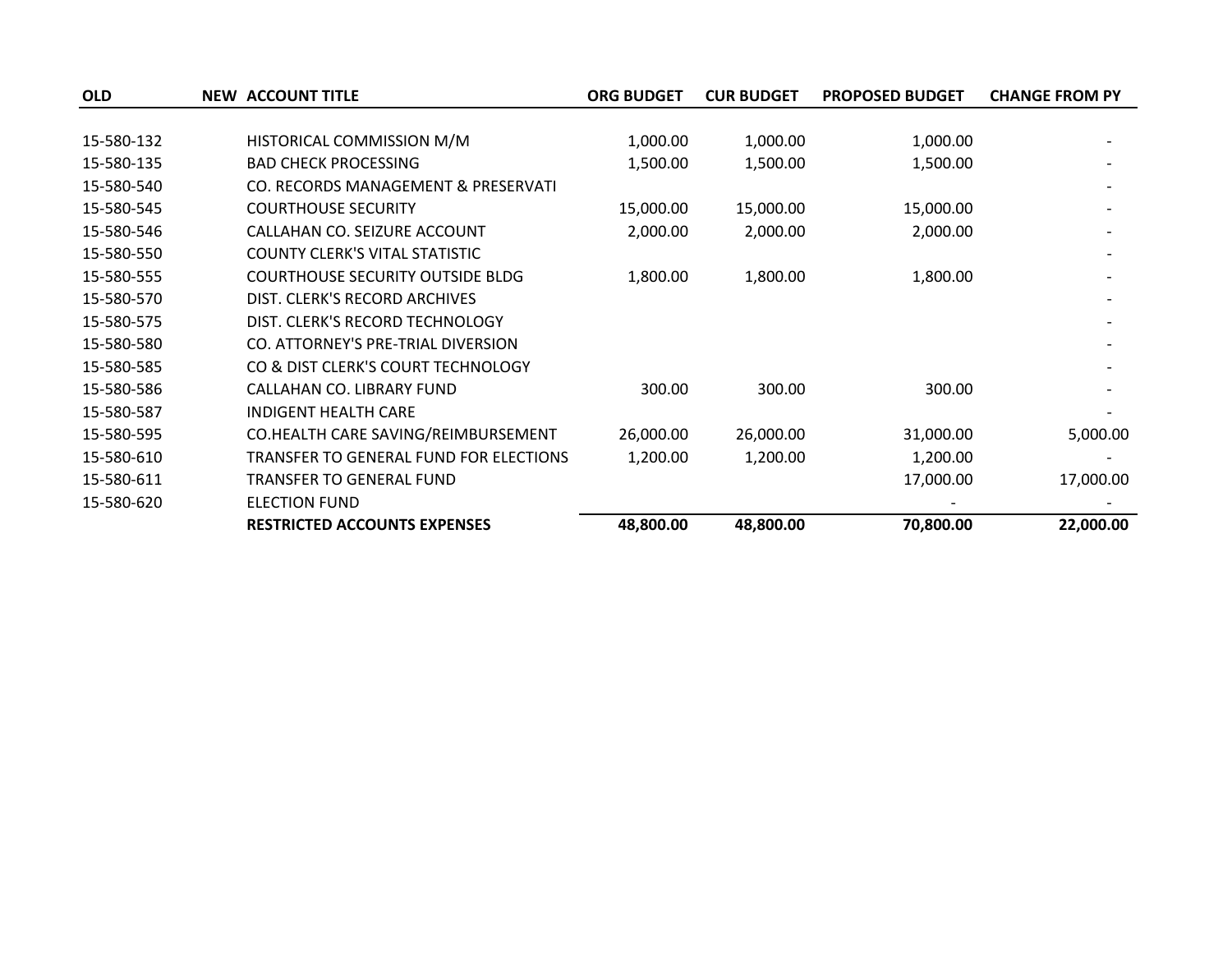#### **Fund 30 Construction**

| <b>OLD</b> | <b>NEW ACCOUNT TITLE</b>               | <b>ORG BUDGET</b> | <b>CUR BUDGET</b> | <b>PROPOSED BUDGET</b> | <b>CHANGE FROM PY</b> |
|------------|----------------------------------------|-------------------|-------------------|------------------------|-----------------------|
|            |                                        |                   |                   |                        |                       |
| 30-600-100 | PROFESSIONAL SERVICES-FINANCIAL        |                   |                   |                        |                       |
| 30-600-105 | PROFESSIONAL SERVICES-ARCHITECT GEN    | 1,112,283.90      | 1,112,283.90      |                        | (1, 112, 283.90)      |
| 30-600-110 | <b>ARCHITECT DESIGN FEES - GENERAL</b> |                   |                   |                        |                       |
| 30-600-115 | <b>BOND, INSURANCE &amp; BID FEES</b>  |                   |                   |                        |                       |
| 30-600-120 | <b>PERMIT FEES</b>                     |                   |                   |                        |                       |
| 30-600-125 | WINDOW REPAIR & RECONSTRUCTION         |                   |                   |                        |                       |
| 30-600-130 | ELECTRICAL SYSTEM REPAIR & RECONSTR    |                   |                   |                        |                       |
| 30-600-135 | ANNEX CONSTRUCTION/REPAIRS EXPENSE     | 25,000.00         | 25,000.00         |                        | (25,000.00)           |
| 30-600-136 | <b>COURTHOUSE ROOF REPLACEMENT</b>     |                   |                   |                        |                       |
| 30-600-137 | COURTHOUSE ELECTRICAL/LIGHT REPAIR     |                   |                   |                        |                       |
| 30-600-138 | <b>INTERIOR PAINTING</b>               |                   |                   |                        |                       |
| 30-600-139 | <b>COURTHOUSE FLOORING</b>             |                   |                   |                        |                       |
| 30-600-140 | <b>CONTINGENCY FEES</b>                |                   |                   |                        |                       |
| 30-600-145 | <b>HVAC SYSTEM COST</b>                |                   |                   |                        |                       |
| 30-600-146 | PARKING LOT REPAIR                     |                   |                   |                        |                       |
| 30-600-147 | <b>COURTHOUSE GROUND IMPROVEMENTS</b>  | 14,549.78         | 14,549.78         |                        | (14, 549.78)          |
| 30-600-148 | SAVING TO PAINT WINDOWS 8-10 YRS       |                   |                   |                        |                       |
| 30-600-303 | ADM FEE PCT#3                          |                   |                   |                        |                       |
| 30-600-395 | <b>MISCELLANEOUS</b>                   |                   |                   | 100.00                 | 100.00                |
|            | NEW ANNEX RENOVATION                   |                   |                   | 7,951,460.00           | 7,951,460.00          |
|            | NEW COURTHOUSE RESTORATION             |                   |                   | 9,894,828.00           | 9,894,828.00          |
|            | NEW MOBILIZATION                       |                   |                   | 3,165,000.00           | 3,165,000.00          |
|            | <b>CONSTRUCTION FUND EXPENSES</b>      | 1,151,833.68      | 1,151,833.68      | 21,011,388.00          | 19,859,554.32         |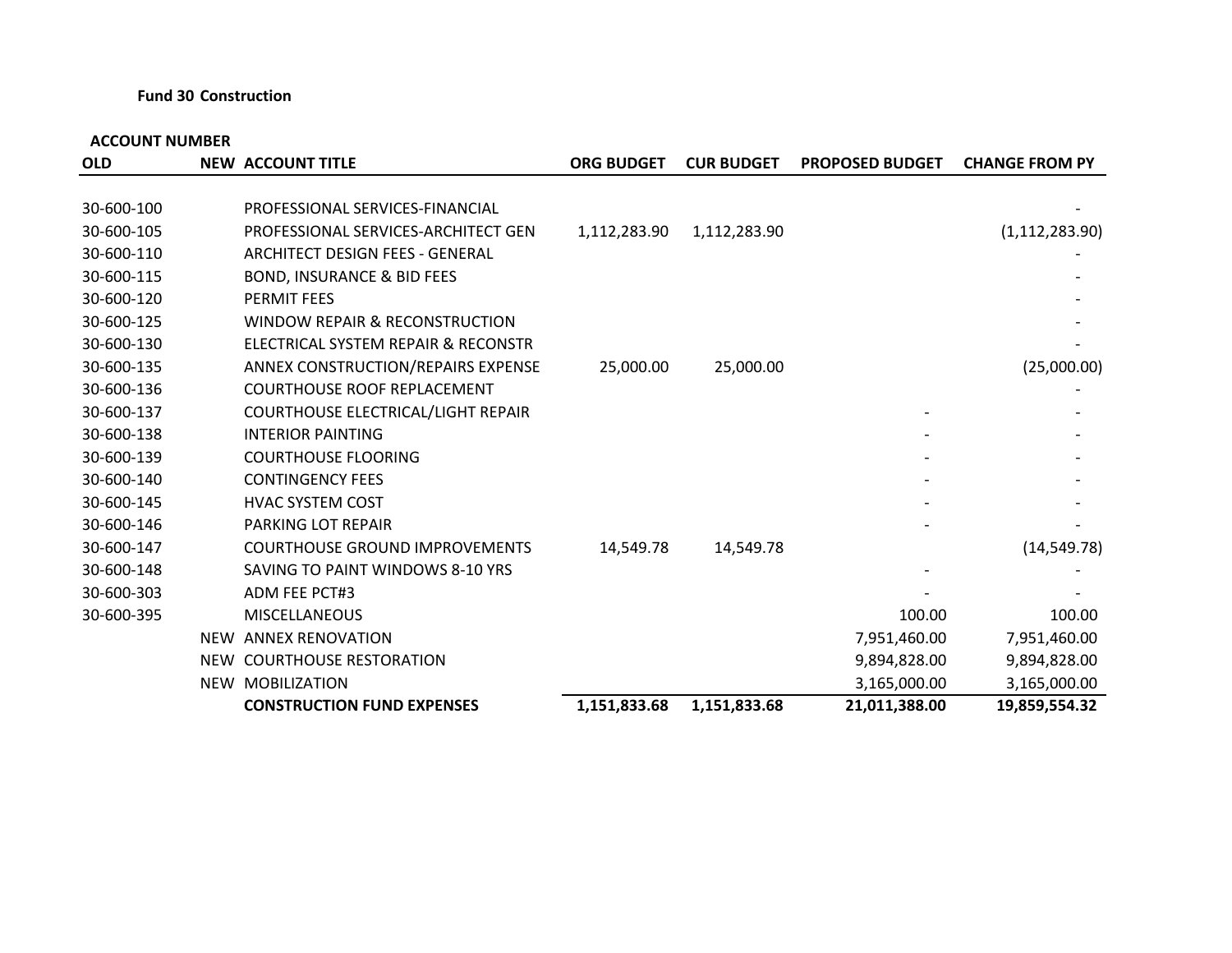#### **Fund 31 Capital Improvements**

| <b>OLD</b> | <b>NEW ACCOUNT TITLE</b>              | <b>ORG BUDGET</b> | <b>CUR BUDGET</b>            | <b>PROPOSED BUDGET</b> | <b>CHANGE FROM PY</b> |
|------------|---------------------------------------|-------------------|------------------------------|------------------------|-----------------------|
| 31-650-100 | CAPITAL IMPROVEMENTS NETWORK          |                   |                              |                        |                       |
| 31-650-105 | <b>CAPITAL IMPROVEMENTS SECURITY</b>  | 108,411.53        | 108,411.53                   | 100.00                 | (108, 311.53)         |
|            | NETWORK/SECURITY EXPENSE              | 108,411.53        | 108,411.53                   | 100.00                 | (108, 311.53)         |
| 31-675-110 | RADIO CONSOLE - JAIL                  |                   |                              |                        |                       |
| 31-675-115 | <b>TOWER SITE TECHNOLOGY</b>          |                   |                              |                        |                       |
| 31-675-120 | <b>TOWER SITE ELECTRICAL</b>          |                   |                              |                        |                       |
| 31-675-125 | TOWER SITE GENERATOR/HVAC             |                   | $\overline{\phantom{a}}$     |                        |                       |
| 31-675-130 | TOWER BUILDING REPAIRS                |                   |                              |                        |                       |
| 31-675-135 | <b>INTEGRATION &amp; SUPPORT</b>      |                   |                              |                        |                       |
| 31-675-140 | PROJECT MANAGEMENT                    |                   |                              |                        |                       |
| 31-675-145 | <b>CONTINGENCY</b>                    |                   | $\qquad \qquad \blacksquare$ |                        |                       |
| 31-675-395 | <b>MISCELLANEOUS</b>                  |                   |                              |                        |                       |
|            | <b>RADIO EQUIP/TOWER SITE EXPENSE</b> |                   |                              |                        |                       |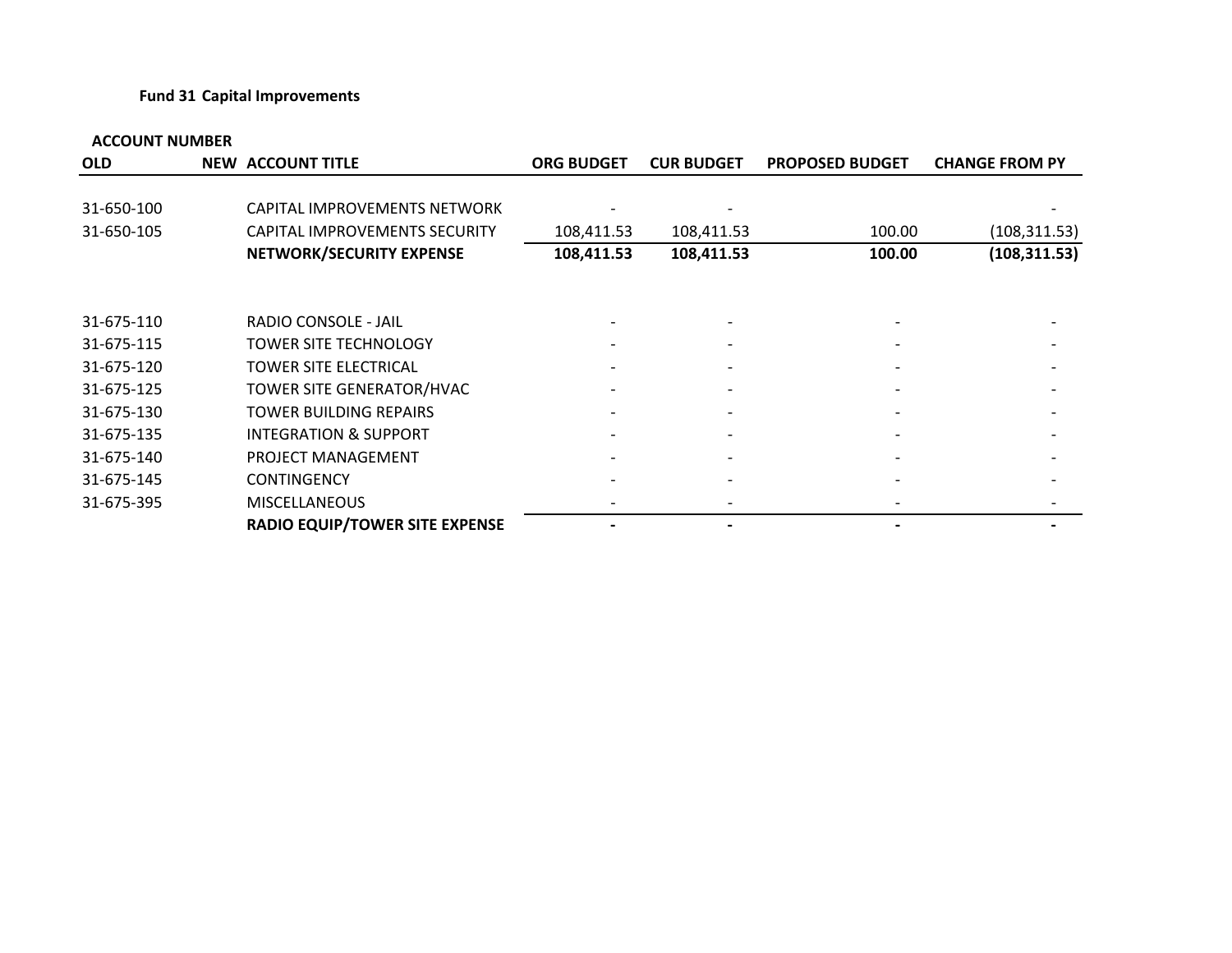#### **Fund 32 Grant Fund**

| <b>OLD</b> | <b>NEW ACCOUNT TITLE</b>    | <b>ORG BUDGET</b> | <b>CUR BUDGET</b> | <b>PROPOSED BUDGET</b> | <b>CHANGE FROM PY</b> |
|------------|-----------------------------|-------------------|-------------------|------------------------|-----------------------|
|            |                             |                   |                   |                        |                       |
| 32-600-100 | <b>FEMA PCT#1 LABOR</b>     | 10,000.00         | 10,000.00         |                        | (10,000.00)           |
| 32-600-101 | FEMA PCT#1 EQUIPMENT RENTAL | 10,000.00         | 10,000.00         |                        | (10,000.00)           |
| 32-600-102 | FEMA PCT#1 MATERIAL         | 35,159.79         | 35,159.79         |                        | (35, 159.79)          |
| 32-600-103 | <b>ADM FEE PCT#1</b>        | 1,000.00          | 1,000.00          |                        | (1,000.00)            |
| 32-600-104 | PCT #1 SMALL PROJECTS       |                   |                   |                        |                       |
| 32-600-200 | <b>FEMA PCT#2 LABOR</b>     | 10,000.00         | 10,000.00         | 31,935.08              | 21,935.08             |
| 32-600-201 | FEMA PCT#2 EQUIPMENT RENTAL | 10,000.00         | 10,000.00         | 66,507.60              | 56,507.60             |
| 32-600-202 | FEMA PCT#2 MATERIAL         | 159,649.65        | 159,649.65        | 39,395.84              | (120, 253.81)         |
| 32-600-203 | <b>ADM FEE PCT#2</b>        | 1,000.00          | 1,000.00          | 1,000.00               |                       |
| 32-600-204 | PCT #2 SMALL PROJECTS       |                   |                   |                        |                       |
| 32-600-300 | <b>FEMA PCT#3 LABOR</b>     | 10,000.00         | 10,000.00         | 100,000.00             | 90,000.00             |
| 32-600-301 | FEMA PCT#3 EQUIPMENT RENTAL | 10,000.00         | 10,000.00         | 100,000.00             | 90,000.00             |
| 32-600-302 | FEMA PCT#3 MATERIAL         | 621,160.41        | 621,160.41        | 777,926.70             | 156,766.29            |
| 32-600-303 | <b>ADM FEE PCT#3</b>        | 1,000.00          | 1,000.00          | 4,000.00               | 3,000.00              |
| 32-600-304 | PCT #3 SMALL PROJECTS       |                   |                   |                        |                       |
| 32-600-400 | <b>FEMA PCT#4 LABOR</b>     | 10,000.00         | 10,000.00         |                        | (10,000.00)           |
| 32-600-401 | FEMA PCT#4 EQUIPMENT RENTAL | 10,000.00         | 10,000.00         |                        | (10,000.00)           |
| 32-600-402 | FEMA PCT#4 MATERIAL         | 295,789.42        | 295,789.42        |                        | (295, 789.42)         |
| 32-600-403 | ADM FEE PCT#4               | 1,000.00          | 1,000.00          |                        | (1,000.00)            |
| 32-600-404 | PCT #4 SMALL PROJECTS       |                   |                   |                        |                       |
|            | <b>FEMA EXPENSES</b>        | 1,195,759.27      | 1,195,759.27      | 1,120,765.22           | (74, 994.05)          |
| 32-625-100 | <b>NRA GRANT EXPENSES</b>   |                   |                   |                        |                       |
|            | <b>NRA GRANT EXPENSES</b>   |                   |                   |                        |                       |